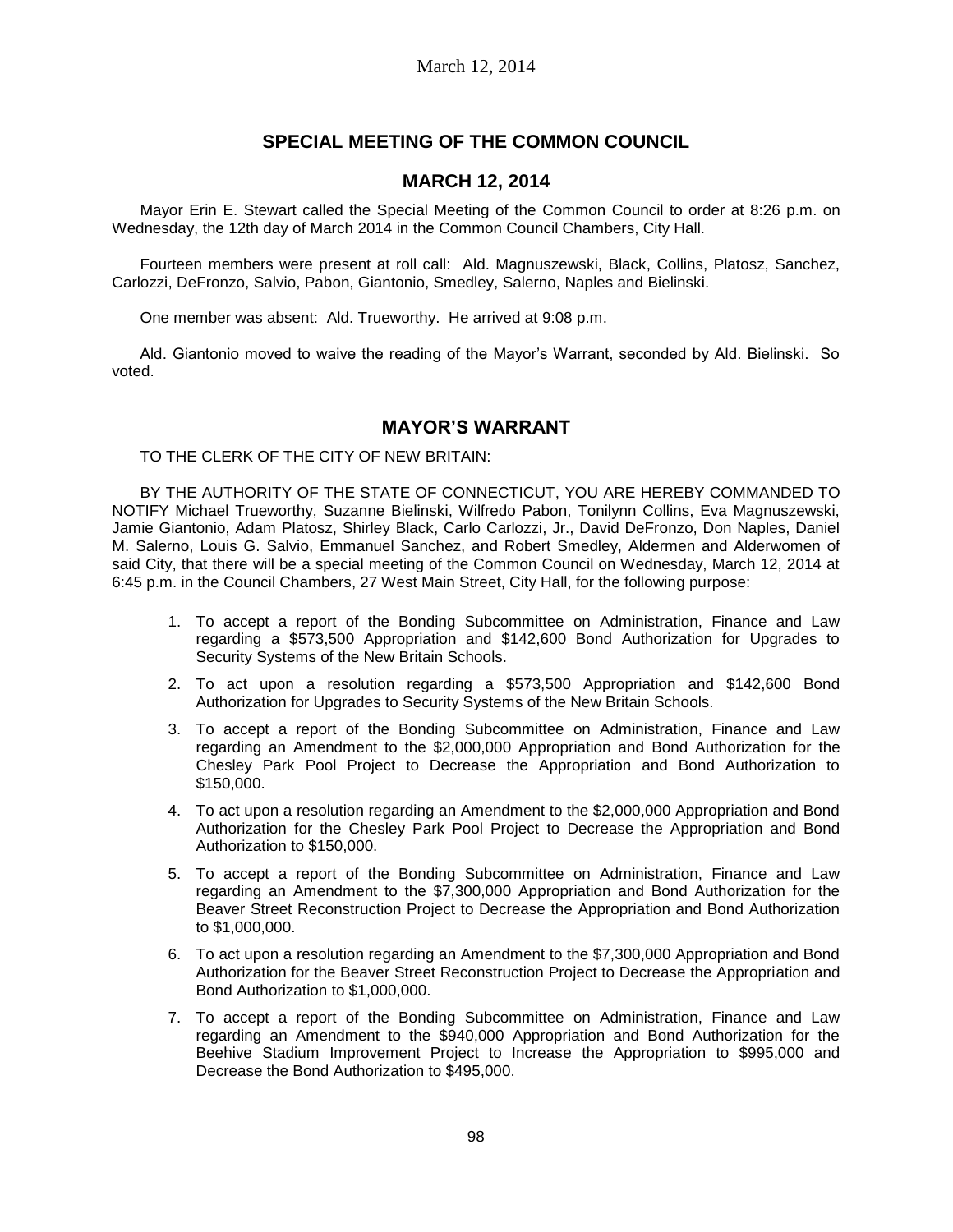- 8. To act upon a resolution regarding an Amendment to the \$940,000 Appropriation and Bond Authorization for the Beehive Stadium Improvement Project to Increase the Appropriation to \$995,000 and to Decrease the Bond Authorization to \$495,000.
- 9. To accept a report of the Bonding Subcommittee on Administration, Finance and Law regarding an Amendment to the \$5,055,650 Appropriation and Bond Authorization for the Purchase of Various Items of Capital Equipment to Decrease the Appropriation and Bond Authorization to \$4,070,000.
- 10. To act upon a resolution regarding an Amendment to the \$5,055,650 Appropriation and Bond Authorization for the Purchase of Various Items of Capital Equipment to Decrease the Appropriation and Bond Authorization to \$4,070,000.
- 11. To accept a report of the Bonding Subcommittee on Administration, Finance and Law regarding an Amendment to the \$1,075,000 Appropriation and Bond Authorization for the Chesley Park Improvement Project to Decrease the Appropriation and Bond Authorization to \$100,000.
- 12. To act upon a resolution regarding an Amendment to the \$1,075,000 Appropriation and Bond Authorization for the Chesley Park Improvement Project to Decrease the Appropriation and Bond Authorization to \$100,000.
- 13. To accept a report of the Bonding Subcommittee on Administration, Finance and Law regarding an Amendment to the \$5,775,000 Appropriation and Bond Authorization for the Bridge Program Project to Decrease the Appropriation to \$2,425,000 and the Bond Authorization to \$2,025,000.
- 14. To act upon a resolution regarding an Amendment to the \$5,775,000 Appropriation and Bond Authorization for the Bridge Program Project to Decrease the Appropriation to \$2,425,000 and the Bond Authorization to \$2,025,000.
- 15. To accept a report of the Bonding Subcommittee on Administration, Finance and Law regarding an Amendment to the \$950,000 Appropriation and Bond Authorization for the City-Wide Facilities Repair and Improvement Project to Decrease the Appropriation and Bond Authorization to \$610,000 and to Change the Project Scope to Delete the Allocation of Costs for Improvements to the Homeless Overflow Shelter.
- 16. To act upon a resolution regarding an Amendment to the \$950,000 Appropriation and Bond Authorization for the City-Wide Facilities Repair and Improvement Project to Decrease the Appropriation and Bond Authorization to \$610,000 and to Change the Project Scope to Delete the Allocation of Costs for Improvements to the Homeless Overflow Shelter.
- 17. To accept a report of the Bonding Subcommittee on Administration, Finance and Law regarding an Amendment to the \$875,000 Appropriation and Bond Authorization for the City-Wide Park ADA Improvement Project to Decrease the Appropriation and Bond Authorization to \$530,000 and to Revise the Scope of the Project to Include Improvements to Various City Parks to Comply with ADA Requirements.
- 18. To act upon a resolution regarding an Amendment to the \$875,000 Appropriation and Bond Authorization for the City-Wide Park ADA Improvement Project to Decrease the Appropriation and Bond Authorization to \$530,000 and to Revise the Scope of the Project to Include Improvements to Various City Parks to Comply with ADA Requirements.
- 19. To accept a report of the Bonding Subcommittee on Administration, Finance and Law regarding an Amendment to the \$825,000 Appropriation and Bond Authorization for the City-Wide Park Improvement Project to Decrease the Appropriation and Bond Authorization to \$690,000 and to Reduce the Scope of the Project to Include Only New Britain Stadium Improvements and Stanley Quarter Park Improvements.
- 20. To act upon a resolution regarding an Amendment to the \$825,000 Appropriation and Bond Authorization for the City-Wide Park Improvement Project to Decrease the Appropriation and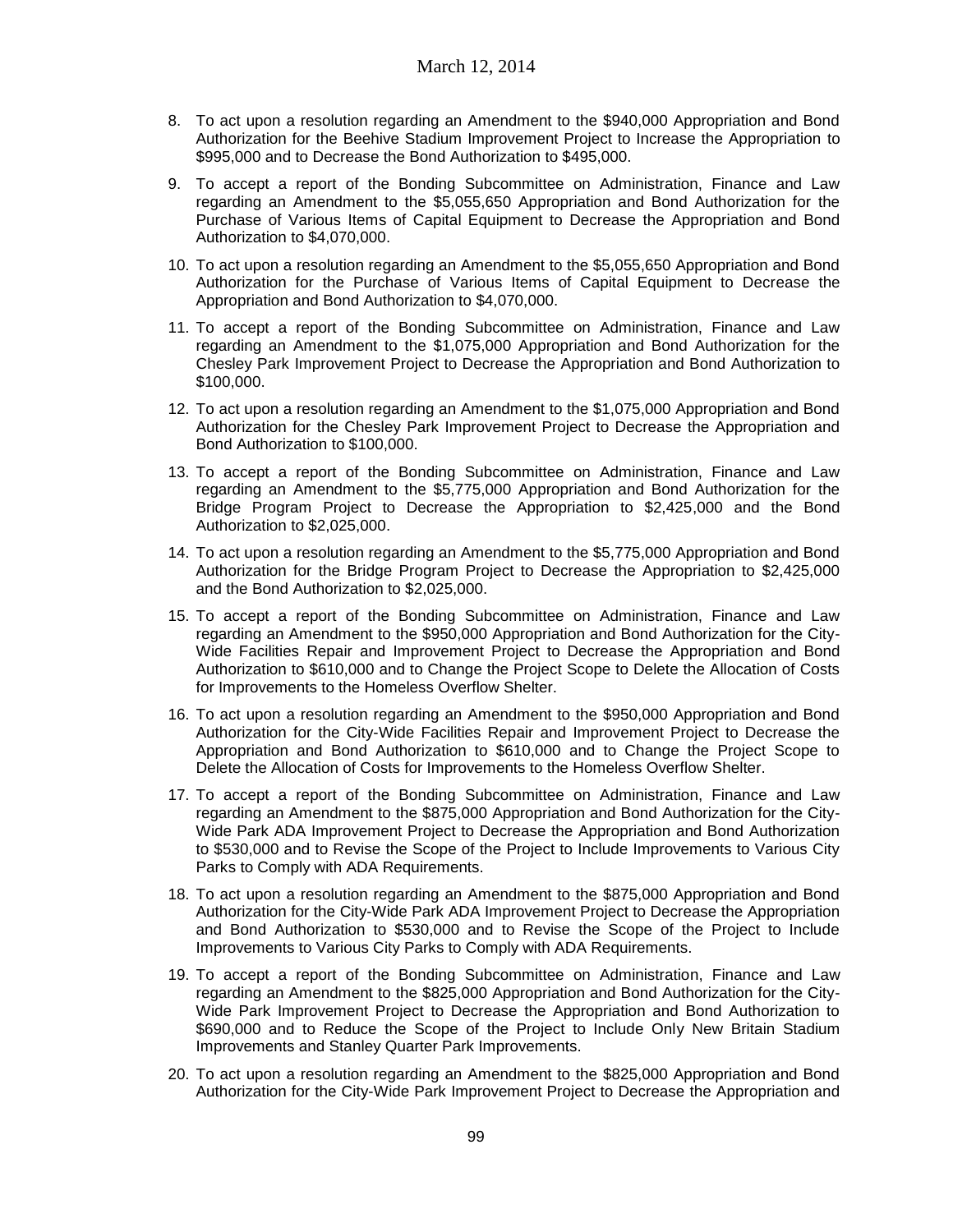Bond Authorization to \$690,000 and to Reduce the Scope of the Project to Include Only New Britain Stadium Improvements and Stanley Quarter Park Improvements.

- 21. To accept a report of the Bonding Subcommittee on Administration, Finance and Law regarding an Amendment to the \$6,750,000 Appropriation and Bond Authorization for Environmental Remediation at City Facilities to Increase the Appropriation to \$8,150,000 and the Bond Authorization to \$7,150,000.
- 22. To act upon a resolution regarding an Amendment to the \$6,750,000 Appropriation and Bond Authorization for Environmental Remediation at City Facilities to Increase the Appropriation to \$8,150,000 and the Bond Authorization to \$7,150,000.
- 23. To accept a report of the Bonding Subcommittee on Administration, Finance and Law regarding an Amendment to the \$2,000,000 Appropriation and Bond Authorization for the Washington Park Pool Project to Decrease the Appropriation and Bond Authorization to \$150,000.
- 24. To act upon a resolution regarding an Amendment to the \$2,000,000 Appropriation and Bond Authorization for the Washington Park Pool Project to Decrease the Appropriation and Bond Authorization to \$150,000.
- 25. To accept a report of the Bonding Subcommittee on Administration, Finance and Law regarding an Amendment to the \$6,868,000 Appropriation and Bond Authorization for Renovation of the City-Owned Transfer Station to Decrease the Appropriation and Bond Authorization to \$2,377,912.
- 26. To act upon a resolution regarding an Amendment to the \$6,868,000 Appropriation and Bond Authorization for Renovation of the City-Owned Transfer Station to Decrease the Appropriation and Bond Authorization to \$2,377,912.
- 27. To accept a report of the Bonding Subcommittee on Administration, Finance and Law regarding an Amendment to the \$1,360,000 Appropriation and Bond Authorization for Costs Related to Revaluation with Full Physical Inspection of Interiors of Properties to Decrease the Appropriation and Bond Authorization to \$500,000.
- 28. To act upon a resolution regarding an Amendment to the \$1,360,000 Appropriation and Bond Authorization for Costs Related to Revaluation with Full Physical Inspection of Interiors of Properties to Decrease the Appropriation and Bond Authorization to \$500,000.
- 29. To accept a report of the Bonding Subcommittee on Administration, Finance and Law regarding an Amendment to the \$5,000,000 Appropriation and Bond Authorization for the Broad Street Reconstruction Project to Expand the Scope of the Project to Include Water Main Upgrades and Replacement.
- 30. To act upon a resolution regarding an Amendment to the \$5,000,000 Appropriation and Bond Authorization for the Broad Street Reconstruction Project to Expand the Scope of the Project to Include Water Main Upgrades and Replacement.
- 31. To accept a report of the Bonding Subcommittee on Administration, Finance and Law regarding the Rescission of the \$1,200,000 Appropriation and Bond Authorization for the Arch Street Improvement Project.
- 32. To act upon a resolution regarding the Rescission of the \$1,200,000 Appropriation and Bond Authorization for the Arch Street Improvement Project.
- 33. To accept a report of the Bonding Subcommittee on Administration, Finance and Law regarding the Rescission of the \$250,000 Appropriation and Bond Authorization for the Stanley Quarter Baseball Diamond Improvement Project. (Note: Project to be funded as part of the City-Wide Park Improvement Project.)
- 34. To act upon a resolution regarding the Rescission of the \$250,000 Appropriation and Bond Authorization for the Stanley Quarter Baseball Diamond Improvement Project. (Note: Project to be funded as part of the City-Wide Park Improvement Project.)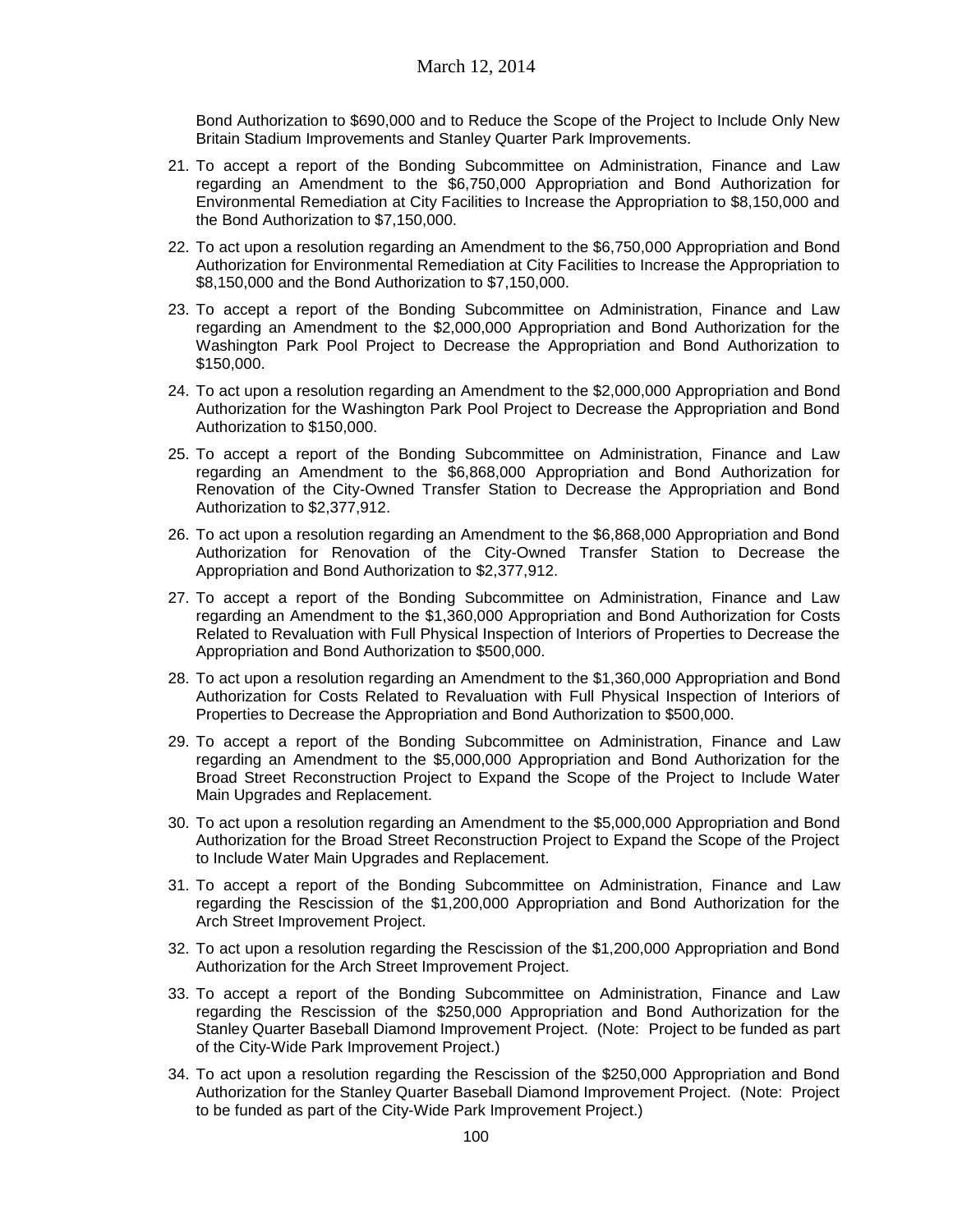- 35. To accept a report of the Bonding Subcommittee on Administration, Finance and Law regarding the Rescission of the \$555,000 Appropriation and Bond Authorization for the City-Wide Infrastructure Improvement Project.
- 36. To act upon a resolution regarding the Rescission of the \$555,000 Appropriation and Bond Authorization for the City-Wide Infrastructure Improvement Project.
- 37. To accept a report of the Bonding Subcommittee on Administration, Finance and Law regarding the Rescission of the \$200,000 Appropriation and Bond Authorization for the War Memorial Repair Project. (Note: Project will be funded by an alternate source.)
- 38. To act upon a resolution regarding the Rescission of the \$200,000 Appropriation and Bond Authorization for the War Memorial Repair Project. (Note: Project will be funded by an alternate source.)
- 39. To accept a report of the Bonding Subcommittee on Administration, Finance and Law regarding an Amendment to the Interest Rate Swap Agreement for the City of New Britain, Connecticut Taxable General Obligation Variable Rate Demand Refunding Pension Bonds, Series 2008C Dated May 30, 2008
- 40. To act upon a resolution regarding an Amendment to the Interest Rate Swap Agreement for the City of New Britain, Connecticut Taxable General Obligation Variable Rate Demand Refunding Pension Bonds, Series 2008C Dated May 30, 2008
- 41. To accept a report of the Bonding Subcommittee on Administration, Finance and Law regarding a \$12,000,000 Appropriation and Bond Authorization to Refund All or a Portion of the City's Outstanding General Obligation Bonds
- 42. To act upon a resolution regarding a \$12,000,000 Appropriation and Bond Authorization to Refund All or a Portion of the City's Outstanding General Obligation Bonds
- 43. To accept a report of the Bonding Subcommittee on Administration, Finance and Law regarding a \$25,000,000 Appropriation and Authorization to Issue Tax Anticipation Notes to Pay Current Expenses and Obligations of the City
- 44. To act upon a resolution regarding a \$25,000,000 Appropriation and Authorization to Issue Tax Anticipation Notes to Pay Current Expenses and Obligations of the City

HEREOF FAIL NOT, but due service and return make according to law.

Dated at New Britain, this 6th day of March 2014.

#### Erin E. Stewart, Mayor

Ald. Bielinski moved to accept all the Reports of the Standing Bonding Subcommittee, seconded by Ald. Carlozzi. So voted. Approved March 13, 2014 by Mayor Erin E. Stewart.

# **CONSENT AGENDA**

# **REPORT OF THE BONDING COMMITTEE**

#### **32639 RE: \$573,500 APPROPRIATION AND \$142,600 BOND AUTHORIZATION FOR UPGRADES TO SECURITY SYSTEMS OF THE NEW BRITAIN SCHOOLS**

To Her Honor, the Mayor, and the Common Council of the City of New Britain: the undersigned beg leave to report the following:

At a meeting of the Standing Bonding Subcommittee of the Committee on Administration, Finance and Law (the "Bonding Subcommittee") held on March 12, 2014, on a motion by Bonding Subcommittee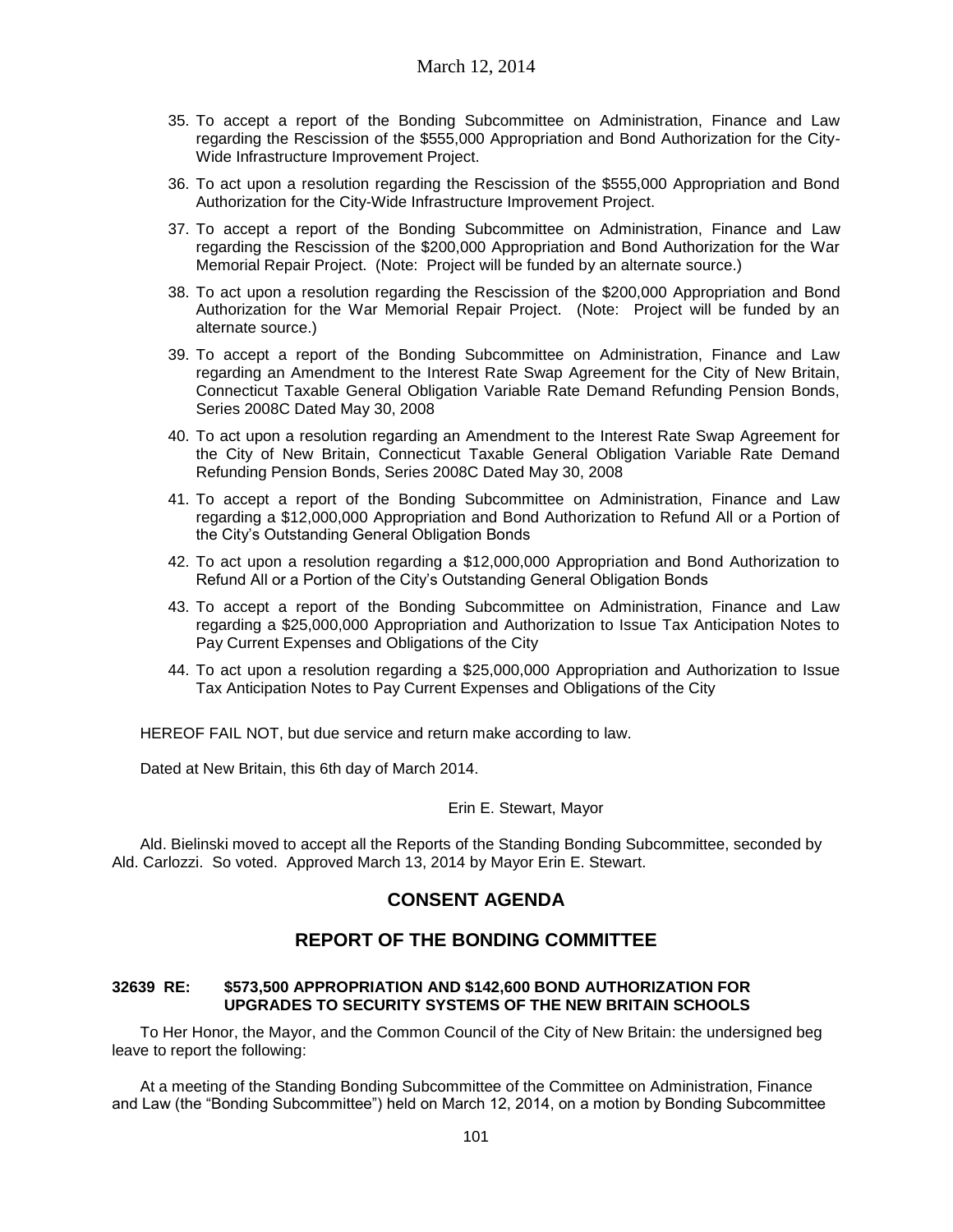member Bielinski and seconded by Bonding Subcommittee member Giantonio, the following resolution was adopted:

RESOLVED, that the Bonding Subcommittee recommends to the Common Council that the sum of \$573,500 be appropriated for costs related to upgrades to the Security Systems of the New Britain Schools (the "Project"). The Project includes inspection, planning, design, professional fees, grant applications, architectural and engineering services, construction, reconstruction, site work, materials, equipment and fixtures, temporary and permanent financing costs and other costs related to the Project. To meet a portion of said appropriation and in lieu of a tax therefor, bonds, notes or temporary notes of the City be issued pursuant to Article XII of the City Charter and Chapter 109 of the Connecticut General Statutes, as amended, or any other provision of law thereto enabling, in an amount not to exceed \$142,600 or so much thereof as may be necessary after deducting grants or other sources of funds available for the Project.

BE IT FURTHER RESOLVED, that the bonds or notes may be sold in a single issue or may be consolidated with other authorized but unissued bonds or notes of the City. The bonds or notes shall be issued in fully registered form, be executed in the name and on behalf of the City by the facsimile or manual signatures of the Mayor and the Treasurer, bear the City seal or a facsimile thereof, be certified and payable at a bank or trust company designated by the Mayor and the Treasurer which bank or trust company may also be designated as the registrar and transfer agent, and be approved as to their legality by Bond Counsel to the City. The bonds or notes may be issued in one or more series, shall bear such rate or rates of interest, and be issued in book entry form. The bonds or notes shall be general obligations of the City and each of the bonds or notes shall recite that every requirement of law relating to its issue has been duly complied with, that such bonds or notes are within every debt and other limit prescribed by law, and that the full faith and credit of the City are pledged to the payment of the principal thereof and interest thereon. The aggregate principal amount of bonds or notes to be issued, the annual installments of principal, redemption provisions, if any, the date, interest rate or rates, form and manner of sale, time of issuance and sale, designation, price, maturities, and other terms, details and particulars of such bonds or notes shall be determined by the Mayor and the Treasurer.

BE IT FURTHER RESOLVED, that the Mayor and Treasurer are authorized to issue temporary notes in anticipation of the receipt of the proceeds of said bonds or notes and the receipt of any federal, state or other grant-in-aid for the project. The notes shall be executed in the name and on behalf of the City by the facsimile or manual signatures of the Mayor and the Treasurer, bear the City seal or a facsimile thereof, be certified and payable at a bank or trust company designated by the Mayor and the Treasurer which bank or trust company may also be designated as the registrar and transfer agent, and be approved as to their legality by Bond Counsel to the City. The notes shall be issued with maturity dates in accordance with the Connecticut General Statutes, as amended. The notes shall be general obligations of the City and each of the bonds shall recite that every requirement of law relating to its issue has been duly complied with, that such notes are within every debt and other limit prescribed by law, and that the full faith and credit of the City are pledged to the payment of the principal thereof and interest thereon. The net interest cost on such notes, including renewals thereof, and the expense of preparing, issuing, and marketing such notes, to the extent paid from the proceeds from the issuance of bonds or notes, shall be included as a cost of the project.

BE IT FURTHER RESOLVED, that the bonds, notes or temporary notes may be sold by the Mayor and Treasurer in a public sale, sealed proposal or a negotiated underwriting and the Mayor and the Treasurer are authorized to select the underwriter or underwriters and to enter into, execute and deliver on behalf of the City a contract of purchase for such bonds, notes or temporary notes on such terms and conditions as they shall determine.

BE IT FURTHER RESOLVED, that the City hereby declares its official intent under Treasury Regulation Section 1.150-2 of the Internal Revenue Code of 1986, as amended, that project costs may be paid from temporary advances of available funds and that the City reasonably expects to reimburse any such advances from the proceeds of borrowings in an aggregate principal amount not in excess of the amount of borrowing authorized for the project; that the Mayor and Treasurer are authorized to bind the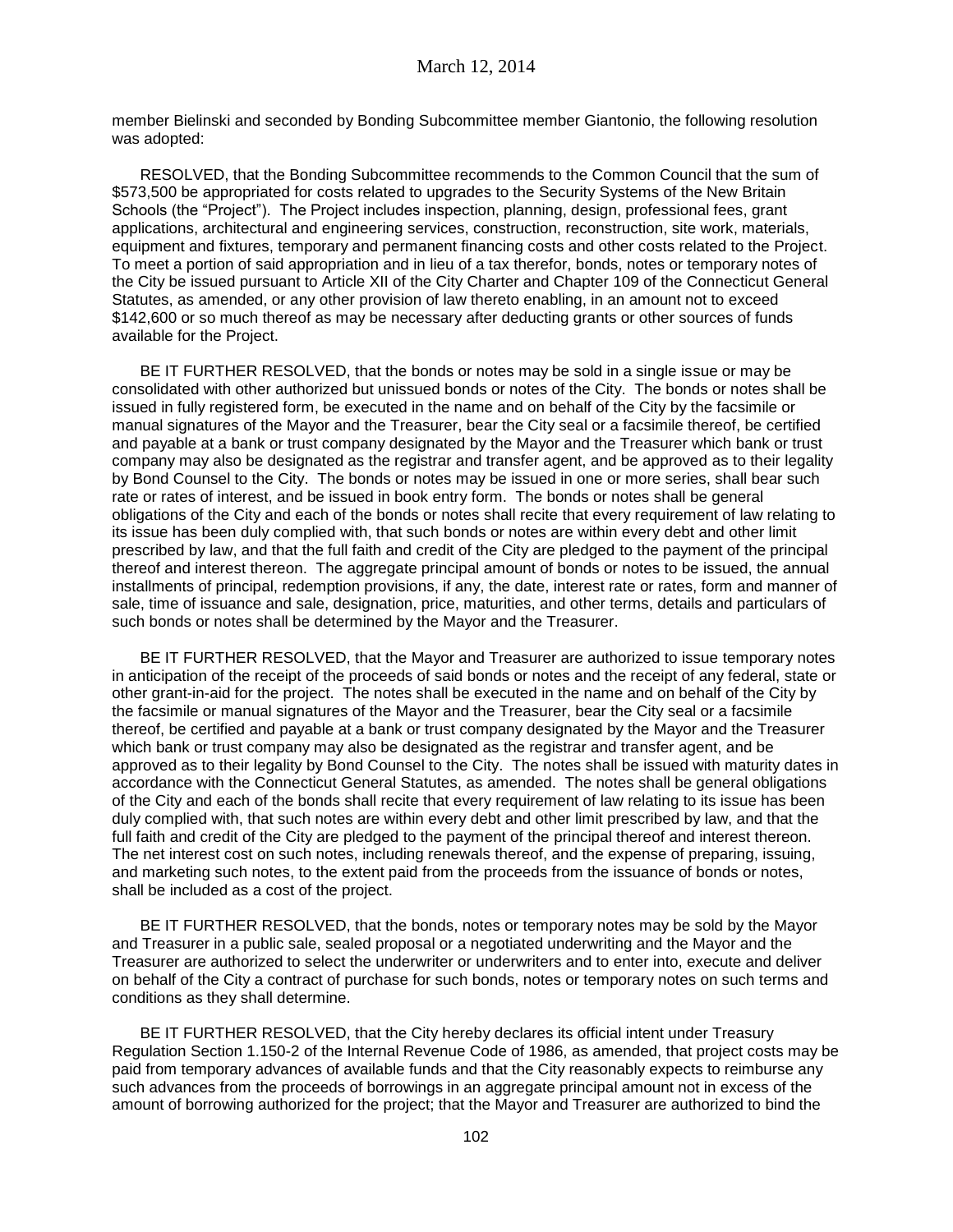City pursuant to such representations and agreements as they deem necessary or advisable in order to ensure and maintain the continued exemption from Federal income taxation of interest on the bonds, notes or temporary notes authorized by this resolution, if issued on a tax-exempt basis, including covenants to pay rebates of investment earnings to the United States in future years. While it is anticipated that the bonds or notes will qualify as tax exempt bonds, the Mayor and the Treasurer are authorized, upon the advice of bond counsel, to issue all or any portion of the bonds or notes as bonds or notes the interest on which is includable in the gross income of the owners thereof for federal income tax purposes and it is hereby found and determined that the issuance of any such bonds or notes is in the public interest.

BE IT FURTHER RESOLVED, that the Mayor and the Treasurer are hereby authorized, on behalf of the City, to enter into agreements or otherwise covenant for the benefit of bondholders to provide information on an annual or other periodic basis to the Municipal Securities Rulemaking Board or any other municipal securities information repositories or state based information repositories (the "Repositories") and to provide notices to the Repositories of material events as enumerated in Securities and Exchange Commission Exchange Act Rule 15c2-12, as amended, as may be necessary, appropriate or desirable to effect the sale of the bonds, notes or temporary authorized by this resolution. Any agreements or representations to provide information to Repositories made prior hereto are hereby confirmed, ratified and approved.

BE IT FURTHER RESOLVED, that the Mayor and the Treasurer are further authorized to enter into, execute and deliver, on behalf of the City, any agreements they deem reasonable or necessary to provide credit enhancement to the bonds, notes or temporary notes. The Mayor and the Treasurer are further authorized to appoint a certifying agent, paying agent, transfer agent, registrar, interest rate advisor, trustee and such other advisers and consultants as they may deem necessary or desirable, and to execute and deliver on behalf of the City any and all tax regulatory, credit enhancement, continuing disclosure, security, letter of representation or other agreements they deem necessary to provide for the issuance of such bonds, notes or temporary notes.

BE IT FURTHER RESOLVED, that the Mayor, Treasurer and other City officials and employees are authorized to apply for and accept or reject any federal, state or other grants-in-aid for the project, and to take all actions necessary and proper to carry out the project and to issue the bonds, notes or temporary notes to finance the appropriation.

> Alderman Carlo Carlozzi, Jr. Chairman, Bonding Subcommittee of the Committee on Administration, Finance and Law

## **32380-2 RE: AMENDMENT TO THE \$2,000,000 APPROPRIATION AND BOND AUTHORIZATION FOR THE CHESLEY PARK POOL PROJECT TO DECREASE THE APPROPRIATION AND BOND AUTHORIZATION TO \$150,000**

To Her Honor, the Mayor, and the Common Council of the City of New Britain: the undersigned beg leave to report the following:

At the meetings of the Standing Bonding Subcommittee of the Committee on Administration, Finance and Law (the "Bonding Subcommittee") held on March 12, 2014, on a motion by Bonding Subcommittee member Bielinski and seconded by Bonding Subcommittee member Giantonio, the following resolution was adopted:

RESOLVED, that the Bonding Subcommittee recommends to the Common Council that the resolution entitled "\$2,000,000 Appropriation and Bond Authorization for the Chesley Park Pool Project" adopted by the Common Council on June 27, 2013 under Item #32380-1, be amended to decrease the sum appropriated and bonds authorized to \$150,000, and to read as follows: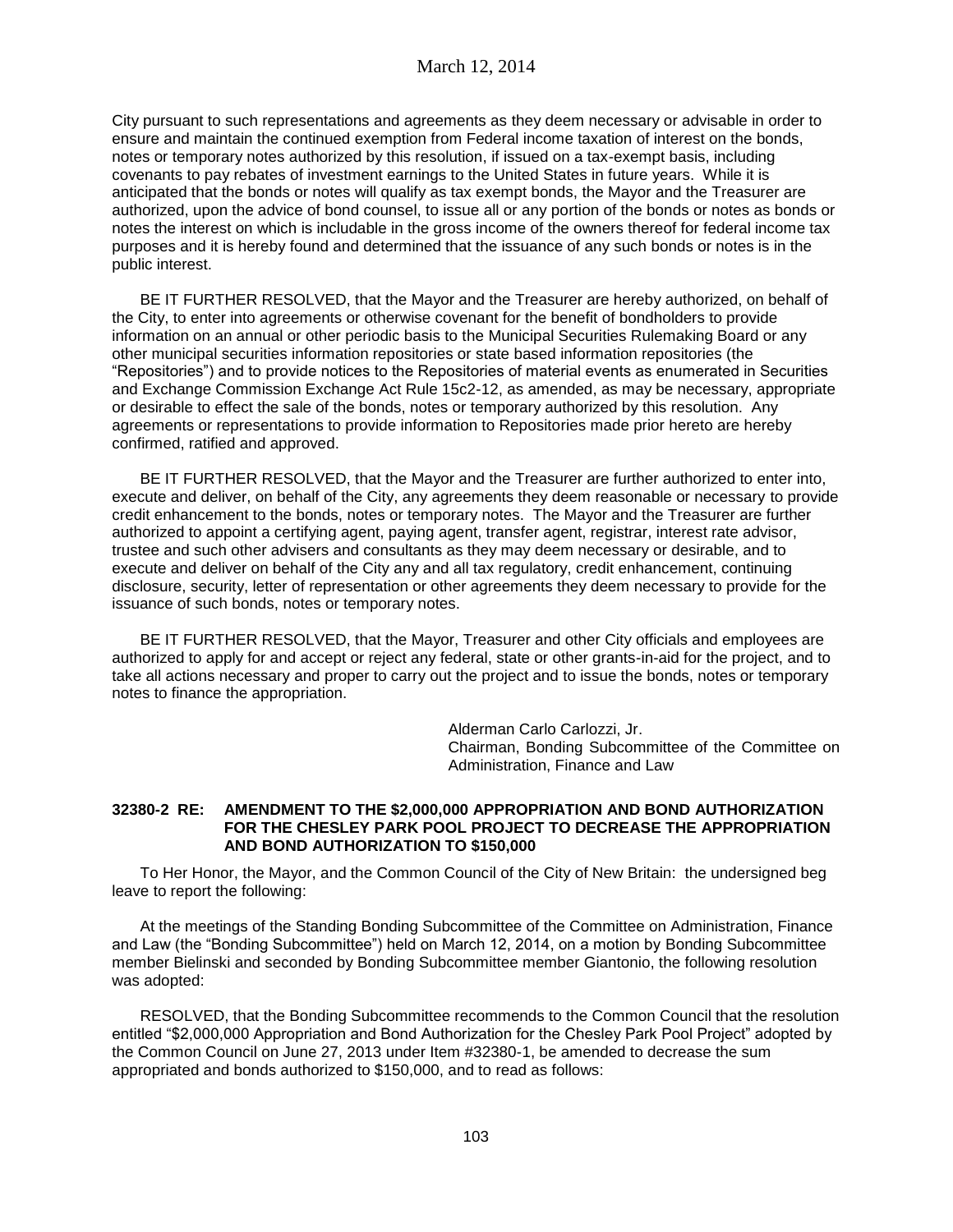"RESOLVED, by the Common Council of the City of New Britain on the recommendation of the Standing Bonding Subcommittee of the Committee on Administration, Finance and Law adopted at its meetings held on June 25, 2013 and March 12, 2014, that the sum of \$150,000 be appropriated for the replacement of the pool and bath houses to comply with ADA Standards at Chesley Park (the "Project"). The Project includes planning, design, architectural and engineering services, construction, reconstruction and site work, materials, equipment and fixtures, temporary and permanent financing costs and other costs related to the Project. To meet said appropriation and in lieu of a tax therefor, bonds, notes or temporary notes of the City be issued pursuant to Article XII of the City Charter and Chapter 109 of the Connecticut General Statutes, as amended, or any other provision of law thereto enabling, in an amount not to exceed \$150,000 or so much thereof as may be necessary after deducting grants or other sources of funds available for the Project.

BE IT FURTHER RESOLVED, that the bonds or notes may be sold in a single issue or may be consolidated with other authorized but unissued bonds or notes of the City. The bonds or notes shall be issued in fully registered form, be executed in the name and on behalf of the City by the facsimile or manual signatures of the Mayor and the Treasurer, bear the City seal or a facsimile thereof, be certified and payable at a bank or trust company designated by the Mayor and the Treasurer which bank or trust company may also be designated as the registrar and transfer agent, and be approved as to their legality by Bond Counsel to the City. The bonds or notes may be issued in one or more series, shall bear such rate or rates of interest, and be issued in book entry form. The bonds or notes shall be general obligations of the City and each of the bonds or notes shall recite that every requirement of law relating to its issue has been duly complied with, that such bonds or notes are within every debt and other limit prescribed by law, and that the full faith and credit of the City are pledged to the payment of the principal thereof and interest thereon. The aggregate principal amount of bonds or notes to be issued, the annual installments of principal, redemption provisions, if any, the date, interest rate or rates, form and manner of sale, time of issuance and sale, designation, price, maturities, and other terms, details and particulars of such bonds or notes shall be determined by the Mayor and the Treasurer.

BE IT FURTHER RESOLVED, that the Mayor and Treasurer are authorized to issue temporary notes in anticipation of the receipt of the proceeds of said bonds or notes and the receipt of any federal, state or other grant-in-aid for the project. The notes shall be executed in the name and on behalf of the City by the facsimile or manual signatures of the Mayor and the Treasurer, bear the City seal or a facsimile thereof, be certified and payable at a bank or trust company designated by the Mayor and the Treasurer which bank or trust company may also be designated as the registrar and transfer agent, and be approved as to their legality by Bond Counsel to the City. The notes shall be issued with maturity dates in accordance with the Connecticut General Statutes, as amended. The notes shall be general obligations of the City and each of the bonds shall recite that every requirement of law relating to its issue has been duly complied with, that such notes are within every debt and other limit prescribed by law, and that the full faith and credit of the City are pledged to the payment of the principal thereof and interest thereon. The net interest cost on such notes, including renewals thereof, and the expense of preparing, issuing, and marketing such notes, to the extent paid from the proceeds from the issuance of bonds or notes, shall be included as a cost of the project.

BE IT FURTHER RESOLVED, that the bonds, notes or temporary notes may be sold by the Mayor and Treasurer in a public sale, sealed proposal or a negotiated underwriting and the Mayor and the Treasurer are authorized to select the underwriter or underwriters and to enter into, execute and deliver on behalf of the City a contract of purchase for such bonds, notes or temporary notes on such terms and conditions as they shall determine.

BE IT FURTHER RESOLVED, that the City hereby declares its official intent under Treasury Regulation Section 1.150-2 of the Internal Revenue Code of 1986, as amended, that project costs may be paid from temporary advances of available funds and that the City reasonably expects to reimburse any such advances from the proceeds of borrowings in an aggregate principal amount not in excess of the amount of borrowing authorized for the project; that the Mayor and Treasurer are authorized to bind the City pursuant to such representations and agreements as they deem necessary or advisable in order to ensure and maintain the continued exemption from Federal income taxation of interest on the bonds,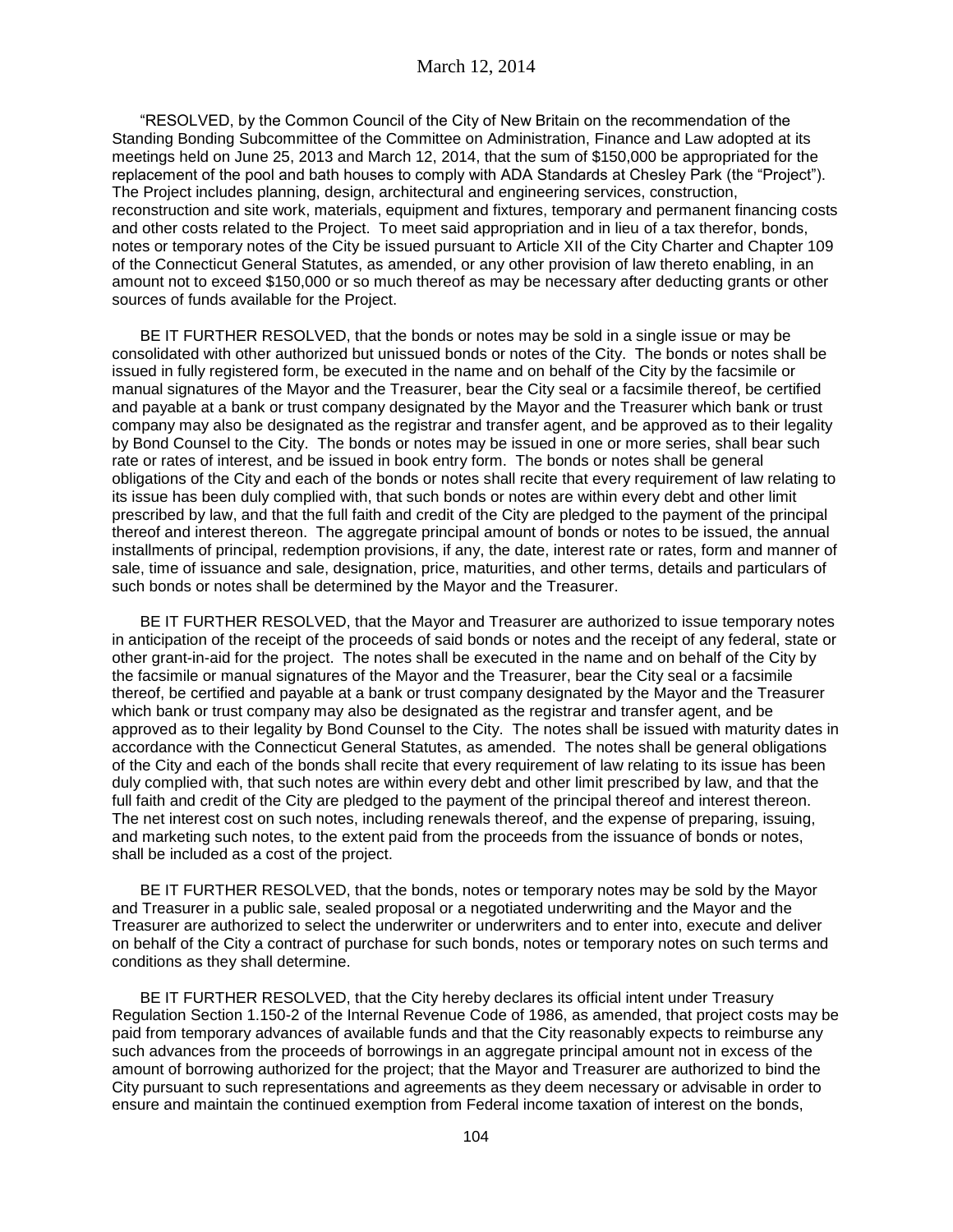notes or temporary notes authorized by this resolution, if issued on a tax-exempt basis, including covenants to pay rebates of investment earnings to the United States in future years. While it is anticipated that the bonds or notes will qualify as tax exempt bonds, the Mayor and the Treasurer are authorized, upon the advice of bond counsel, to issue all or any portion of the bonds or notes as bonds or notes the interest on which is includable in the gross income of the owners thereof for federal income tax purposes and it is hereby found and determined that the issuance of any such bonds or notes is in the public interest.

BE IT FURTHER RESOLVED, that the Mayor and the Treasurer are hereby authorized, on behalf of the City, to enter into agreements or otherwise covenant for the benefit of bondholders to provide information on an annual or other periodic basis to the Municipal Securities Rulemaking Board or any other municipal securities information repositories or state based information repositories (the "Repositories") and to provide notices to the Repositories of material events as enumerated in Securities and Exchange Commission Exchange Act Rule 15c2-12, as amended, as may be necessary, appropriate or desirable to effect the sale of the bonds, notes or temporary authorized by this resolution. Any agreements or representations to provide information to Repositories made prior hereto are hereby confirmed, ratified and approved.

BE IT FURTHER RESOLVED, that the Mayor and the Treasurer are further authorized to enter into, execute and deliver, on behalf of the City, any agreements they deem reasonable or necessary to provide credit enhancement to the bonds, notes or temporary notes. The Mayor and the Treasurer are further authorized to appoint a certifying agent, paying agent, transfer agent, registrar, interest rate advisor, trustee and such other advisers and consultants as they may deem necessary or desirable, and to execute and deliver on behalf of the City any and all tax regulatory, credit enhancement, continuing disclosure, security, letter of representation or other agreements they deem necessary to provide for the issuance of such bonds, notes or temporary notes.

BE IT FURTHER RESOLVED, that the Mayor, Treasurer and other City officials and employees are authorized to apply for and accept or reject any federal, state or other grants-in-aid for the project, and to take all actions necessary and proper to carry out the project and to issue the bonds, notes or temporary notes to finance the appropriation."

> Alderman Carlo Carlozzi, Jr. Chairman, Bonding Subcommittee of the Committee on Administration, Finance and Law

#### **30581-2 RE: Amendment to the \$7,300,000 Appropriation and Bond Authorization for the Beaver Street Reconstruction Project to Decrease the Appropriation and Bond Authorization to \$1,000,000**

To Her Honor, the Mayor, and the Common Council of the City of New Britain: the undersigned beg leave to report the following:

At a meeting of the Standing Bonding Subcommittee of the Committee on Administration, Finance and Law (the "Bonding Subcommittee") held on March 12, 2014, on a motion by Bonding Subcommittee member Bielinski and seconded by Bonding Subcommittee member Giantonio, the following resolution was adopted:

RESOLVED, that the Bonding Subcommittee recommends to the Common Council that the resolution entitled "\$7,300,000 Appropriation and Bond Authorization for the Beaver Street Reconstruction Project" adopted by the Common Council on June 10, 2009 under Item #30581-1, be amended to decrease the sum appropriated and bonds authorized to \$1,000,000, and to read as follows:

"RESOLVED, by the Common Council of the City of New Britain on the recommendation of the Standing Bonding Subcommittee of the Committee on Administration, Finance and Law adopted at its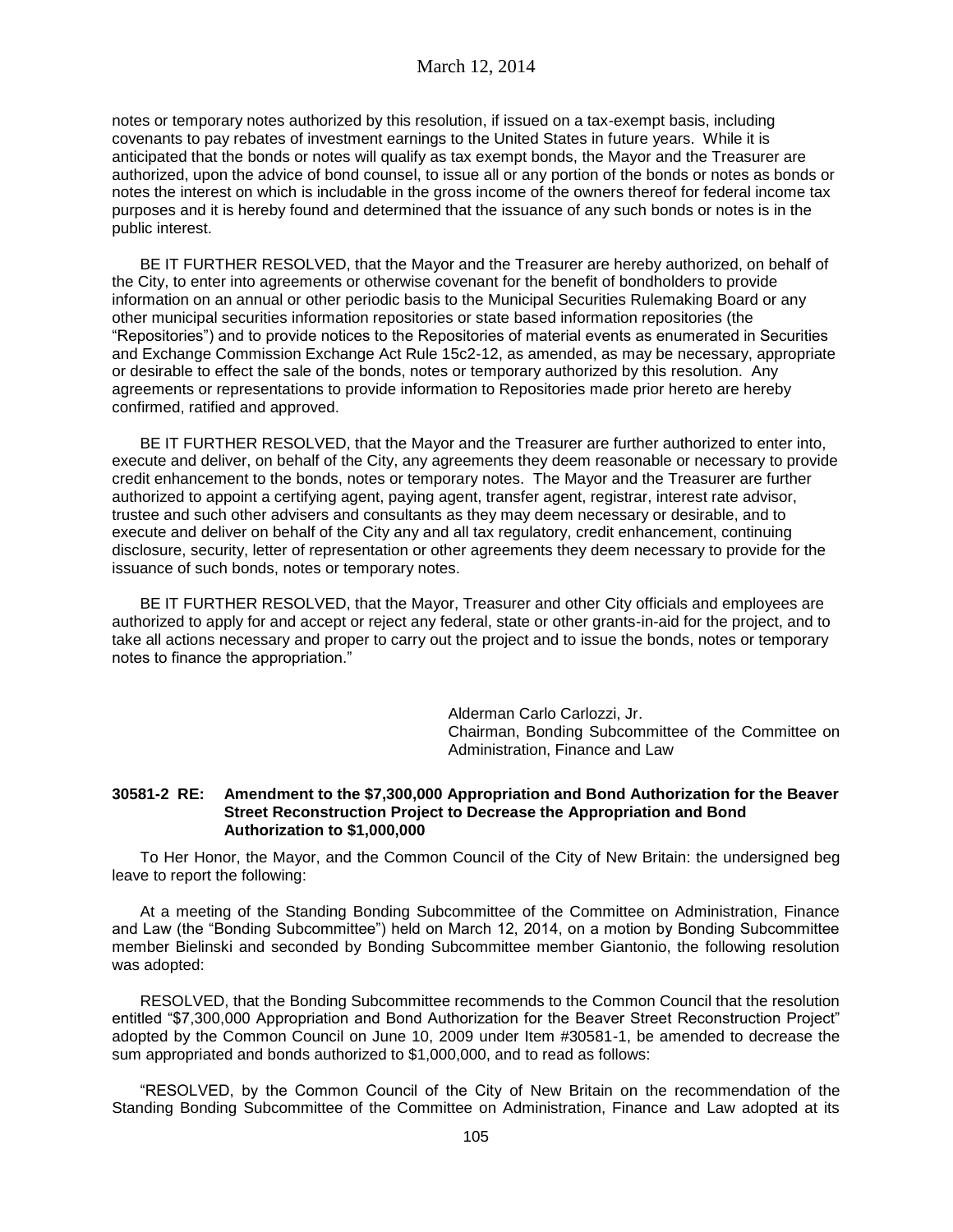meetings held on June 10, 2009 and March 12, 2014, that the sum of \$1,000,000 be appropriated for reconstructing Beaver Street, the realignment of the intersection of Washington Street, Beaver Street and Farmington Avenue, traffic signal improvements, streetscape type enhancements, drainage and utility improvements, and other related work (the "Project"). The Project includes planning, design, professional fees, architectural and engineering services, construction, reconstruction, site work, materials, equipment and fixtures, temporary and permanent financing costs and other costs related to the Project. To meet said appropriation and in lieu of a tax therefor, bonds, notes or temporary notes of the City be issued pursuant to Article XII of the City Charter and Chapter 109 of the Connecticut General Statutes, as amended, or any other provision of law thereto enabling, in an amount not to exceed \$1,000,000 or so much thereof as may be necessary after deducting grants or other sources of funds available for the Project.

BE IT FURTHER RESOLVED, that the bonds or notes may be sold in a single issue or may be consolidated with other authorized but unissued bonds or notes of the City. The bonds or notes shall be issued in fully registered form, be executed in the name and on behalf of the City by the facsimile or manual signatures of the Mayor and the Treasurer, bear the City seal or a facsimile thereof, be certified and payable at a bank or trust company designated by the Mayor and the Treasurer which bank or trust company may also be designated as the registrar and transfer agent, and be approved as to their legality by Bond Counsel to the City. The bonds or notes may be issued in one or more series, shall bear such rate or rates of interest, and be issued in book entry form. The bonds or notes shall be general obligations of the City and each of the bonds or notes shall recite that every requirement of law relating to its issue has been duly complied with, that such bonds or notes are within every debt and other limit prescribed by law, and that the full faith and credit of the City are pledged to the payment of the principal thereof and interest thereon. The aggregate principal amount of bonds or notes to be issued, the annual installments of principal, redemption provisions, if any, the date, interest rate or rates, form and manner of sale, time of issuance and sale, designation, price, maturities, and other terms, details and particulars of such bonds or notes shall be determined by the Mayor and the Treasurer.

BE IT FURTHER RESOLVED, that the Mayor and Treasurer are authorized to issue temporary notes in anticipation of the receipt of the proceeds of said bonds or notes and the receipt of any federal, state or other grant-in-aid for the project. The notes shall be executed in the name and on behalf of the City by the facsimile or manual signatures of the Mayor and the Treasurer, bear the City seal or a facsimile thereof, be certified and payable at a bank or trust company designated by the Mayor and the Treasurer which bank or trust company may also be designated as the registrar and transfer agent, and be approved as to their legality by Bond Counsel to the City. The notes shall be issued with maturity dates in accordance with the Connecticut General Statutes, as amended. The notes shall be general obligations of the City and each of the bonds shall recite that every requirement of law relating to its issue has been duly complied with, that such notes are within every debt and other limit prescribed by law, and that the full faith and credit of the City are pledged to the payment of the principal thereof and interest thereon. The net interest cost on such notes, including renewals thereof, and the expense of preparing, issuing, and marketing such notes, to the extent paid from the proceeds from the issuance of bonds or notes, shall be included as a cost of the project.

BE IT FURTHER RESOLVED, that the bonds, notes or temporary notes may be sold by the Mayor and Treasurer in a public sale, sealed proposal or a negotiated underwriting and the Mayor and the Treasurer are authorized to select the underwriter or underwriters and to enter into, execute and deliver on behalf of the City a contract of purchase for such bonds, notes or temporary notes on such terms and conditions as they shall determine.

BE IT FURTHER RESOLVED, that the City hereby declares its official intent under Treasury Regulation Section 1.150-2 of the Internal Revenue Code of 1986, as amended, that project costs may be paid from temporary advances of available funds and that the City reasonably expects to reimburse any such advances from the proceeds of borrowings in an aggregate principal amount not in excess of the amount of borrowing authorized for the project; that the Mayor and Treasurer are authorized to bind the City pursuant to such representations and agreements as they deem necessary or advisable in order to ensure and maintain the continued exemption from Federal income taxation of interest on the bonds,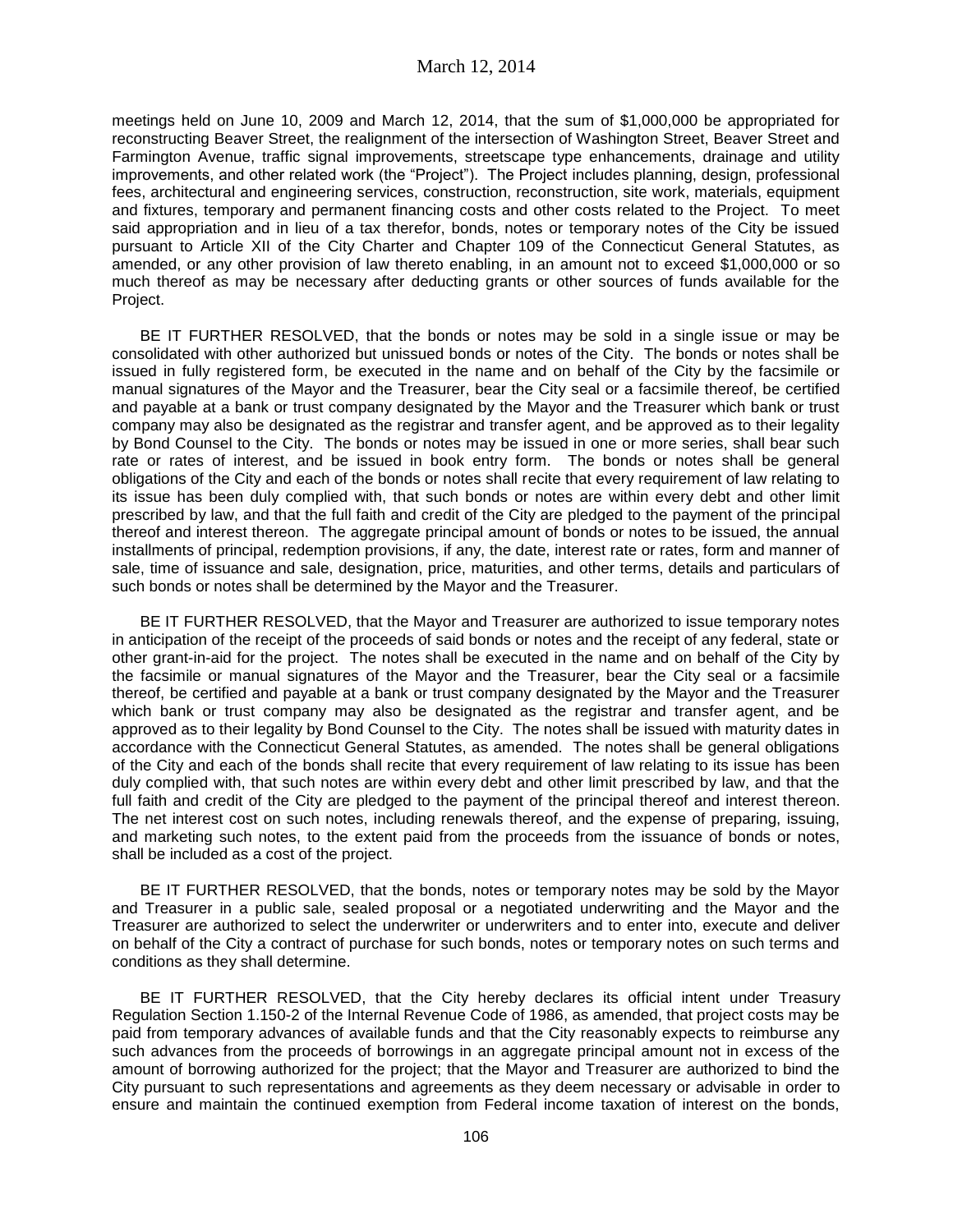notes or temporary notes authorized by this resolution, if issued on a tax-exempt basis, including covenants to pay rebates of investment earnings to the United States in future years. While it is anticipated that the bonds or notes will qualify as tax exempt bonds, the Mayor and the Treasurer are authorized, upon the advice of bond counsel, to issue all or any portion of the bonds or notes as bonds or notes the interest on which is includable in the gross income of the owners thereof for federal income tax purposes and it is hereby found and determined that the issuance of any such bonds or notes is in the public interest.

BE IT FURTHER RESOLVED, that the Mayor and the Treasurer are hereby authorized, on behalf of the City, to enter into agreements or otherwise covenant for the benefit of bondholders to provide information on an annual or other periodic basis to the Municipal Securities Rulemaking Board or any other municipal securities information repositories or state based information repositories (the "Repositories") and to provide notices to the Repositories of material events as enumerated in Securities and Exchange Commission Exchange Act Rule 15c2-12, as amended, as may be necessary, appropriate or desirable to effect the sale of the bonds, notes or temporary authorized by this resolution. Any agreements or representations to provide information to Repositories made prior hereto are hereby confirmed, ratified and approved.

BE IT FURTHER RESOLVED, that the Mayor and the Treasurer are further authorized to enter into, execute and deliver, on behalf of the City, any agreements they deem reasonable or necessary to provide credit enhancement to the bonds, notes or temporary notes. The Mayor and the Treasurer are further authorized to appoint a certifying agent, paying agent, transfer agent, registrar, interest rate advisor, trustee and such other advisers and consultants as they may deem necessary or desirable, and to execute and deliver on behalf of the City any and all tax regulatory, credit enhancement, continuing disclosure, security, letter of representation or other agreements they deem necessary to provide for the issuance of such bonds, notes or temporary notes.

BE IT FURTHER RESOLVED, that the Mayor, Treasurer and other City officials and employees are authorized to apply for and accept or reject any federal, state or other grants-in-aid for the project, and to take all actions necessary and proper to carry out the project and to issue the bonds, notes or temporary notes to finance the appropriation."

> Alderman Carlo Carlozzi, Jr. Chairman, Bonding Subcommittee of the Committee on Administration, Finance and Law

#### **32377-2 RE: Amendment to the \$940,000 Appropriation and Bond Authorization for the Beehive Stadium Project to Increase the Appropriation to \$995,000 and to Decrease the Bond Authorization to \$495,000**

To Her Honor, the Mayor, and the Common Council of the City of New Britain: the undersigned beg leave to report the following:

At a meeting of the Standing Bonding Subcommittee of the Committee on Administration, Finance and Law (the "Bonding Subcommittee") held on June 25, 2013 and March 12, 2014, on a motion by Bonding Subcommittee member Bielinski and seconded by Bonding Subcommittee member Giantonio, the following resolution was adopted:

RESOLVED, that the Bonding Subcommittee recommends to the Common Council that the resolution entitled "\$940,000 Appropriation and Bond Authorization for the Beehive Stadium Improvement Project" adopted by the Common Council on June 27, 2013 under Item #32377-1, be amended to increase the sum appropriated to \$995,000 and to decrease the bonds authorized to \$495,000, and to read as follows:

"RESOLVED, by the Common Council of the City of New Britain on the recommendation of the Standing Bonding Subcommittee of the Committee on Administration, Finance and Law adopted at its meetings held on June 25, 2013 and March 12, 2014, that the sum of \$995,000 be appropriated for the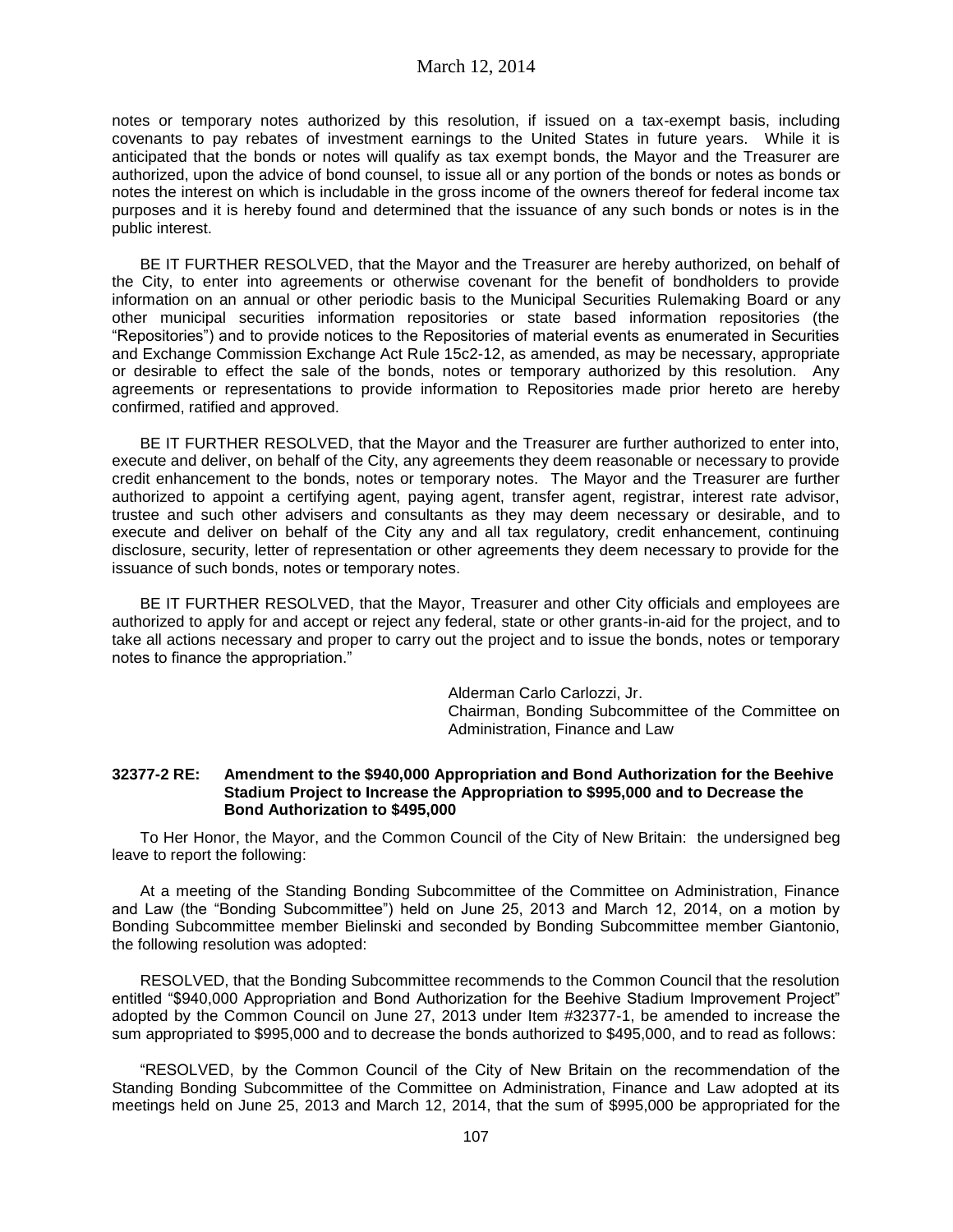improvements to Beehive Stadium, including, but not limited to, bleacher repairs, field improvements, ADA renovations and building repairs (the "Project"). The Project includes planning, design, architectural and engineering services, construction, reconstruction and site work, materials, equipment and fixtures, temporary and permanent financing costs and other costs related to the Project. To meet said appropriation and in lieu of a tax therefor, bonds, notes or temporary notes of the City be issued pursuant to Article XII of the City Charter and Chapter 109 of the Connecticut General Statutes, as amended, or any other provision of law thereto enabling, in an amount not to exceed \$495,000 or so much thereof as may be necessary after deducting grants or other sources of funds available for the Project.

BE IT FURTHER RESOLVED, that the bonds or notes may be sold in a single issue or may be consolidated with other authorized but unissued bonds or notes of the City. The bonds or notes shall be issued in fully registered form, be executed in the name and on behalf of the City by the facsimile or manual signatures of the Mayor and the Treasurer, bear the City seal or a facsimile thereof, be certified and payable at a bank or trust company designated by the Mayor and the Treasurer which bank or trust company may also be designated as the registrar and transfer agent, and be approved as to their legality by Bond Counsel to the City. The bonds or notes may be issued in one or more series, shall bear such rate or rates of interest, and be issued in book entry form. The bonds or notes shall be general obligations of the City and each of the bonds or notes shall recite that every requirement of law relating to its issue has been duly complied with, that such bonds or notes are within every debt and other limit prescribed by law, and that the full faith and credit of the City are pledged to the payment of the principal thereof and interest thereon. The aggregate principal amount of bonds or notes to be issued, the annual installments of principal, redemption provisions, if any, the date, interest rate or rates, form and manner of sale, time of issuance and sale, designation, price, maturities, and other terms, details and particulars of such bonds or notes shall be determined by the Mayor and the Treasurer.

BE IT FURTHER RESOLVED, that the Mayor and Treasurer are authorized to issue temporary notes in anticipation of the receipt of the proceeds of said bonds or notes and the receipt of any federal, state or other grant-in-aid for the project. The notes shall be executed in the name and on behalf of the City by the facsimile or manual signatures of the Mayor and the Treasurer, bear the City seal or a facsimile thereof, be certified and payable at a bank or trust company designated by the Mayor and the Treasurer which bank or trust company may also be designated as the registrar and transfer agent, and be approved as to their legality by Bond Counsel to the City. The notes shall be issued with maturity dates in accordance with the Connecticut General Statutes, as amended. The notes shall be general obligations of the City and each of the bonds shall recite that every requirement of law relating to its issue has been duly complied with, that such notes are within every debt and other limit prescribed by law, and that the full faith and credit of the City are pledged to the payment of the principal thereof and interest thereon. The net interest cost on such notes, including renewals thereof, and the expense of preparing, issuing, and marketing such notes, to the extent paid from the proceeds from the issuance of bonds or notes, shall be included as a cost of the project.

BE IT FURTHER RESOLVED, that the bonds, notes or temporary notes may be sold by the Mayor and Treasurer in a public sale, sealed proposal or a negotiated underwriting and the Mayor and the Treasurer are authorized to select the underwriter or underwriters and to enter into, execute and deliver on behalf of the City a contract of purchase for such bonds, notes or temporary notes on such terms and conditions as they shall determine.

BE IT FURTHER RESOLVED, that the City hereby declares its official intent under Treasury Regulation Section 1.150-2 of the Internal Revenue Code of 1986, as amended, that project costs may be paid from temporary advances of available funds and that the City reasonably expects to reimburse any such advances from the proceeds of borrowings in an aggregate principal amount not in excess of the amount of borrowing authorized for the project; that the Mayor and Treasurer are authorized to bind the City pursuant to such representations and agreements as they deem necessary or advisable in order to ensure and maintain the continued exemption from Federal income taxation of interest on the bonds, notes or temporary notes authorized by this resolution, if issued on a tax-exempt basis, including covenants to pay rebates of investment earnings to the United States in future years. While it is anticipated that the bonds or notes will qualify as tax exempt bonds, the Mayor and the Treasurer are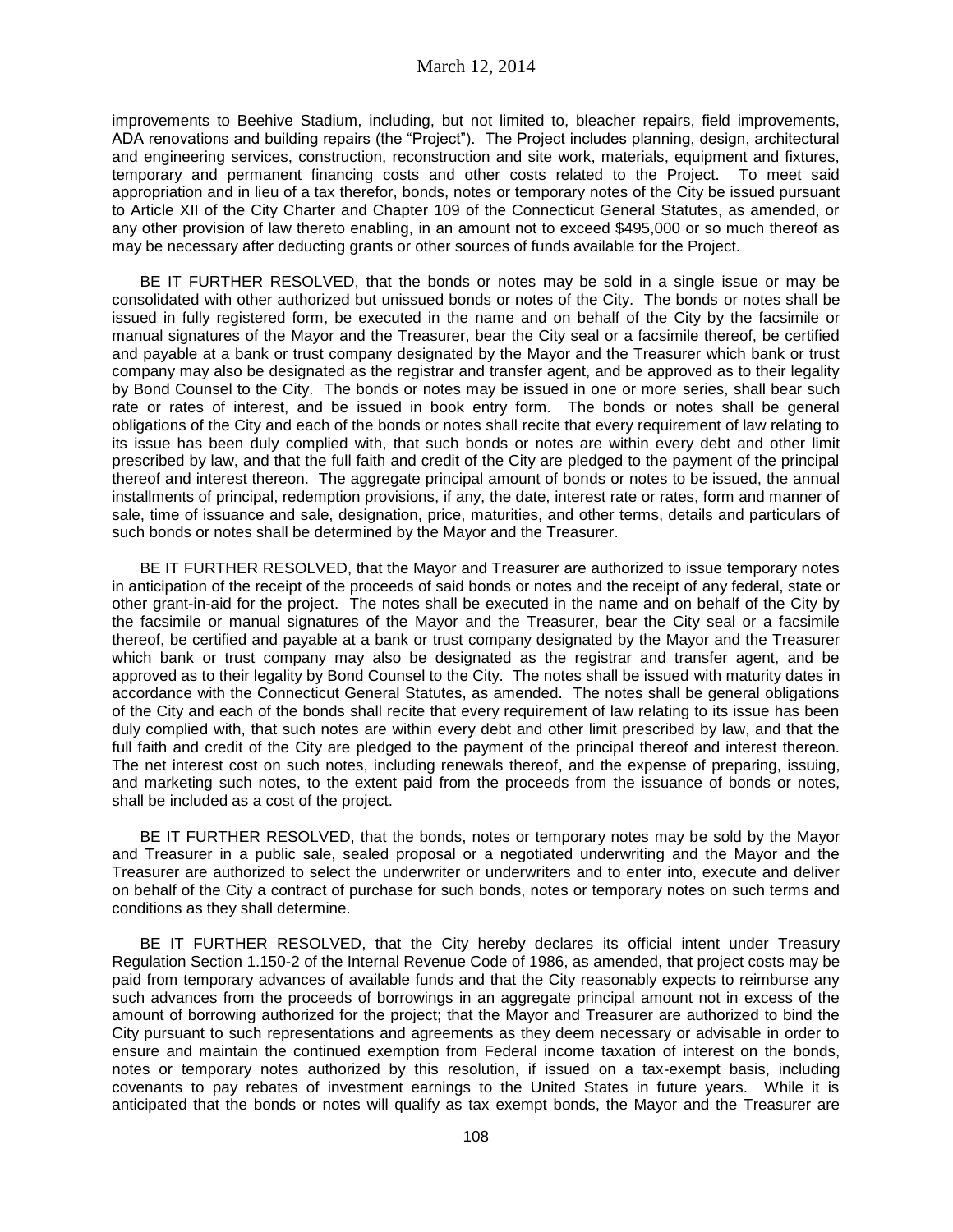authorized, upon the advice of bond counsel, to issue all or any portion of the bonds or notes as bonds or notes the interest on which is includable in the gross income of the owners thereof for federal income tax purposes and it is hereby found and determined that the issuance of any such bonds or notes is in the public interest.

BE IT FURTHER RESOLVED, that the Mayor and the Treasurer are hereby authorized, on behalf of the City, to enter into agreements or otherwise covenant for the benefit of bondholders to provide information on an annual or other periodic basis to the Municipal Securities Rulemaking Board or any other municipal securities information repositories or state based information repositories (the "Repositories") and to provide notices to the Repositories of material events as enumerated in Securities and Exchange Commission Exchange Act Rule 15c2-12, as amended, as may be necessary, appropriate or desirable to effect the sale of the bonds, notes or temporary authorized by this resolution. Any agreements or representations to provide information to Repositories made prior hereto are hereby confirmed, ratified and approved.

BE IT FURTHER RESOLVED, that the Mayor and the Treasurer are further authorized to enter into, execute and deliver, on behalf of the City, any agreements they deem reasonable or necessary to provide credit enhancement to the bonds, notes or temporary notes. The Mayor and the Treasurer are further authorized to appoint a certifying agent, paying agent, transfer agent, registrar, interest rate advisor, trustee and such other advisers and consultants as they may deem necessary or desirable, and to execute and deliver on behalf of the City any and all tax regulatory, credit enhancement, continuing disclosure, security, letter of representation or other agreements they deem necessary to provide for the issuance of such bonds, notes or temporary notes.

BE IT FURTHER RESOLVED, that the Mayor, Treasurer and other City officials and employees are authorized to apply for and accept or reject any federal, state or other grants-in-aid for the project, and to take all actions necessary and proper to carry out the project and to issue the bonds, notes or temporary notes to finance the appropriation."

> Alderman Carlo Carlozzi, Jr. Chairman, Bonding Subcommittee of the Committee on Administration, Finance and Law

## **32387-2 RE: Amendment to the \$5,055,650 Appropriation and Bond Authorization for the Purchase of Various Items of Capital Equipment to Decrease the Appropriation and Bond Authorization to \$4,070,000**

To Her Honor, the Mayor, and the Common Council of the City of New Britain: the undersigned beg leave to report the following:

At a meeting of the Standing Bonding Subcommittee of the Committee on Administration, Finance and Law (the "Bonding Subcommittee") held on March 12, 2014, on a motion by Bonding Subcommittee member Bielinski and seconded by Bonding Subcommittee member Giantonio, the following resolution was adopted:

RESOLVED, that the Bonding Subcommittee recommends to the Common Council that the resolution entitled "\$5,055,650 Appropriation and Bond Authorization for the Purchase of Various Items of Capital Equipment" adopted by the Common Council on June 27, 2013 under Item #32387-1, be amended to decrease the sum appropriated and bonds authorized to \$4,070,000, and to read as follows:

"RESOLVED, by the Common Council of the City of New Britain on the recommendation of the Standing Bonding Subcommittee of the Committee on Administration, Finance and Law adopted at its meetings held on June 25, 2013 and March 12, 2014, that the sum of \$4,070,000 be appropriated for the purchase and installation of various items of capital equipment (the "Project"). The Project includes planning, design, architectural and engineering services, construction, reconstruction and site work, materials, equipment and fixtures, temporary and permanent financing costs and other costs related to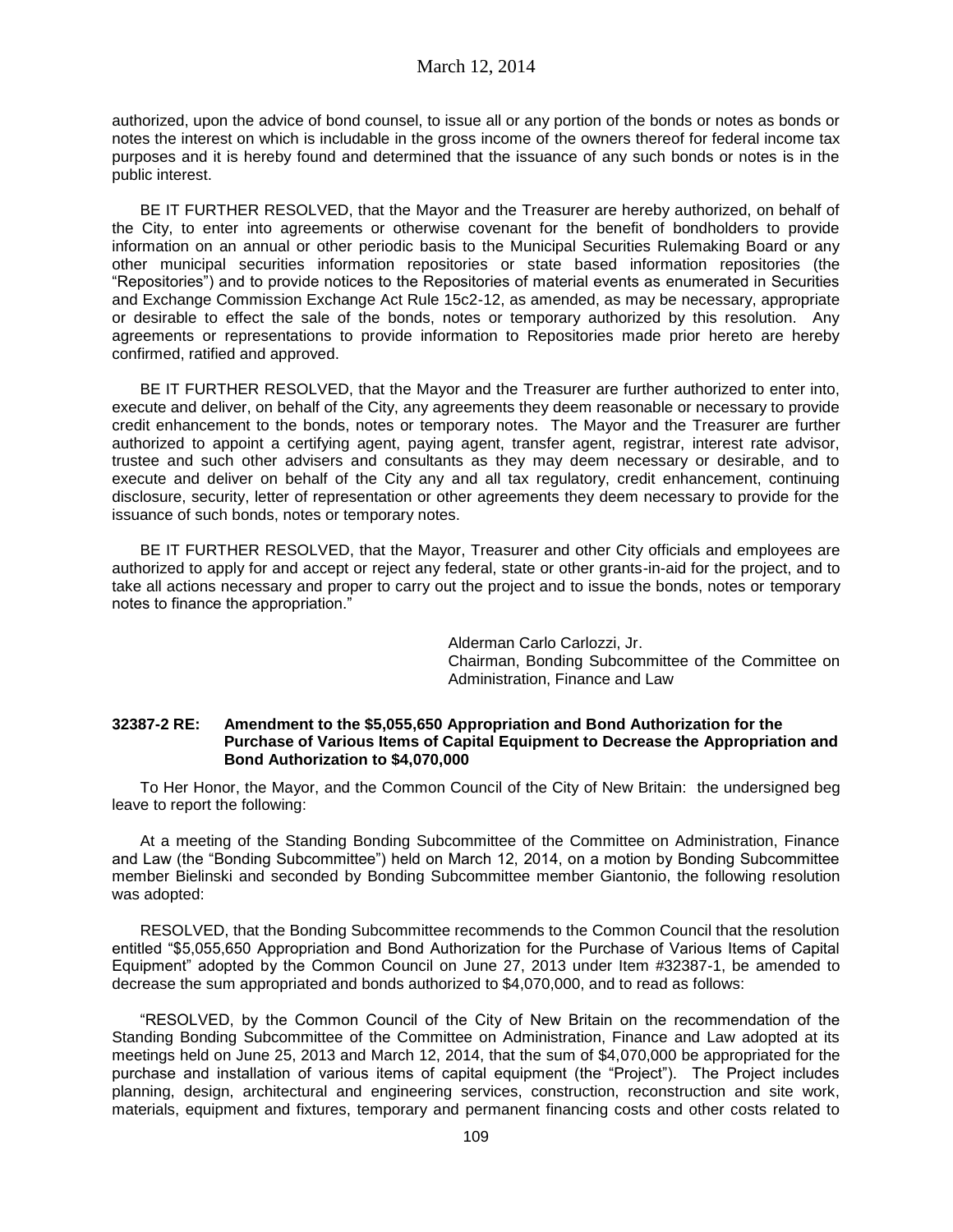the Project. To meet said appropriation and in lieu of a tax therefor, bonds, notes or temporary notes of the City be issued pursuant to Article XII of the City Charter and Chapter 109 of the Connecticut General Statutes, as amended, or any other provision of law thereto enabling, in an amount not to exceed \$4,070,000 or so much thereof as may be necessary after deducting grants or other sources of funds available for the Project.

BE IT FURTHER RESOLVED, that the bonds or notes may be sold in a single issue or may be consolidated with other authorized but unissued bonds or notes of the City. The bonds or notes shall be issued in fully registered form, be executed in the name and on behalf of the City by the facsimile or manual signatures of the Mayor and the Treasurer, bear the City seal or a facsimile thereof, be certified and payable at a bank or trust company designated by the Mayor and the Treasurer which bank or trust company may also be designated as the registrar and transfer agent, and be approved as to their legality by Bond Counsel to the City. The bonds or notes may be issued in one or more series, shall bear such rate or rates of interest, and be issued in book entry form. The bonds or notes shall be general obligations of the City and each of the bonds or notes shall recite that every requirement of law relating to its issue has been duly complied with, that such bonds or notes are within every debt and other limit prescribed by law, and that the full faith and credit of the City are pledged to the payment of the principal thereof and interest thereon. The aggregate principal amount of bonds or notes to be issued, the annual installments of principal, redemption provisions, if any, the date, interest rate or rates, form and manner of sale, time of issuance and sale, designation, price, maturities, and other terms, details and particulars of such bonds or notes shall be determined by the Mayor and the Treasurer.

BE IT FURTHER RESOLVED, that the Mayor and Treasurer are authorized to issue temporary notes in anticipation of the receipt of the proceeds of said bonds or notes and the receipt of any federal, state or other grant-in-aid for the project. The notes shall be executed in the name and on behalf of the City by the facsimile or manual signatures of the Mayor and the Treasurer, bear the City seal or a facsimile thereof, be certified and payable at a bank or trust company designated by the Mayor and the Treasurer which bank or trust company may also be designated as the registrar and transfer agent, and be approved as to their legality by Bond Counsel to the City. The notes shall be issued with maturity dates in accordance with the Connecticut General Statutes, as amended. The notes shall be general obligations of the City and each of the bonds shall recite that every requirement of law relating to its issue has been duly complied with, that such notes are within every debt and other limit prescribed by law, and that the full faith and credit of the City are pledged to the payment of the principal thereof and interest thereon. The net interest cost on such notes, including renewals thereof, and the expense of preparing, issuing, and marketing such notes, to the extent paid from the proceeds from the issuance of bonds or notes, shall be included as a cost of the project.

BE IT FURTHER RESOLVED, that the bonds, notes or temporary notes may be sold by the Mayor and Treasurer in a public sale, sealed proposal or a negotiated underwriting and the Mayor and the Treasurer are authorized to select the underwriter or underwriters and to enter into, execute and deliver on behalf of the City a contract of purchase for such bonds, notes or temporary notes on such terms and conditions as they shall determine.

BE IT FURTHER RESOLVED, that the City hereby declares its official intent under Treasury Regulation Section 1.150-2 of the Internal Revenue Code of 1986, as amended, that project costs may be paid from temporary advances of available funds and that the City reasonably expects to reimburse any such advances from the proceeds of borrowings in an aggregate principal amount not in excess of the amount of borrowing authorized for the project; that the Mayor and Treasurer are authorized to bind the City pursuant to such representations and agreements as they deem necessary or advisable in order to ensure and maintain the continued exemption from Federal income taxation of interest on the bonds, notes or temporary notes authorized by this resolution, if issued on a tax-exempt basis, including covenants to pay rebates of investment earnings to the United States in future years. While it is anticipated that the bonds or notes will qualify as tax exempt bonds, the Mayor and the Treasurer are authorized, upon the advice of bond counsel, to issue all or any portion of the bonds or notes as bonds or notes the interest on which is includable in the gross income of the owners thereof for federal income tax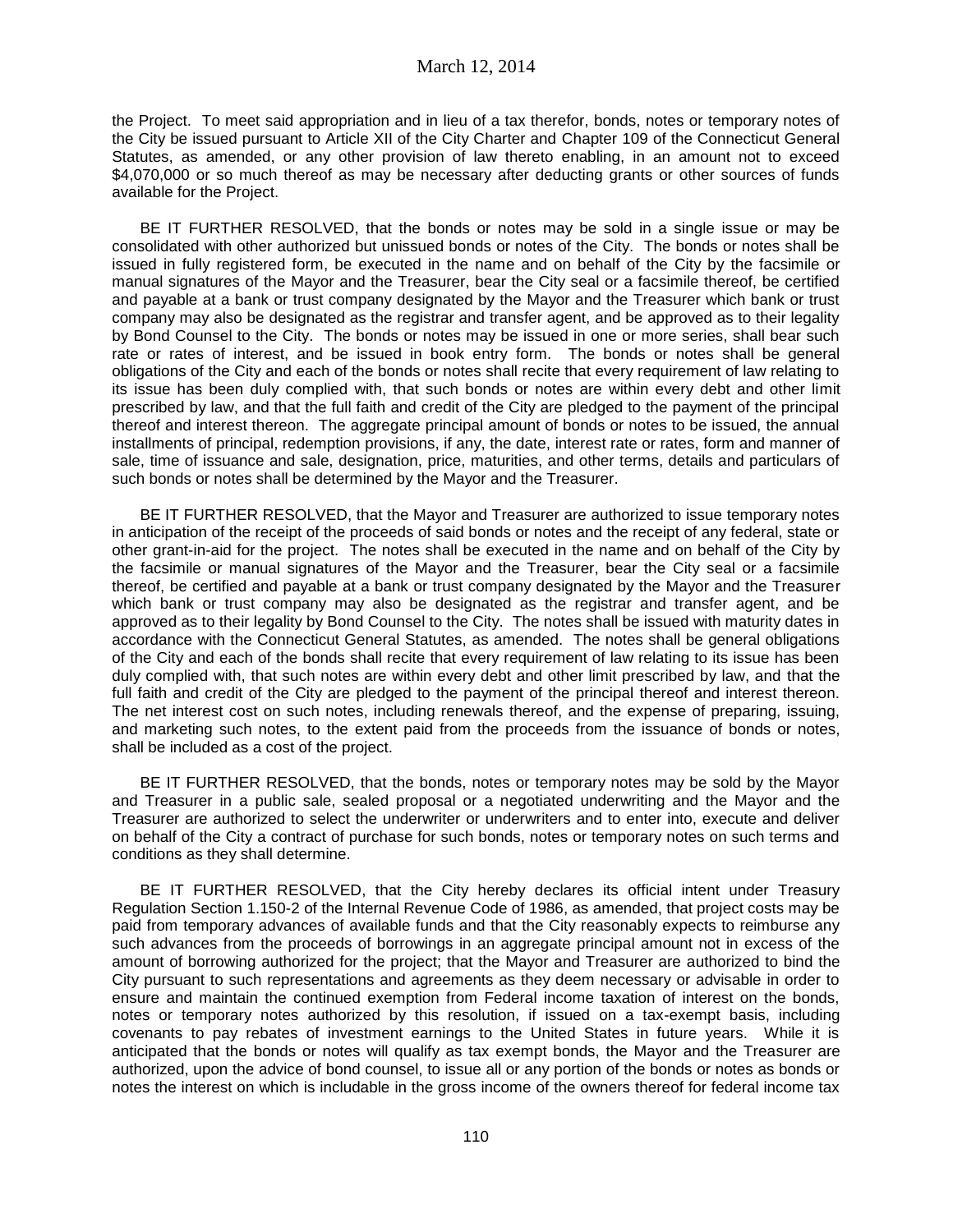purposes and it is hereby found and determined that the issuance of any such bonds or notes is in the public interest.

BE IT FURTHER RESOLVED, that the Mayor and the Treasurer are hereby authorized, on behalf of the City, to enter into agreements or otherwise covenant for the benefit of bondholders to provide information on an annual or other periodic basis to the Municipal Securities Rulemaking Board or any other municipal securities information repositories or state based information repositories (the "Repositories") and to provide notices to the Repositories of material events as enumerated in Securities and Exchange Commission Exchange Act Rule 15c2-12, as amended, as may be necessary, appropriate or desirable to effect the sale of the bonds, notes or temporary authorized by this resolution. Any agreements or representations to provide information to Repositories made prior hereto are hereby confirmed, ratified and approved.

BE IT FURTHER RESOLVED, that the Mayor and the Treasurer are further authorized to enter into, execute and deliver, on behalf of the City, any agreements they deem reasonable or necessary to provide credit enhancement to the bonds, notes or temporary notes. The Mayor and the Treasurer are further authorized to appoint a certifying agent, paying agent, transfer agent, registrar, interest rate advisor, trustee and such other advisers and consultants as they may deem necessary or desirable, and to execute and deliver on behalf of the City any and all tax regulatory, credit enhancement, continuing disclosure, security, letter of representation or other agreements they deem necessary to provide for the issuance of such bonds, notes or temporary notes.

BE IT FURTHER RESOLVED, that the Mayor, Treasurer and other City officials and employees are authorized to apply for and accept or reject any federal, state or other grants-in-aid for the project, and to take all actions necessary and proper to carry out the project and to issue the bonds, notes or temporary notes to finance the appropriation."

> Alderman Carlo Carlozzi, Jr. Chairman, Bonding Subcommittee of the Committee on Administration, Finance and Law

#### **32379-2 RE: Amendment to the \$1,075,000 Appropriation and Bond Authorization for the Chesley Park Improvement Project to Decrease the Appropriation and Bond Authorization to \$100,000**

To Her Honor, the Mayor, and the Common Council of the City of New Britain: the undersigned beg leave to report the following:

At a meeting of the Standing Bonding Subcommittee of the Committee on Administration, Finance and Law (the "Bonding Subcommittee") held on March 12, 2014, on a motion by Bonding Subcommittee member Bielinski and seconded by Bonding Subcommittee member Giantonio, the following resolution was adopted:

RESOLVED, that the Bonding Subcommittee recommends to the Common Council that the resolution entitled "\$1,075,000 Appropriation and Bond Authorization for the Chesley Park Improvement Project" adopted by the Common Council on June 27, 2013 under Item #32379-1, be amended to decrease the sum appropriated and bonds authorized to \$100,000, and to read as follows:

"RESOLVED, by the Common Council of the City of New Britain on the recommendation of the Standing Bonding Subcommittee of the Committee on Administration, Finance and Law adopted at its meetings held on June 25, 2013 and March 12, 2014, that the sum of \$100,000 be appropriated for the improvements to Chesley Park, including, but not limited to, relamp field lights at the soft ball complex field 1, field restoration and installation of synthetic turf (the "Project"). The Project includes planning, design, architectural and engineering services, construction, reconstruction and site work, materials, equipment and fixtures, temporary and permanent financing costs and other costs related to the Project. To meet said appropriation and in lieu of a tax therefor, bonds, notes or temporary notes of the City be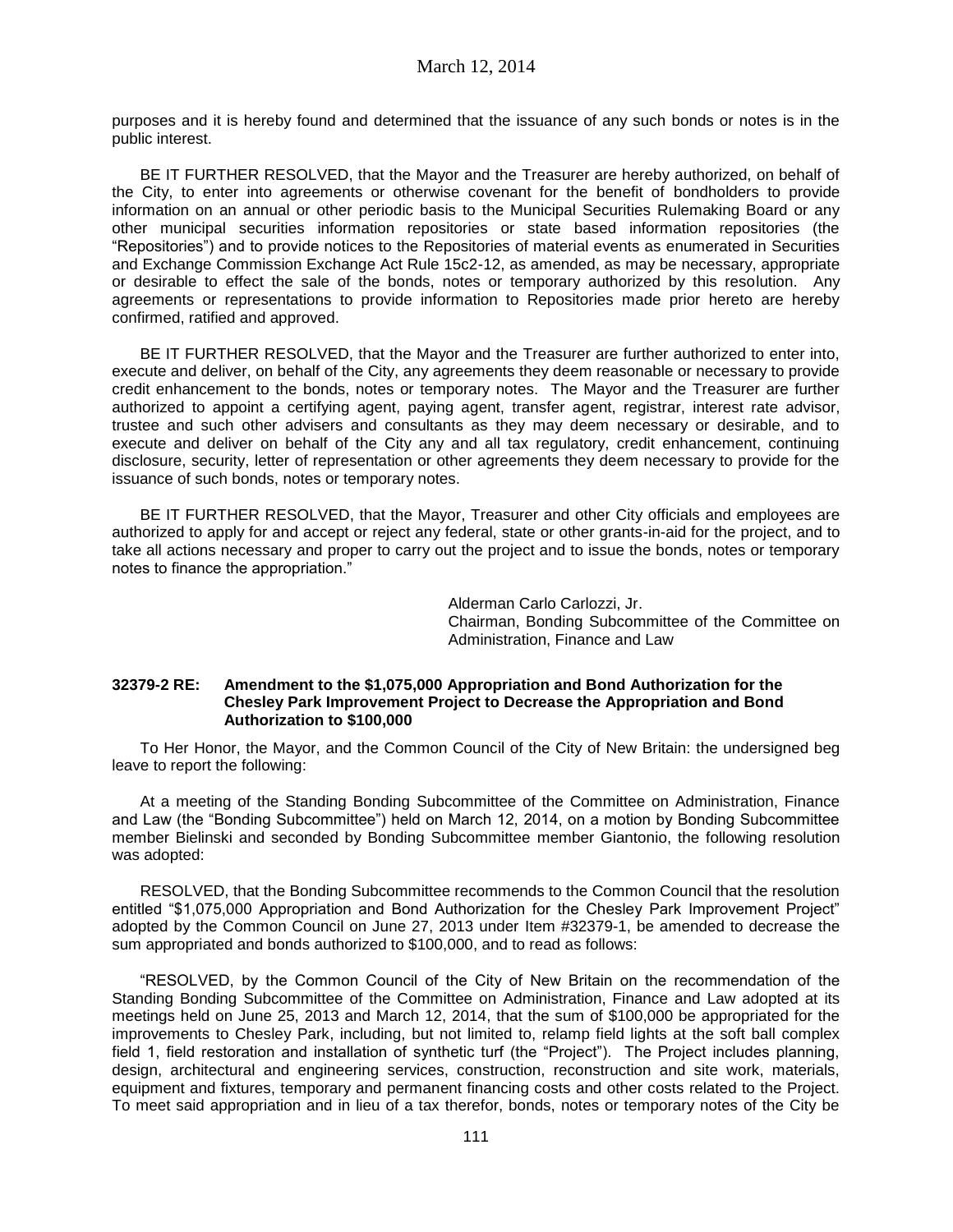issued pursuant to Article XII of the City Charter and Chapter 109 of the Connecticut General Statutes, as amended, or any other provision of law thereto enabling, in an amount not to exceed \$100,000 or so much thereof as may be necessary after deducting grants or other sources of funds available for the Project.

BE IT FURTHER RESOLVED, that the bonds or notes may be sold in a single issue or may be consolidated with other authorized but unissued bonds or notes of the City. The bonds or notes shall be issued in fully registered form, be executed in the name and on behalf of the City by the facsimile or manual signatures of the Mayor and the Treasurer, bear the City seal or a facsimile thereof, be certified and payable at a bank or trust company designated by the Mayor and the Treasurer which bank or trust company may also be designated as the registrar and transfer agent, and be approved as to their legality by Bond Counsel to the City. The bonds or notes may be issued in one or more series, shall bear such rate or rates of interest, and be issued in book entry form. The bonds or notes shall be general obligations of the City and each of the bonds or notes shall recite that every requirement of law relating to its issue has been duly complied with, that such bonds or notes are within every debt and other limit prescribed by law, and that the full faith and credit of the City are pledged to the payment of the principal thereof and interest thereon. The aggregate principal amount of bonds or notes to be issued, the annual installments of principal, redemption provisions, if any, the date, interest rate or rates, form and manner of sale, time of issuance and sale, designation, price, maturities, and other terms, details and particulars of such bonds or notes shall be determined by the Mayor and the Treasurer.

BE IT FURTHER RESOLVED, that the Mayor and Treasurer are authorized to issue temporary notes in anticipation of the receipt of the proceeds of said bonds or notes and the receipt of any federal, state or other grant-in-aid for the project. The notes shall be executed in the name and on behalf of the City by the facsimile or manual signatures of the Mayor and the Treasurer, bear the City seal or a facsimile thereof, be certified and payable at a bank or trust company designated by the Mayor and the Treasurer which bank or trust company may also be designated as the registrar and transfer agent, and be approved as to their legality by Bond Counsel to the City. The notes shall be issued with maturity dates in accordance with the Connecticut General Statutes, as amended. The notes shall be general obligations of the City and each of the bonds shall recite that every requirement of law relating to its issue has been duly complied with, that such notes are within every debt and other limit prescribed by law, and that the full faith and credit of the City are pledged to the payment of the principal thereof and interest thereon. The net interest cost on such notes, including renewals thereof, and the expense of preparing, issuing, and marketing such notes, to the extent paid from the proceeds from the issuance of bonds or notes, shall be included as a cost of the project.

BE IT FURTHER RESOLVED, that the bonds, notes or temporary notes may be sold by the Mayor and Treasurer in a public sale, sealed proposal or a negotiated underwriting and the Mayor and the Treasurer are authorized to select the underwriter or underwriters and to enter into, execute and deliver on behalf of the City a contract of purchase for such bonds, notes or temporary notes on such terms and conditions as they shall determine.

BE IT FURTHER RESOLVED, that the City hereby declares its official intent under Treasury Regulation Section 1.150-2 of the Internal Revenue Code of 1986, as amended, that project costs may be paid from temporary advances of available funds and that the City reasonably expects to reimburse any such advances from the proceeds of borrowings in an aggregate principal amount not in excess of the amount of borrowing authorized for the project; that the Mayor and Treasurer are authorized to bind the City pursuant to such representations and agreements as they deem necessary or advisable in order to ensure and maintain the continued exemption from Federal income taxation of interest on the bonds, notes or temporary notes authorized by this resolution, if issued on a tax-exempt basis, including covenants to pay rebates of investment earnings to the United States in future years. While it is anticipated that the bonds or notes will qualify as tax exempt bonds, the Mayor and the Treasurer are authorized, upon the advice of bond counsel, to issue all or any portion of the bonds or notes as bonds or notes the interest on which is includable in the gross income of the owners thereof for federal income tax purposes and it is hereby found and determined that the issuance of any such bonds or notes is in the public interest.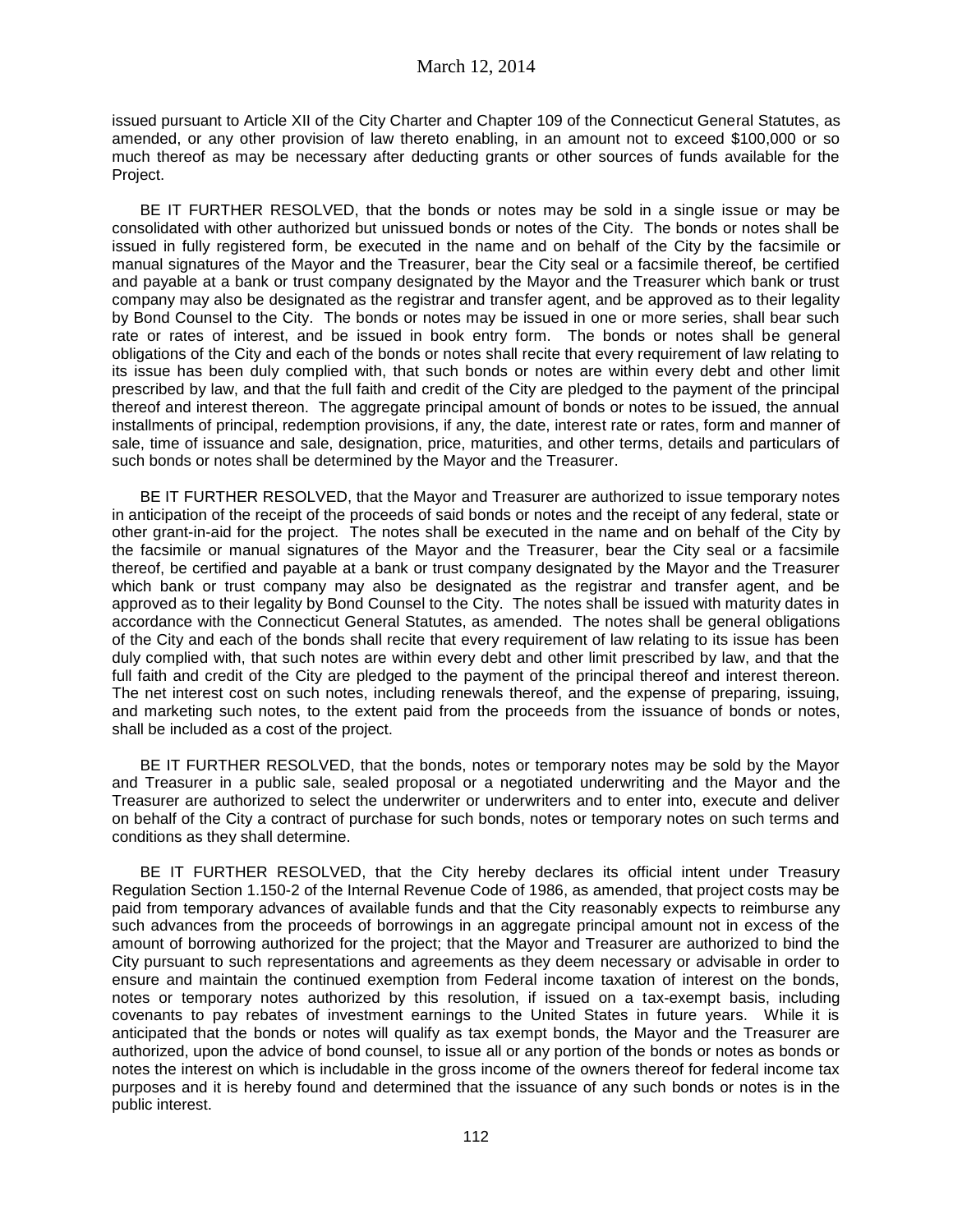March 12, 2014

BE IT FURTHER RESOLVED, that the Mayor and the Treasurer are hereby authorized, on behalf of the City, to enter into agreements or otherwise covenant for the benefit of bondholders to provide information on an annual or other periodic basis to the Municipal Securities Rulemaking Board or any other municipal securities information repositories or state based information repositories (the "Repositories") and to provide notices to the Repositories of material events as enumerated in Securities and Exchange Commission Exchange Act Rule 15c2-12, as amended, as may be necessary, appropriate or desirable to effect the sale of the bonds, notes or temporary authorized by this resolution. Any agreements or representations to provide information to Repositories made prior hereto are hereby confirmed, ratified and approved.

BE IT FURTHER RESOLVED, that the Mayor and the Treasurer are further authorized to enter into, execute and deliver, on behalf of the City, any agreements they deem reasonable or necessary to provide credit enhancement to the bonds, notes or temporary notes. The Mayor and the Treasurer are further authorized to appoint a certifying agent, paying agent, transfer agent, registrar, interest rate advisor, trustee and such other advisers and consultants as they may deem necessary or desirable, and to execute and deliver on behalf of the City any and all tax regulatory, credit enhancement, continuing disclosure, security, letter of representation or other agreements they deem necessary to provide for the issuance of such bonds, notes or temporary notes.

BE IT FURTHER RESOLVED, that the Mayor, Treasurer and other City officials and employees are authorized to apply for and accept or reject any federal, state or other grants-in-aid for the project, and to take all actions necessary and proper to carry out the project and to issue the bonds, notes or temporary notes to finance the appropriation."

> Alderman Carlo Carlozzi, Jr. Chairman, Bonding Subcommittee of the Committee on Administration, Finance and Law

#### **29022-4 RE: Amendment to the \$5,775,000 Appropriation and Bond Authorization for the Bridge Program Project to Decrease the Appropriation to \$2,425,000 and the Bond Authorization to \$2,025,000**

To Her Honor, the Mayor, and the Common Council of the City of New Britain: the undersigned beg leave to report the following:

At a meeting of the Standing Bonding Subcommittee of the Committee on Administration, Finance and Law (the "Bonding Subcommittee") held on March 12, 2014, on a motion by Bonding Subcommittee member Bielinski and seconded by Bonding Subcommittee member Giantonio, the following resolution was adopted:

RESOLVED, that the Bonding Subcommittee recommends to the Common Council that the resolution entitled "\$5,775,000 Appropriation and Bond Authorization for the Bridge Program Project" adopted by the Common Council on September 13, 2006 under Item #29022-1, be amended to decrease the sum appropriated to \$2,425,000 and the bonds authorized to \$2,025,000, and to read as follows:

"RESOLVED, by the Common Council of the City of New Britain on the recommendation of the Standing Bonding Subcommittee of the Committee on Administration, Finance and Law adopted at its meetings held on September 8, 2006 and March 12, 2014, that the sum of \$2,425,000 be appropriated for construction, reconstruction, repair and improvement of six (6) street bridges across Willow Brook located in the City (Ten Acre Bridge, Brookside Road Bridge, the Elbridge Road Bridges over Willow Brook and Shultz Pond Brook and the A.W. Stanley Park Bridge), and adjacent roadways (the "Project"). The Project includes inspection, planning, design, professional fees, architectural and engineering services, construction, reconstruction, excavation, site work, materials, equipment and fixtures, temporary and permanent financing costs and other costs related to the Project. To meet said appropriation and in lieu of a tax therefor, bonds, notes or temporary notes of the City be issued pursuant to Article XII of the City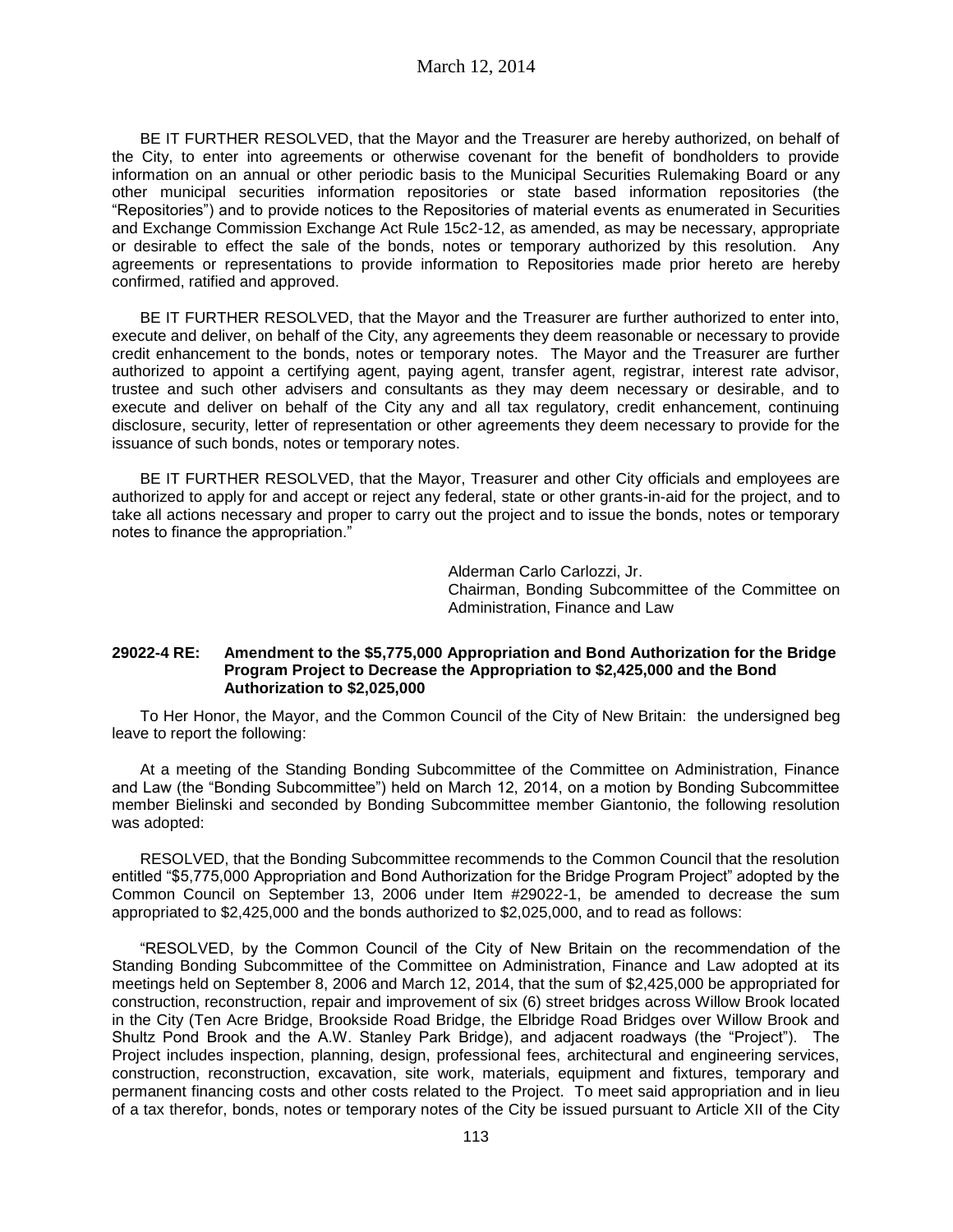Charter and Chapter 109 of the Connecticut General Statutes, as amended, or any other provision of law thereto enabling, in an amount not to exceed \$2,025,000 or so much thereof as may be necessary after deducting grants or other sources of funds available for the Project.

BE IT FURTHER RESOLVED, that the bonds or notes may be sold in a single issue or may be consolidated with other authorized but unissued bonds or notes of the City. The bonds or notes shall be issued in fully registered form, be executed in the name and on behalf of the City by the facsimile or manual signatures of the Mayor and the Treasurer, bear the City seal or a facsimile thereof, be certified and payable at a bank or trust company designated by the Mayor and the Treasurer which bank or trust company may also be designated as the registrar and transfer agent, and be approved as to their legality by Bond Counsel to the City. The bonds or notes may be issued in one or more series, shall bear such rate or rates of interest, and be issued in book entry form. The bonds or notes shall be general obligations of the City and each of the bonds or notes shall recite that every requirement of law relating to its issue has been duly complied with, that such bonds or notes are within every debt and other limit prescribed by law, and that the full faith and credit of the City are pledged to the payment of the principal thereof and interest thereon. The aggregate principal amount of bonds or notes to be issued, the annual installments of principal, redemption provisions, if any, the date, interest rate or rates, form and manner of sale, time of issuance and sale, designation, price, maturities, and other terms, details and particulars of such bonds or notes shall be determined by the Mayor and the Treasurer.

BE IT FURTHER RESOLVED, that the Mayor and Treasurer are authorized to issue temporary notes in anticipation of the receipt of the proceeds of said bonds or notes and the receipt of any federal, state or other grant-in-aid for the project. The notes shall be executed in the name and on behalf of the City by the facsimile or manual signatures of the Mayor and the Treasurer, bear the City seal or a facsimile thereof, be certified and payable at a bank or trust company designated by the Mayor and the Treasurer which bank or trust company may also be designated as the registrar and transfer agent, and be approved as to their legality by Bond Counsel to the City. The notes shall be issued with maturity dates in accordance with the Connecticut General Statutes, as amended. The notes shall be general obligations of the City and each of the bonds shall recite that every requirement of law relating to its issue has been duly complied with, that such notes are within every debt and other limit prescribed by law, and that the full faith and credit of the City are pledged to the payment of the principal thereof and interest thereon. The net interest cost on such notes, including renewals thereof, and the expense of preparing, issuing, and marketing such notes, to the extent paid from the proceeds from the issuance of bonds or notes, shall be included as a cost of the project.

BE IT FURTHER RESOLVED, that the bonds, notes or temporary notes may be sold by the Mayor and Treasurer in a public sale, sealed proposal or a negotiated underwriting and the Mayor and the Treasurer are authorized to select the underwriter or underwriters and to enter into, execute and deliver on behalf of the City a contract of purchase for such bonds, notes or temporary notes on such terms and conditions as they shall determine.

BE IT FURTHER RESOLVED, that the City hereby declares its official intent under Treasury Regulation Section 1.150-2 of the Internal Revenue Code of 1986, as amended, that project costs may be paid from temporary advances of available funds and that the City reasonably expects to reimburse any such advances from the proceeds of borrowings in an aggregate principal amount not in excess of the amount of borrowing authorized for the project; that the Mayor and Treasurer are authorized to bind the City pursuant to such representations and agreements as they deem necessary or advisable in order to ensure and maintain the continued exemption from Federal income taxation of interest on the bonds, notes or temporary notes authorized by this resolution, if issued on a tax-exempt basis, including covenants to pay rebates of investment earnings to the United States in future years. While it is anticipated that the bonds or notes will qualify as tax exempt bonds, the Mayor and the Treasurer are authorized, upon the advice of bond counsel, to issue all or any portion of the bonds or notes as bonds or notes the interest on which is includable in the gross income of the owners thereof for federal income tax purposes and it is hereby found and determined that the issuance of any such bonds or notes is in the public interest.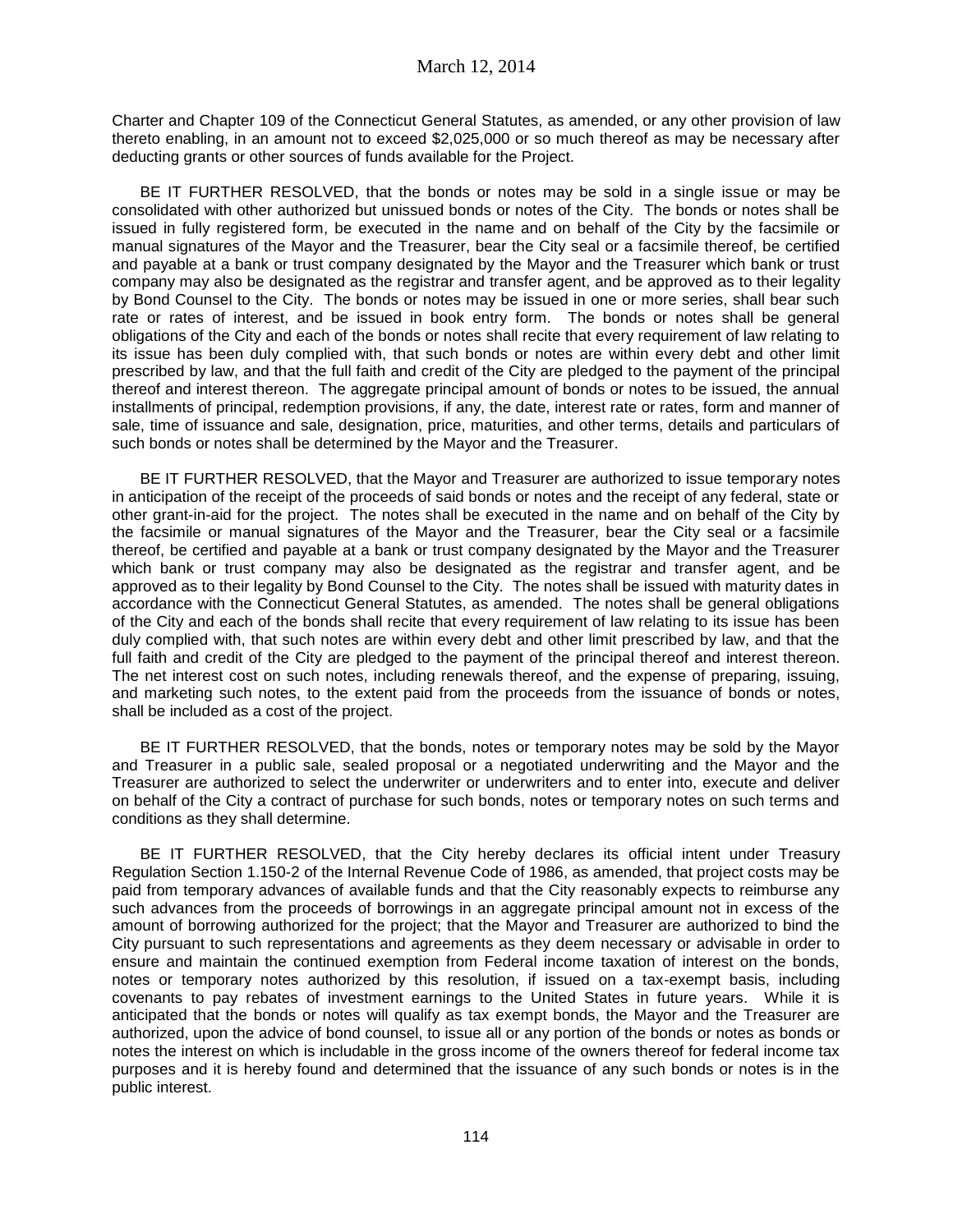BE IT FURTHER RESOLVED, that the Mayor and the Treasurer are hereby authorized, on behalf of the City, to enter into agreements or otherwise covenant for the benefit of bondholders to provide information on an annual or other periodic basis to the Municipal Securities Rulemaking Board or any other municipal securities information repositories or state based information repositories (the "Repositories") and to provide notices to the Repositories of material events as enumerated in Securities and Exchange Commission Exchange Act Rule 15c2-12, as amended, as may be necessary, appropriate or desirable to effect the sale of the bonds, notes or temporary authorized by this resolution. Any agreements or representations to provide information to Repositories made prior hereto are hereby confirmed, ratified and approved.

BE IT FURTHER RESOLVED, that the Mayor and the Treasurer are further authorized to enter into, execute and deliver, on behalf of the City, any agreements they deem reasonable or necessary to provide credit enhancement to the bonds, notes or temporary notes. The Mayor and the Treasurer are further authorized to appoint a certifying agent, paying agent, transfer agent, registrar, interest rate advisor, trustee and such other advisers and consultants as they may deem necessary or desirable, and to execute and deliver on behalf of the City any and all tax regulatory, credit enhancement, continuing disclosure, security, letter of representation or other agreements they deem necessary to provide for the issuance of such bonds, notes or temporary notes.

BE IT FURTHER RESOLVED, that the Mayor, Treasurer and other City officials and employees are authorized to apply for and accept or reject any federal, state or other grants-in-aid for the project, and to take all actions necessary and proper to carry out the project and to issue the bonds, notes or temporary notes to finance the appropriation."

> Alderman Carlo Carlozzi, Jr. Chairman, Bonding Subcommittee of the Committee on Administration, Finance and Law

#### **32373-2 RE: Amendment to the \$950,000 Appropriation and Bond Authorization for the City-Wide Facilities Repair and Improvement Project to Decrease the Appropriation and Bond Authorization to \$610,000 and to Reduce the Project Scope to Delete the Allocation of Costs for Improvements to the Homeless Overflow Shelter**

To Her Honor, the Mayor, and the Common Council of the City of New Britain: the undersigned beg leave to report the following:

At a meeting of the Standing Bonding Subcommittee of the Committee on Administration, Finance and Law (the "Bonding Subcommittee") held on March 12, 2014, on a motion by Bonding Subcommittee member Bielinski and seconded by Bonding Subcommittee member Giantonio, the following resolution was adopted:

RESOLVED, that the Bonding Subcommittee recommends to the Common Council that the resolution entitled "\$950,000 Appropriation and Bond Authorization for the City-Wide Facilities Repair and Improvement Project" adopted by the Common Council on June 27, 2013 under Item #32373-1, be amended to decrease the sum appropriated and bonds authorized to \$610,000 and to reduce the Project scope to delete the allocation of costs for improvements to the homeless overflow shelter, and to read as follows:

"RESOLVED, by the Common Council of the City of New Britain on the recommendation of the Standing Bonding Subcommittee of the Committee on Administration, Finance and Law adopted at its meetings held on June 25, 2013 and March 12, 2014, that the sum of \$610,000 be appropriated for the improvements to various fire stations and the public works yard on Harvard Street (the "Project"). The Project includes planning, design, architectural and engineering services, construction, reconstruction and site work, materials, equipment and fixtures, temporary and permanent financing costs and other costs related to the Project. To meet said appropriation and in lieu of a tax therefor, bonds, notes or temporary notes of the City be issued pursuant to Article XII of the City Charter and Chapter 109 of the Connecticut General Statutes, as amended, or any other provision of law thereto enabling, in an amount not to exceed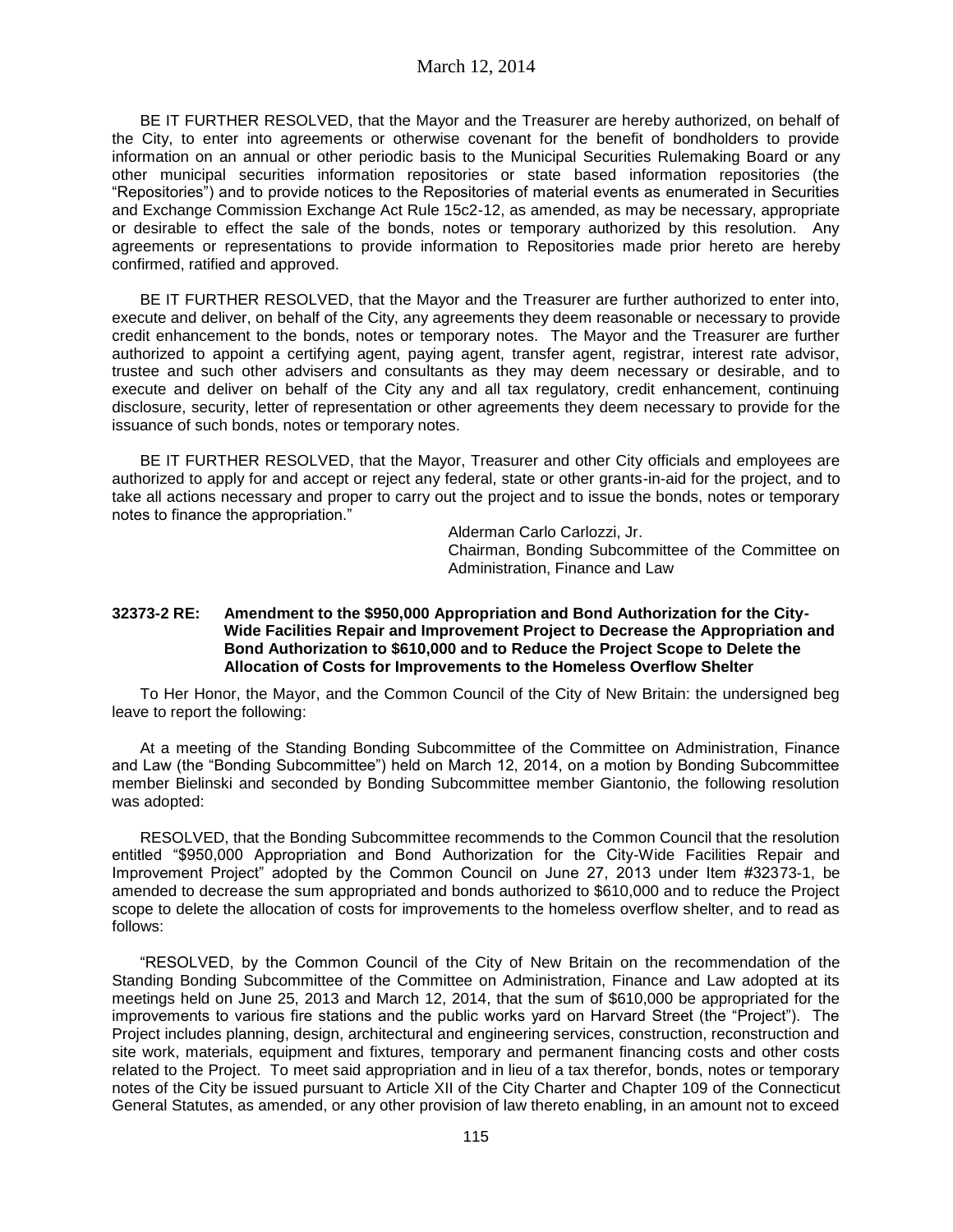\$610,000 or so much thereof as may be necessary after deducting grants or other sources of funds available for the Project.

BE IT FURTHER RESOLVED, that the bonds or notes may be sold in a single issue or may be consolidated with other authorized but unissued bonds or notes of the City. The bonds or notes shall be issued in fully registered form, be executed in the name and on behalf of the City by the facsimile or manual signatures of the Mayor and the Treasurer, bear the City seal or a facsimile thereof, be certified and payable at a bank or trust company designated by the Mayor and the Treasurer which bank or trust company may also be designated as the registrar and transfer agent, and be approved as to their legality by Bond Counsel to the City. The bonds or notes may be issued in one or more series, shall bear such rate or rates of interest, and be issued in book entry form. The bonds or notes shall be general obligations of the City and each of the bonds or notes shall recite that every requirement of law relating to its issue has been duly complied with, that such bonds or notes are within every debt and other limit prescribed by law, and that the full faith and credit of the City are pledged to the payment of the principal thereof and interest thereon. The aggregate principal amount of bonds or notes to be issued, the annual installments of principal, redemption provisions, if any, the date, interest rate or rates, form and manner of sale, time of issuance and sale, designation, price, maturities, and other terms, details and particulars of such bonds or notes shall be determined by the Mayor and the Treasurer.

BE IT FURTHER RESOLVED, that the Mayor and Treasurer are authorized to issue temporary notes in anticipation of the receipt of the proceeds of said bonds or notes and the receipt of any federal, state or other grant-in-aid for the project. The notes shall be executed in the name and on behalf of the City by the facsimile or manual signatures of the Mayor and the Treasurer, bear the City seal or a facsimile thereof, be certified and payable at a bank or trust company designated by the Mayor and the Treasurer which bank or trust company may also be designated as the registrar and transfer agent, and be approved as to their legality by Bond Counsel to the City. The notes shall be issued with maturity dates in accordance with the Connecticut General Statutes, as amended. The notes shall be general obligations of the City and each of the bonds shall recite that every requirement of law relating to its issue has been duly complied with, that such notes are within every debt and other limit prescribed by law, and that the full faith and credit of the City are pledged to the payment of the principal thereof and interest thereon. The net interest cost on such notes, including renewals thereof, and the expense of preparing, issuing, and marketing such notes, to the extent paid from the proceeds from the issuance of bonds or notes, shall be included as a cost of the project.

BE IT FURTHER RESOLVED, that the bonds, notes or temporary notes may be sold by the Mayor and Treasurer in a public sale, sealed proposal or a negotiated underwriting and the Mayor and the Treasurer are authorized to select the underwriter or underwriters and to enter into, execute and deliver on behalf of the City a contract of purchase for such bonds, notes or temporary notes on such terms and conditions as they shall determine.

BE IT FURTHER RESOLVED, that the City hereby declares its official intent under Treasury Regulation Section 1.150-2 of the Internal Revenue Code of 1986, as amended, that project costs may be paid from temporary advances of available funds and that the City reasonably expects to reimburse any such advances from the proceeds of borrowings in an aggregate principal amount not in excess of the amount of borrowing authorized for the project; that the Mayor and Treasurer are authorized to bind the City pursuant to such representations and agreements as they deem necessary or advisable in order to ensure and maintain the continued exemption from Federal income taxation of interest on the bonds, notes or temporary notes authorized by this resolution, if issued on a tax-exempt basis, including covenants to pay rebates of investment earnings to the United States in future years. While it is anticipated that the bonds or notes will qualify as tax exempt bonds, the Mayor and the Treasurer are authorized, upon the advice of bond counsel, to issue all or any portion of the bonds or notes as bonds or notes the interest on which is includable in the gross income of the owners thereof for federal income tax purposes and it is hereby found and determined that the issuance of any such bonds or notes is in the public interest.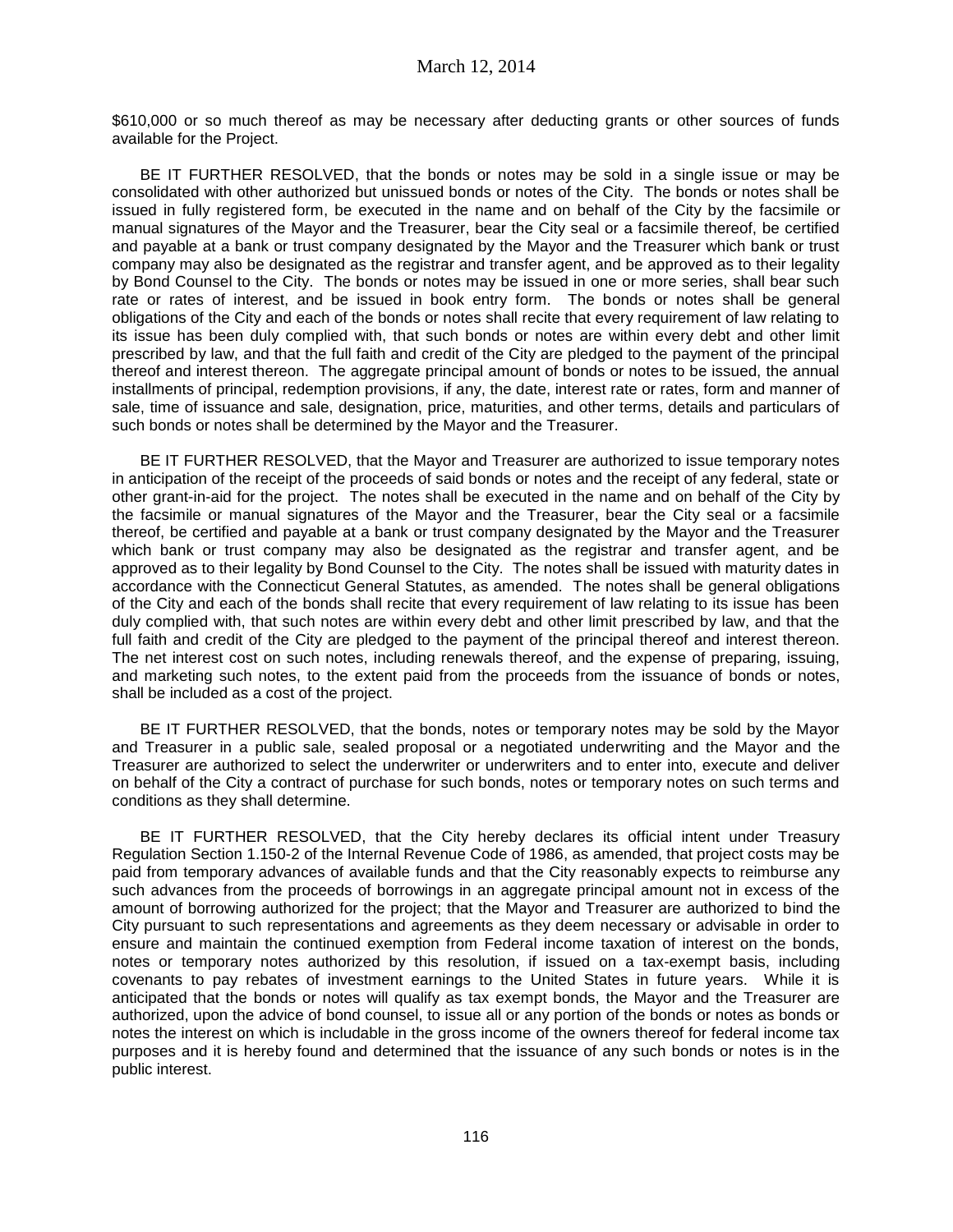BE IT FURTHER RESOLVED, that the Mayor and the Treasurer are hereby authorized, on behalf of the City, to enter into agreements or otherwise covenant for the benefit of bondholders to provide information on an annual or other periodic basis to the Municipal Securities Rulemaking Board or any other municipal securities information repositories or state based information repositories (the "Repositories") and to provide notices to the Repositories of material events as enumerated in Securities and Exchange Commission Exchange Act Rule 15c2-12, as amended, as may be necessary, appropriate or desirable to effect the sale of the bonds, notes or temporary authorized by this resolution. Any agreements or representations to provide information to Repositories made prior hereto are hereby confirmed, ratified and approved.

BE IT FURTHER RESOLVED, that the Mayor and the Treasurer are further authorized to enter into, execute and deliver, on behalf of the City, any agreements they deem reasonable or necessary to provide credit enhancement to the bonds, notes or temporary notes. The Mayor and the Treasurer are further authorized to appoint a certifying agent, paying agent, transfer agent, registrar, interest rate advisor, trustee and such other advisers and consultants as they may deem necessary or desirable, and to execute and deliver on behalf of the City any and all tax regulatory, credit enhancement, continuing disclosure, security, letter of representation or other agreements they deem necessary to provide for the issuance of such bonds, notes or temporary notes.

BE IT FURTHER RESOLVED, that the Mayor, Treasurer and other City officials and employees are authorized to apply for and accept or reject any federal, state or other grants-in-aid for the project, and to take all actions necessary and proper to carry out the project and to issue the bonds, notes or temporary notes to finance the appropriation."

> Alderman Carlo Carlozzi, Jr. Chairman, Bonding Subcommittee of the Committee on Administration, Finance and Law

#### **32375-2 RE: Amendment to the \$875,000 Appropriation and Bond Authorization for the City-Wide Park ADA Improvement Project to Decrease the Appropriation and Bond Authorization to \$530,000 and to Revise the Scope of the Project to Include Improvements to Various City Parks to Comply with ADA Requirements**

To Her Honor, the Mayor, and the Common Council of the City of New Britain: the undersigned beg leave to report the following:

At a meeting of the Standing Bonding Subcommittee of the Committee on Administration, Finance and Law (the "Bonding Subcommittee") held on March 12, 2014, on a motion by Bonding Subcommittee member Bielinski and seconded by Bonding Subcommittee member Giantonio, the following resolution was adopted:

RESOLVED, that the Bonding Subcommittee recommends to the Common Council that the resolution entitled "\$875,000 Appropriation and Bond Authorization for the City-Wide Park ADA Improvement Project" adopted by the Common Council on June 27, 2013 under Item #32375-1, be amended to decrease the sum appropriated and bonds authorized to \$530,000 and to revise the scope of the project to include improvements to various City parks to comply with ADA requirements, and to read as follows:

"RESOLVED, by the Common Council of the City of New Britain on the recommendation of the Standing Bonding Subcommittee of the Committee on Administration, Finance and Law adopted at its meetings held on June 25, 2013 and March 12, 2014, that the sum of \$530,000 be appropriated for the improvements to various City parks to comply with ADA requirements (the "Project"). The Project includes planning, design, architectural and engineering services, construction, reconstruction and site work, materials, equipment and fixtures, temporary and permanent financing costs and other costs related to the Project. To meet said appropriation and in lieu of a tax therefor, bonds, notes or temporary notes of the City be issued pursuant to Article XII of the City Charter and Chapter 109 of the Connecticut General Statutes, as amended, or any other provision of law thereto enabling, in an amount not to exceed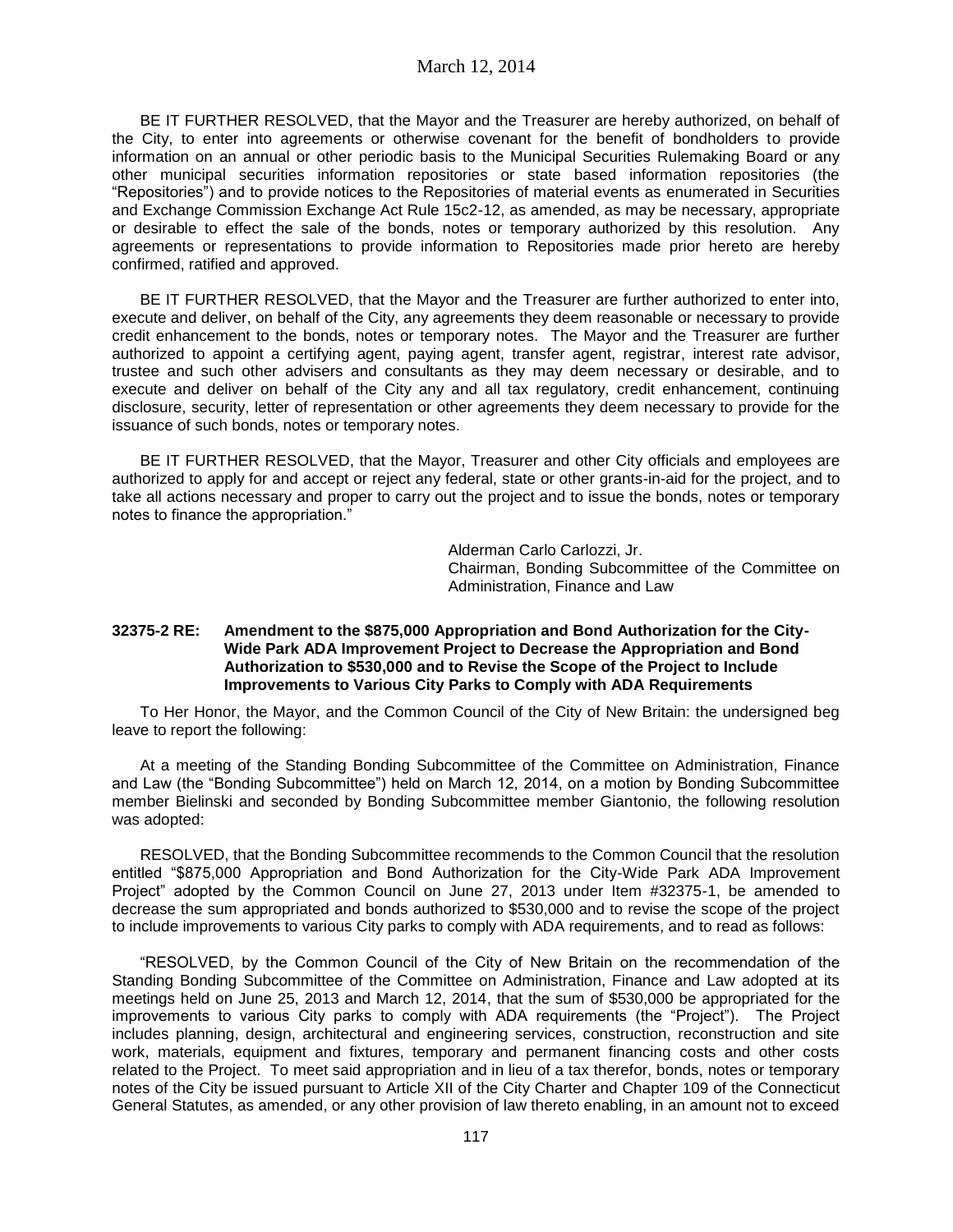\$530,000 or so much thereof as may be necessary after deducting grants or other sources of funds available for the Project.

BE IT FURTHER RESOLVED, that the bonds or notes may be sold in a single issue or may be consolidated with other authorized but unissued bonds or notes of the City. The bonds or notes shall be issued in fully registered form, be executed in the name and on behalf of the City by the facsimile or manual signatures of the Mayor and the Treasurer, bear the City seal or a facsimile thereof, be certified and payable at a bank or trust company designated by the Mayor and the Treasurer which bank or trust company may also be designated as the registrar and transfer agent, and be approved as to their legality by Bond Counsel to the City. The bonds or notes may be issued in one or more series, shall bear such rate or rates of interest, and be issued in book entry form. The bonds or notes shall be general obligations of the City and each of the bonds or notes shall recite that every requirement of law relating to its issue has been duly complied with, that such bonds or notes are within every debt and other limit prescribed by law, and that the full faith and credit of the City are pledged to the payment of the principal thereof and interest thereon. The aggregate principal amount of bonds or notes to be issued, the annual installments of principal, redemption provisions, if any, the date, interest rate or rates, form and manner of sale, time of issuance and sale, designation, price, maturities, and other terms, details and particulars of such bonds or notes shall be determined by the Mayor and the Treasurer.

BE IT FURTHER RESOLVED, that the Mayor and Treasurer are authorized to issue temporary notes in anticipation of the receipt of the proceeds of said bonds or notes and the receipt of any federal, state or other grant-in-aid for the project. The notes shall be executed in the name and on behalf of the City by the facsimile or manual signatures of the Mayor and the Treasurer, bear the City seal or a facsimile thereof, be certified and payable at a bank or trust company designated by the Mayor and the Treasurer which bank or trust company may also be designated as the registrar and transfer agent, and be approved as to their legality by Bond Counsel to the City. The notes shall be issued with maturity dates in accordance with the Connecticut General Statutes, as amended. The notes shall be general obligations of the City and each of the bonds shall recite that every requirement of law relating to its issue has been duly complied with, that such notes are within every debt and other limit prescribed by law, and that the full faith and credit of the City are pledged to the payment of the principal thereof and interest thereon. The net interest cost on such notes, including renewals thereof, and the expense of preparing, issuing, and marketing such notes, to the extent paid from the proceeds from the issuance of bonds or notes, shall be included as a cost of the project.

BE IT FURTHER RESOLVED, that the bonds, notes or temporary notes may be sold by the Mayor and Treasurer in a public sale, sealed proposal or a negotiated underwriting and the Mayor and the Treasurer are authorized to select the underwriter or underwriters and to enter into, execute and deliver on behalf of the City a contract of purchase for such bonds, notes or temporary notes on such terms and conditions as they shall determine.

BE IT FURTHER RESOLVED, that the City hereby declares its official intent under Treasury Regulation Section 1.150-2 of the Internal Revenue Code of 1986, as amended, that project costs may be paid from temporary advances of available funds and that the City reasonably expects to reimburse any such advances from the proceeds of borrowings in an aggregate principal amount not in excess of the amount of borrowing authorized for the project; that the Mayor and Treasurer are authorized to bind the City pursuant to such representations and agreements as they deem necessary or advisable in order to ensure and maintain the continued exemption from Federal income taxation of interest on the bonds, notes or temporary notes authorized by this resolution, if issued on a tax-exempt basis, including covenants to pay rebates of investment earnings to the United States in future years. While it is anticipated that the bonds or notes will qualify as tax exempt bonds, the Mayor and the Treasurer are authorized, upon the advice of bond counsel, to issue all or any portion of the bonds or notes as bonds or notes the interest on which is includable in the gross income of the owners thereof for federal income tax purposes and it is hereby found and determined that the issuance of any such bonds or notes is in the public interest.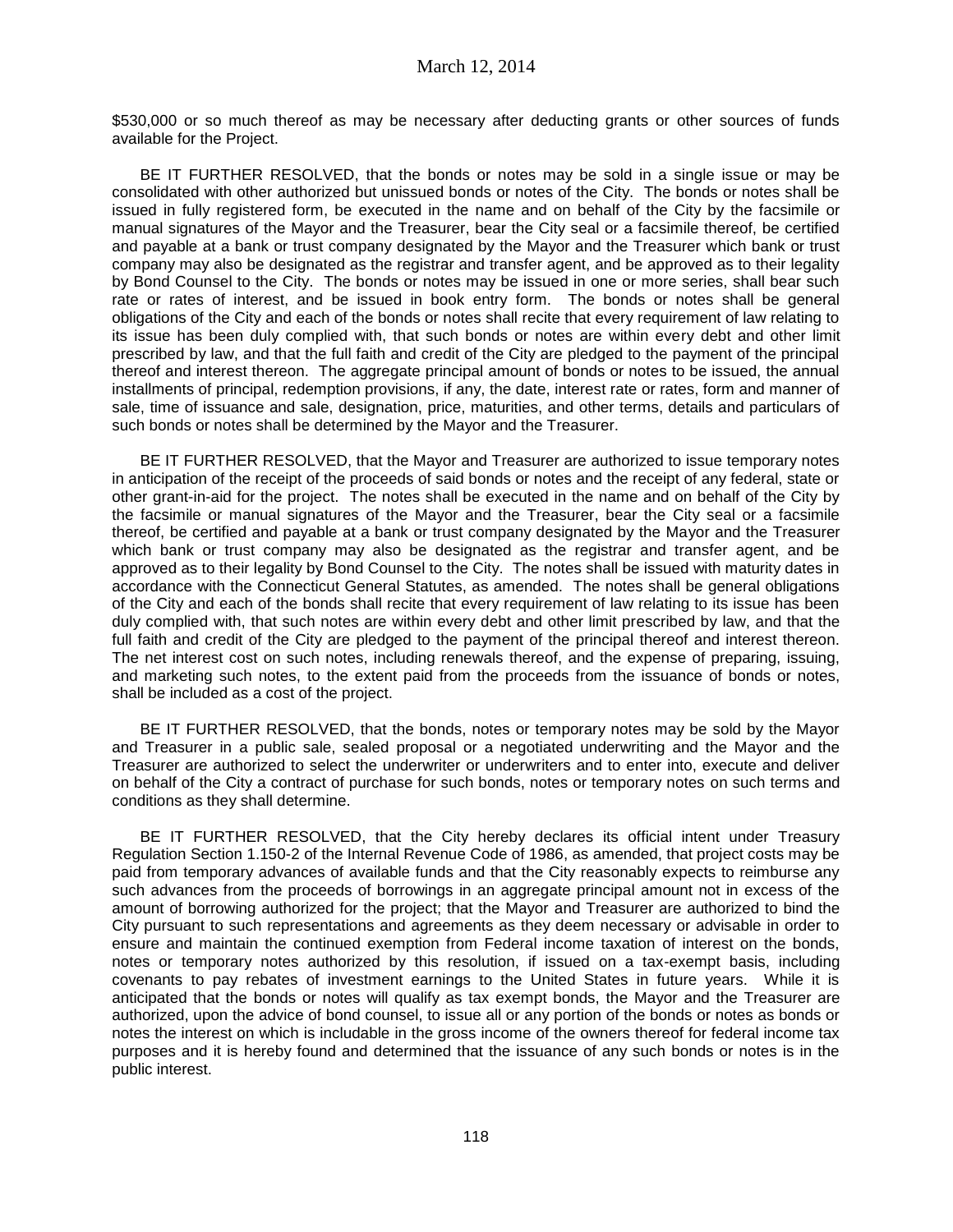BE IT FURTHER RESOLVED, that the Mayor and the Treasurer are hereby authorized, on behalf of the City, to enter into agreements or otherwise covenant for the benefit of bondholders to provide information on an annual or other periodic basis to the Municipal Securities Rulemaking Board or any other municipal securities information repositories or state based information repositories (the "Repositories") and to provide notices to the Repositories of material events as enumerated in Securities and Exchange Commission Exchange Act Rule 15c2-12, as amended, as may be necessary, appropriate or desirable to effect the sale of the bonds, notes or temporary authorized by this resolution. Any agreements or representations to provide information to Repositories made prior hereto are hereby confirmed, ratified and approved.

BE IT FURTHER RESOLVED, that the Mayor and the Treasurer are further authorized to enter into, execute and deliver, on behalf of the City, any agreements they deem reasonable or necessary to provide credit enhancement to the bonds, notes or temporary notes. The Mayor and the Treasurer are further authorized to appoint a certifying agent, paying agent, transfer agent, registrar, interest rate advisor, trustee and such other advisers and consultants as they may deem necessary or desirable, and to execute and deliver on behalf of the City any and all tax regulatory, credit enhancement, continuing disclosure, security, letter of representation or other agreements they deem necessary to provide for the issuance of such bonds, notes or temporary notes.

BE IT FURTHER RESOLVED, that the Mayor, Treasurer and other City officials and employees are authorized to apply for and accept or reject any federal, state or other grants-in-aid for the project, and to take all actions necessary and proper to carry out the project and to issue the bonds, notes or temporary notes to finance the appropriation."

> Alderman Carlo Carlozzi, Jr. Chairman, Bonding Subcommittee of the Committee on Administration, Finance and Law

#### **32376-2 RE: Amendment to the \$825,000 Appropriation and Bond Authorization for the City-Wide Park Improvement Project to Decrease the Appropriation and Bond Authorization to \$690,000 and to Reduce the Project Scope to Include Only New Britain Stadium Improvements and Stanley Quarter Park Improvements**

To Her Honor, the Mayor, and the Common Council of the City of New Britain: the undersigned beg leave to report the following:

At a meeting of the Standing Bonding Subcommittee of the Committee on Administration, Finance and Law (the "Bonding Subcommittee") held on March 12, 2014, on a motion by Bonding Subcommittee member Bielinski and seconded by Bonding Subcommittee member Giantonio, the following resolution was adopted:

RESOLVED, that the Bonding Subcommittee recommends to the Common Council that the resolution entitled "\$825,000 Appropriation and Bond Authorization for the City-Wide Park Improvement Project" adopted by the Common Council on June 27, 2013 under Item #32376-1, be amended to decrease the sum appropriated and bonds authorized to \$690,000 and to reduce the scope of the project, and to read as follows:

"RESOLVED, by the Common Council of the City of New Britain on the recommendation of the Standing Bonding Subcommittee of the Committee on Administration, Finance and Law adopted at its meetings held on June 25, 2013 and March 12, 2014, that the sum of \$690,000 be appropriated for the improvements to New Britain Stadium and Stanley Quarter Park (the "Project"). The Project includes planning, design, architectural and engineering services, construction, reconstruction and site work, materials, equipment and fixtures, temporary and permanent financing costs and other costs related to the Project. To meet said appropriation and in lieu of a tax therefor, bonds, notes or temporary notes of the City be issued pursuant to Article XII of the City Charter and Chapter 109 of the Connecticut General Statutes, as amended, or any other provision of law thereto enabling, in an amount not to exceed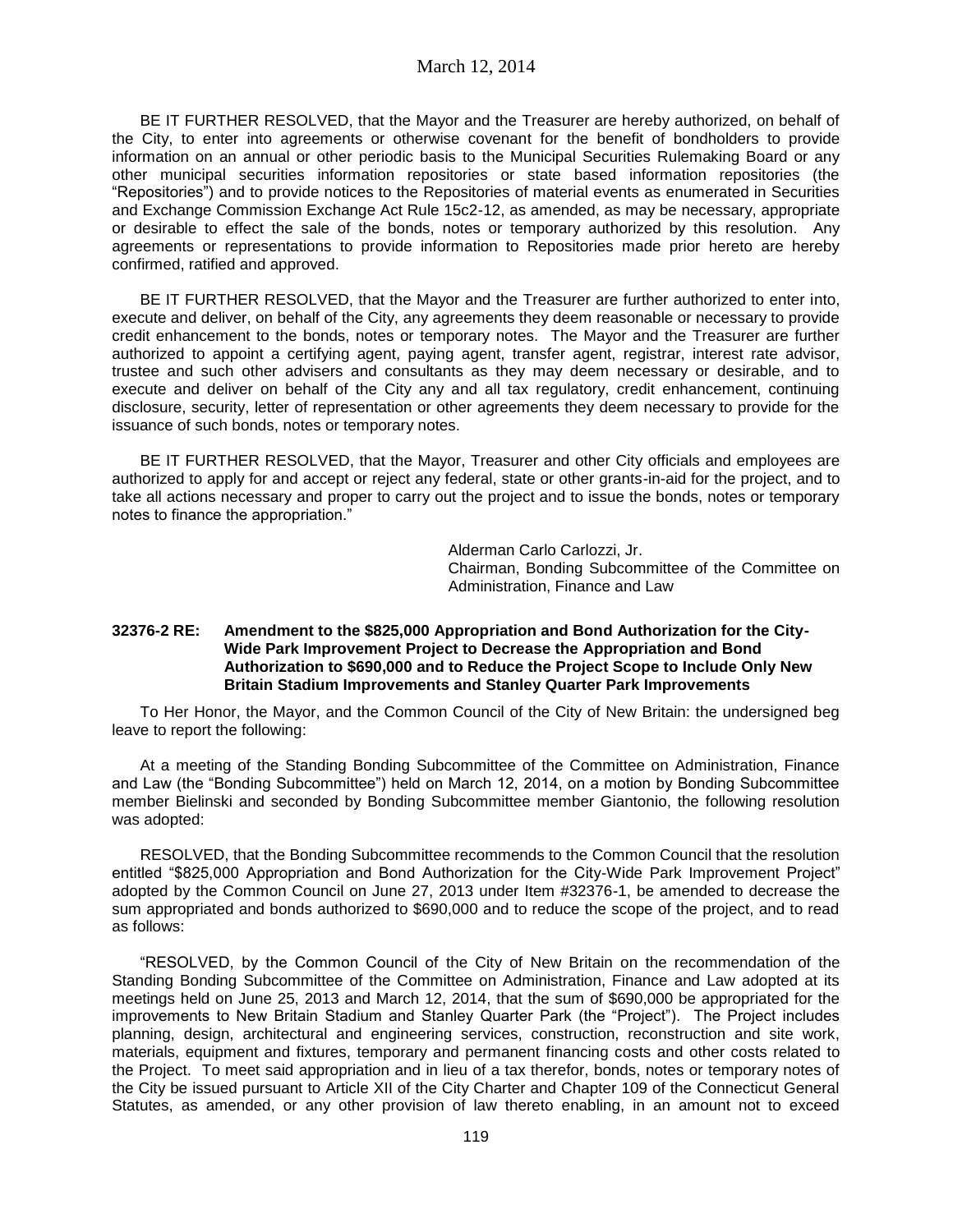\$690,000 or so much thereof as may be necessary after deducting grants or other sources of funds available for the Project.

BE IT FURTHER RESOLVED, that the bonds or notes may be sold in a single issue or may be consolidated with other authorized but unissued bonds or notes of the City. The bonds or notes shall be issued in fully registered form, be executed in the name and on behalf of the City by the facsimile or manual signatures of the Mayor and the Treasurer, bear the City seal or a facsimile thereof, be certified and payable at a bank or trust company designated by the Mayor and the Treasurer which bank or trust company may also be designated as the registrar and transfer agent, and be approved as to their legality by Bond Counsel to the City. The bonds or notes may be issued in one or more series, shall bear such rate or rates of interest, and be issued in book entry form. The bonds or notes shall be general obligations of the City and each of the bonds or notes shall recite that every requirement of law relating to its issue has been duly complied with, that such bonds or notes are within every debt and other limit prescribed by law, and that the full faith and credit of the City are pledged to the payment of the principal thereof and interest thereon. The aggregate principal amount of bonds or notes to be issued, the annual installments of principal, redemption provisions, if any, the date, interest rate or rates, form and manner of sale, time of issuance and sale, designation, price, maturities, and other terms, details and particulars of such bonds or notes shall be determined by the Mayor and the Treasurer.

BE IT FURTHER RESOLVED, that the Mayor and Treasurer are authorized to issue temporary notes in anticipation of the receipt of the proceeds of said bonds or notes and the receipt of any federal, state or other grant-in-aid for the project. The notes shall be executed in the name and on behalf of the City by the facsimile or manual signatures of the Mayor and the Treasurer, bear the City seal or a facsimile thereof, be certified and payable at a bank or trust company designated by the Mayor and the Treasurer which bank or trust company may also be designated as the registrar and transfer agent, and be approved as to their legality by Bond Counsel to the City. The notes shall be issued with maturity dates in accordance with the Connecticut General Statutes, as amended. The notes shall be general obligations of the City and each of the bonds shall recite that every requirement of law relating to its issue has been duly complied with, that such notes are within every debt and other limit prescribed by law, and that the full faith and credit of the City are pledged to the payment of the principal thereof and interest thereon. The net interest cost on such notes, including renewals thereof, and the expense of preparing, issuing, and marketing such notes, to the extent paid from the proceeds from the issuance of bonds or notes, shall be included as a cost of the project.

BE IT FURTHER RESOLVED, that the bonds, notes or temporary notes may be sold by the Mayor and Treasurer in a public sale, sealed proposal or a negotiated underwriting and the Mayor and the Treasurer are authorized to select the underwriter or underwriters and to enter into, execute and deliver on behalf of the City a contract of purchase for such bonds, notes or temporary notes on such terms and conditions as they shall determine.

BE IT FURTHER RESOLVED, that the City hereby declares its official intent under Treasury Regulation Section 1.150-2 of the Internal Revenue Code of 1986, as amended, that project costs may be paid from temporary advances of available funds and that the City reasonably expects to reimburse any such advances from the proceeds of borrowings in an aggregate principal amount not in excess of the amount of borrowing authorized for the project; that the Mayor and Treasurer are authorized to bind the City pursuant to such representations and agreements as they deem necessary or advisable in order to ensure and maintain the continued exemption from Federal income taxation of interest on the bonds, notes or temporary notes authorized by this resolution, if issued on a tax-exempt basis, including covenants to pay rebates of investment earnings to the United States in future years. While it is anticipated that the bonds or notes will qualify as tax exempt bonds, the Mayor and the Treasurer are authorized, upon the advice of bond counsel, to issue all or any portion of the bonds or notes as bonds or notes the interest on which is includable in the gross income of the owners thereof for federal income tax purposes and it is hereby found and determined that the issuance of any such bonds or notes is in the public interest.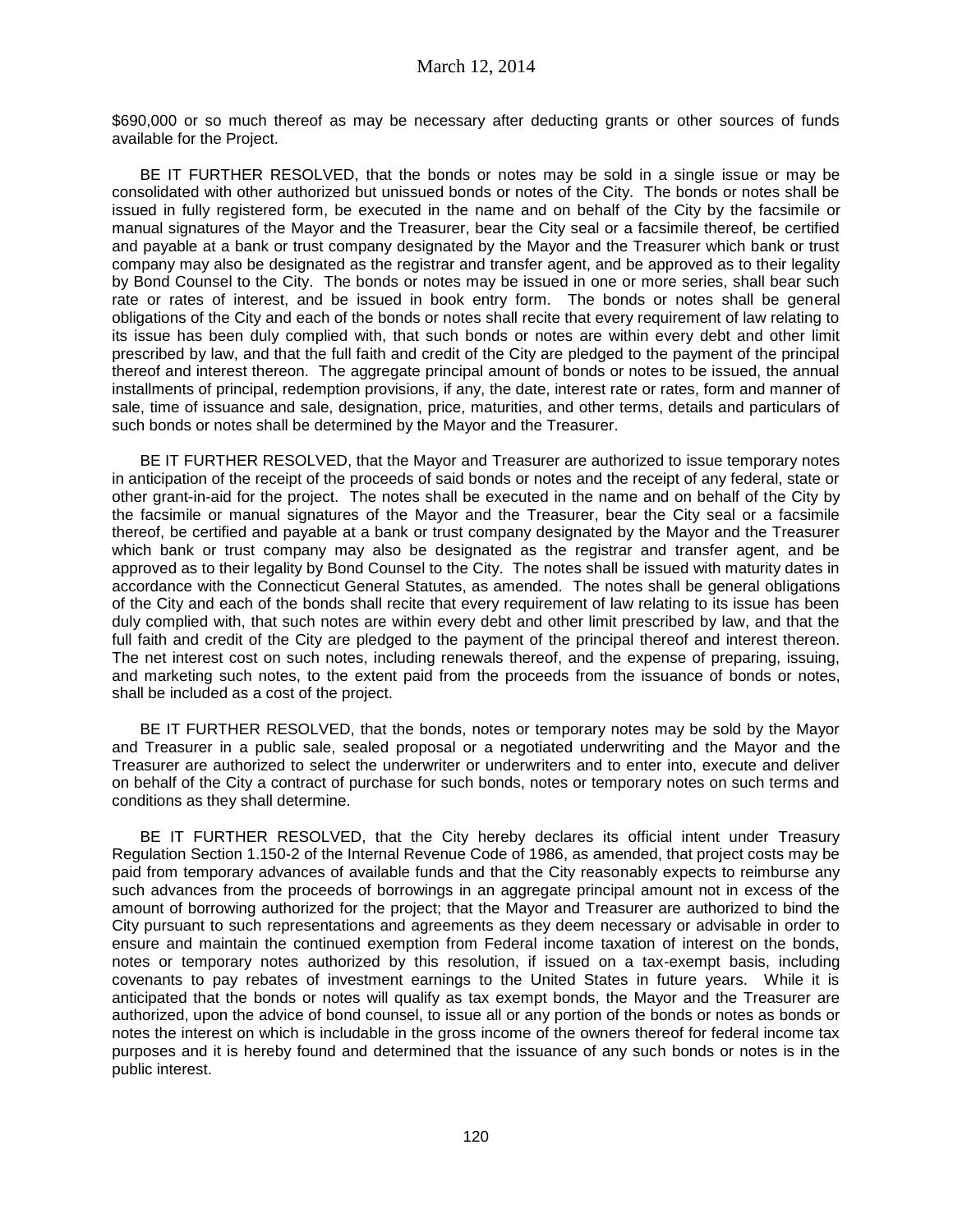BE IT FURTHER RESOLVED, that the Mayor and the Treasurer are hereby authorized, on behalf of the City, to enter into agreements or otherwise covenant for the benefit of bondholders to provide information on an annual or other periodic basis to the Municipal Securities Rulemaking Board or any other municipal securities information repositories or state based information repositories (the "Repositories") and to provide notices to the Repositories of material events as enumerated in Securities and Exchange Commission Exchange Act Rule 15c2-12, as amended, as may be necessary, appropriate or desirable to effect the sale of the bonds, notes or temporary authorized by this resolution. Any agreements or representations to provide information to Repositories made prior hereto are hereby confirmed, ratified and approved.

BE IT FURTHER RESOLVED, that the Mayor and the Treasurer are further authorized to enter into, execute and deliver, on behalf of the City, any agreements they deem reasonable or necessary to provide credit enhancement to the bonds, notes or temporary notes. The Mayor and the Treasurer are further authorized to appoint a certifying agent, paying agent, transfer agent, registrar, interest rate advisor, trustee and such other advisers and consultants as they may deem necessary or desirable, and to execute and deliver on behalf of the City any and all tax regulatory, credit enhancement, continuing disclosure, security, letter of representation or other agreements they deem necessary to provide for the issuance of such bonds, notes or temporary notes.

BE IT FURTHER RESOLVED, that the Mayor, Treasurer and other City officials and employees are authorized to apply for and accept or reject any federal, state or other grants-in-aid for the project, and to take all actions necessary and proper to carry out the project and to issue the bonds, notes or temporary notes to finance the appropriation."

> Alderman Carlo Carlozzi, Jr. Chairman, Bonding Subcommittee of the Committee on Administration, Finance and Law

#### **27491-6 RE: Amendment to the \$6,750,000 Appropriation and Bond Authorization for Environmental Remediation at City Facilities to Increase the Appropriation to \$8,150,000 and the Bond Authorization to \$7,150,000**

To Her Honor, the Mayor, and the Common Council of the City of New Britain: the undersigned beg leave to report the following:

At a meeting of the Standing Bonding Subcommittee of the Committee on Administration, Finance and Law (the "Bonding Subcommittee") held on March 12, 2014, on a motion by Bonding Subcommittee member Bielinski and seconded by Bonding Subcommittee member Giantonio, the following resolution was adopted:

RESOLVED, that the Bonding Subcommittee recommends to the Common Council that the resolution entitled "\$6,750,000 Appropriation and Bond Authorization for Environmental Remediation at City Facilities" adopted by the Common Council on May 14, 2003 under Item #27491-1, as last amended in June 23, 2010, under Item #27491-5, be amended to increase the sum appropriated to \$8,150,000 and bonds authorized to \$7,150,000 and to read as follows:

"RESOLVED, by the Common Council of the City of New Britain on the recommendation of the Standing Bonding Subcommittee of the Committee on Administration, Finance and Law adopted at its meetings held on May 14, 2003 and March 12, 2014, that the sum of \$8,150,000 be appropriated for costs of environmental remediation of various City facilities, including renovation of the City owned transfer station, mandated and other remediation and improvements at the landfill, transfer station, parks, Fairview Cemetery and Stanley Golf Course (the "Project"). The Project includes planning, design, architectural and engineering services, construction, reconstruction, excavation, site work, materials, furniture, equipment and fixtures, grant applications, temporary and permanent financing costs and other costs related to the Project. To meet said appropriation and in lieu of a tax therefor, bonds, notes or temporary notes of the City be issued pursuant to Article XII of the City Charter and Chapter 109 of the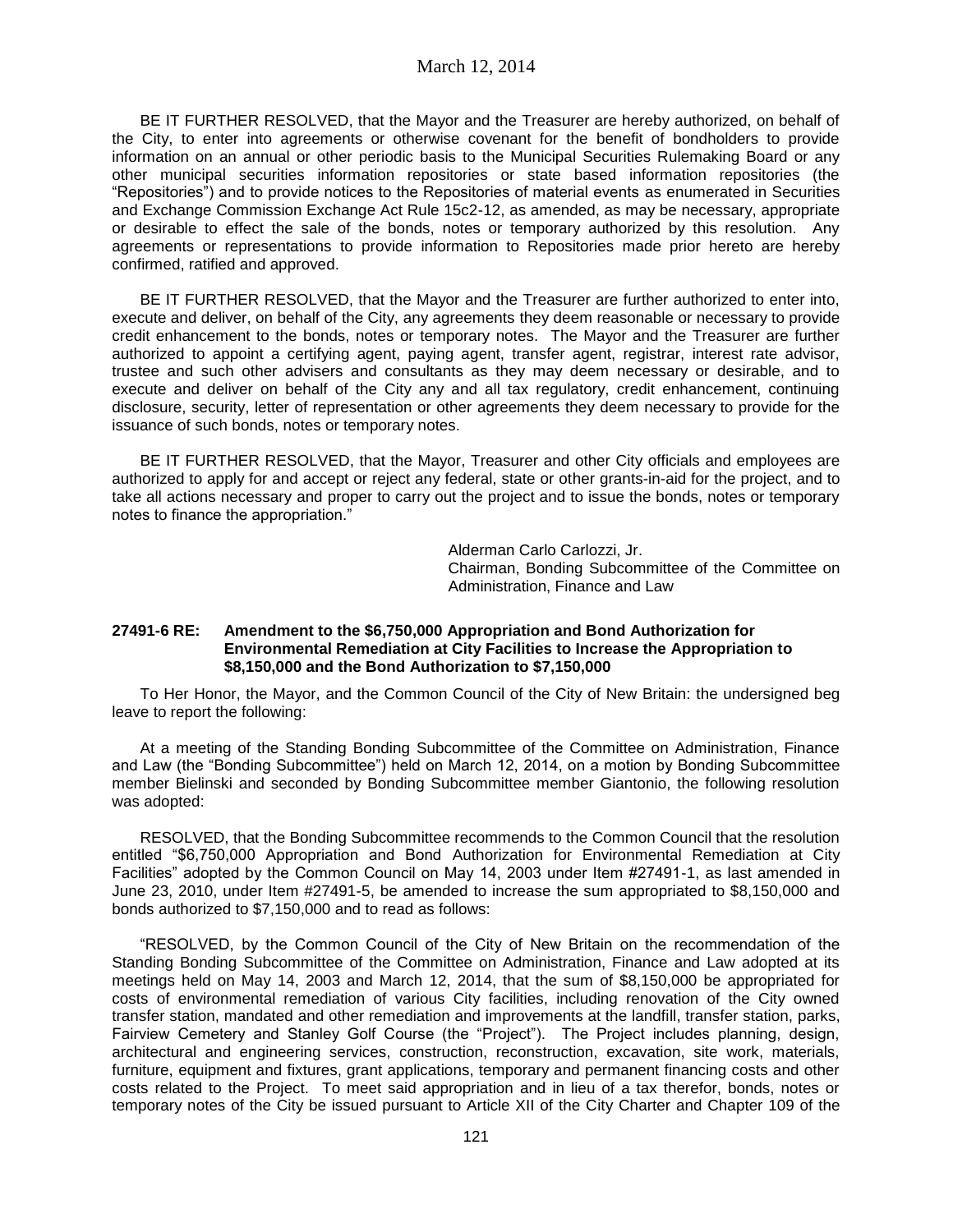Connecticut General Statutes, as amended, or any other provision of law thereto enabling, in an amount not to exceed \$7,150,000 or so much thereof as may be necessary after deducting grants or other sources of funds available for the Project.

BE IT FURTHER RESOLVED, that the bonds or notes may be sold in a single issue or may be consolidated with other authorized but unissued bonds or notes of the City. The bonds or notes shall be issued in fully registered form, be executed in the name and on behalf of the City by the facsimile or manual signatures of the Mayor and the Treasurer, bear the City seal or a facsimile thereof, be certified and payable at a bank or trust company designated by the Mayor and the Treasurer which bank or trust company may also be designated as the registrar and transfer agent, and be approved as to their legality by Bond Counsel to the City. The bonds or notes may be issued in one or more series, shall bear such rate or rates of interest, and be issued in book entry form. The bonds or notes shall be general obligations of the City and each of the bonds or notes shall recite that every requirement of law relating to its issue has been duly complied with, that such bonds or notes are within every debt and other limit prescribed by law, and that the full faith and credit of the City are pledged to the payment of the principal thereof and interest thereon. The aggregate principal amount of bonds or notes to be issued, the annual installments of principal, redemption provisions, if any, the date, interest rate or rates, form and manner of sale, time of issuance and sale, designation, price, maturities, and other terms, details and particulars of such bonds or notes shall be determined by the Mayor and the Treasurer.

BE IT FURTHER RESOLVED, that the Mayor and Treasurer are authorized to issue temporary notes in anticipation of the receipt of the proceeds of said bonds or notes and the receipt of any federal, state or other grant-in-aid for the project. The notes shall be executed in the name and on behalf of the City by the facsimile or manual signatures of the Mayor and the Treasurer, bear the City seal or a facsimile thereof, be certified and payable at a bank or trust company designated by the Mayor and the Treasurer which bank or trust company may also be designated as the registrar and transfer agent, and be approved as to their legality by Bond Counsel to the City. The notes shall be issued with maturity dates in accordance with the Connecticut General Statutes, as amended. The notes shall be general obligations of the City and each of the bonds shall recite that every requirement of law relating to its issue has been duly complied with, that such notes are within every debt and other limit prescribed by law, and that the full faith and credit of the City are pledged to the payment of the principal thereof and interest thereon. The net interest cost on such notes, including renewals thereof, and the expense of preparing, issuing, and marketing such notes, to the extent paid from the proceeds from the issuance of bonds or notes, shall be included as a cost of the project.

BE IT FURTHER RESOLVED, that the bonds, notes or temporary notes may be sold by the Mayor and Treasurer in a public sale, sealed proposal or a negotiated underwriting and the Mayor and the Treasurer are authorized to select the underwriter or underwriters and to enter into, execute and deliver on behalf of the City a contract of purchase for such bonds, notes or temporary notes on such terms and conditions as they shall determine.

BE IT FURTHER RESOLVED, that the City hereby declares its official intent under Treasury Regulation Section 1.150-2 of the Internal Revenue Code of 1986, as amended, that project costs may be paid from temporary advances of available funds and that the City reasonably expects to reimburse any such advances from the proceeds of borrowings in an aggregate principal amount not in excess of the amount of borrowing authorized for the project; that the Mayor and Treasurer are authorized to bind the City pursuant to such representations and agreements as they deem necessary or advisable in order to ensure and maintain the continued exemption from Federal income taxation of interest on the bonds, notes or temporary notes authorized by this resolution, if issued on a tax-exempt basis, including covenants to pay rebates of investment earnings to the United States in future years. While it is anticipated that the bonds or notes will qualify as tax exempt bonds, the Mayor and the Treasurer are authorized, upon the advice of bond counsel, to issue all or any portion of the bonds or notes as bonds or notes the interest on which is includable in the gross income of the owners thereof for federal income tax purposes and it is hereby found and determined that the issuance of any such bonds or notes is in the public interest.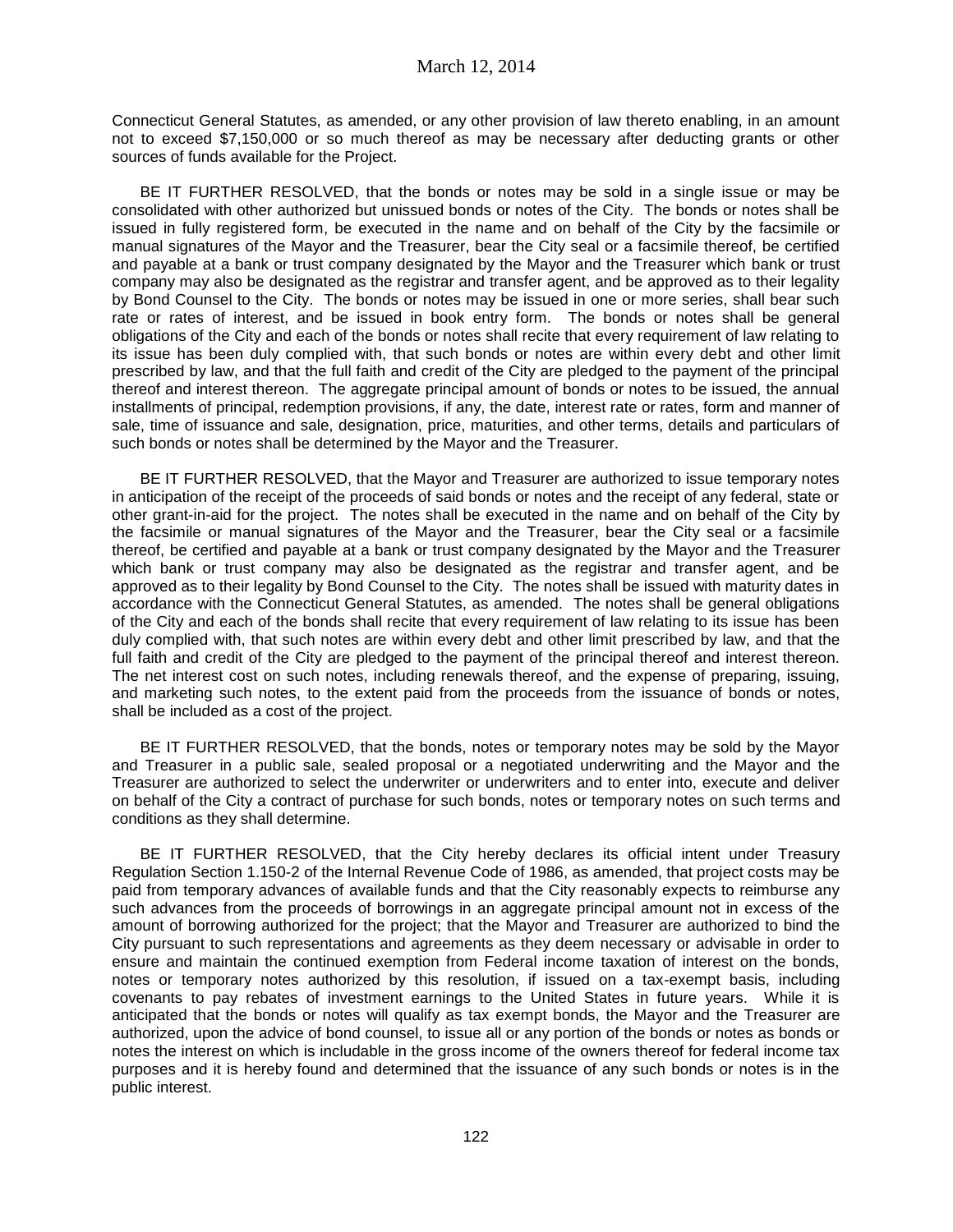BE IT FURTHER RESOLVED, that the Mayor and the Treasurer are hereby authorized, on behalf of the City, to enter into agreements or otherwise covenant for the benefit of bondholders to provide information on an annual or other periodic basis to the Municipal Securities Rulemaking Board or any other municipal securities information repositories or state based information repositories (the "Repositories") and to provide notices to the Repositories of material events as enumerated in Securities and Exchange Commission Exchange Act Rule 15c2-12, as amended, as may be necessary, appropriate or desirable to effect the sale of the bonds, notes or temporary authorized by this resolution. Any agreements or representations to provide information to Repositories made prior hereto are hereby confirmed, ratified and approved.

BE IT FURTHER RESOLVED, that the Mayor and the Treasurer are further authorized to enter into, execute and deliver, on behalf of the City, any agreements they deem reasonable or necessary to provide credit enhancement to the bonds, notes or temporary notes. The Mayor and the Treasurer are further authorized to appoint a certifying agent, paying agent, transfer agent, registrar, interest rate advisor, trustee and such other advisers and consultants as they may deem necessary or desirable, and to execute and deliver on behalf of the City any and all tax regulatory, credit enhancement, continuing disclosure, security, letter of representation or other agreements they deem necessary to provide for the issuance of such bonds, notes or temporary notes.

BE IT FURTHER RESOLVED, that the Mayor, Treasurer and other City officials and employees are authorized to apply for and accept or reject any federal, state or other grants-in-aid for the project, and to take all actions necessary and proper to carry out the project and to issue the bonds, notes or temporary notes to finance the appropriation."

> Alderman Carlo Carlozzi, Jr. Chairman, Bonding Subcommittee of the Committee on Administration, Finance and Law

#### **32381-2 RE: Amendment to the \$2,000,000 Appropriation and Bond Authorization for the Washington Park Pool Project to Decrease the Appropriation and Bond Authorization to \$150,000**

To Her Honor, the Mayor, and the Common Council of the City of New Britain: the undersigned beg leave to report the following:

At a meeting of the Standing Bonding Subcommittee of the Committee on Administration, Finance and Law (the "Bonding Subcommittee") held on March 12, 2014, on a motion by Bonding Subcommittee member Bielinski and seconded by Bonding Subcommittee member Smedley, the following resolution was adopted:

RESOLVED, that the Bonding Subcommittee recommends to the Common Council that the resolution entitled "\$2,000,000 Appropriation and Bond Authorization for the Washington Park Pool Project" adopted by the Common Council on June 27, 2013 under Item #32381-1, be amended to decrease the sum appropriated and bonds authorized to \$150,000, and to read as follows:

"RESOLVED, by the Common Council of the City of New Britain on the recommendation of the Standing Bonding Subcommittee of the Committee on Administration, Finance and Law adopted at its meetings held on June 25, 2013 and March 12, 2014, that the sum of \$150,000 be appropriated for costs related to the replacement of the pool and bath houses to comply with ADA Standards at Washington Park (the "Project"). The Project includes planning, design, architectural and engineering services, construction, reconstruction and site work, materials, equipment and fixtures, temporary and permanent financing costs and other costs related to the Project. To meet said appropriation and in lieu of a tax therefor, bonds, notes or temporary notes of the City be issued pursuant to Article XII of the City Charter and Chapter 109 of the Connecticut General Statutes, as amended, or any other provision of law thereto enabling, in an amount not to exceed \$150,000 or so much thereof as may be necessary after deducting grants or other sources of funds available for the Project.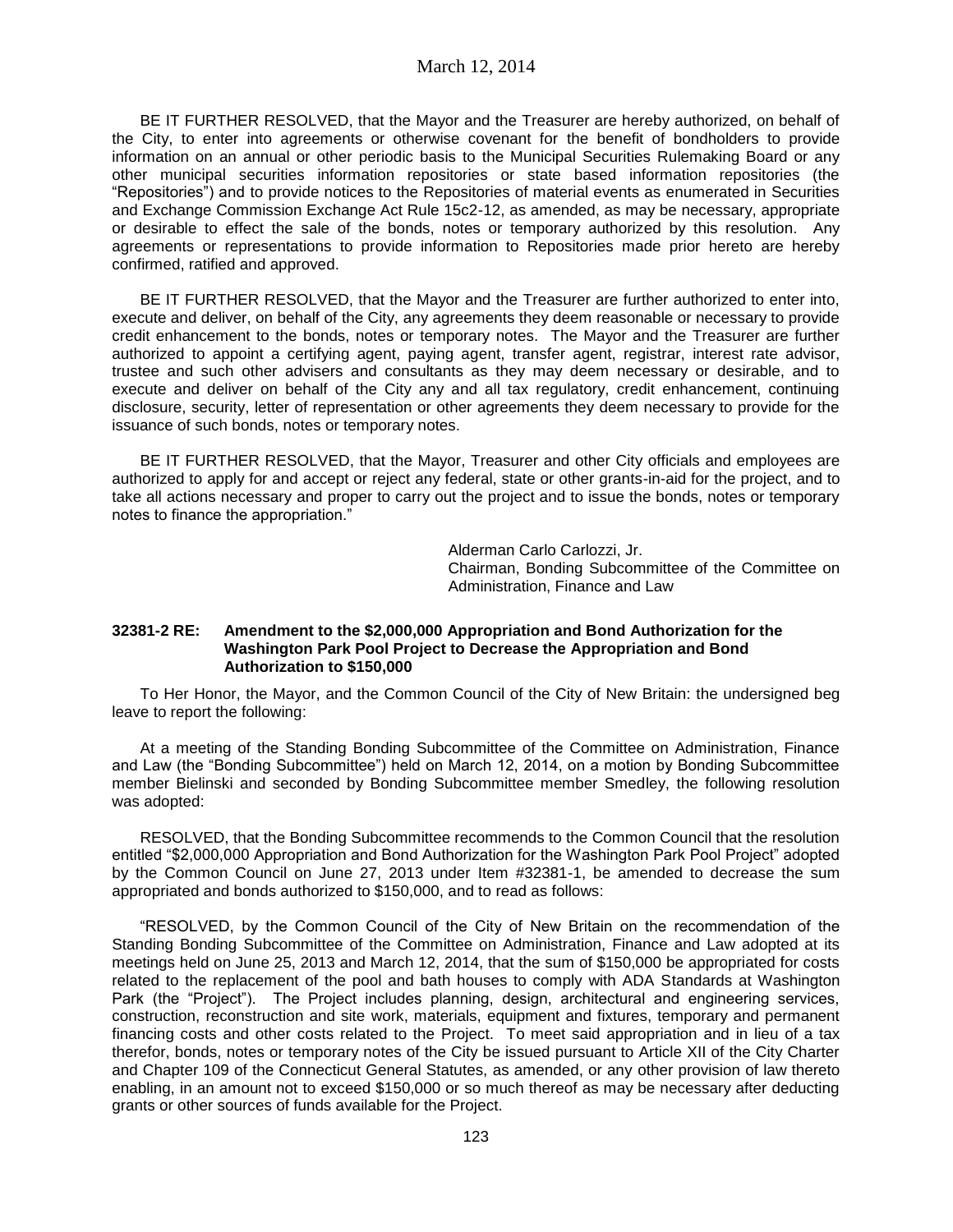BE IT FURTHER RESOLVED, that the bonds or notes may be sold in a single issue or may be consolidated with other authorized but unissued bonds or notes of the City. The bonds or notes shall be issued in fully registered form, be executed in the name and on behalf of the City by the facsimile or manual signatures of the Mayor and the Treasurer, bear the City seal or a facsimile thereof, be certified and payable at a bank or trust company designated by the Mayor and the Treasurer which bank or trust company may also be designated as the registrar and transfer agent, and be approved as to their legality by Bond Counsel to the City. The bonds or notes may be issued in one or more series, shall bear such rate or rates of interest, and be issued in book entry form. The bonds or notes shall be general obligations of the City and each of the bonds or notes shall recite that every requirement of law relating to its issue has been duly complied with, that such bonds or notes are within every debt and other limit prescribed by law, and that the full faith and credit of the City are pledged to the payment of the principal thereof and interest thereon. The aggregate principal amount of bonds or notes to be issued, the annual installments of principal, redemption provisions, if any, the date, interest rate or rates, form and manner of sale, time of issuance and sale, designation, price, maturities, and other terms, details and particulars of such bonds or notes shall be determined by the Mayor and the Treasurer.

BE IT FURTHER RESOLVED, that the Mayor and Treasurer are authorized to issue temporary notes in anticipation of the receipt of the proceeds of said bonds or notes and the receipt of any federal, state or other grant-in-aid for the project. The notes shall be executed in the name and on behalf of the City by the facsimile or manual signatures of the Mayor and the Treasurer, bear the City seal or a facsimile thereof, be certified and payable at a bank or trust company designated by the Mayor and the Treasurer which bank or trust company may also be designated as the registrar and transfer agent, and be approved as to their legality by Bond Counsel to the City. The notes shall be issued with maturity dates in accordance with the Connecticut General Statutes, as amended. The notes shall be general obligations of the City and each of the bonds shall recite that every requirement of law relating to its issue has been duly complied with, that such notes are within every debt and other limit prescribed by law, and that the full faith and credit of the City are pledged to the payment of the principal thereof and interest thereon. The net interest cost on such notes, including renewals thereof, and the expense of preparing, issuing, and marketing such notes, to the extent paid from the proceeds from the issuance of bonds or notes, shall be included as a cost of the project.

BE IT FURTHER RESOLVED, that the bonds, notes or temporary notes may be sold by the Mayor and Treasurer in a public sale, sealed proposal or a negotiated underwriting and the Mayor and the Treasurer are authorized to select the underwriter or underwriters and to enter into, execute and deliver on behalf of the City a contract of purchase for such bonds, notes or temporary notes on such terms and conditions as they shall determine.

BE IT FURTHER RESOLVED, that the City hereby declares its official intent under Treasury Regulation Section 1.150-2 of the Internal Revenue Code of 1986, as amended, that project costs may be paid from temporary advances of available funds and that the City reasonably expects to reimburse any such advances from the proceeds of borrowings in an aggregate principal amount not in excess of the amount of borrowing authorized for the project; that the Mayor and Treasurer are authorized to bind the City pursuant to such representations and agreements as they deem necessary or advisable in order to ensure and maintain the continued exemption from Federal income taxation of interest on the bonds, notes or temporary notes authorized by this resolution, if issued on a tax-exempt basis, including covenants to pay rebates of investment earnings to the United States in future years. While it is anticipated that the bonds or notes will qualify as tax exempt bonds, the Mayor and the Treasurer are authorized, upon the advice of bond counsel, to issue all or any portion of the bonds or notes as bonds or notes the interest on which is includable in the gross income of the owners thereof for federal income tax purposes and it is hereby found and determined that the issuance of any such bonds or notes is in the public interest.

BE IT FURTHER RESOLVED, that the Mayor and the Treasurer are hereby authorized, on behalf of the City, to enter into agreements or otherwise covenant for the benefit of bondholders to provide information on an annual or other periodic basis to the Municipal Securities Rulemaking Board or any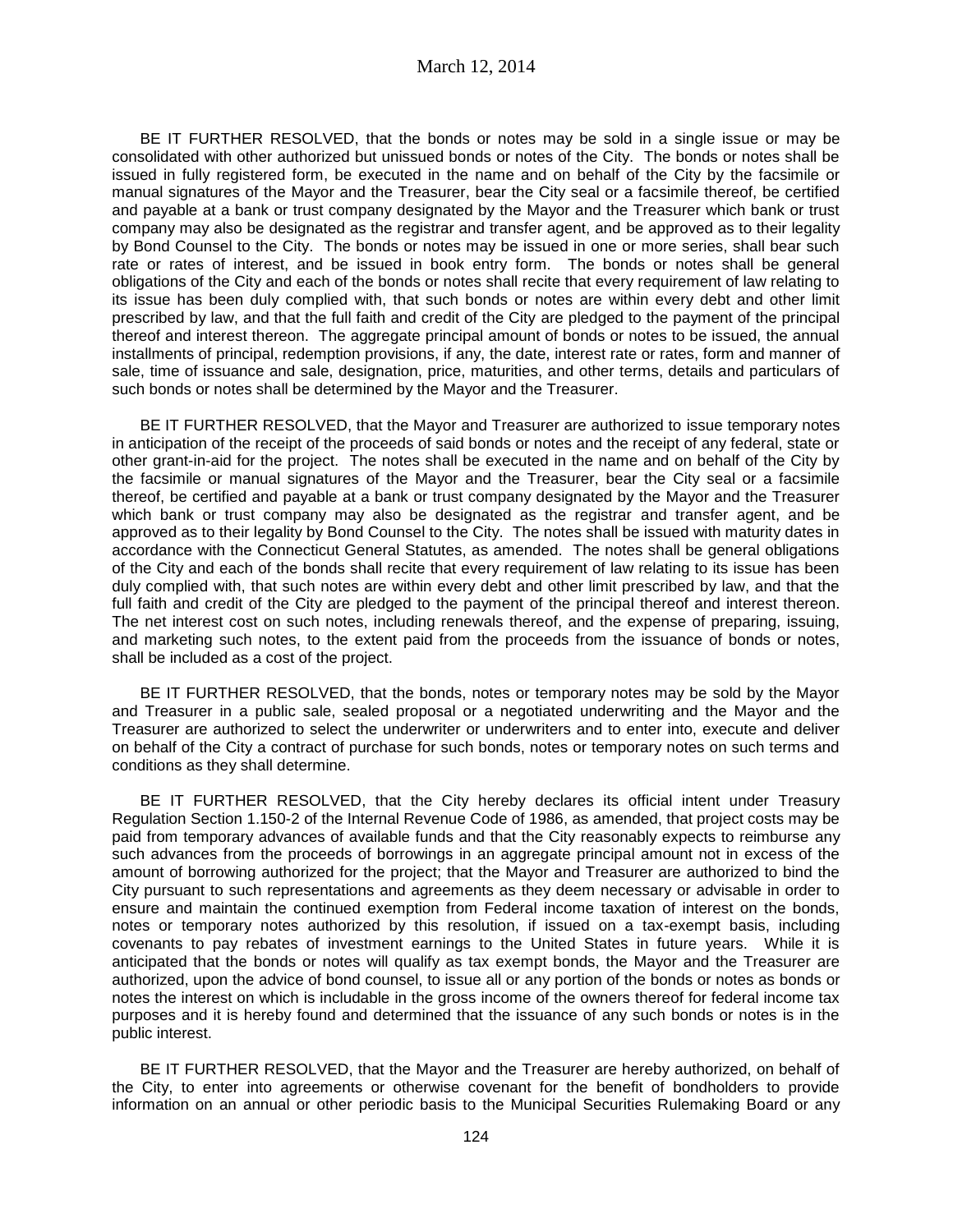other municipal securities information repositories or state based information repositories (the "Repositories") and to provide notices to the Repositories of material events as enumerated in Securities and Exchange Commission Exchange Act Rule 15c2-12, as amended, as may be necessary, appropriate or desirable to effect the sale of the bonds, notes or temporary authorized by this resolution. Any agreements or representations to provide information to Repositories made prior hereto are hereby confirmed, ratified and approved.

BE IT FURTHER RESOLVED, that the Mayor and the Treasurer are further authorized to enter into, execute and deliver, on behalf of the City, any agreements they deem reasonable or necessary to provide credit enhancement to the bonds, notes or temporary notes. The Mayor and the Treasurer are further authorized to appoint a certifying agent, paying agent, transfer agent, registrar, interest rate advisor, trustee and such other advisers and consultants as they may deem necessary or desirable, and to execute and deliver on behalf of the City any and all tax regulatory, credit enhancement, continuing disclosure, security, letter of representation or other agreements they deem necessary to provide for the issuance of such bonds, notes or temporary notes.

BE IT FURTHER RESOLVED, that the Mayor, Treasurer and other City officials and employees are authorized to apply for and accept or reject any federal, state or other grants-in-aid for the project, and to take all actions necessary and proper to carry out the project and to issue the bonds, notes or temporary notes to finance the appropriation."

> Alderman Carlo Carlozzi, Jr. Chairman, Bonding Subcommittee of the Committee on Administration, Finance and Law

#### **29504-2 RE: Amendment to the \$6,868,000 Appropriation and Bond Authorization for Renovation of the City-Owned Transfer Station to Decrease the Appropriation and Bond Authorization to \$2,377,912**

To Her Honor, the Mayor, and the Common Council of the City of New Britain: the undersigned beg leave to report the following:

At a meeting of the Standing Bonding Subcommittee of the Committee on Administration, Finance and Law (the "Bonding Subcommittee") held on March 12, 2014, on a motion by Bonding Subcommittee member Bielinski and seconded by Bonding Subcommittee member Smedley, the following resolution was adopted:

RESOLVED, that the Bonding Subcommittee recommends to the Common Council that the resolution entitled "\$6,868,000 Appropriation and Bond Authorization for Renovation of the City-Owned Transfer Station" adopted by the Common Council on February 28, 2007 under Item #29504-1, be amended to decrease the sum appropriated and bonds authorized to \$2,377,912, and to read as follows:

"RESOLVED, by the Common Council of the City of New Britain on the recommendation of the Standing Bonding Subcommittee of the Committee on Administration, Finance and Law adopted at its meetings held on February 21, 2007 and March 12, 2014, that the sum of \$2,377,912 be appropriated for costs related to the renovation of the City-owned transfer station (the "Project"). The Project includes inspection, planning, design, professional fees, grant applications, architectural and engineering services, construction, reconstruction, excavation, site work, materials, equipment and fixtures, temporary and permanent financing costs and other costs related to the Project. To meet said appropriation and in lieu of a tax therefor, bonds, notes or temporary notes of the City be issued pursuant to Article XII of the City Charter and Chapter 109 of the Connecticut General Statutes, as amended, or any other provision of law thereto enabling, in an amount not to exceed \$2,377,912 or so much thereof as may be necessary after deducting grants or other sources of funds available for the Project.

BE IT FURTHER RESOLVED, that the bonds or notes may be sold in a single issue or may be consolidated with other authorized but unissued bonds or notes of the City. The bonds or notes shall be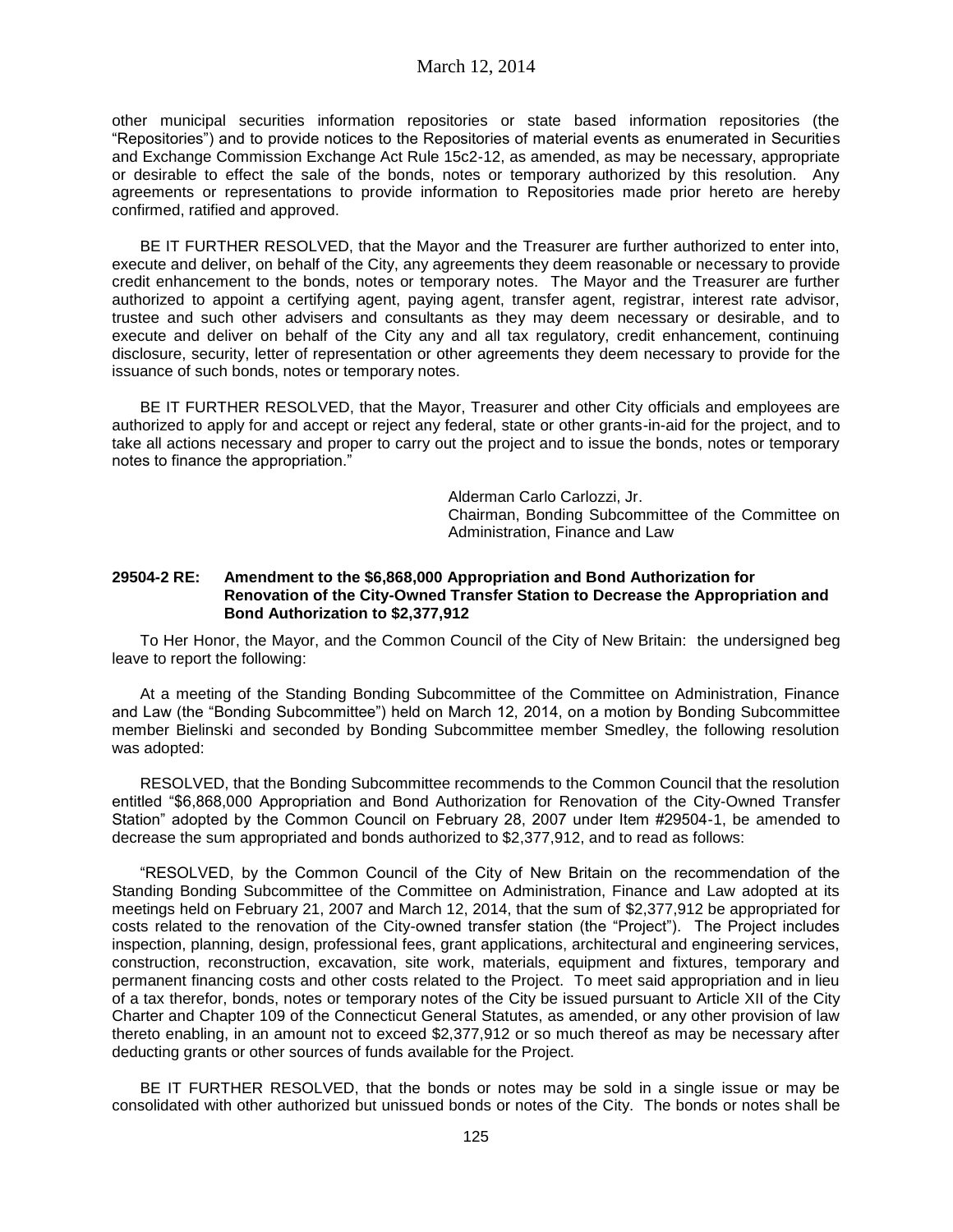issued in fully registered form, be executed in the name and on behalf of the City by the facsimile or manual signatures of the Mayor and the Treasurer, bear the City seal or a facsimile thereof, be certified and payable at a bank or trust company designated by the Mayor and the Treasurer which bank or trust company may also be designated as the registrar and transfer agent, and be approved as to their legality by Bond Counsel to the City. The bonds or notes may be issued in one or more series, shall bear such rate or rates of interest, and be issued in book entry form. The bonds or notes shall be general obligations of the City and each of the bonds or notes shall recite that every requirement of law relating to its issue has been duly complied with, that such bonds or notes are within every debt and other limit prescribed by law, and that the full faith and credit of the City are pledged to the payment of the principal thereof and interest thereon. The aggregate principal amount of bonds or notes to be issued, the annual installments of principal, redemption provisions, if any, the date, interest rate or rates, form and manner of sale, time of issuance and sale, designation, price, maturities, and other terms, details and particulars of such bonds or notes shall be determined by the Mayor and the Treasurer.

BE IT FURTHER RESOLVED, that the Mayor and Treasurer are authorized to issue temporary notes in anticipation of the receipt of the proceeds of said bonds or notes and the receipt of any federal, state or other grant-in-aid for the project. The notes shall be executed in the name and on behalf of the City by the facsimile or manual signatures of the Mayor and the Treasurer, bear the City seal or a facsimile thereof, be certified and payable at a bank or trust company designated by the Mayor and the Treasurer which bank or trust company may also be designated as the registrar and transfer agent, and be approved as to their legality by Bond Counsel to the City. The notes shall be issued with maturity dates in accordance with the Connecticut General Statutes, as amended. The notes shall be general obligations of the City and each of the bonds shall recite that every requirement of law relating to its issue has been duly complied with, that such notes are within every debt and other limit prescribed by law, and that the full faith and credit of the City are pledged to the payment of the principal thereof and interest thereon. The net interest cost on such notes, including renewals thereof, and the expense of preparing, issuing, and marketing such notes, to the extent paid from the proceeds from the issuance of bonds or notes, shall be included as a cost of the project.

BE IT FURTHER RESOLVED, that the bonds, notes or temporary notes may be sold by the Mayor and Treasurer in a public sale, sealed proposal or a negotiated underwriting and the Mayor and the Treasurer are authorized to select the underwriter or underwriters and to enter into, execute and deliver on behalf of the City a contract of purchase for such bonds, notes or temporary notes on such terms and conditions as they shall determine.

BE IT FURTHER RESOLVED, that the City hereby declares its official intent under Treasury Regulation Section 1.150-2 of the Internal Revenue Code of 1986, as amended, that project costs may be paid from temporary advances of available funds and that the City reasonably expects to reimburse any such advances from the proceeds of borrowings in an aggregate principal amount not in excess of the amount of borrowing authorized for the project; that the Mayor and Treasurer are authorized to bind the City pursuant to such representations and agreements as they deem necessary or advisable in order to ensure and maintain the continued exemption from Federal income taxation of interest on the bonds, notes or temporary notes authorized by this resolution, if issued on a tax-exempt basis, including covenants to pay rebates of investment earnings to the United States in future years. While it is anticipated that the bonds or notes will qualify as tax exempt bonds, the Mayor and the Treasurer are authorized, upon the advice of bond counsel, to issue all or any portion of the bonds or notes as bonds or notes the interest on which is includable in the gross income of the owners thereof for federal income tax purposes and it is hereby found and determined that the issuance of any such bonds or notes is in the public interest.

BE IT FURTHER RESOLVED, that the Mayor and the Treasurer are hereby authorized, on behalf of the City, to enter into agreements or otherwise covenant for the benefit of bondholders to provide information on an annual or other periodic basis to the Municipal Securities Rulemaking Board or any other municipal securities information repositories or state based information repositories (the "Repositories") and to provide notices to the Repositories of material events as enumerated in Securities and Exchange Commission Exchange Act Rule 15c2-12, as amended, as may be necessary, appropriate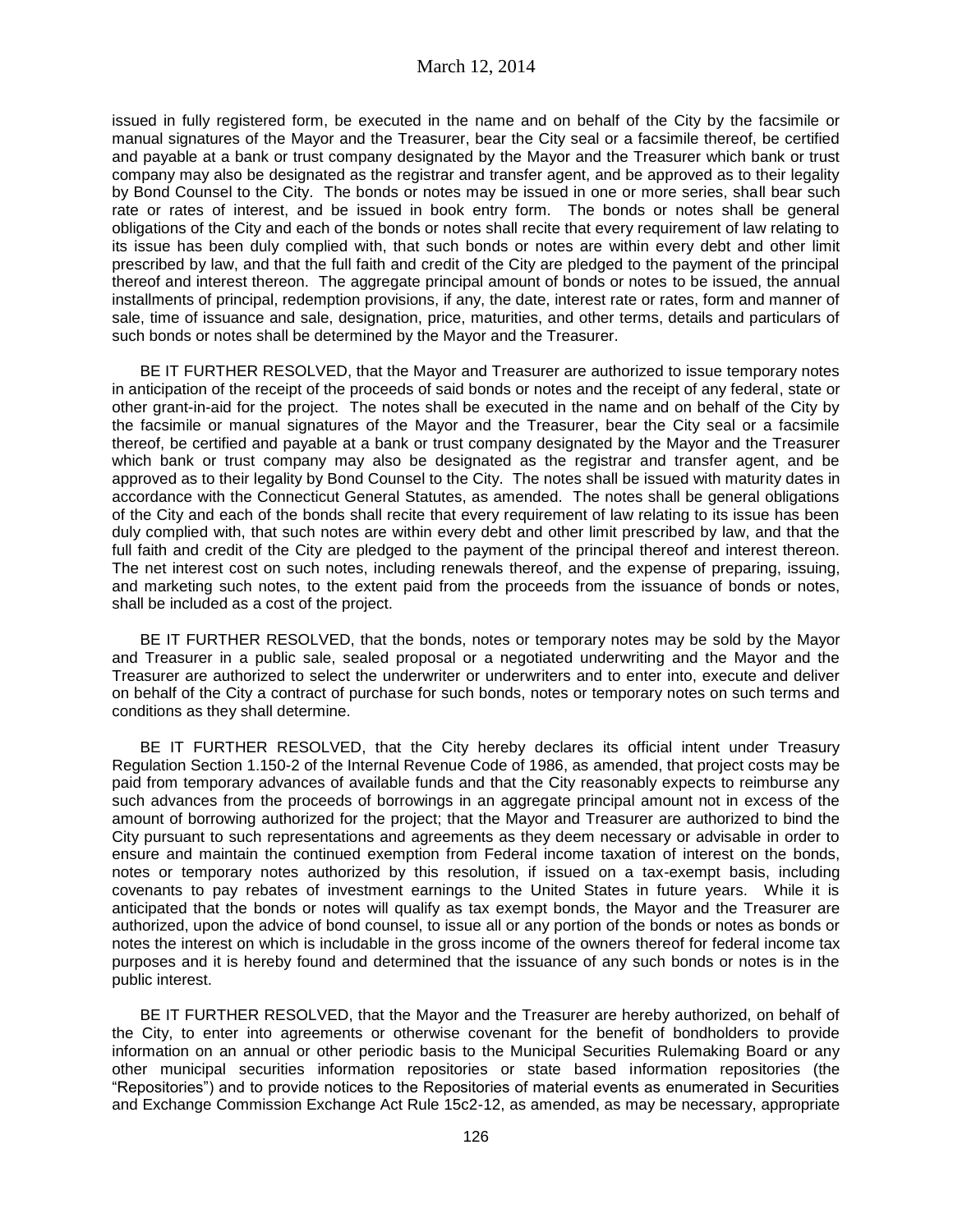or desirable to effect the sale of the bonds, notes or temporary authorized by this resolution. Any agreements or representations to provide information to Repositories made prior hereto are hereby confirmed, ratified and approved.

BE IT FURTHER RESOLVED, that the Mayor and the Treasurer are further authorized to enter into, execute and deliver, on behalf of the City, any agreements they deem reasonable or necessary to provide credit enhancement to the bonds, notes or temporary notes. The Mayor and the Treasurer are further authorized to appoint a certifying agent, paying agent, transfer agent, registrar, interest rate advisor, trustee and such other advisers and consultants as they may deem necessary or desirable, and to execute and deliver on behalf of the City any and all tax regulatory, credit enhancement, continuing disclosure, security, letter of representation or other agreements they deem necessary to provide for the issuance of such bonds, notes or temporary notes.

BE IT FURTHER RESOLVED, that the Mayor, Treasurer and other City officials and employees are authorized to apply for and accept or reject any federal, state or other grants-in-aid for the project, and to take all actions necessary and proper to carry out the project and to issue the bonds, notes or temporary notes to finance the appropriation."

> Alderman Carlo Carlozzi, Jr. Chairman, Bonding Subcommittee of the Committee on Administration, Finance and Law

## **28574-4 RE: Amendment to the \$1,360,000 Appropriation and Bond Authorization for Costs Related to Revaluation with Full Physical Inspection of Interiors of Properties to Decrease the Appropriation and Bond Authorization to \$500,000**

To Her Honor, the Mayor, and the Common Council of the City of New Britain: the undersigned beg leave to report the following:

At a meeting of the Standing Bonding Subcommittee of the Committee on Administration, Finance and Law (the "Bonding Subcommittee") held on March 12, 2014, on a motion by Bonding Subcommittee member Bielinski and seconded by Bonding Subcommittee member Smedley, the following resolution was adopted:

RESOLVED, that the Bonding Subcommittee recommends to the Common Council that the resolution entitled "\$1,360,000 Appropriation and Bond Authorization for Costs Related to Revaluation with Full Physical Inspection of Interiors of Properties" adopted by the Common Council on March 9, 2011 under Item #28574-3, be amended to decrease the sum appropriated and bonds authorized to \$500,000 and to read as follows:

"RESOLVED, by the Common Council of the City of New Britain on the recommendation of the Standing Bonding Subcommittee of the Committee on Administration, Finance and Law adopted at its meetings held on March 2, 2011 and March 12, 2014, that the sum of \$500,000 be appropriated for costs related to revaluation with full physical inspection of interiors of properties (the "Project"). The Project includes planning, design, architectural and engineering services, construction, reconstruction, excavation, site work, materials, furniture, equipment and fixtures, grant applications, temporary and permanent financing costs and other costs related to the Project. To meet said appropriation and in lieu of a tax therefor, bonds, notes or temporary notes of the City be issued pursuant to Article XII of the City Charter and Chapter 109 of the Connecticut General Statutes, as amended, or any other provision of law thereto enabling, in an amount not to exceed \$500,000 or so much thereof as may be necessary after deducting grants or other sources of funds available for the Project.

BE IT FURTHER RESOLVED, that the bonds or notes may be sold in a single issue or may be consolidated with other authorized but unissued bonds or notes of the City. The bonds or notes shall be issued in fully registered form, be executed in the name and on behalf of the City by the facsimile or manual signatures of the Mayor and the Treasurer, bear the City seal or a facsimile thereof, be certified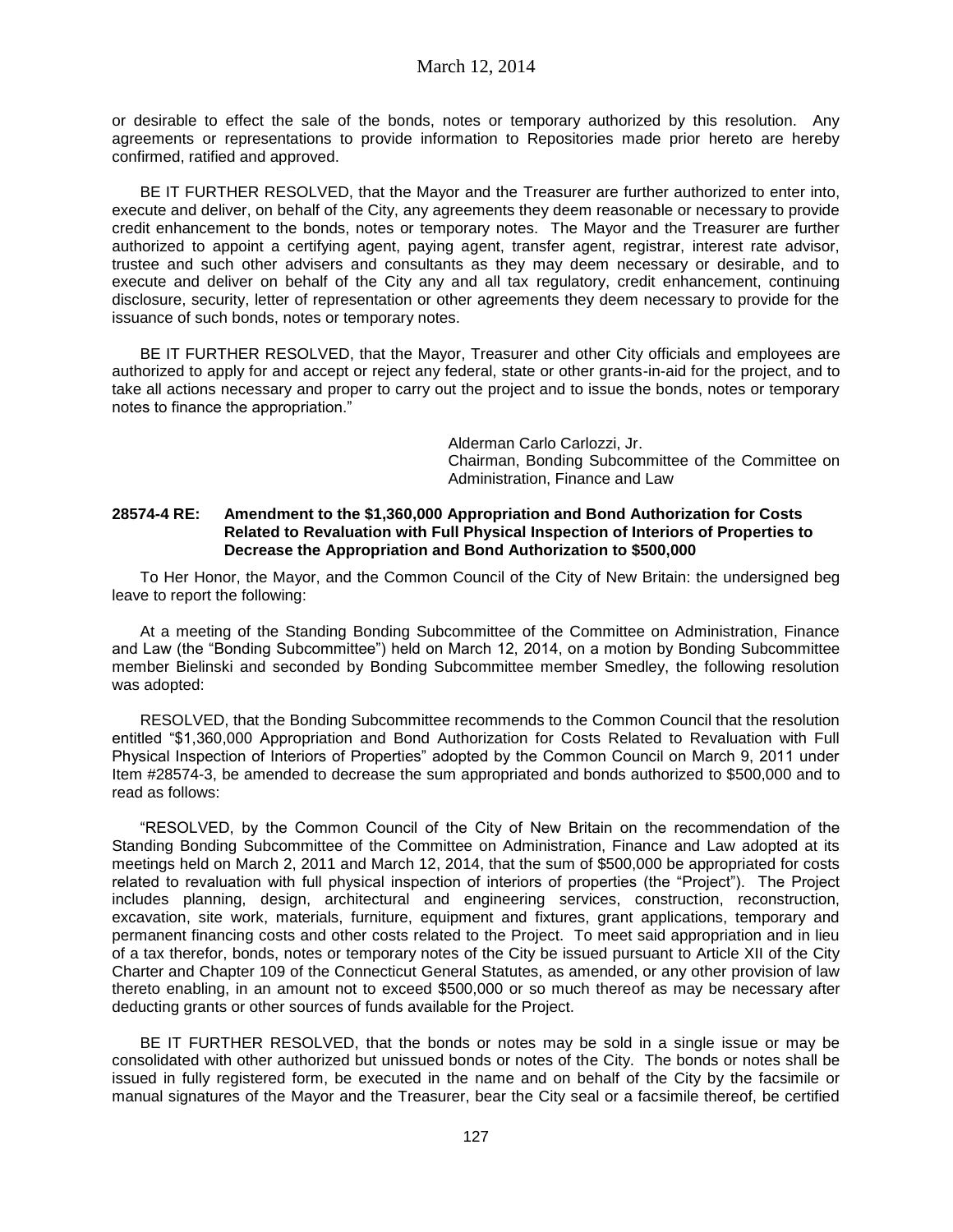and payable at a bank or trust company designated by the Mayor and the Treasurer which bank or trust company may also be designated as the registrar and transfer agent, and be approved as to their legality by Bond Counsel to the City. The bonds or notes may be issued in one or more series, shall bear such rate or rates of interest, and be issued in book entry form. The bonds or notes shall be general obligations of the City and each of the bonds or notes shall recite that every requirement of law relating to its issue has been duly complied with, that such bonds or notes are within every debt and other limit prescribed by law, and that the full faith and credit of the City are pledged to the payment of the principal thereof and interest thereon. The aggregate principal amount of bonds or notes to be issued, the annual installments of principal, redemption provisions, if any, the date, interest rate or rates, form and manner of sale, time of issuance and sale, designation, price, maturities, and other terms, details and particulars of such bonds or notes shall be determined by the Mayor and the Treasurer.

BE IT FURTHER RESOLVED, that the Mayor and Treasurer are authorized to issue temporary notes in anticipation of the receipt of the proceeds of said bonds or notes and the receipt of any federal, state or other grant-in-aid for the project. The notes shall be executed in the name and on behalf of the City by the facsimile or manual signatures of the Mayor and the Treasurer, bear the City seal or a facsimile thereof, be certified and payable at a bank or trust company designated by the Mayor and the Treasurer which bank or trust company may also be designated as the registrar and transfer agent, and be approved as to their legality by Bond Counsel to the City. The notes shall be issued with maturity dates in accordance with the Connecticut General Statutes, as amended. The notes shall be general obligations of the City and each of the bonds shall recite that every requirement of law relating to its issue has been duly complied with, that such notes are within every debt and other limit prescribed by law, and that the full faith and credit of the City are pledged to the payment of the principal thereof and interest thereon. The net interest cost on such notes, including renewals thereof, and the expense of preparing, issuing, and marketing such notes, to the extent paid from the proceeds from the issuance of bonds or notes, shall be included as a cost of the project.

BE IT FURTHER RESOLVED, that the bonds, notes or temporary notes may be sold by the Mayor and Treasurer in a public sale, sealed proposal or a negotiated underwriting and the Mayor and the Treasurer are authorized to select the underwriter or underwriters and to enter into, execute and deliver on behalf of the City a contract of purchase for such bonds, notes or temporary notes on such terms and conditions as they shall determine.

BE IT FURTHER RESOLVED, that the City hereby declares its official intent under Treasury Regulation Section 1.150-2 of the Internal Revenue Code of 1986, as amended, that project costs may be paid from temporary advances of available funds and that the City reasonably expects to reimburse any such advances from the proceeds of borrowings in an aggregate principal amount not in excess of the amount of borrowing authorized for the project; that the Mayor and Treasurer are authorized to bind the City pursuant to such representations and agreements as they deem necessary or advisable in order to ensure and maintain the continued exemption from Federal income taxation of interest on the bonds, notes or temporary notes authorized by this resolution, if issued on a tax-exempt basis, including covenants to pay rebates of investment earnings to the United States in future years. While it is anticipated that the bonds or notes will qualify as tax exempt bonds, the Mayor and the Treasurer are authorized, upon the advice of bond counsel, to issue all or any portion of the bonds or notes as bonds or notes the interest on which is includable in the gross income of the owners thereof for federal income tax purposes and it is hereby found and determined that the issuance of any such bonds or notes is in the public interest.

BE IT FURTHER RESOLVED, that the Mayor and the Treasurer are hereby authorized, on behalf of the City, to enter into agreements or otherwise covenant for the benefit of bondholders to provide information on an annual or other periodic basis to the Municipal Securities Rulemaking Board or any other municipal securities information repositories or state based information repositories (the "Repositories") and to provide notices to the Repositories of material events as enumerated in Securities and Exchange Commission Exchange Act Rule 15c2-12, as amended, as may be necessary, appropriate or desirable to effect the sale of the bonds, notes or temporary authorized by this resolution. Any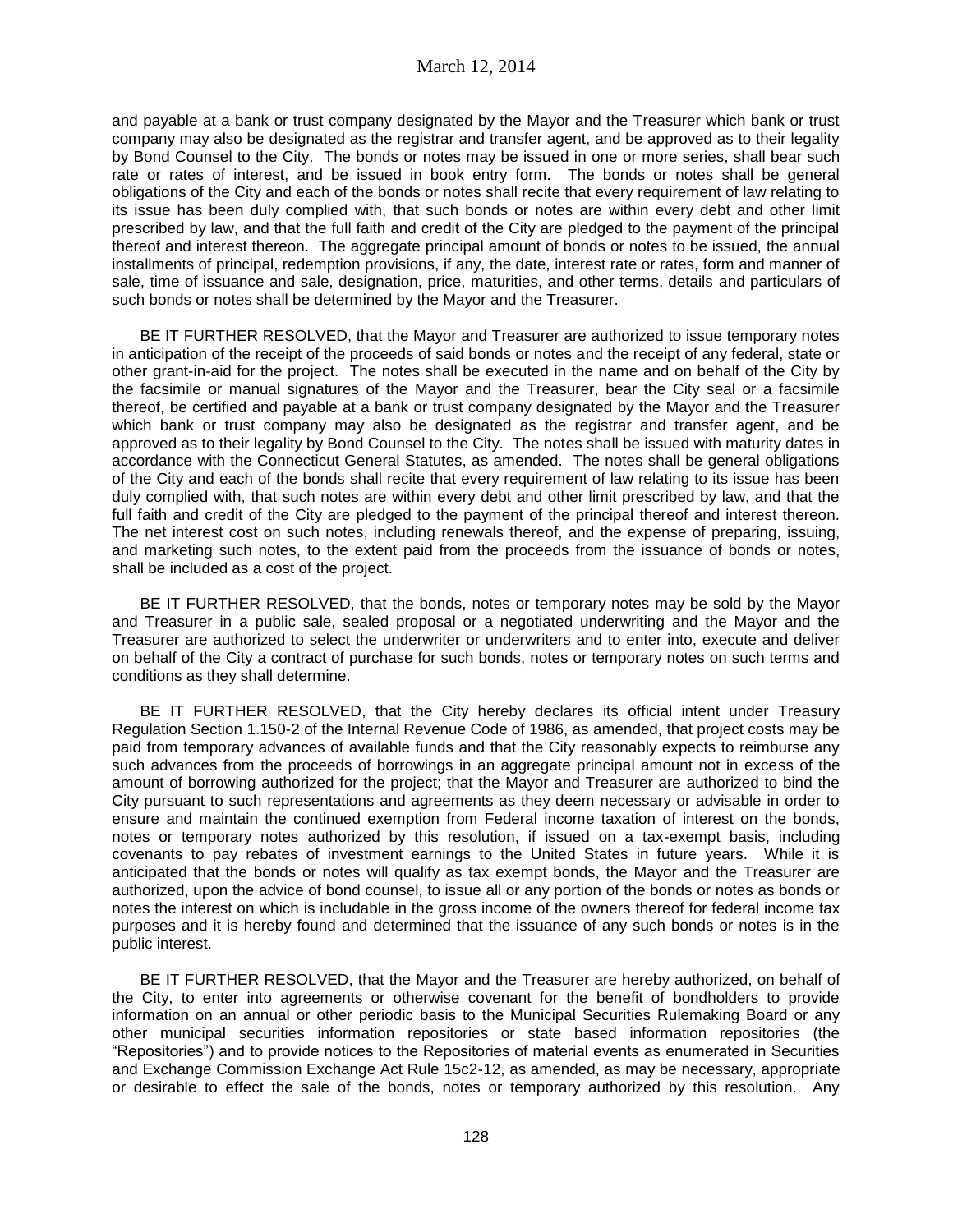agreements or representations to provide information to Repositories made prior hereto are hereby confirmed, ratified and approved.

BE IT FURTHER RESOLVED, that the Mayor and the Treasurer are further authorized to enter into, execute and deliver, on behalf of the City, any agreements they deem reasonable or necessary to provide credit enhancement to the bonds, notes or temporary notes. The Mayor and the Treasurer are further authorized to appoint a certifying agent, paying agent, transfer agent, registrar, interest rate advisor, trustee and such other advisers and consultants as they may deem necessary or desirable, and to execute and deliver on behalf of the City any and all tax regulatory, credit enhancement, continuing disclosure, security, letter of representation or other agreements they deem necessary to provide for the issuance of such bonds, notes or temporary notes.

BE IT FURTHER RESOLVED, that the Mayor, Treasurer and other City officials and employees are authorized to apply for and accept or reject any federal, state or other grants-in-aid for the project, and to take all actions necessary and proper to carry out the project and to issue the bonds, notes or temporary notes to finance the appropriation."

> Alderman Carlo Carlozzi, Jr. Chairman, Bonding Subcommittee of the Committee on Administration, Finance and Law

## **32403-2 RE: Amendment to the \$5,000,000 Appropriation and Bond Authorization for the Broad Street Reconstruction Project to Expand the Scope of the Project to Include Water Main Upgrades and Replacement**

To Her Honor, the Mayor, and the Common Council of the City of New Britain: the undersigned beg leave to report the following:

At a meeting of the Standing Bonding Subcommittee of the Committee on Administration, Finance and Law (the "Bonding Subcommittee") held on March 12, 2014, on a motion by Bonding Subcommittee member Bielinski and seconded by Bonding Subcommittee member Smedley, the following resolution was adopted:

RESOLVED, that the Bonding Subcommittee recommends to the Common Council that the resolution entitled "\$5,000,000 Appropriation and Bond Authorization for the Broad Street Reconstruction Project" adopted by the Common Council on July 10, 2013 under Item #32403-1, be amended to expand the scope of the project to include the words "water main upgrades and replacement" and to read as follows:

"RESOLVED, by the Common Council of the City of New Britain on the recommendation of the Standing Bonding Subcommittee of the Committee on Administration, Finance and Law adopted at its meetings held on July 10, 2013, and March 12, 2014, that the sum of \$5,000,000 be appropriated for the reconstruction of approximately 2200 feet of Broad Street from Horace Street westerly to and including and its intersection with Burritt Street including, but not limited to, new paving, curbing, sidewalks, pedestrian ramps, storm sewer upgrade and replacement, traffic signal replacement, streetscape improvements, and water main upgrades and replacements (the "Project"). The Project includes planning, design, architectural and engineering services, construction, reconstruction, excavation, site work, materials, furniture, equipment and fixtures, grant applications, temporary and permanent financing costs and other costs related to the Project. To meet said appropriation and in lieu of a tax therefor, bonds, notes or temporary notes of the City be issued pursuant to Article XII of the City Charter and Chapter 109 of the Connecticut General Statutes, as amended, or any other provision of law thereto enabling, in an amount not to exceed \$5,000,000 or so much thereof as may be necessary after deducting grants or other sources of funds available for the Project.

BE IT FURTHER RESOLVED, that the bonds or notes may be sold in a single issue or may be consolidated with other authorized but unissued bonds or notes of the City. The bonds or notes shall be issued in fully registered form, be executed in the name and on behalf of the City by the facsimile or manual signatures of the Mayor and the Treasurer, bear the City seal or a facsimile thereof, be certified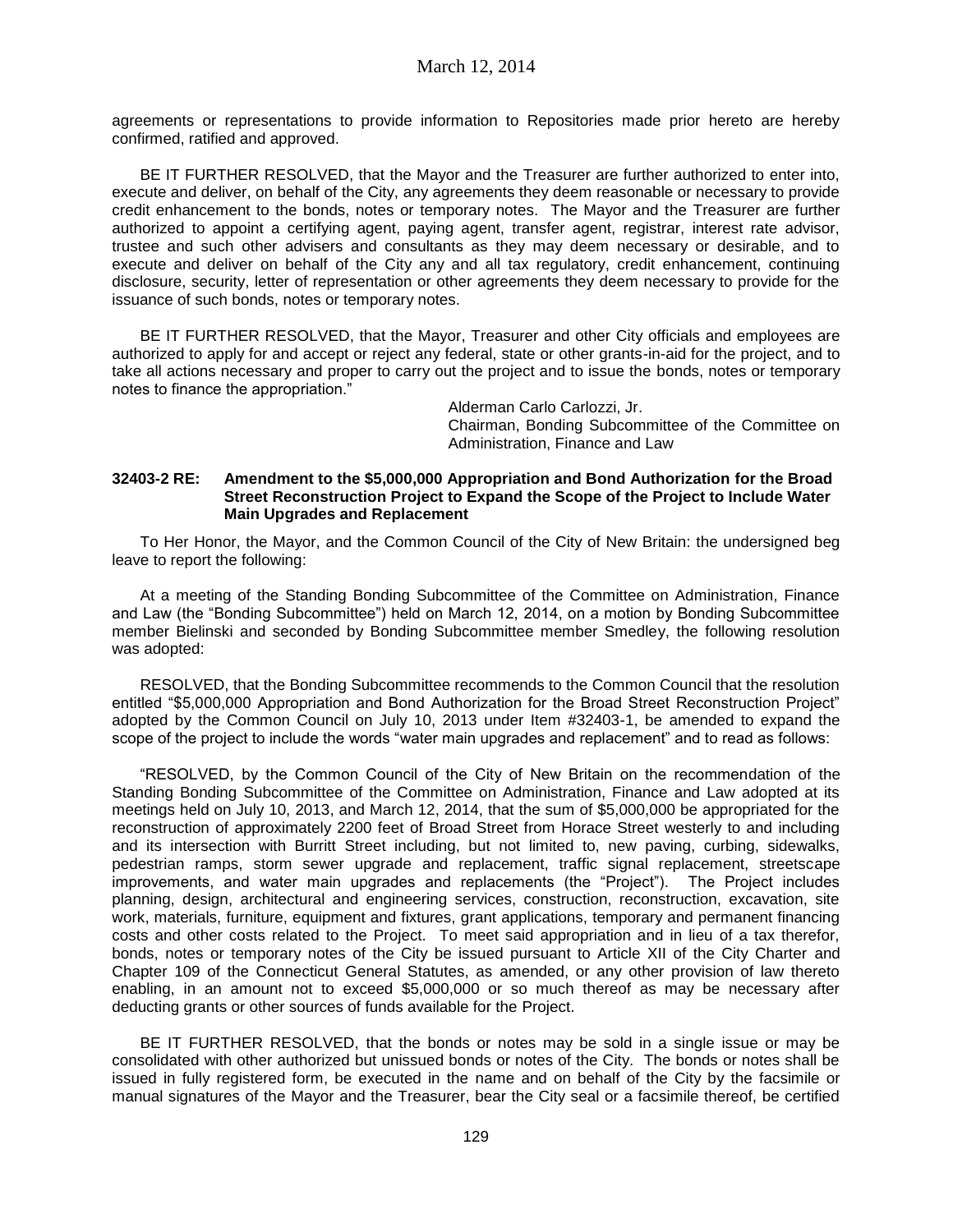and payable at a bank or trust company designated by the Mayor and the Treasurer which bank or trust company may also be designated as the registrar and transfer agent, and be approved as to their legality by Bond Counsel to the City. The bonds or notes may be issued in one or more series, shall bear such rate or rates of interest, and be issued in book entry form. The bonds or notes shall be general obligations of the City and each of the bonds or notes shall recite that every requirement of law relating to its issue has been duly complied with, that such bonds or notes are within every debt and other limit prescribed by law, and that the full faith and credit of the City are pledged to the payment of the principal thereof and interest thereon. The aggregate principal amount of bonds or notes to be issued, the annual installments of principal, redemption provisions, if any, the date, interest rate or rates, form and manner of sale, time of issuance and sale, designation, price, maturities, and other terms, details and particulars of such bonds or notes shall be determined by the Mayor and the Treasurer.

BE IT FURTHER RESOLVED, that the Mayor and Treasurer are authorized to issue temporary notes in anticipation of the receipt of the proceeds of said bonds or notes and the receipt of any federal, state or other grant-in-aid for the project. The notes shall be executed in the name and on behalf of the City by the facsimile or manual signatures of the Mayor and the Treasurer, bear the City seal or a facsimile thereof, be certified and payable at a bank or trust company designated by the Mayor and the Treasurer which bank or trust company may also be designated as the registrar and transfer agent, and be approved as to their legality by Bond Counsel to the City. The notes shall be issued with maturity dates in accordance with the Connecticut General Statutes, as amended. The notes shall be general obligations of the City and each of the bonds shall recite that every requirement of law relating to its issue has been duly complied with, that such notes are within every debt and other limit prescribed by law, and that the full faith and credit of the City are pledged to the payment of the principal thereof and interest thereon. The net interest cost on such notes, including renewals thereof, and the expense of preparing, issuing, and marketing such notes, to the extent paid from the proceeds from the issuance of bonds or notes, shall be included as a cost of the project.

BE IT FURTHER RESOLVED, that the bonds, notes or temporary notes may be sold by the Mayor and Treasurer in a public sale, sealed proposal or a negotiated underwriting and the Mayor and the Treasurer are authorized to select the underwriter or underwriters and to enter into, execute and deliver on behalf of the City a contract of purchase for such bonds, notes or temporary notes on such terms and conditions as they shall determine.

BE IT FURTHER RESOLVED, that the City hereby declares its official intent under Treasury Regulation Section 1.150-2 of the Internal Revenue Code of 1986, as amended, that project costs may be paid from temporary advances of available funds and that the City reasonably expects to reimburse any such advances from the proceeds of borrowings in an aggregate principal amount not in excess of the amount of borrowing authorized for the project; that the Mayor and Treasurer are authorized to bind the City pursuant to such representations and agreements as they deem necessary or advisable in order to ensure and maintain the continued exemption from Federal income taxation of interest on the bonds, notes or temporary notes authorized by this resolution, if issued on a tax-exempt basis, including covenants to pay rebates of investment earnings to the United States in future years. While it is anticipated that the bonds or notes will qualify as tax exempt bonds, the Mayor and the Treasurer are authorized, upon the advice of bond counsel, to issue all or any portion of the bonds or notes as bonds or notes the interest on which is includable in the gross income of the owners thereof for federal income tax purposes and it is hereby found and determined that the issuance of any such bonds or notes is in the public interest.

BE IT FURTHER RESOLVED, that the Mayor and the Treasurer are hereby authorized, on behalf of the City, to enter into agreements or otherwise covenant for the benefit of bondholders to provide information on an annual or other periodic basis to the Municipal Securities Rulemaking Board or any other municipal securities information repositories or state based information repositories (the "Repositories") and to provide notices to the Repositories of material events as enumerated in Securities and Exchange Commission Exchange Act Rule 15c2-12, as amended, as may be necessary, appropriate or desirable to effect the sale of the bonds, notes or temporary authorized by this resolution. Any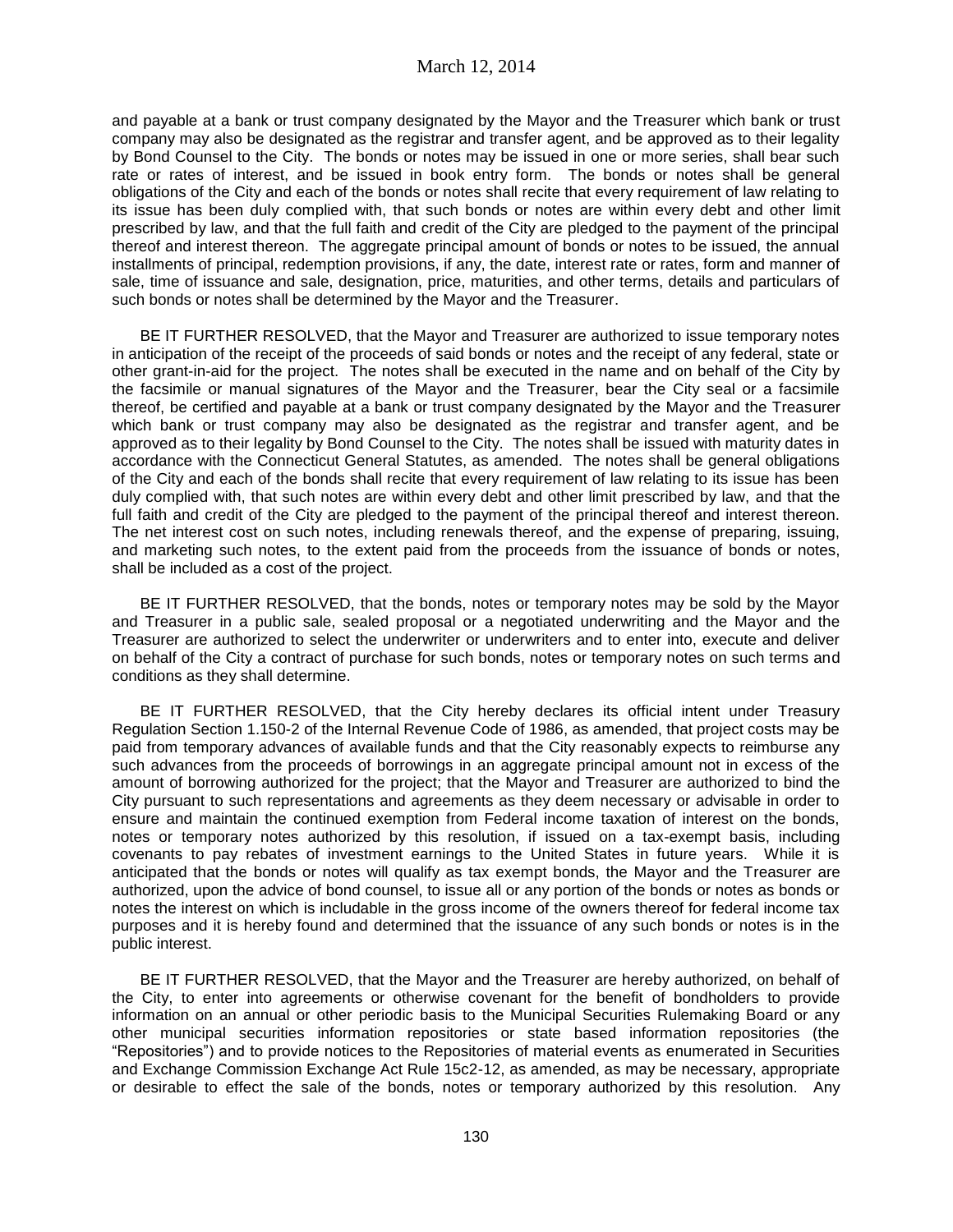agreements or representations to provide information to Repositories made prior hereto are hereby confirmed, ratified and approved.

BE IT FURTHER RESOLVED, that the Mayor and the Treasurer are further authorized to enter into, execute and deliver, on behalf of the City, any agreements they deem reasonable or necessary to provide credit enhancement to the bonds, notes or temporary notes. The Mayor and the Treasurer are further authorized to appoint a certifying agent, paying agent, transfer agent, registrar, interest rate advisor, trustee and such other advisers and consultants as they may deem necessary or desirable, and to execute and deliver on behalf of the City any and all tax regulatory, credit enhancement, continuing disclosure, security, letter of representation or other agreements they deem necessary to provide for the issuance of such bonds, notes or temporary notes.

BE IT FURTHER RESOLVED, that the Mayor, Treasurer and other City officials and employees are authorized to apply for and accept or reject any federal, state or other grants-in-aid for the project, and to take all actions necessary and proper to carry out the project and to issue the bonds, notes or temporary notes to finance the appropriation."

> Alderman Carlo Carlozzi, Jr. Chairman, Bonding Subcommittee of the Committee on Administration, Finance and Law

## **32385-2 RE: Rescission of \$1,200,000 Appropriation and Bond Authorization for the Arch Street Improvement Project**

To Her Honor, the Mayor, and the Common Council of the City of New Britain: the undersigned beg leave to report the following:

At a meeting of the Standing Bonding Subcommittee of the Committee on Administration, Finance and Law ("Bonding Subcommittee") held on March 12, 2014, on a motion by Committee member Bielinski, and seconded by Committee member Smedley, the following resolution was adopted:

RESOLVED, that the Bonding Subcommittee recommends to the Common Council that the resolution titled "\$1,200,000 Appropriation and Bond Authorization for the Arch Street Improvement Project" adopted by the Common Council on June 27, 2013 under Item #32385-1, be rescinded in its entirety; and

BE IT FURTHER RESOLVED, that the Bonding Subcommittee recommends to the Common Council that all de minimis (less than \$5,000 in the aggregate) expenditures or encumbrances previously charged to the Project be reallocated to other projects or budget line items as determined by the Mayor.

> Alderman Carlo Carlozzi, Jr. Chairman, Bonding Subcommittee of the Committee on Administration, Finance and Law

## **32386-2 RE: Rescission of \$250,000 Appropriation and Bond Authorization for the Stanley Quarter Baseball Diamond Improvement Project**

To Her Honor, the Mayor, and the Common Council of the City of New Britain: the undersigned beg leave to report the following:

At a meeting of the Standing Bonding Subcommittee of the Committee on Administration, Finance and Law ("Bonding Subcommittee") held on March 12, 2014, on a motion by Committee member Bielinski , and seconded by Committee member Smedley, the following resolution was adopted:

RESOLVED, that the Bonding Subcommittee recommends to the Common Council that the resolution titled "\$250,000 Appropriation and Bond Authorization for the Arch Street Improvement Project" adopted by the Common Council on June 27, 2013 under Item #32386-1, be rescinded in its entirety; and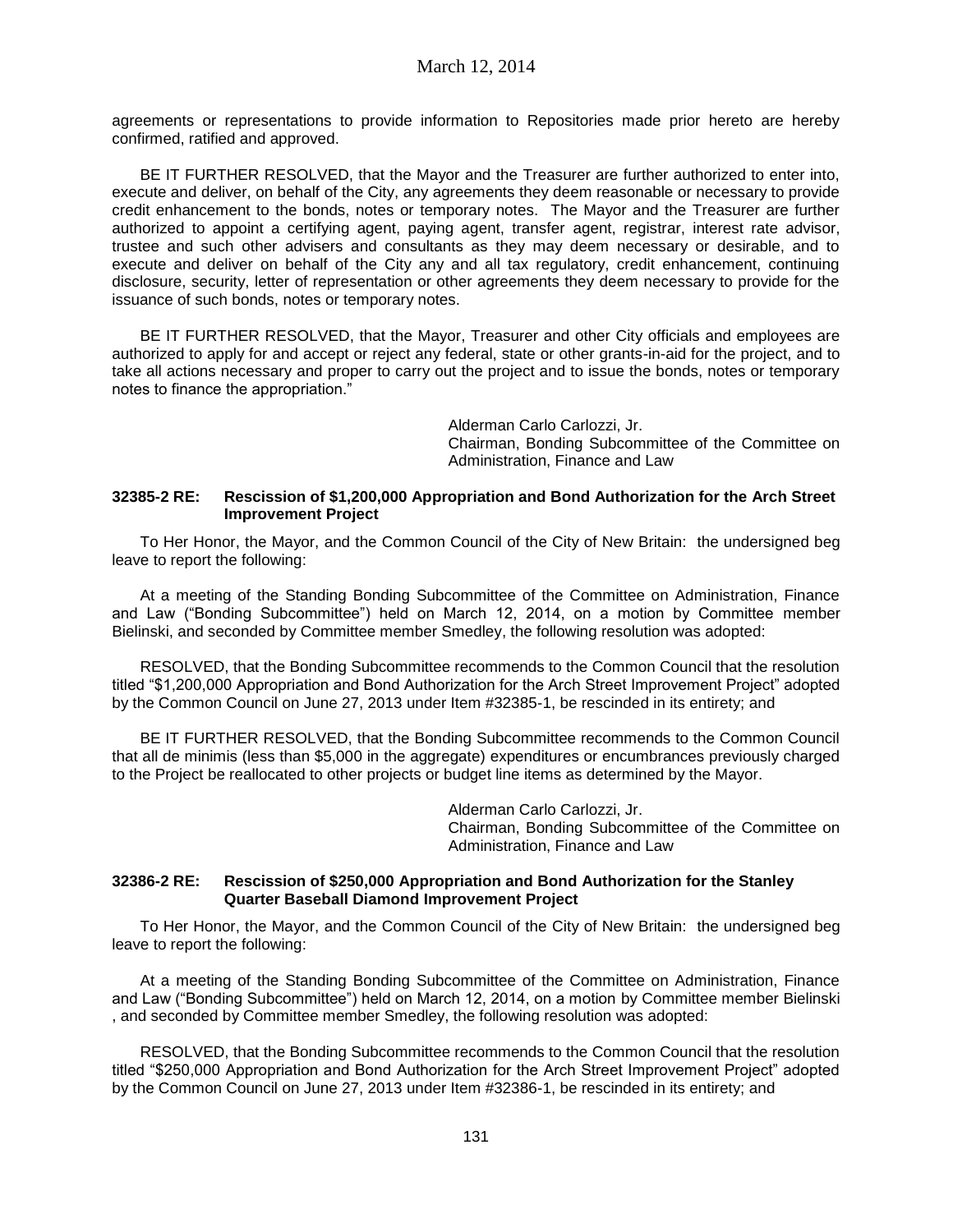## March 12, 2014

BE IT FURTHER RESOLVED, that the Bonding Subcommittee recommends to the Common Council that all de minimis (less than \$5,000 in the aggregate) expenditures or encumbrances previously charged to the Project be reallocated to other projects or budget line items as determined by the Mayor.

> Alderman Carlo Carlozzi, Jr. Chairman, Bonding Subcommittee of the Committee on Administration, Finance and Law

#### **32383-2 RE: Rescission of \$555,000 Appropriation and Bond Authorization for the City-Wide Infrastructure Improvement Project**

To Her Honor, the Mayor, and the Common Council of the City of New Britain: the undersigned beg leave to report the following:

At a meeting of the Standing Bonding Subcommittee of the Committee on Administration, Finance and Law ("Bonding Subcommittee") held on March 12, 2014, on a motion by Committee member Bielinski, and seconded by Committee member Smedley, the following resolution was adopted:

RESOLVED, that the Bonding Subcommittee recommends to the Common Council that the resolution titled "\$555,000 Appropriation and Bond Authorization for the City-Wide Infrastructure Improvement Project" adopted by the Common Council on June 27, 2013 under Item #32383-1, be rescinded in its entirety; and

BE IT FURTHER RESOLVED, that the Bonding Subcommittee recommends to the Common Council that all de minimis (less than \$5,000 in the aggregate) expenditures or encumbrances previously charged to the Project be reallocated to other projects or budget line items as determined by the Mayor.

> Alderman Carlo Carlozzi, Jr. Chairman, Bonding Subcommittee of the Committee on Administration, Finance and Law

#### **32378-2 RE: Rescission of \$200,000 Appropriation and Bond Authorization for the War Memorial Repair Project**

To Her Honor, the Mayor, and the Common Council of the City of New Britain: the undersigned beg leave to report the following:

At a meeting of the Standing Bonding Subcommittee of the Committee on Administration, Finance and Law ("Bonding Subcommittee") held on March 12, 2014, on a motion by Committee member Bielinski, and seconded by Committee member Smedley, the following resolution was adopted:

RESOLVED, that the Bonding Subcommittee recommends to the Common Council that the resolution titled "\$200,000 Appropriation and Bond Authorization for the War Memorial Repair Project" adopted by the Common Council on June 27, 2013 under Item #32378-1, be rescinded in its entirety; and

BE IT FURTHER RESOLVED, that the Bonding Subcommittee recommends to the Common Council that all de minimis (less than \$5,000 in the aggregate) expenditures or encumbrances previously charged to the Project be reallocated to other projects or budget line items as determined by the Mayor.

> Alderman Carlo Carlozzi, Jr. Chairman, Bonding Subcommittee of the Committee on Administration, Finance and Law

#### **29278-10 RE: Amendment to Interest Rate Swap Agreement for City Of New Britain, Connecticut Taxable General Obligation Variable Rate Demand Refunding Pension Bonds, Series 2008C Dated May 30, 2008**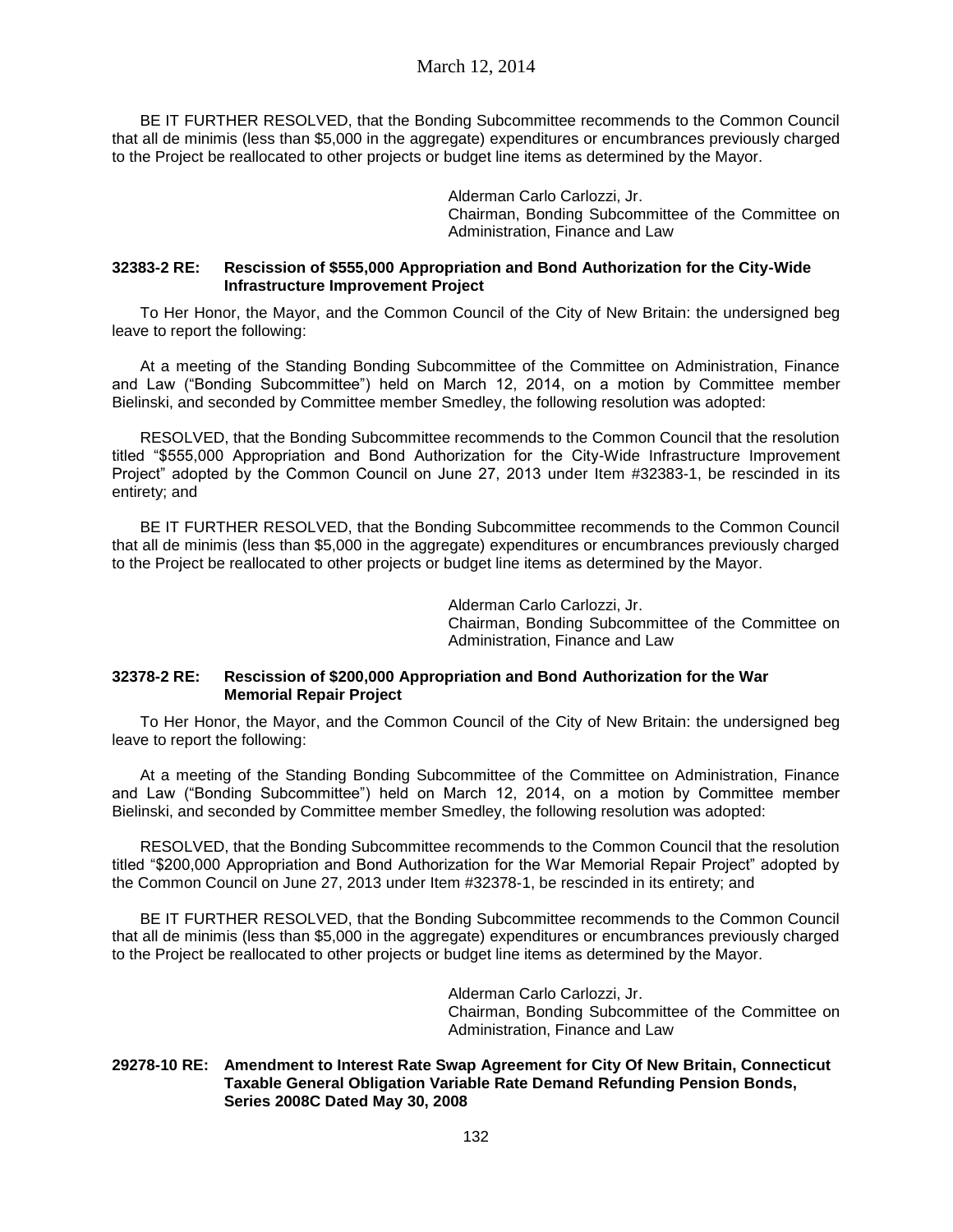To Her Honor, the Mayor, and the Common Council of the City of New Britain: the undersigned beg leave to report the following:

At a meeting of the Standing Bonding Subcommittee of the Committee on Administration, Finance and Law (the "Bonding Subcommittee") held on March 12, 2014, on a motion by Bonding Subcommittee member Naples, and seconded by Bonding Subcommittee member Smedley, the following resolution was adopted:

WHEREAS, on May 30, 2008, the City issued its \$40,700,000 Taxable General Obligation Variable Rate Demand Refunding Pension Bonds, Series 2008C (the "Bonds"), bearing a variable rate of interest;

WHEREAS, in connection with the issuance of the Bonds, the City entered into an Interest Rate Swap Transaction (the "Swap Agreement") with Deutsche Bank AG (the "Swap Provider") in a Confirmation dated April 29, 2008. Pursuant to the Swap Agreement:

(a) The City is making fixed rate payments to the Swap Provider and the Swap Provider is making variable rate payments to the City, resulting in the City's net interest costs with respect to the Bonds effectively constituting a fixed rate. Notwithstanding the Swap Agreement, the City remains liable to pay interest on the Bonds.

(b) The full faith and credit of the City are pledged to the prompt payment of the amounts due and owing by the City to the Swap Provider in accordance with the terms and conditions of the Swap Agreement.

(c) The City waived any rights it may have to claim immunity on the grounds of sovereignty or other similar grounds with respect to itself or its revenues or assets, as provided in the Swap Agreement.

(d) The Swap Agreement may be terminated by the Mayor and Treasurer upon their determination that such termination is in the best interest of the City.

WHEREAS, the Swap Agreement gives the City the option to amend the Swap Agreement, but such option requires Common Council approval.

RESOLVED, the Bonding Subcommittee recommends to the Common Council that the Mayor and Treasurer are authorized to amend the Swap Agreement, at any time, to defer one or more of the City's payment dates or for any other purpose, in their discretion, if they determine that amending such Swap Agreement is in the best interests of the City.

BE IT FURTHER RESOLVED, that the Bonding Subcommittee recommends to the Common Council that the Mayor and Treasurer are authorized to execute and deliver an amendment to and all supporting documentation in connection with the amendment of the Swap Agreement on behalf of the City in relation thereto as may be necessary or desirable to accomplish such purposes.

BE IT FURTHER RESOLVED, that all of the other terms and conditions of the Swap Agreement that are not amended pursuant to this resolution shall remain unchanged and in full force and effect.

> Alderman Carlo Carlozzi, Jr. Chairman, Bonding Subcommittee of the Committee on Administration, Finance and Law

#### **32640 RE: \$12,000,000 Appropriation and Bond Authorization to Refund All or a Portion of the City's Outstanding General Obligation Bonds**

To Her Honor, the Mayor, and the Common Council of the City of New Britain: the undersigned beg leave to report the following: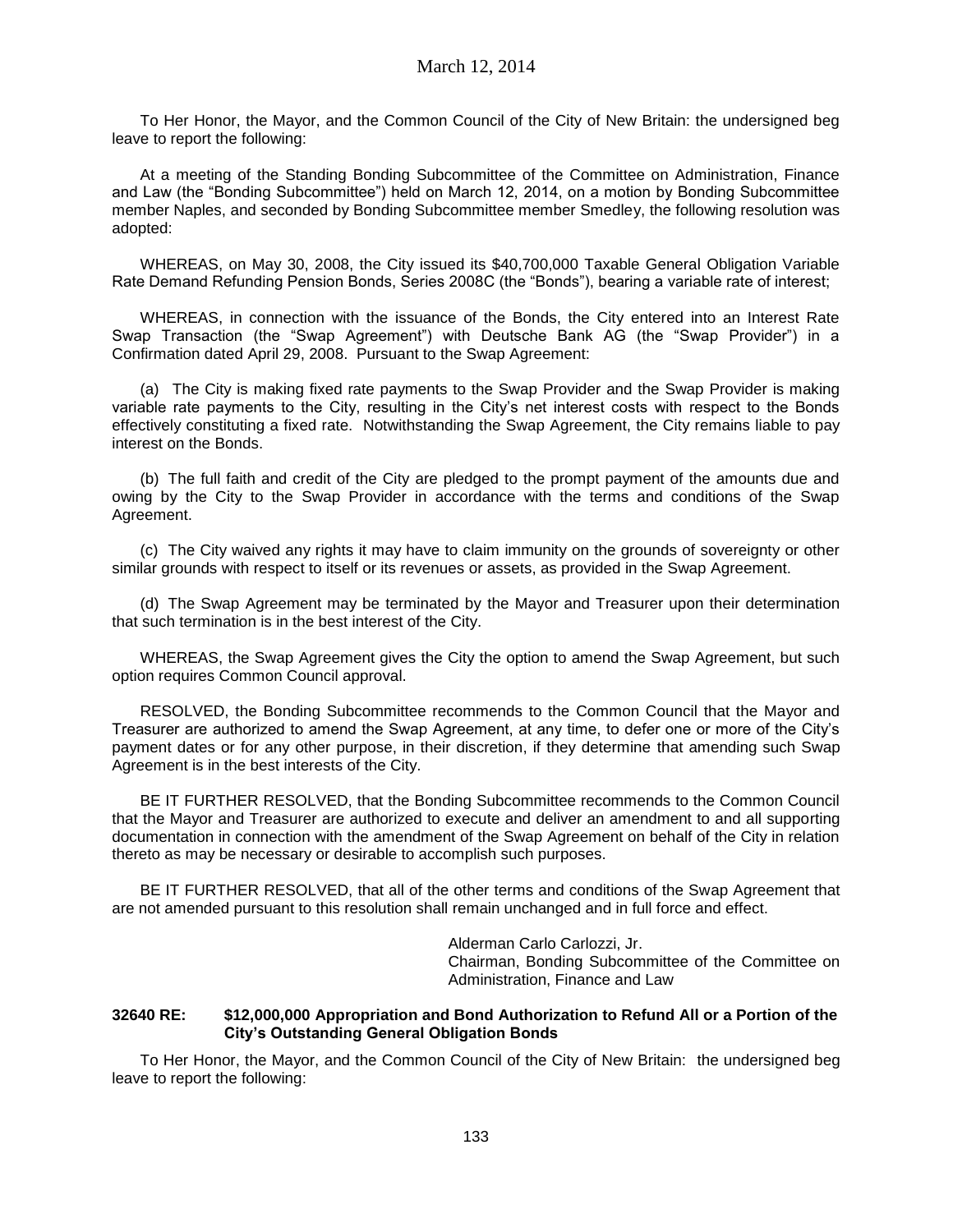At a meeting of the Standing Bonding Subcommittee of the Committee on Administration, Finance and Law (the "Bonding Subcommittee") held on March 12, 2014 on a motion by Bonding Subcommittee member Naples and seconded by Bonding Subcommittee member Giantonio, the following resolution was adopted:

RESOLVED, that the Bonding Subcommittee recommends to the Common Council that the sum of \$12,000,000 be appropriated for the purpose of paying, funding or refunding prior to maturity all or any part of the City's outstanding General Obligation Bonds, the redemption premium, if any, with respect thereto, to pay related costs with respect to the issuance of such bonds, and to fund one or more escrow accounts, if any, for such purposes, and to meet said appropriation and in lieu of a tax therefor, bonds of the City be issued pursuant to Article XII of the City Charter and Chapter 109 of the Connecticut General Statutes, as amended, or any other provision of law thereto enabling, in an amount not to exceed \$12,000,000 or so much thereof as may be necessary after deducting other sources of funds available therefor.

BE IT FURTHER RESOLVED, that the Bonding Subcommittee recommends to the Common Council that the bonds may be sold in a single issue or may be consolidated with other authorized but unissued bonds of the City. The bonds shall be issued in fully registered form, be executed in the name and on behalf of the City by the facsimile or manual signatures of the Mayor and the Treasurer, bear the City seal or a facsimile thereof, be certified and payable at a bank or trust company designated by the Mayor and the Treasurer which bank or trust company may also be designated as the registrar and transfer agent, and be approved as to their legality by Bond Counsel to the City. The bonds may be issued in one or more series, shall bear such rate or rates of interest, and be issued in book entry form. The bonds shall be general obligations of the City and each of the bonds shall recite that every requirement of law relating to its issue has been duly complied with, that such bonds are within every debt and other limit prescribed by law, and that the full faith and credit of the City are pledged to the payment of the principal thereof and interest thereon. The aggregate principal amount of bonds to be issued, the annual installments of principal, redemption provisions, if any, the date, interest rate or rates, form and manner of sale, time of issuance and sale, designation, price, maturities, and other terms, details and particulars of such bonds shall be determined by the Mayor and the Treasurer.

BE IT FURTHER RESOLVED, that the Bonding Subcommittee recommends to the Common Council that the bonds may be sold by the Mayor and Treasurer in a public sale, sealed proposal or a negotiated underwriting and the Mayor and the Treasurer are authorized to select the underwriter or underwriters and to enter into, execute and deliver on behalf of the City a contract of purchase for such bonds on such terms and conditions as they shall determine.

BE IT FURTHER RESOLVED, that the Bonding Subcommittee recommends to the Common Council that the Mayor and the Treasurer are hereby authorized, on behalf of the City, to enter into agreements or otherwise covenant for the benefit of bondholders to provide information on an annual or other periodic basis to nationally recognized municipal securities information repositories or state based information repositories (the "Repositories") and to provide notices to the Repositories of material events as enumerated in Securities and Exchange Commission Rule 15c2-12, as amended, as may be necessary, appropriate or desirable to effect the sale of the bonds authorized by this resolution. Any agreements or representations to provide information to Repositories made prior hereto are hereby confirmed, ratified and approved.

BE IT FURTHER RESOLVED, that the Bonding Subcommittee recommends to the Common Council that the Mayor and the Treasurer are further authorized to enter into, execute and deliver, on behalf of the City, any agreements they deem reasonable or necessary to provide credit enhancement to the bonds. The Mayor and the Treasurer are further authorized to appoint a certifying agent, paying agent, transfer agent, registrar, interest rate advisor, escrow agent, verification agent, trustee and such other advisers and consultants as they may deem necessary or desirable, and to execute and deliver on behalf of the City any and all tax regulatory, credit enhancement, continuing disclosure, security, letter of representation or other agreements they deem necessary to provide for the issuance of such bonds.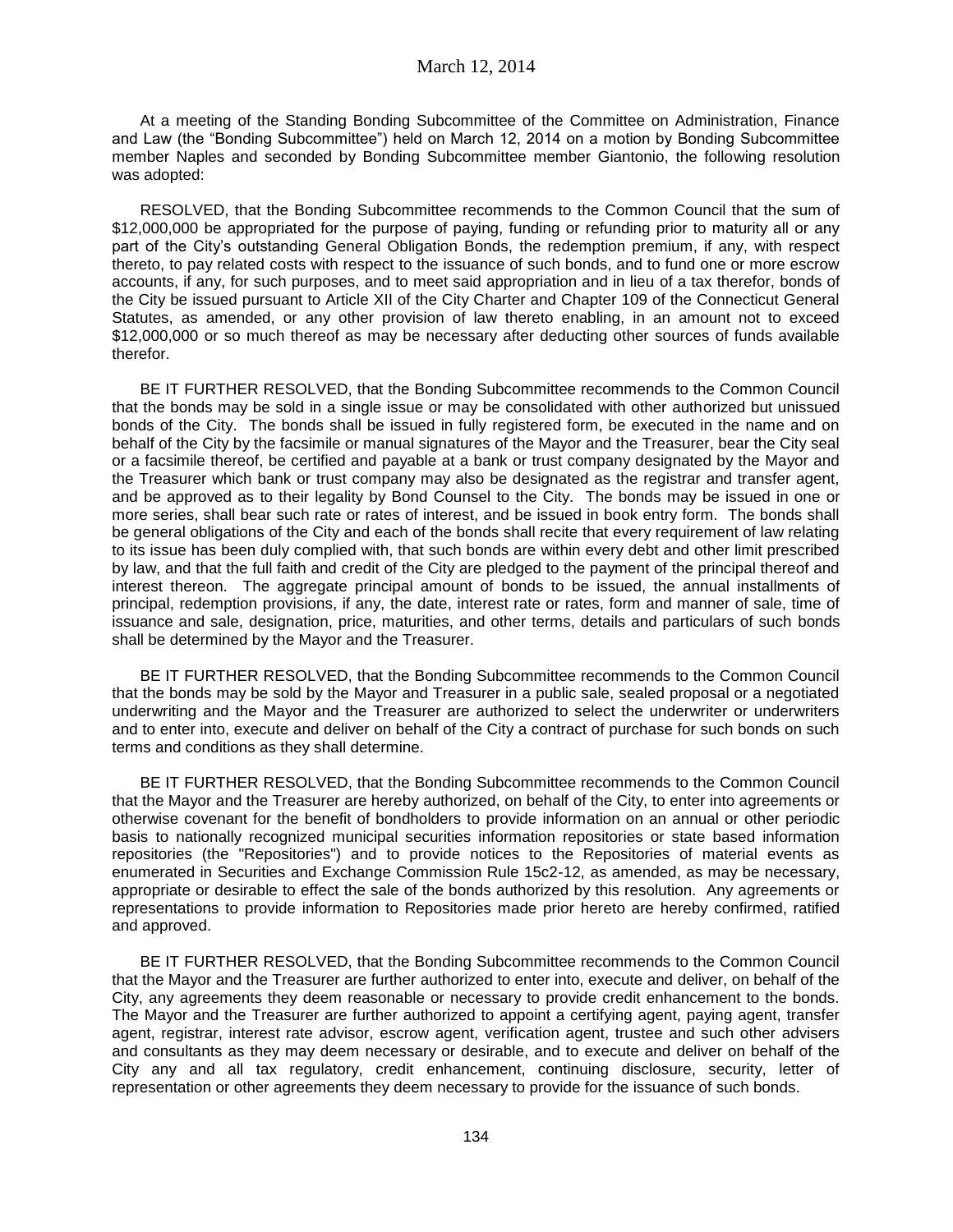BE IT FURTHER RESOLVED, that the Bonding Subcommittee recommends to the Common Council that the Mayor and Treasurer are authorized to bind the City pursuant to such representations and agreements as they deem necessary or advisable in order to ensure and maintain the continued exemption from federal income taxation of interest on the bonds authorized by this resolution, if issued on a tax-exempt basis, including covenants to pay rebates of investment earnings to the United States in future years. While it is anticipated that the bonds will qualify as tax exempt bonds, the Mayor and the Treasurer are authorized, upon the advice of bond counsel, to issue all or any portion of the bonds as bonds the interest on which is includable in the gross income of the owners thereof for federal income tax purposes and it is hereby found and determined that the issuance of any such bonds is in the public interest.

Alderman Carlo Carlozzi, Jr.

Chairman, Bonding Subcommittee of the Committee on Administration, Finance and Law

### **32641 RE: \$25,000,000 Appropriation and Authorization to Issue Tax Anticipation Notes to Pay Current Expenses and Obligations of the City**

To Her Honor, the Mayor, and the Common Council of the City of New Britain: the undersigned beg leave to report the following:

At a meeting of the Standing Bonding Subcommittee of the Committee on Administration, Finance and Law (the "Bonding Subcommittee") held on March 12, 2014 on a motion by Bonding Subcommittee member Naples and seconded by Bonding Subcommittee member Giantonio, the following resolution was adopted:

RESOLVED, that the Bonding Subcommittee recommends to the Common Council that the sum of \$25,000,000 be appropriated, and tax anticipation notes be authorized, for the purpose of paying current expenses and obligations of the City of New Britain, including financing costs and other costs related thereto, as determined by the Mayor and the Treasurer to be in the best interest of the City. The tax anticipation notes (the "Notes") shall be issued pursuant to Article XII of the City Charter and Section 7- 405a of the Connecticut General Statutes, as amended, or any other provision of law thereto enabling, in anticipation of the receipt of tax collections, in an amount not to exceed \$25,000,000 or so much thereof as may be necessary after deducting other sources of funds available therefor.

BE IT FURTHER RESOLVED, that the Bonding Subcommittee recommends to the Common Council that the Notes may be sold in a single issue or may be consolidated with other authorized but unissued bond and note issues of the City. The Notes shall be issued in fully registered form, be executed in the name and on behalf of the City by the facsimile or manual signatures of the Mayor and the Treasurer, bear the City seal or a facsimile thereof, be certified and payable at a bank or trust company designated by the Mayor and the Treasurer which bank or trust company may also be designated as the registrar and transfer agent, and be approved as to their legality by Bond Counsel to the City. The Notes may be issued and renewed in one or more series, shall bear such rate or rates of interest, and be issued in book entry form. The Notes shall be general obligations of the City and each of the Notes shall recite that every requirement of law relating to its issue has been duly complied with, that such Notes are within every debt and other limit prescribed by law, and that the full faith and credit of the City are pledged to the payment of the principal thereof and interest thereon. The aggregate principal amount of Notes to be issued or renewed, the date, interest rate or rates, form and manner of sale, time of issuance and sale, designation, price, maturities, and other terms, details and particulars of such Notes shall be determined by the Mayor and the Treasurer.

BE IT FURTHER RESOLVED, that the Bonding Subcommittee recommends to the Common Council that the Notes may be sold by the Mayor and Treasurer in a public sale, sealed proposal or a negotiated underwriting and the Mayor and the Treasurer are authorized to select the underwriter or underwriters and to enter into, execute and deliver on behalf of the City a contract of purchase for such Notes on such terms and conditions as they shall determine.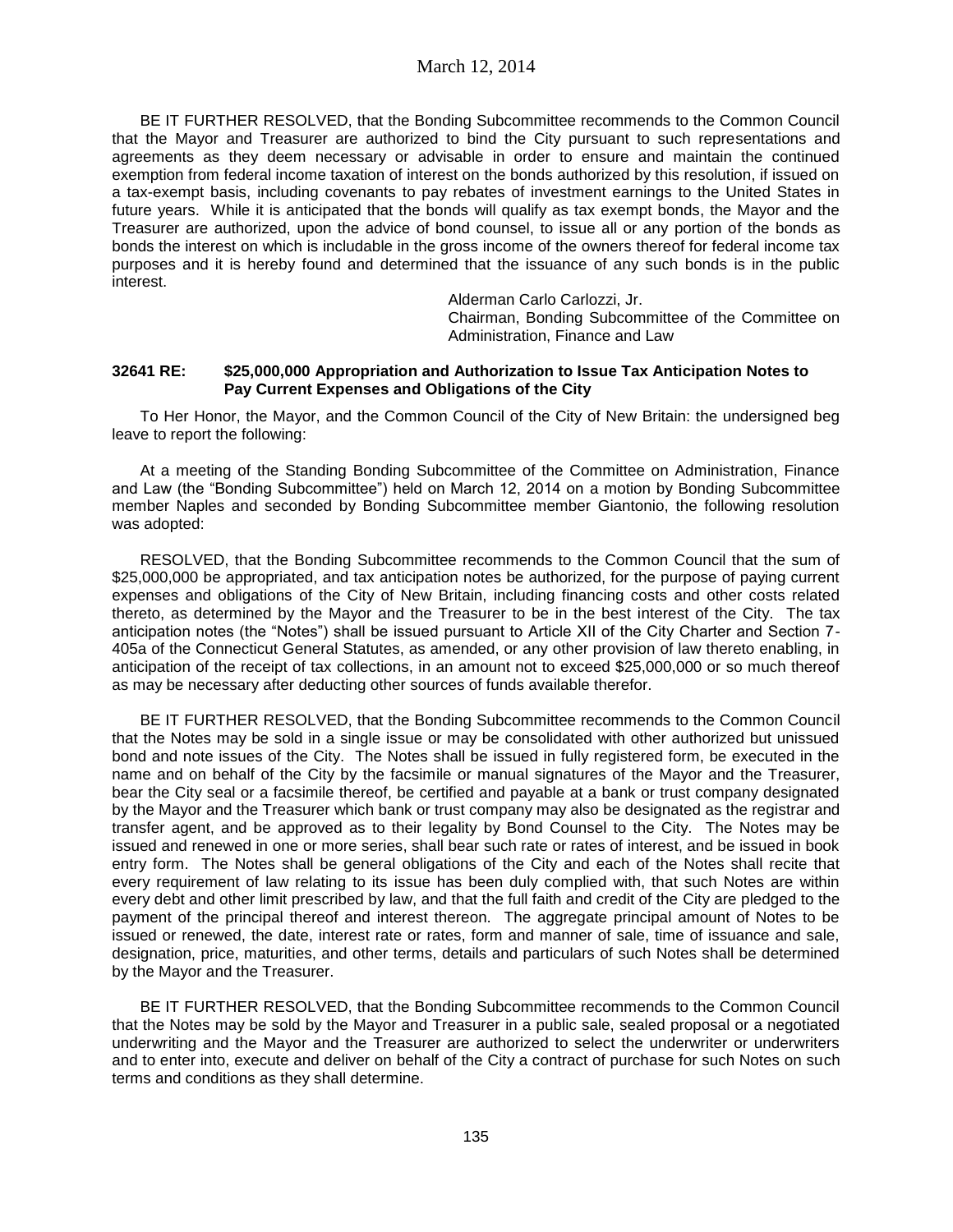BE IT FURTHER RESOLVED, that the Bonding Subcommittee recommends to the Common Council that the Mayor and the Treasurer are hereby authorized, on behalf of the City, to enter into agreements or otherwise covenant for the benefit of noteholders to provide information on an annual or other periodic basis to nationally recognized municipal securities information repositories or state based information repositories (the "Repositories") and to provide notices to the Repositories of material events as enumerated in Securities and Exchange Commission Rule 15c2-12, as amended, as may be necessary, appropriate or desirable to effect the sale of the Notes authorized by this resolution. Any agreements or representations to provide information to Repositories made prior hereto are hereby confirmed, ratified and approved.

BE IT FURTHER RESOLVED, that the Bonding Subcommittee recommends to the Common Council that the Mayor and the Treasurer are further authorized to enter into, execute and deliver, on behalf of the City, any agreements they deem reasonable or necessary to provide credit enhancement to the Notes. The Mayor and the Treasurer are further authorized to appoint a certifying agent, paying agent, transfer agent, registrar, interest rate advisor, trustee and such other advisers and consultants as they may deem necessary or desirable, and to execute and deliver on behalf of the City any and all tax regulatory, credit enhancement, continuing disclosure, security, letter of representation or other agreements they deem necessary to provide for the issuance of such Notes.

BE IT FURTHER RESOLVED, that the Bonding Subcommittee recommends to the Common Council that the Mayor and Treasurer are authorized to bind the City pursuant to such representations and agreements as they deem necessary or advisable in order to ensure and maintain the continued exemption from federal income taxation of interest on the Notes authorized by this resolution, if issued on a tax-exempt basis, including covenants to pay rebates of investment earnings to the United States in future years. While it is anticipated that the Notes will qualify as tax exempt bonds, the Mayor and the Treasurer are authorized, upon the advice of bond counsel, to issue all or any portion of the Notes as notes the interest on which is includable in the gross income of the owners thereof for federal income tax purposes and it is hereby found and determined that the issuance of any such Notes is in the public interest.

> Alderman Carlo Carlozzi, Jr. Chairman, Bonding Subcommittee of the Committee on Administration, Finance and Law

# **RESOLUTIONS**

# **32639-1 RE: \$573,500 Appropriation and \$142,600 Bond Authorization for Upgrades to Security Systems of the New Britain Schools**

To Her Honor, the Mayor, and the Common Council of the City of New Britain: the undersigned beg leave to recommend the adoption of the following:

At a meeting of the Common Council held on March 12, 2014, on a motion by Council member Bielinski and seconded by Council member Collins the following resolution was adopted:

RESOLVED, by the Common Council of the City of New Britain on the recommendation of the Standing Bonding Subcommittee of the Committee on Administration, Finance and Law (the "Bonding Subcommittee) adopted at its meeting held on March 12, 2014, that the sum of \$573,500 be appropriated for costs related to upgrades to the Security Systems of the New Britain Schools (the "Project"). The Project includes inspection, planning, design, professional fees, grant applications, architectural and engineering services, construction, reconstruction, site work, materials, equipment and fixtures, temporary and permanent financing costs and other costs related to the Project. To meet a portion of said appropriation and in lieu of a tax therefor, bonds, notes or temporary notes of the City be issued pursuant to Article XII of the City Charter and Chapter 109 of the Connecticut General Statutes, as amended, or any other provision of law thereto enabling, in an amount not to exceed \$142,600 or so much thereof as may be necessary after deducting grants or other sources of funds available for the Project.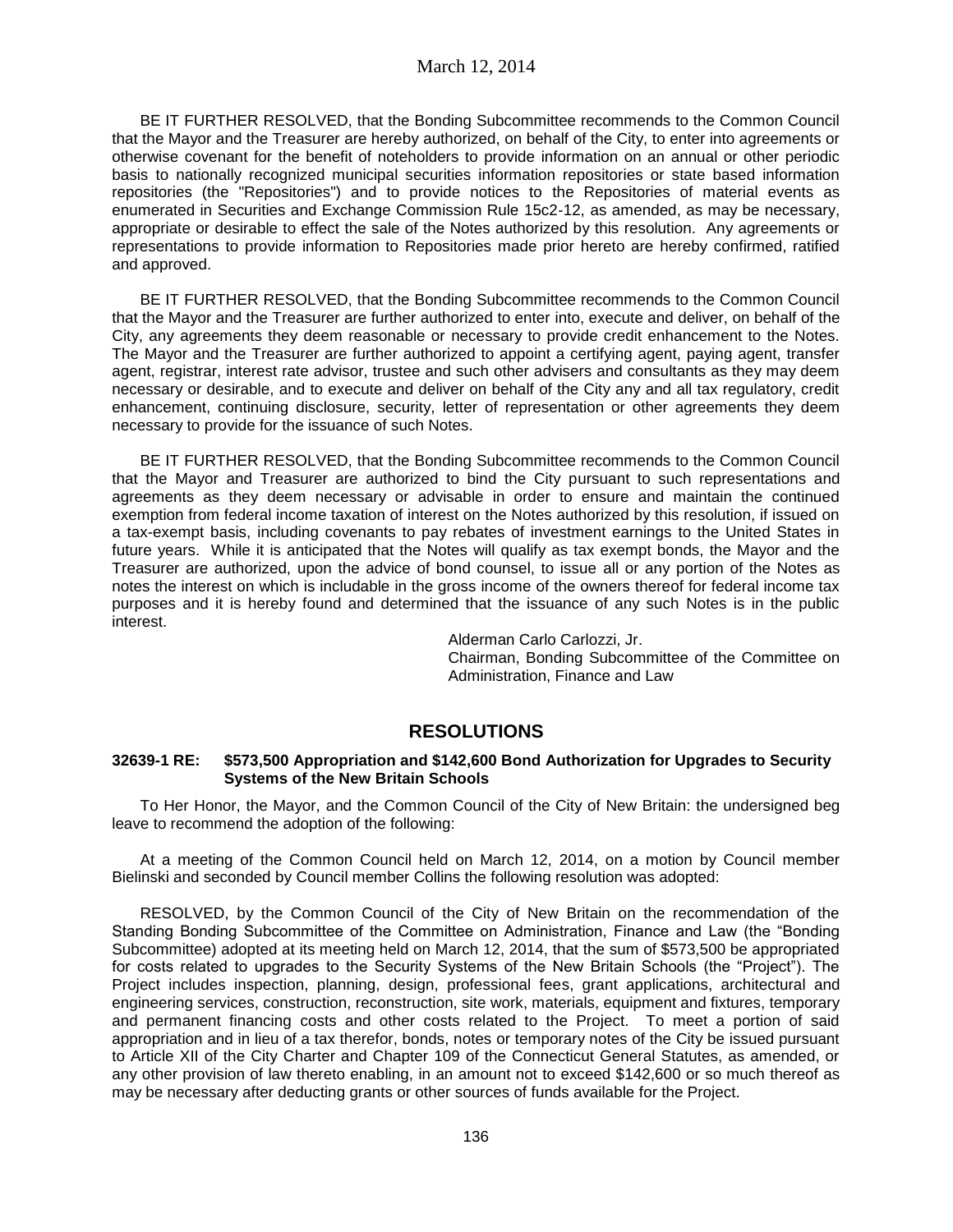BE IT FURTHER RESOLVED, that the bonds or notes may be sold in a single issue or may be consolidated with other authorized but unissued bonds or notes of the City. The bonds or notes shall be issued in fully registered form, be executed in the name and on behalf of the City by the facsimile or manual signatures of the Mayor and the Treasurer, bear the City seal or a facsimile thereof, be certified and payable at a bank or trust company designated by the Mayor and the Treasurer which bank or trust company may also be designated as the registrar and transfer agent, and be approved as to their legality by Bond Counsel to the City. The bonds or notes may be issued in one or more series, shall bear such rate or rates of interest, and be issued in book entry form. The bonds or notes shall be general obligations of the City and each of the bonds or notes shall recite that every requirement of law relating to its issue has been duly complied with, that such bonds or notes are within every debt and other limit prescribed by law, and that the full faith and credit of the City are pledged to the payment of the principal thereof and interest thereon. The aggregate principal amount of bonds or notes to be issued, the annual installments of principal, redemption provisions, if any, the date, interest rate or rates, form and manner of sale, time of issuance and sale, designation, price, maturities, and other terms, details and particulars of such bonds or notes shall be determined by the Mayor and the Treasurer.

BE IT FURTHER RESOLVED, that the Mayor and Treasurer are authorized to issue temporary notes in anticipation of the receipt of the proceeds of said bonds or notes and the receipt of any federal, state or other grant-in-aid for the project. The notes shall be executed in the name and on behalf of the City by the facsimile or manual signatures of the Mayor and the Treasurer, bear the City seal or a facsimile thereof, be certified and payable at a bank or trust company designated by the Mayor and the Treasurer which bank or trust company may also be designated as the registrar and transfer agent, and be approved as to their legality by Bond Counsel to the City. The notes shall be issued with maturity dates in accordance with the Connecticut General Statutes, as amended. The notes shall be general obligations of the City and each of the bonds shall recite that every requirement of law relating to its issue has been duly complied with, that such notes are within every debt and other limit prescribed by law, and that the full faith and credit of the City are pledged to the payment of the principal thereof and interest thereon. The net interest cost on such notes, including renewals thereof, and the expense of preparing, issuing, and marketing such notes, to the extent paid from the proceeds from the issuance of bonds or notes, shall be included as a cost of the project.

BE IT FURTHER RESOLVED, that the bonds, notes or temporary notes may be sold by the Mayor and Treasurer in a public sale, sealed proposal or a negotiated underwriting and the Mayor and the Treasurer are authorized to select the underwriter or underwriters and to enter into, execute and deliver on behalf of the City a contract of purchase for such bonds, notes or temporary notes on such terms and conditions as they shall determine.

BE IT FURTHER RESOLVED, that the City hereby declares its official intent under Treasury Regulation Section 1.150-2 of the Internal Revenue Code of 1986, as amended, that project costs may be paid from temporary advances of available funds and that the City reasonably expects to reimburse any such advances from the proceeds of borrowings in an aggregate principal amount not in excess of the amount of borrowing authorized for the project; that the Mayor and Treasurer are authorized to bind the City pursuant to such representations and agreements as they deem necessary or advisable in order to ensure and maintain the continued exemption from Federal income taxation of interest on the bonds, notes or temporary notes authorized by this resolution, if issued on a tax-exempt basis, including covenants to pay rebates of investment earnings to the United States in future years. While it is anticipated that the bonds or notes will qualify as tax exempt bonds, the Mayor and the Treasurer are authorized, upon the advice of bond counsel, to issue all or any portion of the bonds or notes as bonds or notes the interest on which is includable in the gross income of the owners thereof for federal income tax purposes and it is hereby found and determined that the issuance of any such bonds or notes is in the public interest.

BE IT FURTHER RESOLVED, that the Mayor and the Treasurer are hereby authorized, on behalf of the City, to enter into agreements or otherwise covenant for the benefit of bondholders to provide information on an annual or other periodic basis to the Municipal Securities Rulemaking Board or any other municipal securities information repositories or state based information repositories (the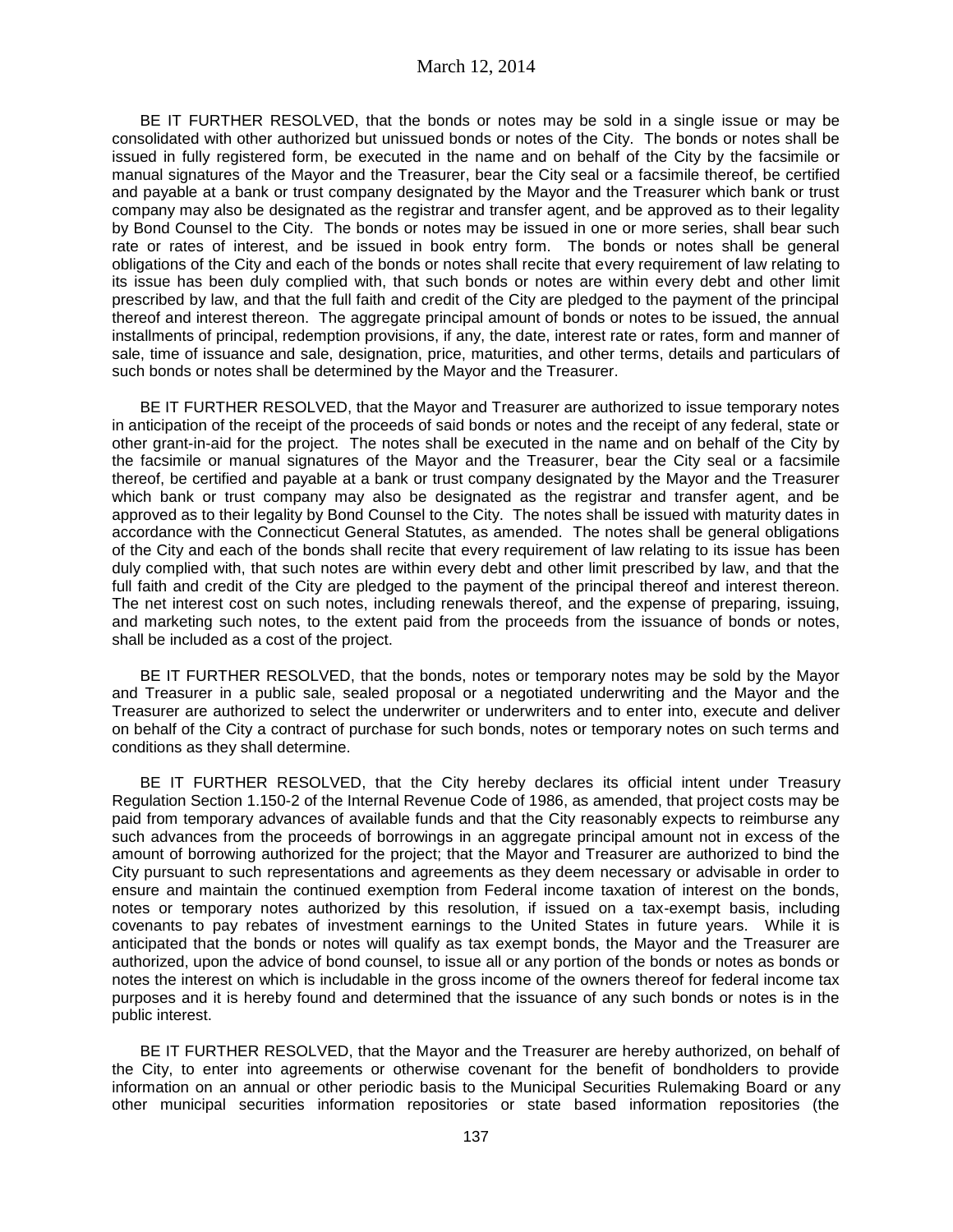"Repositories") and to provide notices to the Repositories of material events as enumerated in Securities and Exchange Commission Exchange Act Rule 15c2-12, as amended, as may be necessary, appropriate or desirable to effect the sale of the bonds, notes or temporary authorized by this resolution. Any agreements or representations to provide information to Repositories made prior hereto are hereby confirmed, ratified and approved.

BE IT FURTHER RESOLVED, that the Mayor and the Treasurer are further authorized to enter into, execute and deliver, on behalf of the City, any agreements they deem reasonable or necessary to provide credit enhancement to the bonds, notes or temporary notes. The Mayor and the Treasurer are further authorized to appoint a certifying agent, paying agent, transfer agent, registrar, interest rate advisor, trustee and such other advisers and consultants as they may deem necessary or desirable, and to execute and deliver on behalf of the City any and all tax regulatory, credit enhancement, continuing disclosure, security, letter of representation or other agreements they deem necessary to provide for the issuance of such bonds, notes or temporary notes.

BE IT FURTHER RESOLVED, that the Mayor, Treasurer and other City officials and employees are authorized to apply for and accept or reject any federal, state or other grants-in-aid for the project, and to take all actions necessary and proper to carry out the project and to issue the bonds, notes or temporary notes to finance the appropriation.

#### Alderman Carlo Carlozzi, Jr.

Ald. Bielinski moved to accept and adopt, seconded by Ald. Collins. Roll call vote – 14 in favor, 0 opposed. IN FAVOR: Ald. Magnuszewski, Black, Collins, Platosz, Sanchez, Carlozzi, Defronzo, Salvio, Pabon, Giantonio, Smedley, Salerno, Naples and Bielinski. RESOLUTION ADOPTED. Approved March 13, 2014 by Mayor Erin E. Stewart.

### **32380-3 RE: Amendment to the \$2,000,000 Appropriation and Bond Authorization for the Chesley Park Pool Project to Decrease the Authorization and Bond Authorization to \$150,000**

To Her Honor, the Mayor, and the Common Council of the City of New Britain: the undersigned beg leave to recommend the adoption of the following:

At a meeting of the Common Council held on March 12, 2014, on a motion by Council member Giantonio and seconded by Council member Pabon the following resolution was adopted:

RESOLVED, by the Common Council of the City of New Britain on the recommendation of the Standing Bonding Subcommittee of the Committee on Administration, Finance and Law (the "Bonding Subcommittee) adopted at its meeting held on March 12, 2014, that the resolution entitled "\$2,000,000 Appropriation and Bond Authorization for the Chesley Park Pool Project" adopted by the Common Council on June 27, 2013, under Item #32380-1, on the recommendation of the Bonding Subcommittee adopted at its meeting held on June 25, 2013, be amended to decrease the sum appropriated and bonds authorized to \$150,000, and to read as follows:

"RESOLVED, by the Common Council of the City of New Britain (the "City") on the recommendation of the Standing Bonding Subcommittee of the Committee on Administration, Finance and Law adopted at its meetings held on June 25, 2013 and March 12, 2014, that the sum of \$150,000 be appropriated for the replacement of the pool and bath housese to comply with ADA Standards at Chesley Park (the "Project"). The Project includes planning, design, architectural and engineering services, construction, reconstruction, site work, materials, furniture, equipment and fixtures, temporary and permanent financing costs and other costs related to the Project. To meet said appropriation and in lieu of a tax therefor, bonds, notes or temporary notes of the City be issued pursuant to Article XII of the City Charter and Chapter 109 of the Connecticut General Statutes, as amended, or any other provision of law thereto enabling, in an amount not to exceed \$150,000 or so much thereof as may be necessary after deducting grants or other sources of funds available for the Project.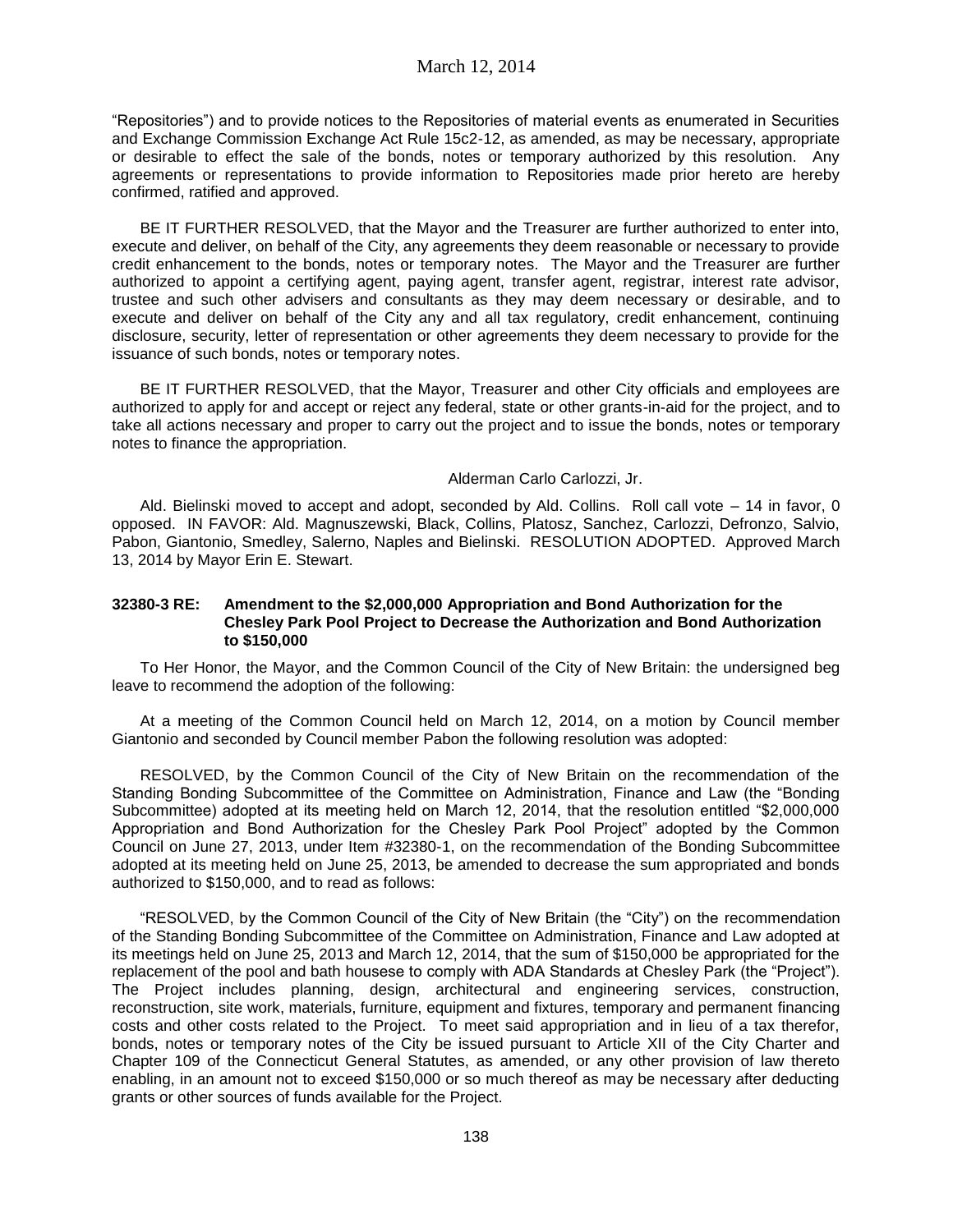BE IT FURTHER RESOLVED, that the bonds or notes may be sold in a single issue or may be consolidated with other authorized but unissued bonds or notes of the City. The bonds or notes shall be issued in fully registered form, be executed in the name and on behalf of the City by the facsimile or manual signatures of the Mayor and the Treasurer, bear the City seal or a facsimile thereof, be certified and payable at a bank or trust company designated by the Mayor and the Treasurer which bank or trust company may also be designated as the registrar and transfer agent, and be approved as to their legality by Bond Counsel to the City. The bonds or notes may be issued in one or more series, shall bear such rate or rates of interest, and be issued in book entry form. The bonds or notes shall be general obligations of the City and each of the bonds or notes shall recite that every requirement of law relating to its issue has been duly complied with, that such bonds or notes are within every debt and other limit prescribed by law, and that the full faith and credit of the City are pledged to the payment of the principal thereof and interest thereon. The aggregate principal amount of bonds or notes to be issued, the annual installments of principal, redemption provisions, if any, the date, interest rate or rates, form and manner of sale, time of issuance and sale, designation, price, maturities, and other terms, details and particulars of such bonds or notes shall be determined by the Mayor and the Treasurer.

BE IT FURTHER RESOLVED, that the Mayor and Treasurer are authorized to issue temporary notes in anticipation of the receipt of the proceeds of said bonds or notes and the receipt of any federal, state or other grant-in-aid for the project. The notes shall be executed in the name and on behalf of the City by the facsimile or manual signatures of the Mayor and the Treasurer, bear the City seal or a facsimile thereof, be certified and payable at a bank or trust company designated by the Mayor and the Treasurer which bank or trust company may also be designated as the registrar and transfer agent, and be approved as to their legality by Bond Counsel to the City. The notes shall be issued with maturity dates in accordance with the Connecticut General Statutes, as amended. The notes shall be general obligations of the City and each of the bonds shall recite that every requirement of law relating to its issue has been duly complied with, that such notes are within every debt and other limit prescribed by law, and that the full faith and credit of the City are pledged to the payment of the principal thereof and interest thereon. The net interest cost on such notes, including renewals thereof, and the expense of preparing, issuing, and marketing such notes, to the extent paid from the proceeds from the issuance of bonds or notes, shall be included as a cost of the project.

BE IT FURTHER RESOLVED, that the bonds, notes or temporary notes may be sold by the Mayor and Treasurer in a public sale, sealed proposal or a negotiated underwriting and the Mayor and the Treasurer are authorized to select the underwriter or underwriters and to enter into, execute and deliver on behalf of the City a contract of purchase for such bonds, notes or temporary notes on such terms and conditions as they shall determine.

BE IT FURTHER RESOLVED, that the City hereby declares its official intent under Treasury Regulation Section 1.150-2 of the Internal Revenue Code of 1986, as amended, that project costs may be paid from temporary advances of available funds and that the City reasonably expects to reimburse any such advances from the proceeds of borrowings in an aggregate principal amount not in excess of the amount of borrowing authorized for the project; that the Mayor and Treasurer are authorized to bind the City pursuant to such representations and agreements as they deem necessary or advisable in order to ensure and maintain the continued exemption from Federal income taxation of interest on the bonds, notes or temporary notes authorized by this resolution, if issued on a tax-exempt basis, including covenants to pay rebates of investment earnings to the United States in future years. While it is anticipated that the bonds or notes will qualify as tax exempt bonds, the Mayor and the Treasurer are authorized, upon the advice of bond counsel, to issue all or any portion of the bonds or notes as bonds or notes the interest on which is includable in the gross income of the owners thereof for federal income tax purposes and it is hereby found and determined that the issuance of any such bonds or notes is in the public interest.

BE IT FURTHER RESOLVED, that the Mayor and the Treasurer are hereby authorized, on behalf of the City, to enter into agreements or otherwise covenant for the benefit of bondholders to provide information on an annual or other periodic basis to the Municipal Securities Rulemaking Board or any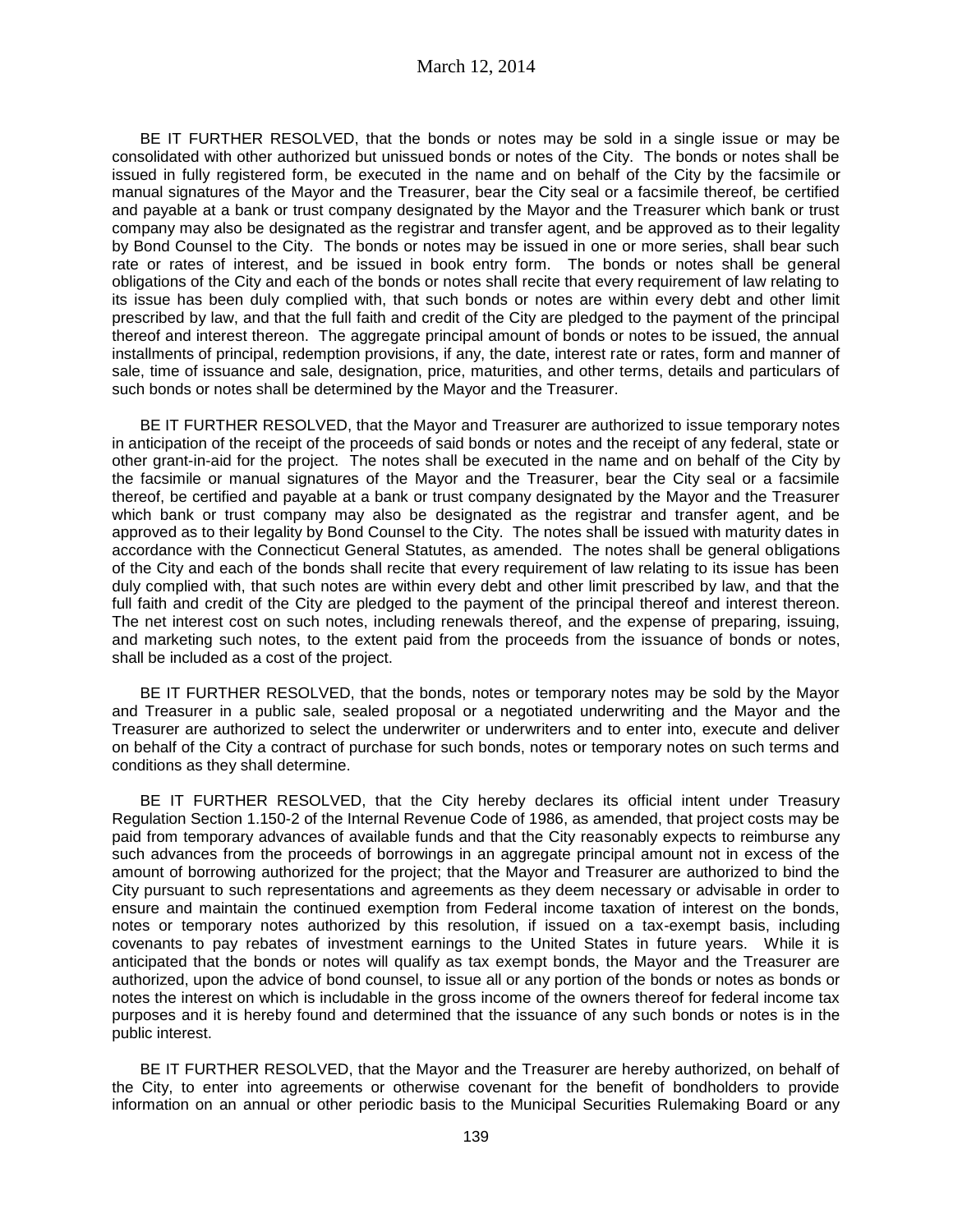other municipal securities information repositories or state based information repositories (the "Repositories") and to provide notices to the Repositories of material events as enumerated in Securities and Exchange Commission Exchange Act Rule 15c2-12, as amended, as may be necessary, appropriate or desirable to effect the sale of the bonds, notes or temporary authorized by this resolution. Any agreements or representations to provide information to Repositories made prior hereto are hereby confirmed, ratified and approved.

BE IT FURTHER RESOLVED, that the Mayor and the Treasurer are further authorized to enter into, execute and deliver, on behalf of the City, any agreements they deem reasonable or necessary to provide credit enhancement to the bonds, notes or temporary notes. The Mayor and the Treasurer are further authorized to appoint a certifying agent, paying agent, transfer agent, registrar, interest rate advisor, trustee and such other advisers and consultants as they may deem necessary or desirable, and to execute and deliver on behalf of the City any and all tax regulatory, credit enhancement, continuing disclosure, security, letter of representation or other agreements they deem necessary to provide for the issuance of such bonds, notes or temporary notes.

BE IT FURTHER RESOLVED, that the Mayor, Treasurer and other City officials and employees are authorized to apply for and accept or reject any federal, state or other grants-in-aid for the project, and to take all actions necessary and proper to carry out the project and to issue the bonds, notes or temporary notes to finance the appropriation."

#### Alderman Carlo Carlozzi, Jr.

Ald. Giantonio moved to accept and adopt, seconded by Ald. Pabon. Roll call vote – 11 in favor, 3 opposed. IN FAVOR: Ald. Magnuszewski, Black, Collins, Sanchez, Carlozzi, Salvio, Pabon, Giantonio, Smedley, Salerno and Naples. OPPOSED: Ald. Platosz, DeFronzo and Bielinski. RESOLUTION ADOPTED. Approved March 13, 2014 by Mayor Erin E. Stewart.

### **30581-3RE: Amendment to the \$7,300,000 Appropriation and Bond Authorization for the Beaver Street Reconstruction Project to Decrease the Appropriation and Bond Authorization to \$1,000,000**

To Her Honor, the Mayor, and the Common Council of the City of New Britain: the undersigned beg leave to recommend the adoption of the following:

At a meeting of the Common Council held on March 12, 2014, on a motion by Council member Bielinski and seconded by Council member Collins the following resolution was adopted:

RESOLVED, by the Common Council of the City of New Britain on the recommendation of the Standing Bonding Subcommittee of the Committee on Administration, Finance and Law (the "Bonding Subcommittee) adopted at its meeting held on March 12, 2014, that the resolution entitled "\$7,300,000 Appropriation and Bond Authorization for the Beaver Street Reconstruction Project" adopted by the Common Council on June 10, 2009, under Item #30581-1, on the recommendation of the Bonding Subcommittee adopted at its meeting held on June 10, 2009, be amended to decrease the sum appropriated and bonds authorized to \$1,000,000, and to read as follows:

"RESOLVED, by the Common Council of the City of New Britain (the "City") on the recommendation of the Standing Bonding Subcommittee of the Committee on Administration, Finance and Law adopted at its meetings held on June 10, 2009 and March 12, 2014, that the sum of \$1,000,000 be appropriated for reconstructing Beaver Street, the realignment of the intersections of Washington Street, Beaver Street and Farmington Avenue, traffic signal improvements, streetscape type enhancements, drainage and utility improvements, and other related work (the "Project"). The Project includes planning, design, architectural and engineering services, construction, reconstruction, site work, materials, furniture, equipment and fixtures, temporary and permanent financing costs and other costs related to the Project. To meet said appropriation and in lieu of a tax therefor, bonds, notes or temporary notes of the City be issued pursuant to Article XII of the City Charter and Chapter 109 of the Connecticut General Statutes, as amended, or any other provision of law thereto enabling, in an amount not to exceed \$1,000,000 or so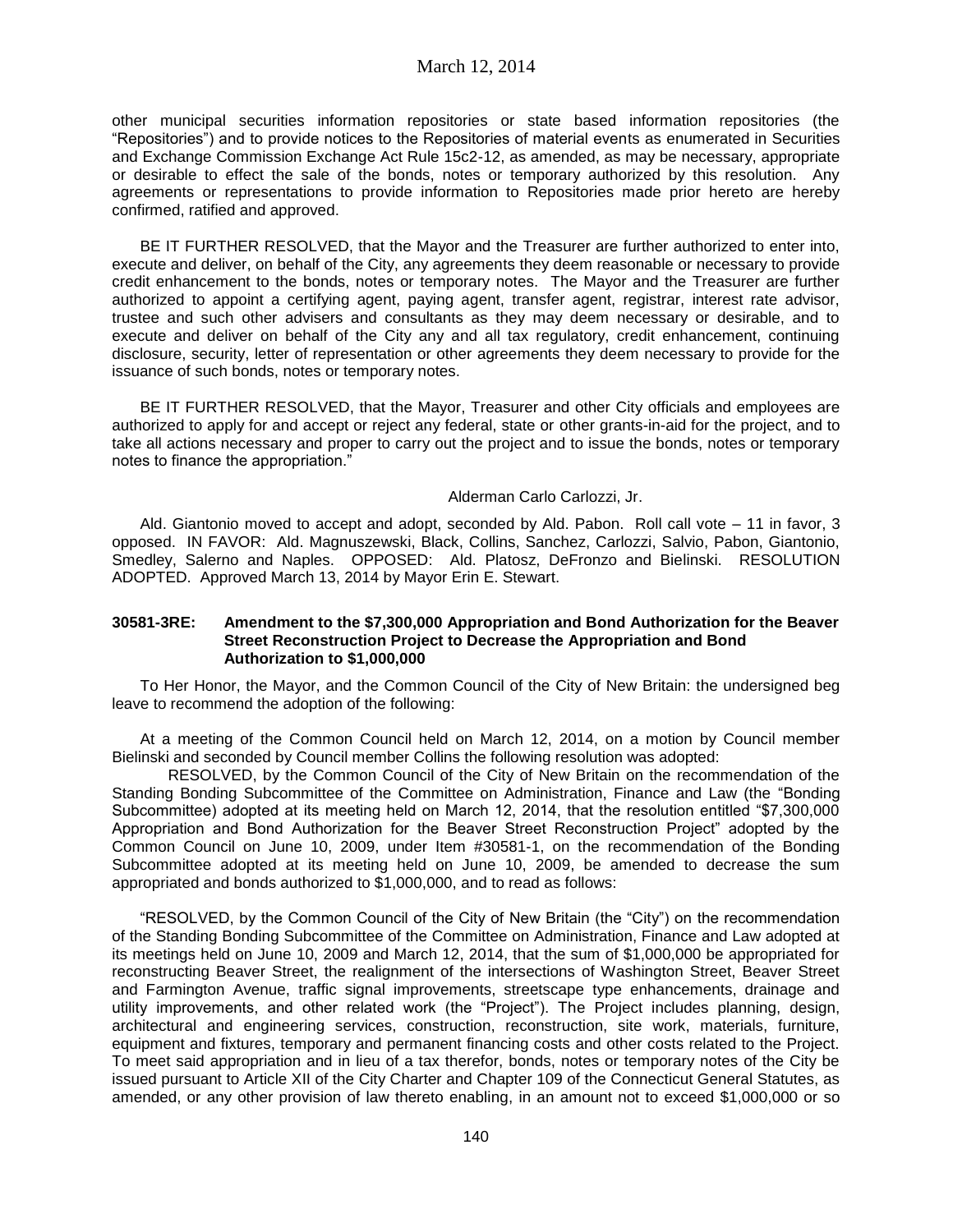much thereof as may be necessary after deducting grants or other sources of funds available for the Project.

BE IT FURTHER RESOLVED, that the bonds or notes may be sold in a single issue or may be consolidated with other authorized but unissued bonds or notes of the City. The bonds or notes shall be issued in fully registered form, be executed in the name and on behalf of the City by the facsimile or manual signatures of the Mayor and the Treasurer, bear the City seal or a facsimile thereof, be certified and payable at a bank or trust company designated by the Mayor and the Treasurer which bank or trust company may also be designated as the registrar and transfer agent, and be approved as to their legality by Bond Counsel to the City. The bonds or notes may be issued in one or more series, shall bear such rate or rates of interest, and be issued in book entry form. The bonds or notes shall be general obligations of the City and each of the bonds or notes shall recite that every requirement of law relating to its issue has been duly complied with, that such bonds or notes are within every debt and other limit prescribed by law, and that the full faith and credit of the City are pledged to the payment of the principal thereof and interest thereon. The aggregate principal amount of bonds or notes to be issued, the annual installments of principal, redemption provisions, if any, the date, interest rate or rates, form and manner of sale, time of issuance and sale, designation, price, maturities, and other terms, details and particulars of such bonds or notes shall be determined by the Mayor and the Treasurer.

BE IT FURTHER RESOLVED, that the Mayor and Treasurer are authorized to issue temporary notes in anticipation of the receipt of the proceeds of said bonds or notes and the receipt of any federal, state or other grant-in-aid for the project. The notes shall be executed in the name and on behalf of the City by the facsimile or manual signatures of the Mayor and the Treasurer, bear the City seal or a facsimile thereof, be certified and payable at a bank or trust company designated by the Mayor and the Treasurer which bank or trust company may also be designated as the registrar and transfer agent, and be approved as to their legality by Bond Counsel to the City. The notes shall be issued with maturity dates in accordance with the Connecticut General Statutes, as amended. The notes shall be general obligations of the City and each of the bonds shall recite that every requirement of law relating to its issue has been duly complied with, that such notes are within every debt and other limit prescribed by law, and that the full faith and credit of the City are pledged to the payment of the principal thereof and interest thereon. The net interest cost on such notes, including renewals thereof, and the expense of preparing, issuing, and marketing such notes, to the extent paid from the proceeds from the issuance of bonds or notes, shall be included as a cost of the project.

BE IT FURTHER RESOLVED, that the bonds, notes or temporary notes may be sold by the Mayor and Treasurer in a public sale, sealed proposal or a negotiated underwriting and the Mayor and the Treasurer are authorized to select the underwriter or underwriters and to enter into, execute and deliver on behalf of the City a contract of purchase for such bonds, notes or temporary notes on such terms and conditions as they shall determine.

BE IT FURTHER RESOLVED, that the City hereby declares its official intent under Treasury Regulation Section 1.150-2 of the Internal Revenue Code of 1986, as amended, that project costs may be paid from temporary advances of available funds and that the City reasonably expects to reimburse any such advances from the proceeds of borrowings in an aggregate principal amount not in excess of the amount of borrowing authorized for the project; that the Mayor and Treasurer are authorized to bind the City pursuant to such representations and agreements as they deem necessary or advisable in order to ensure and maintain the continued exemption from Federal income taxation of interest on the bonds, notes or temporary notes authorized by this resolution, if issued on a tax-exempt basis, including covenants to pay rebates of investment earnings to the United States in future years. While it is anticipated that the bonds or notes will qualify as tax exempt bonds, the Mayor and the Treasurer are authorized, upon the advice of bond counsel, to issue all or any portion of the bonds or notes as bonds or notes the interest on which is includable in the gross income of the owners thereof for federal income tax purposes and it is hereby found and determined that the issuance of any such bonds or notes is in the public interest.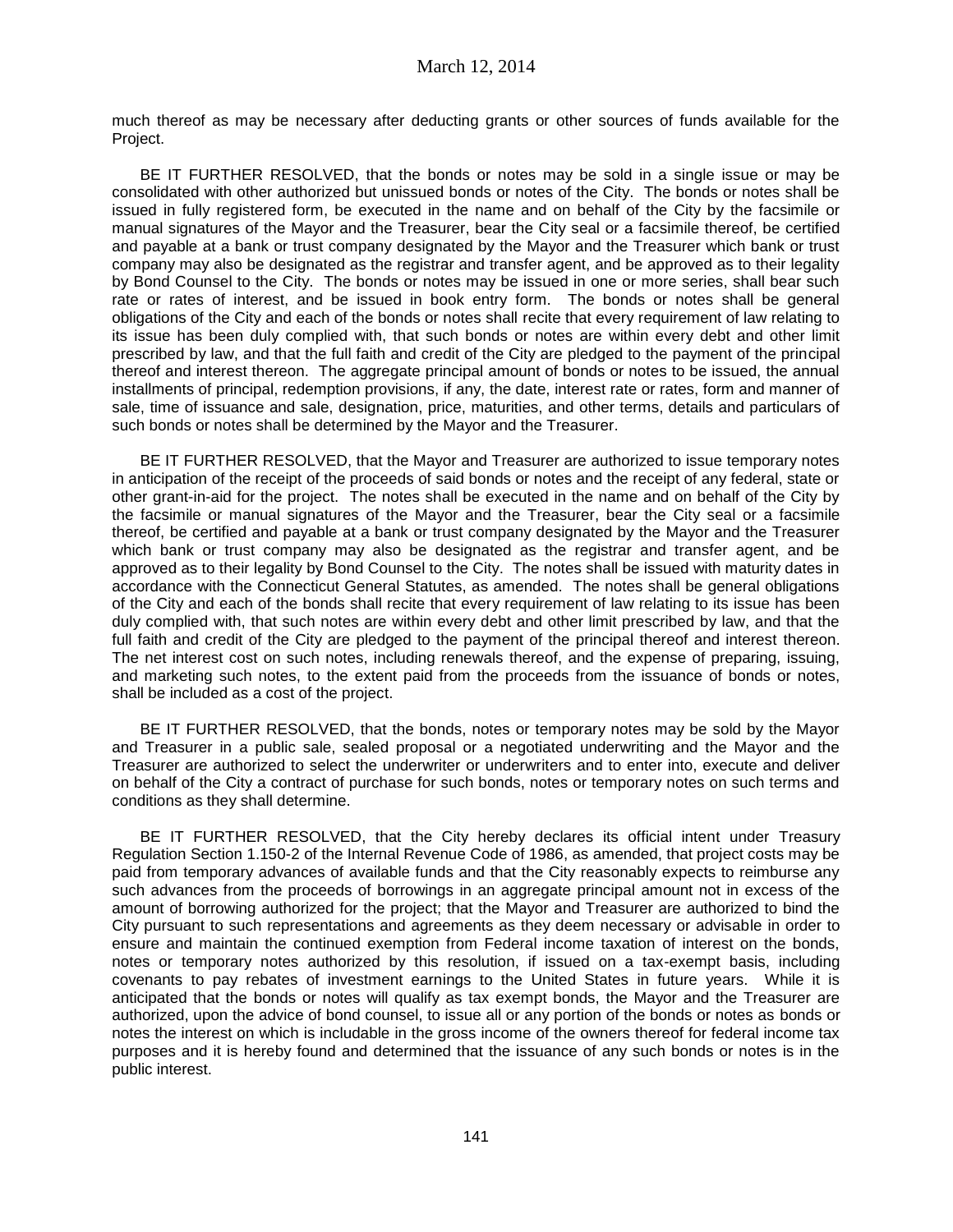BE IT FURTHER RESOLVED, that the Mayor and the Treasurer are hereby authorized, on behalf of the City, to enter into agreements or otherwise covenant for the benefit of bondholders to provide information on an annual or other periodic basis to the Municipal Securities Rulemaking Board or any other municipal securities information repositories or state based information repositories (the "Repositories") and to provide notices to the Repositories of material events as enumerated in Securities and Exchange Commission Exchange Act Rule 15c2-12, as amended, as may be necessary, appropriate or desirable to effect the sale of the bonds, notes or temporary authorized by this resolution. Any agreements or representations to provide information to Repositories made prior hereto are hereby confirmed, ratified and approved.

BE IT FURTHER RESOLVED, that the Mayor and the Treasurer are further authorized to enter into, execute and deliver, on behalf of the City, any agreements they deem reasonable or necessary to provide credit enhancement to the bonds, notes or temporary notes. The Mayor and the Treasurer are further authorized to appoint a certifying agent, paying agent, transfer agent, registrar, interest rate advisor, trustee and such other advisers and consultants as they may deem necessary or desirable, and to execute and deliver on behalf of the City any and all tax regulatory, credit enhancement, continuing disclosure, security, letter of representation or other agreements they deem necessary to provide for the issuance of such bonds, notes or temporary notes.

BE IT FURTHER RESOLVED, that the Mayor, Treasurer and other City officials and employees are authorized to apply for and accept or reject any federal, state or other grants-in-aid for the project, and to take all actions necessary and proper to carry out the project and to issue the bonds, notes or temporary notes to finance the appropriation."

#### Alderman Carlo Carlozzi, Jr.

Ald. Bielinski moved to accept and adopt, seconded by Ald. Collins. Roll call vote – 14 in favor, 0 opposed. IN FAVOR: Ald. Magnuszewski, Black, Collins, Platosz, Sanchez, Carlozzi, Defronzo, Salvio, Pabon, Giantonio, Smedley, Salerno, Naples and Bielinski. RESOLUTION ADOPTED. Approved March 13, 2014 by Mayor Erin E. Stewart.

### **32377-3 RE: Amendment to the \$940,000 Appropriation and Bond Authorization for the Beehive Stadium Improvement Project to Increase the Appropriation to \$995,000 and to Decrease the Bond Authorization to \$495,000**

To Her Honor, the Mayor, and the Common Council of the City of New Britain: the undersigned beg leave to recommend the adoption of the following:

At a meeting of the Common Council held on March 12, 2014, on a motion by Council member Giantonio and seconded by Council member Pabon the following resolution was adopted:

RESOLVED, by the Common Council of the City of New Britain on the recommendation of the Standing Bonding Subcommittee of the Committee on Administration, Finance and Law (the "Bonding Subcommittee) adopted at its meeting held on March 12, 2014, that the resolution entitled "\$940,000 Appropriation and Bond Authorization for the Beehive Stadium Improvement Project" adopted by the Common Council on June 27, 2013, under Item #32377-1, on the recommendation of the Bonding Subcommittee adopted at its meeting held on June 25, 2013, be amended to increase the sum appropriated to \$995,000 to decrease the bonds authorized to \$495,000, and to read as follows:

"RESOLVED, by the Common Council of the City of New Britain (the "City") on the recommendation of the Standing Bonding Subcommittee of the Committee on Administration, Finance and Law adopted at its meetings held on June 25, 2013 and March 12, 2014, that the sum of \$995,000 be appropriated for the improvements to Beehive Stadium, including, but not limited to, bleacher repairs, field improvements, ADA renovations and building repairs (the "Project"). The Project includes planning, design, architectural and engineering services, construction, reconstruction, site work, materials, furniture, equipment and fixtures, temporary and permanent financing costs and other costs related to the Project. To meet said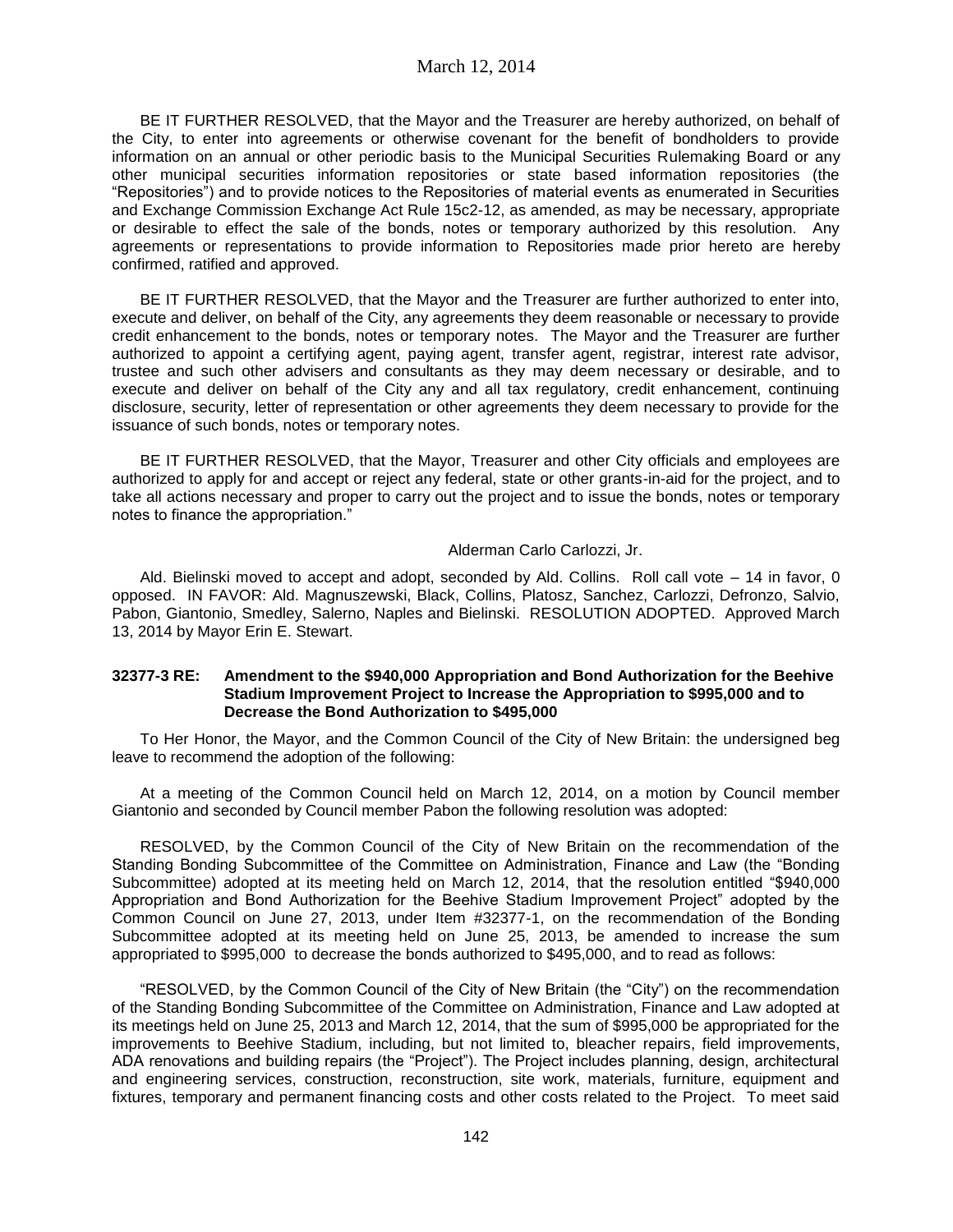appropriation and in lieu of a tax therefor, bonds, notes or temporary notes of the City be issued pursuant to Article XII of the City Charter and Chapter 109 of the Connecticut General Statutes, as amended, or any other provision of law thereto enabling, in an amount not to exceed \$495,000 or so much thereof as may be necessary after deducting grants or other sources of funds available for the Project.

BE IT FURTHER RESOLVED, that the bonds or notes may be sold in a single issue or may be consolidated with other authorized but unissued bonds or notes of the City. The bonds or notes shall be issued in fully registered form, be executed in the name and on behalf of the City by the facsimile or manual signatures of the Mayor and the Treasurer, bear the City seal or a facsimile thereof, be certified and payable at a bank or trust company designated by the Mayor and the Treasurer which bank or trust company may also be designated as the registrar and transfer agent, and be approved as to their legality by Bond Counsel to the City. The bonds or notes may be issued in one or more series, shall bear such rate or rates of interest, and be issued in book entry form. The bonds or notes shall be general obligations of the City and each of the bonds or notes shall recite that every requirement of law relating to its issue has been duly complied with, that such bonds or notes are within every debt and other limit prescribed by law, and that the full faith and credit of the City are pledged to the payment of the principal thereof and interest thereon. The aggregate principal amount of bonds or notes to be issued, the annual installments of principal, redemption provisions, if any, the date, interest rate or rates, form and manner of sale, time of issuance and sale, designation, price, maturities, and other terms, details and particulars of such bonds or notes shall be determined by the Mayor and the Treasurer.

BE IT FURTHER RESOLVED, that the Mayor and Treasurer are authorized to issue temporary notes in anticipation of the receipt of the proceeds of said bonds or notes and the receipt of any federal, state or other grant-in-aid for the project. The notes shall be executed in the name and on behalf of the City by the facsimile or manual signatures of the Mayor and the Treasurer, bear the City seal or a facsimile thereof, be certified and payable at a bank or trust company designated by the Mayor and the Treasurer which bank or trust company may also be designated as the registrar and transfer agent, and be approved as to their legality by Bond Counsel to the City. The notes shall be issued with maturity dates in accordance with the Connecticut General Statutes, as amended. The notes shall be general obligations of the City and each of the bonds shall recite that every requirement of law relating to its issue has been duly complied with, that such notes are within every debt and other limit prescribed by law, and that the full faith and credit of the City are pledged to the payment of the principal thereof and interest thereon. The net interest cost on such notes, including renewals thereof, and the expense of preparing, issuing, and marketing such notes, to the extent paid from the proceeds from the issuance of bonds or notes, shall be included as a cost of the project.

BE IT FURTHER RESOLVED, that the bonds, notes or temporary notes may be sold by the Mayor and Treasurer in a public sale, sealed proposal or a negotiated underwriting and the Mayor and the Treasurer are authorized to select the underwriter or underwriters and to enter into, execute and deliver on behalf of the City a contract of purchase for such bonds, notes or temporary notes on such terms and conditions as they shall determine.

BE IT FURTHER RESOLVED, that the City hereby declares its official intent under Treasury Regulation Section 1.150-2 of the Internal Revenue Code of 1986, as amended, that project costs may be paid from temporary advances of available funds and that the City reasonably expects to reimburse any such advances from the proceeds of borrowings in an aggregate principal amount not in excess of the amount of borrowing authorized for the project; that the Mayor and Treasurer are authorized to bind the City pursuant to such representations and agreements as they deem necessary or advisable in order to ensure and maintain the continued exemption from Federal income taxation of interest on the bonds, notes or temporary notes authorized by this resolution, if issued on a tax-exempt basis, including covenants to pay rebates of investment earnings to the United States in future years. While it is anticipated that the bonds or notes will qualify as tax exempt bonds, the Mayor and the Treasurer are authorized, upon the advice of bond counsel, to issue all or any portion of the bonds or notes as bonds or notes the interest on which is includable in the gross income of the owners thereof for federal income tax purposes and it is hereby found and determined that the issuance of any such bonds or notes is in the public interest.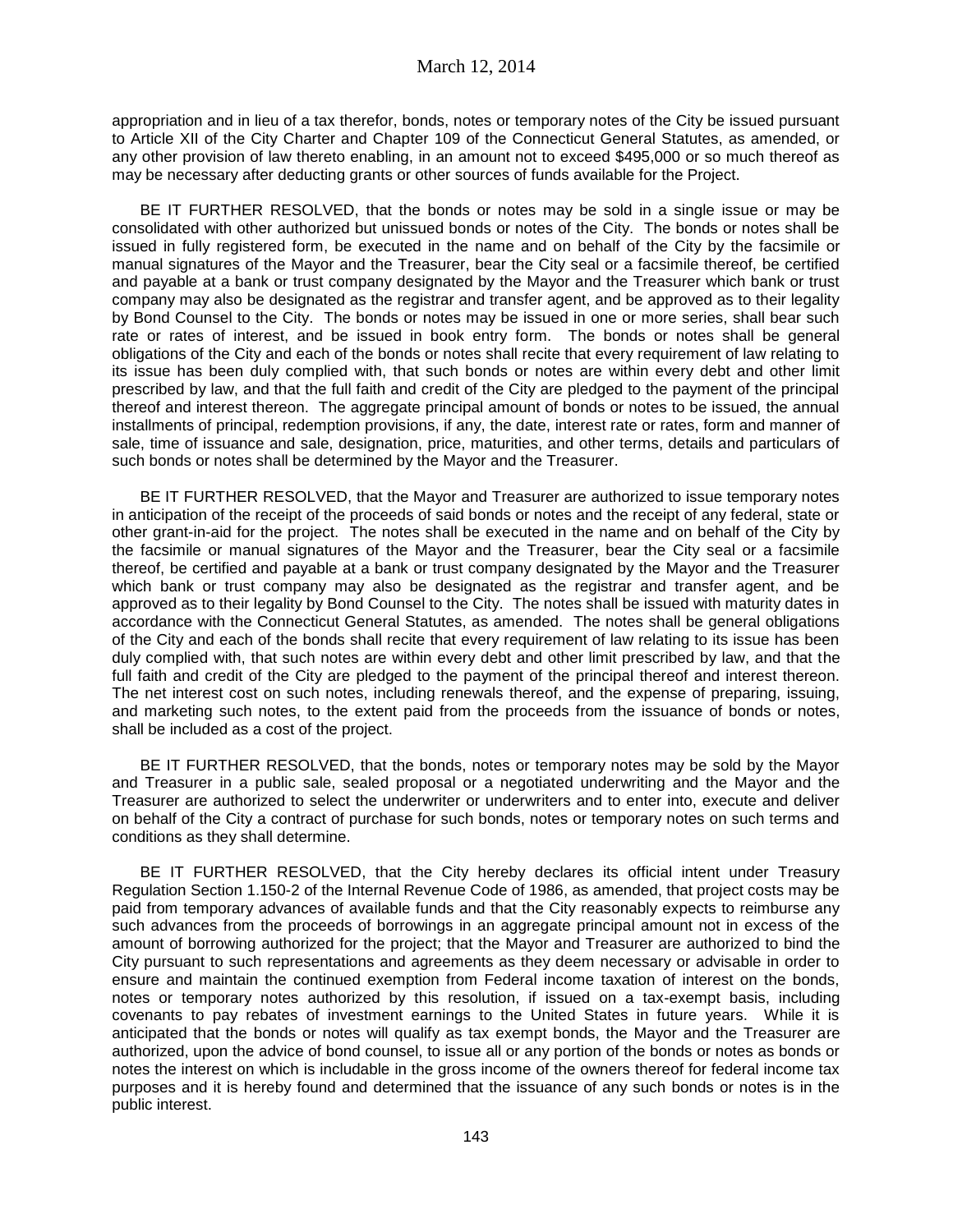March 12, 2014

BE IT FURTHER RESOLVED, that the Mayor and the Treasurer are hereby authorized, on behalf of the City, to enter into agreements or otherwise covenant for the benefit of bondholders to provide information on an annual or other periodic basis to the Municipal Securities Rulemaking Board or any other municipal securities information repositories or state based information repositories (the "Repositories") and to provide notices to the Repositories of material events as enumerated in Securities and Exchange Commission Exchange Act Rule 15c2-12, as amended, as may be necessary, appropriate or desirable to effect the sale of the bonds, notes or temporary authorized by this resolution. Any agreements or representations to provide information to Repositories made prior hereto are hereby confirmed, ratified and approved.

BE IT FURTHER RESOLVED, that the Mayor and the Treasurer are further authorized to enter into, execute and deliver, on behalf of the City, any agreements they deem reasonable or necessary to provide credit enhancement to the bonds, notes or temporary notes. The Mayor and the Treasurer are further authorized to appoint a certifying agent, paying agent, transfer agent, registrar, interest rate advisor, trustee and such other advisers and consultants as they may deem necessary or desirable, and to execute and deliver on behalf of the City any and all tax regulatory, credit enhancement, continuing disclosure, security, letter of representation or other agreements they deem necessary to provide for the issuance of such bonds, notes or temporary notes.

BE IT FURTHER RESOLVED, that the Mayor, Treasurer and other City officials and employees are authorized to apply for and accept or reject any federal, state or other grants-in-aid for the project, and to take all actions necessary and proper to carry out the project and to issue the bonds, notes or temporary notes to finance the appropriation."

#### Alderman Carlo Carlozzi, Jr.

Ald. Giantonio moved to accept and adopt, seconded by Ald. Pabon. Roll call vote – 13 in favor, 1 opposed. IN FAVOR: Ald. Magnuszewski, Black, Collins, Sanchez, Carlozzi, Defronzo, Salvio, Pabon, Giantonio, Smedley, Salerno, Naples and Bielinski. OPPOSED: Ald. Platosz. RESOLUTION ADOPTED. Approved March 13, 2014 by Mayor Erin E. Stewart.

#### **32387-3 RE: Amendment to the \$5,055,650 Appropriation and Bond Authorization for the Purchase of Various Items of Capital Equipment to Decrease the Appropriation and Bond Authorization to \$4,070,000**

To Her Honor, the Mayor, and the Common Council of the City of New Britain: the undersigned beg leave to recommend the adoption of the following:

At a meeting of the Common Council held on March 12, 2014, on a motion by Council member Bielinski and seconded by Council member Carlozzi the following resolution was adopted:

RESOLVED, by the Common Council of the City of New Britain on the recommendation of the Standing Bonding Subcommittee of the Committee on Administration, Finance and Law (the "Bonding Subcommittee) adopted at its meeting held on March 12, 2014, that the resolution entitled "\$5,055,650 Appropriation and Bond Authorization for the Purchase of Various Items of Capital Equipment" adopted by the Common Council on June 27, 2013, under Item #32387-1, on the recommendation of the Bonding Subcommittee adopted at its meeting held on June 25, 2013, be amended to decrease the sum appropriated and bonds authorized to \$4,070,000, and to read as follows:

"RESOLVED, by the Common Council of the City of New Britain (the "City") on the recommendation of the Standing Bonding Subcommittee of the Committee on Administration, Finance and Law adopted at its meetings held on June 25, 2013 and March 12, 2014, that the sum of \$4,070,000 be appropriated for the purchase and installation of various items of capital equipment (the "Project"). The Project includes planning, design, architectural and engineering services, construction, reconstruction, site work, materials, furniture, equipment and fixtures, temporary and permanent financing costs and other costs related to the Project. To meet said appropriation and in lieu of a tax therefor, bonds, notes or temporary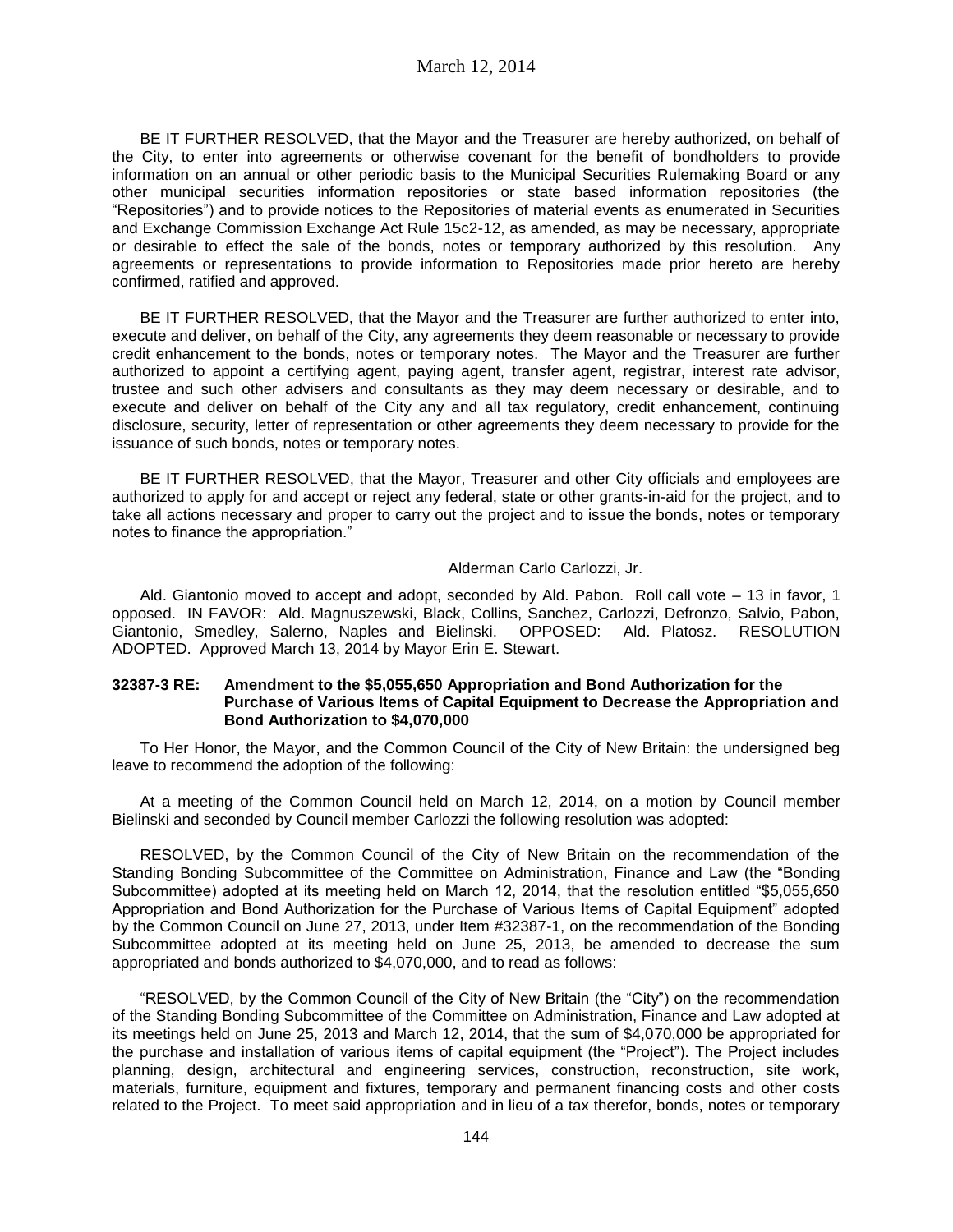notes of the City be issued pursuant to Article XII of the City Charter and Chapter 109 of the Connecticut General Statutes, as amended, or any other provision of law thereto enabling, in an amount not to exceed \$4,070,000 or so much thereof as may be necessary after deducting grants or other sources of funds available for the Project.

BE IT FURTHER RESOLVED, that the bonds or notes may be sold in a single issue or may be consolidated with other authorized but unissued bonds or notes of the City. The bonds or notes shall be issued in fully registered form, be executed in the name and on behalf of the City by the facsimile or manual signatures of the Mayor and the Treasurer, bear the City seal or a facsimile thereof, be certified and payable at a bank or trust company designated by the Mayor and the Treasurer which bank or trust company may also be designated as the registrar and transfer agent, and be approved as to their legality by Bond Counsel to the City. The bonds or notes may be issued in one or more series, shall bear such rate or rates of interest, and be issued in book entry form. The bonds or notes shall be general obligations of the City and each of the bonds or notes shall recite that every requirement of law relating to its issue has been duly complied with, that such bonds or notes are within every debt and other limit prescribed by law, and that the full faith and credit of the City are pledged to the payment of the principal thereof and interest thereon. The aggregate principal amount of bonds or notes to be issued, the annual installments of principal, redemption provisions, if any, the date, interest rate or rates, form and manner of sale, time of issuance and sale, designation, price, maturities, and other terms, details and particulars of such bonds or notes shall be determined by the Mayor and the Treasurer.

BE IT FURTHER RESOLVED, that the Mayor and Treasurer are authorized to issue temporary notes in anticipation of the receipt of the proceeds of said bonds or notes and the receipt of any federal, state or other grant-in-aid for the project. The notes shall be executed in the name and on behalf of the City by the facsimile or manual signatures of the Mayor and the Treasurer, bear the City seal or a facsimile thereof, be certified and payable at a bank or trust company designated by the Mayor and the Treasurer which bank or trust company may also be designated as the registrar and transfer agent, and be approved as to their legality by Bond Counsel to the City. The notes shall be issued with maturity dates in accordance with the Connecticut General Statutes, as amended. The notes shall be general obligations of the City and each of the bonds shall recite that every requirement of law relating to its issue has been duly complied with, that such notes are within every debt and other limit prescribed by law, and that the full faith and credit of the City are pledged to the payment of the principal thereof and interest thereon. The net interest cost on such notes, including renewals thereof, and the expense of preparing, issuing, and marketing such notes, to the extent paid from the proceeds from the issuance of bonds or notes, shall be included as a cost of the project.

BE IT FURTHER RESOLVED, that the bonds, notes or temporary notes may be sold by the Mayor and Treasurer in a public sale, sealed proposal or a negotiated underwriting and the Mayor and the Treasurer are authorized to select the underwriter or underwriters and to enter into, execute and deliver on behalf of the City a contract of purchase for such bonds, notes or temporary notes on such terms and conditions as they shall determine.

BE IT FURTHER RESOLVED, that the City hereby declares its official intent under Treasury Regulation Section 1.150-2 of the Internal Revenue Code of 1986, as amended, that project costs may be paid from temporary advances of available funds and that the City reasonably expects to reimburse any such advances from the proceeds of borrowings in an aggregate principal amount not in excess of the amount of borrowing authorized for the project; that the Mayor and Treasurer are authorized to bind the City pursuant to such representations and agreements as they deem necessary or advisable in order to ensure and maintain the continued exemption from Federal income taxation of interest on the bonds, notes or temporary notes authorized by this resolution, if issued on a tax-exempt basis, including covenants to pay rebates of investment earnings to the United States in future years. While it is anticipated that the bonds or notes will qualify as tax exempt bonds, the Mayor and the Treasurer are authorized, upon the advice of bond counsel, to issue all or any portion of the bonds or notes as bonds or notes the interest on which is includable in the gross income of the owners thereof for federal income tax purposes and it is hereby found and determined that the issuance of any such bonds or notes is in the public interest.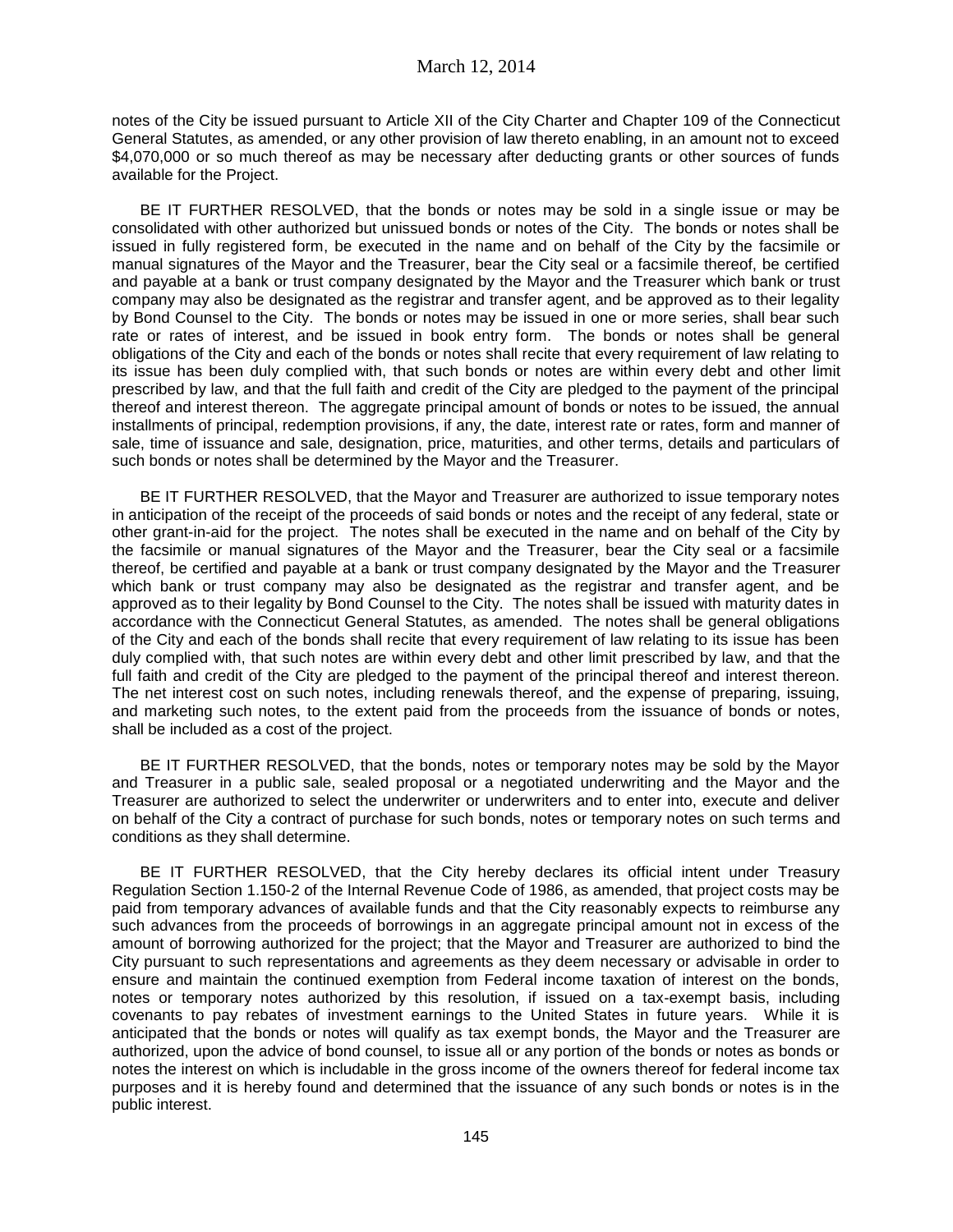March 12, 2014

BE IT FURTHER RESOLVED, that the Mayor and the Treasurer are hereby authorized, on behalf of the City, to enter into agreements or otherwise covenant for the benefit of bondholders to provide information on an annual or other periodic basis to the Municipal Securities Rulemaking Board or any other municipal securities information repositories or state based information repositories (the "Repositories") and to provide notices to the Repositories of material events as enumerated in Securities and Exchange Commission Exchange Act Rule 15c2-12, as amended, as may be necessary, appropriate or desirable to effect the sale of the bonds, notes or temporary authorized by this resolution. Any agreements or representations to provide information to Repositories made prior hereto are hereby confirmed, ratified and approved.

BE IT FURTHER RESOLVED, that the Mayor and the Treasurer are further authorized to enter into, execute and deliver, on behalf of the City, any agreements they deem reasonable or necessary to provide credit enhancement to the bonds, notes or temporary notes. The Mayor and the Treasurer are further authorized to appoint a certifying agent, paying agent, transfer agent, registrar, interest rate advisor, trustee and such other advisers and consultants as they may deem necessary or desirable, and to execute and deliver on behalf of the City any and all tax regulatory, credit enhancement, continuing disclosure, security, letter of representation or other agreements they deem necessary to provide for the issuance of such bonds, notes or temporary notes.

BE IT FURTHER RESOLVED, that the Mayor, Treasurer and other City officials and employees are authorized to apply for and accept or reject any federal, state or other grants-in-aid for the project, and to take all actions necessary and proper to carry out the project and to issue the bonds, notes or temporary notes to finance the appropriation."

#### Alderman Carlo Carlozzi, Jr.

Ald. Bielinski moved to accept and adopt, seconded by Ald. Carlozzi. Roll call vote – 14 in favor, 0 opposed. IN FAVOR: Ald. Magnuszewski, Black, Collins, Platosz, Sanchez, Carlozzi, Defronzo, Salvio, Pabon, Giantonio, Smedley, Salerno, Naples and Bielinski. RESOLUTION ADOPTED. Approved March 13, 2014 by Mayor Erin E. Stewart.

#### **32379-3RE: Amendment to the \$1,075,000 Appropriation and Bond Authorization for the Chesley Park Improvement Project to Decrease the Appropriation and Bond Authorization to \$100,000**

To Her Honor, the Mayor, and the Common Council of the City of New Britain: the undersigned beg leave to recommend the adoption of the following:

At a meeting of the Common Council held on March 12, 2014, on a motion by Council member Giantonio and seconded by Council member Carlozzi the following resolution was adopted:

RESOLVED, by the Common Council of the City of New Britain on the recommendation of the Standing Bonding Subcommittee of the Committee on Administration, Finance and Law (the "Bonding Subcommittee) adopted at its meeting held on March 12, 2014, that the resolution entitled "\$1,075,000 Appropriation and Bond Authorization for the Chesley Park Improvement Project" adopted by the Common Council on June 27, 2013, under Item #32379-1, on the recommendation of the Bonding Subcommittee adopted at its meeting held on June 25, 2013, be amended to decrease the sum appropriated and bonds authorized to \$100,000, and to read as follows:

"RESOLVED, by the Common Council of the City of New Britain (the "City") on the recommendation of the Standing Bonding Subcommittee of the Committee on Administration, Finance and Law adopted at its meetings held on June 25, 2013 and March 12, 2014, that the sum of \$100,000 be appropriated for the improvements to Chesley Park, including, but not limited to, relamp field lights at the soft ball complex field 1, field restoration and installation of synthetic turf (the "Project"). The Project includes planning, design, architectural and engineering services, construction, reconstruction, site work, materials, furniture,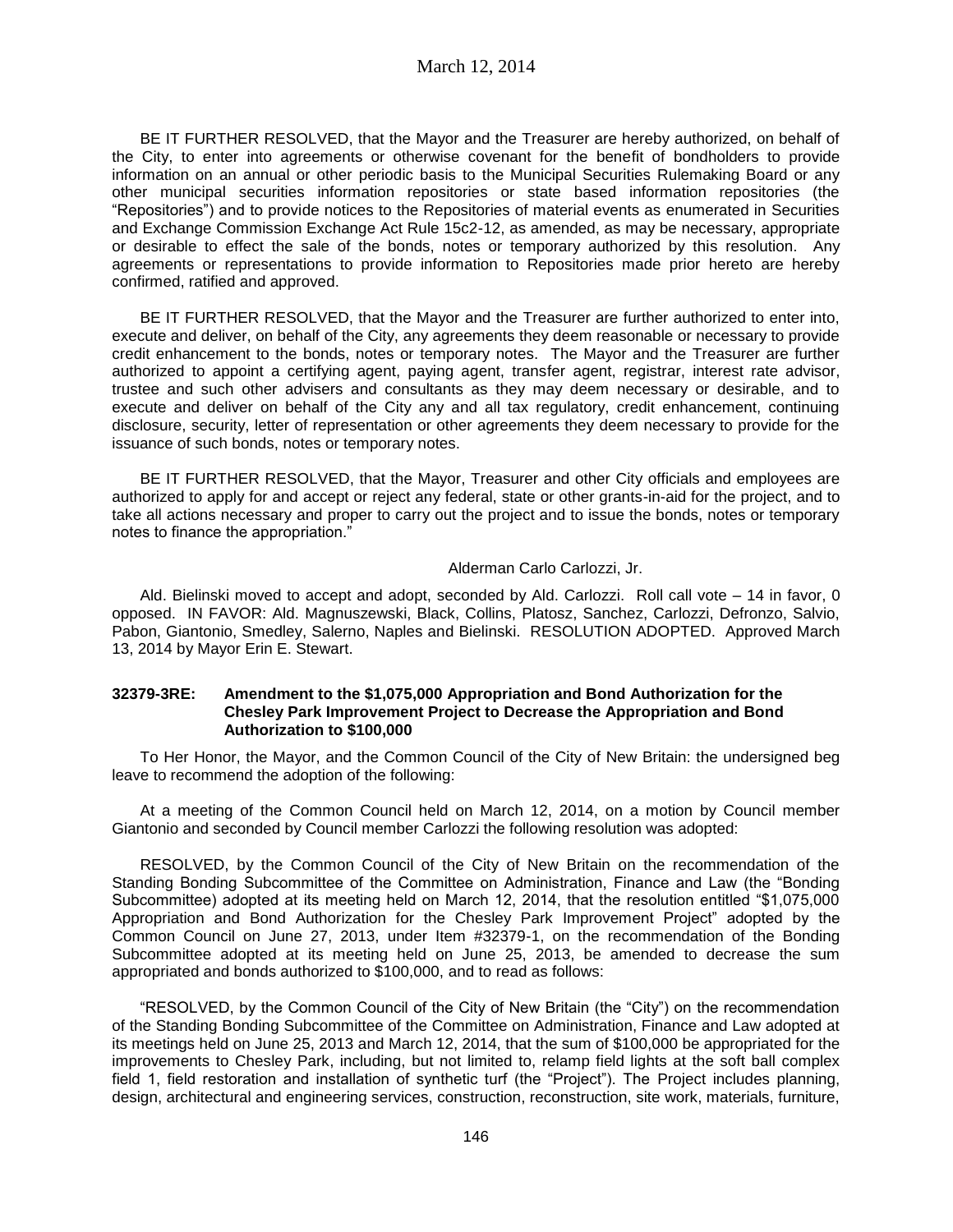equipment and fixtures, temporary and permanent financing costs and other costs related to the Project. To meet said appropriation and in lieu of a tax therefor, bonds, notes or temporary notes of the City be issued pursuant to Article XII of the City Charter and Chapter 109 of the Connecticut General Statutes, as amended, or any other provision of law thereto enabling, in an amount not to exceed \$100,000 or so much thereof as may be necessary after deducting grants or other sources of funds available for the Project.

BE IT FURTHER RESOLVED, that the bonds or notes may be sold in a single issue or may be consolidated with other authorized but unissued bonds or notes of the City. The bonds or notes shall be issued in fully registered form, be executed in the name and on behalf of the City by the facsimile or manual signatures of the Mayor and the Treasurer, bear the City seal or a facsimile thereof, be certified and payable at a bank or trust company designated by the Mayor and the Treasurer which bank or trust company may also be designated as the registrar and transfer agent, and be approved as to their legality by Bond Counsel to the City. The bonds or notes may be issued in one or more series, shall bear such rate or rates of interest, and be issued in book entry form. The bonds or notes shall be general obligations of the City and each of the bonds or notes shall recite that every requirement of law relating to its issue has been duly complied with, that such bonds or notes are within every debt and other limit prescribed by law, and that the full faith and credit of the City are pledged to the payment of the principal thereof and interest thereon. The aggregate principal amount of bonds or notes to be issued, the annual installments of principal, redemption provisions, if any, the date, interest rate or rates, form and manner of sale, time of issuance and sale, designation, price, maturities, and other terms, details and particulars of such bonds or notes shall be determined by the Mayor and the Treasurer.

BE IT FURTHER RESOLVED, that the Mayor and Treasurer are authorized to issue temporary notes in anticipation of the receipt of the proceeds of said bonds or notes and the receipt of any federal, state or other grant-in-aid for the project. The notes shall be executed in the name and on behalf of the City by the facsimile or manual signatures of the Mayor and the Treasurer, bear the City seal or a facsimile thereof, be certified and payable at a bank or trust company designated by the Mayor and the Treasurer which bank or trust company may also be designated as the registrar and transfer agent, and be approved as to their legality by Bond Counsel to the City. The notes shall be issued with maturity dates in accordance with the Connecticut General Statutes, as amended. The notes shall be general obligations of the City and each of the bonds shall recite that every requirement of law relating to its issue has been duly complied with, that such notes are within every debt and other limit prescribed by law, and that the full faith and credit of the City are pledged to the payment of the principal thereof and interest thereon. The net interest cost on such notes, including renewals thereof, and the expense of preparing, issuing, and marketing such notes, to the extent paid from the proceeds from the issuance of bonds or notes, shall be included as a cost of the project.

BE IT FURTHER RESOLVED, that the bonds, notes or temporary notes may be sold by the Mayor and Treasurer in a public sale, sealed proposal or a negotiated underwriting and the Mayor and the Treasurer are authorized to select the underwriter or underwriters and to enter into, execute and deliver on behalf of the City a contract of purchase for such bonds, notes or temporary notes on such terms and conditions as they shall determine.

BE IT FURTHER RESOLVED, that the City hereby declares its official intent under Treasury Regulation Section 1.150-2 of the Internal Revenue Code of 1986, as amended, that project costs may be paid from temporary advances of available funds and that the City reasonably expects to reimburse any such advances from the proceeds of borrowings in an aggregate principal amount not in excess of the amount of borrowing authorized for the project; that the Mayor and Treasurer are authorized to bind the City pursuant to such representations and agreements as they deem necessary or advisable in order to ensure and maintain the continued exemption from Federal income taxation of interest on the bonds, notes or temporary notes authorized by this resolution, if issued on a tax-exempt basis, including covenants to pay rebates of investment earnings to the United States in future years. While it is anticipated that the bonds or notes will qualify as tax exempt bonds, the Mayor and the Treasurer are authorized, upon the advice of bond counsel, to issue all or any portion of the bonds or notes as bonds or notes the interest on which is includable in the gross income of the owners thereof for federal income tax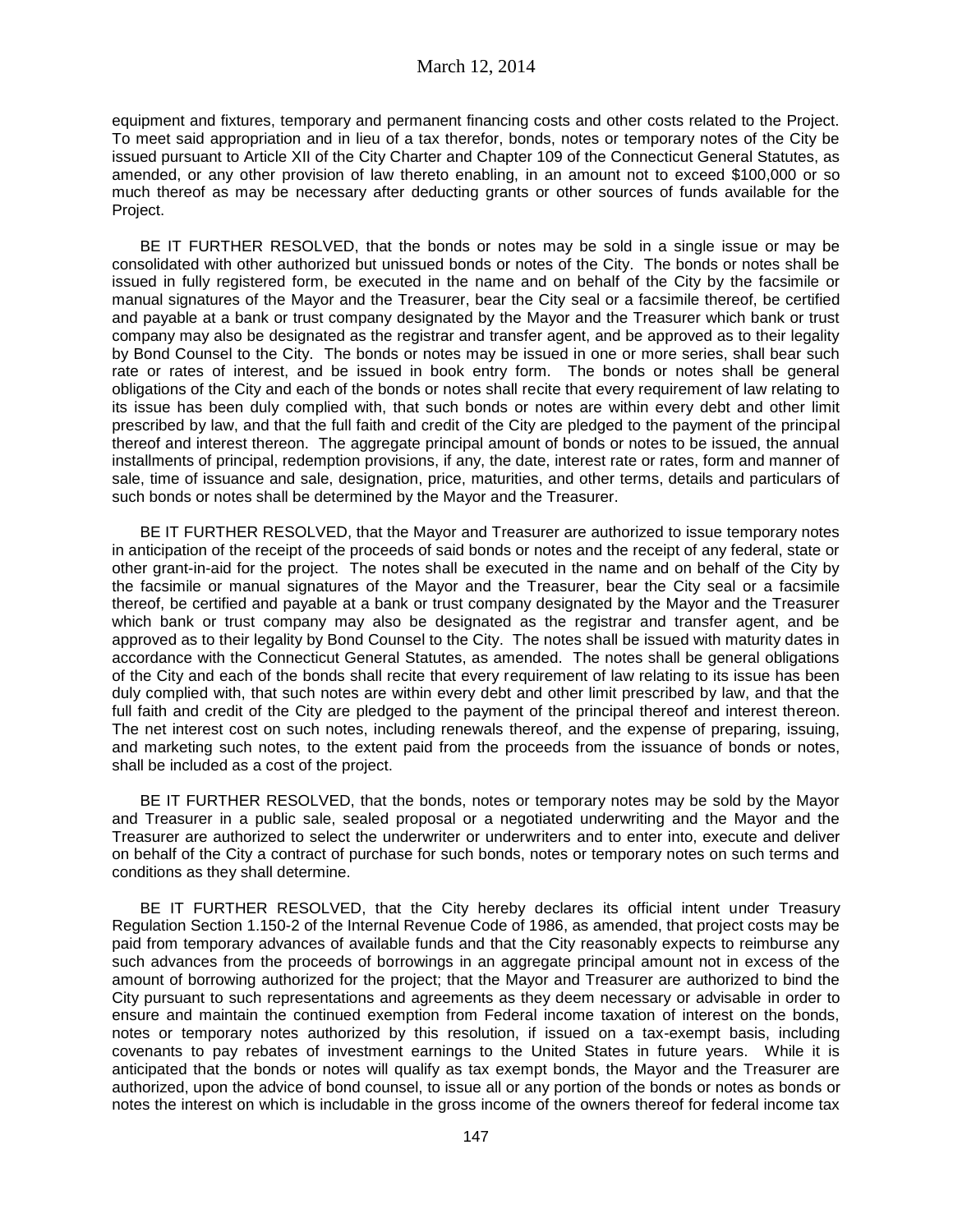purposes and it is hereby found and determined that the issuance of any such bonds or notes is in the public interest.

BE IT FURTHER RESOLVED, that the Mayor and the Treasurer are hereby authorized, on behalf of the City, to enter into agreements or otherwise covenant for the benefit of bondholders to provide information on an annual or other periodic basis to the Municipal Securities Rulemaking Board or any other municipal securities information repositories or state based information repositories (the "Repositories") and to provide notices to the Repositories of material events as enumerated in Securities and Exchange Commission Exchange Act Rule 15c2-12, as amended, as may be necessary, appropriate or desirable to effect the sale of the bonds, notes or temporary authorized by this resolution. Any agreements or representations to provide information to Repositories made prior hereto are hereby confirmed, ratified and approved.

BE IT FURTHER RESOLVED, that the Mayor and the Treasurer are further authorized to enter into, execute and deliver, on behalf of the City, any agreements they deem reasonable or necessary to provide credit enhancement to the bonds, notes or temporary notes. The Mayor and the Treasurer are further authorized to appoint a certifying agent, paying agent, transfer agent, registrar, interest rate advisor, trustee and such other advisers and consultants as they may deem necessary or desirable, and to execute and deliver on behalf of the City any and all tax regulatory, credit enhancement, continuing disclosure, security, letter of representation or other agreements they deem necessary to provide for the issuance of such bonds, notes or temporary notes.

BE IT FURTHER RESOLVED, that the Mayor, Treasurer and other City officials and employees are authorized to apply for and accept or reject any federal, state or other grants-in-aid for the project, and to take all actions necessary and proper to carry out the project and to issue the bonds, notes or temporary notes to finance the appropriation."

# Alderman Carlo Carlozzi, Jr.

Ald. Giantonio moved to accept and adopt, seconded by Ald. Carlozzi. Roll Call vote – 7 in Favor, 7 Opposed. IN FAVOR: Ald. Carlozzi, Salvio, Pabon, Giantonio, Smedley, Salerno and Naples. OPPOSED: Ald. Magnuszewski, Black, Collins, Platosz, Sanchez, Defronzo and Bielinski. RESOLUTION DEFEATED. Approved March 13, 2014 by Mayor Erin E. Stewart.

### **29022-5 RE: Amendment to the \$5,775,000 Appropriation and Bond Authorization for the Bridge Program Project to Decrease the Appropriation to \$2,425,000 and the Bond Authorization to \$2,025,000**

To Her Honor, the Mayor, and the Common Council of the City of New Britain: the undersigned beg leave to recommend the adoption of the following:

At a meeting of the Common Council held on March 12, 2014, on a motion by Council member Bielinski and seconded by Council member Collins the following resolution was adopted:

RESOLVED, by the Common Council of the City of New Britain on the recommendation of the Standing Bonding Subcommittee of the Committee on Administration, Finance and Law (the "Bonding Subcommittee) adopted at its meeting held on March 12, 2014, that the resolution entitled "\$5,775,000 Appropriation and Bond Authorization for the Bridge Program Project" adopted by the Common Council on September 13, 2006, under Item #29022-1, on the recommendation of the Bonding Subcommittee adopted at its meeting held on September 8, 2006, be amended to decrease the sum appropriated to \$2,425,000 and the bonds authorized to \$2,025,000, and to read as follows:

"RESOLVED, by the Common Council of the City of New Britain (the "City") on the recommendation of the Standing Bonding Subcommittee of the Committee on Administration, Finance and Law adopted at its meetings held on September 8, 2006 and March 12, 2014, that the sum of \$2,425,000 be appropriated for the construction, reconstruction, repair and improvement of six (6) street bridges across Willow Brook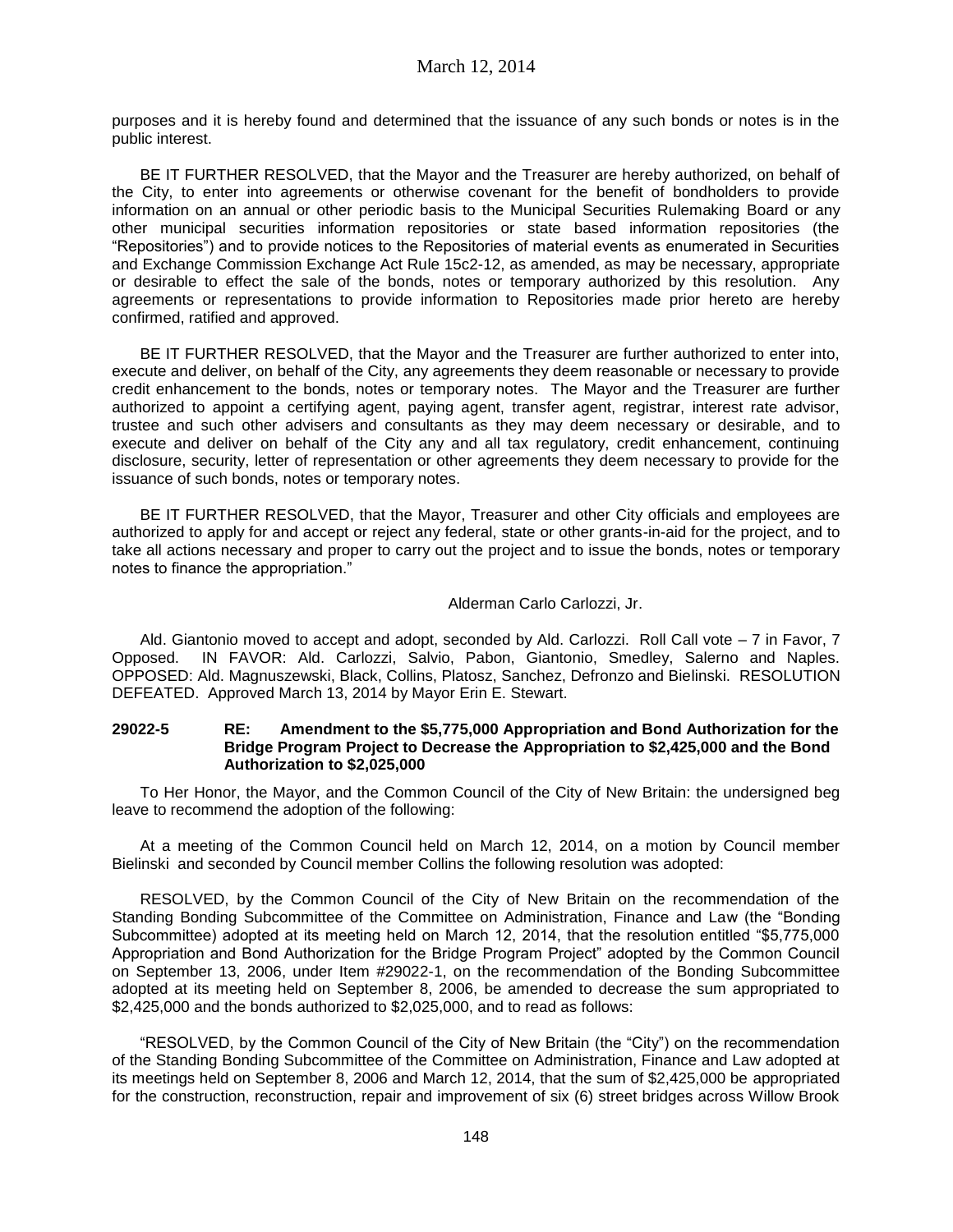located in the City (Ten Acre Bridge, Brookside Road Bridge, the Elbridge Road Bridges over Willow Brook and Shultz Pond Brook and the A.W. Stanley Park Bridge), and adjacent roadways (the "Project"). The Project includes costs for inspection, planning, design, professional fees, architectural and engineering services, construction, reconstruction, excavation, site work, materials, furniture, equipment and fixtures, temporary and permanent financing costs and other costs related to the Project. To meet said appropriation and in lieu of a tax therefor, bonds, notes or temporary notes of the City be issued pursuant to Article XII of the City Charter and Chapter 109 of the Connecticut General Statutes, as amended, or any other provision of law thereto enabling, in an amount not to exceed \$2,025,000 or so much thereof as may be necessary after deducting grants or other sources of funds available for the Project.

BE IT FURTHER RESOLVED, that the bonds or notes may be sold in a single issue or may be consolidated with other authorized but unissued bonds or notes of the City. The bonds or notes shall be issued in fully registered form, be executed in the name and on behalf of the City by the facsimile or manual signatures of the Mayor and the Treasurer, bear the City seal or a facsimile thereof, be certified and payable at a bank or trust company designated by the Mayor and the Treasurer which bank or trust company may also be designated as the registrar and transfer agent, and be approved as to their legality by Bond Counsel to the City. The bonds or notes may be issued in one or more series, shall bear such rate or rates of interest, and be issued in book entry form. The bonds or notes shall be general obligations of the City and each of the bonds or notes shall recite that every requirement of law relating to its issue has been duly complied with, that such bonds or notes are within every debt and other limit prescribed by law, and that the full faith and credit of the City are pledged to the payment of the principal thereof and interest thereon. The aggregate principal amount of bonds or notes to be issued, the annual installments of principal, redemption provisions, if any, the date, interest rate or rates, form and manner of sale, time of issuance and sale, designation, price, maturities, and other terms, details and particulars of such bonds or notes shall be determined by the Mayor and the Treasurer.

BE IT FURTHER RESOLVED, that the Mayor and Treasurer are authorized to issue temporary notes in anticipation of the receipt of the proceeds of said bonds or notes and the receipt of any federal, state or other grant-in-aid for the project. The notes shall be executed in the name and on behalf of the City by the facsimile or manual signatures of the Mayor and the Treasurer, bear the City seal or a facsimile thereof, be certified and payable at a bank or trust company designated by the Mayor and the Treasurer which bank or trust company may also be designated as the registrar and transfer agent, and be approved as to their legality by Bond Counsel to the City. The notes shall be issued with maturity dates in accordance with the Connecticut General Statutes, as amended. The notes shall be general obligations of the City and each of the bonds shall recite that every requirement of law relating to its issue has been duly complied with, that such notes are within every debt and other limit prescribed by law, and that the full faith and credit of the City are pledged to the payment of the principal thereof and interest thereon. The net interest cost on such notes, including renewals thereof, and the expense of preparing, issuing, and marketing such notes, to the extent paid from the proceeds from the issuance of bonds or notes, shall be included as a cost of the project.

BE IT FURTHER RESOLVED, that the bonds, notes or temporary notes may be sold by the Mayor and Treasurer in a public sale, sealed proposal or a negotiated underwriting and the Mayor and the Treasurer are authorized to select the underwriter or underwriters and to enter into, execute and deliver on behalf of the City a contract of purchase for such bonds, notes or temporary notes on such terms and conditions as they shall determine.

BE IT FURTHER RESOLVED, that the City hereby declares its official intent under Treasury Regulation Section 1.150-2 of the Internal Revenue Code of 1986, as amended, that project costs may be paid from temporary advances of available funds and that the City reasonably expects to reimburse any such advances from the proceeds of borrowings in an aggregate principal amount not in excess of the amount of borrowing authorized for the project; that the Mayor and Treasurer are authorized to bind the City pursuant to such representations and agreements as they deem necessary or advisable in order to ensure and maintain the continued exemption from Federal income taxation of interest on the bonds, notes or temporary notes authorized by this resolution, if issued on a tax-exempt basis, including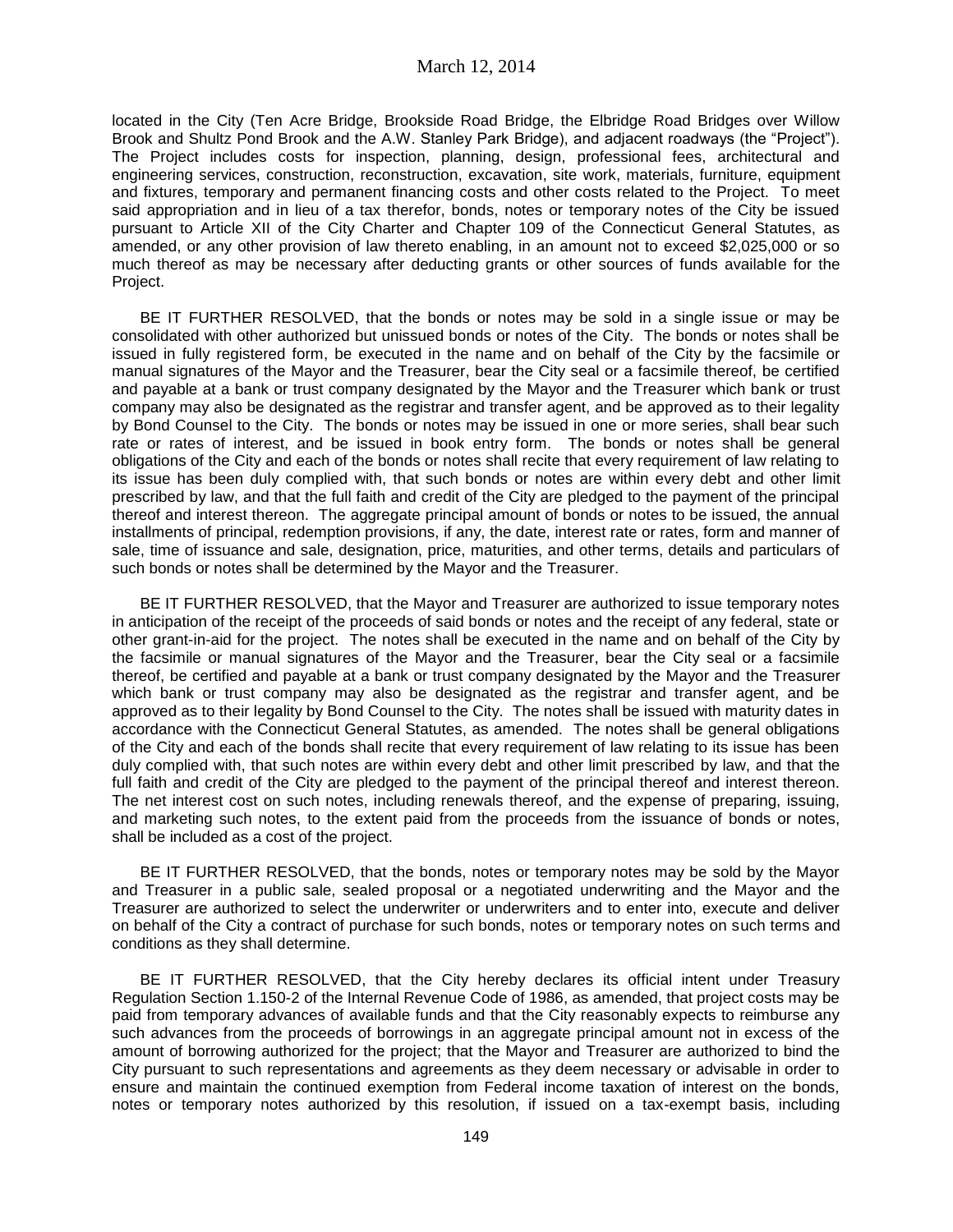covenants to pay rebates of investment earnings to the United States in future years. While it is anticipated that the bonds or notes will qualify as tax exempt bonds, the Mayor and the Treasurer are authorized, upon the advice of bond counsel, to issue all or any portion of the bonds or notes as bonds or notes the interest on which is includable in the gross income of the owners thereof for federal income tax purposes and it is hereby found and determined that the issuance of any such bonds or notes is in the public interest.

BE IT FURTHER RESOLVED, that the Mayor and the Treasurer are hereby authorized, on behalf of the City, to enter into agreements or otherwise covenant for the benefit of bondholders to provide information on an annual or other periodic basis to the Municipal Securities Rulemaking Board or any other municipal securities information repositories or state based information repositories (the "Repositories") and to provide notices to the Repositories of material events as enumerated in Securities and Exchange Commission Exchange Act Rule 15c2-12, as amended, as may be necessary, appropriate or desirable to effect the sale of the bonds, notes or temporary authorized by this resolution. Any agreements or representations to provide information to Repositories made prior hereto are hereby confirmed, ratified and approved.

BE IT FURTHER RESOLVED, that the Mayor and the Treasurer are further authorized to enter into, execute and deliver, on behalf of the City, any agreements they deem reasonable or necessary to provide credit enhancement to the bonds, notes or temporary notes. The Mayor and the Treasurer are further authorized to appoint a certifying agent, paying agent, transfer agent, registrar, interest rate advisor, trustee and such other advisers and consultants as they may deem necessary or desirable, and to execute and deliver on behalf of the City any and all tax regulatory, credit enhancement, continuing disclosure, security, letter of representation or other agreements they deem necessary to provide for the issuance of such bonds, notes or temporary notes.

BE IT FURTHER RESOLVED, that the Mayor, Treasurer and other City officials and employees are authorized to apply for and accept or reject any federal, state or other grants-in-aid for the project, and to take all actions necessary and proper to carry out the project and to issue the bonds, notes or temporary notes to finance the appropriation."

### Alderman Carlo Carlozzi, Jr.

Ald. Bielinski moved to accept and adopt, seconded by Ald. Collins. Roll call vote – 14 in favor, 0 opposed. IN FAVOR: Ald. Magnuszewski, Black, Collins, Platosz, Sanchez, Carlozzi, Defronzo, Salvio, Pabon, Giantonio, Smedley, Salerno, Naples and Bielinski. RESOLUTION ADOPTED. Approved March 13, 2014 by Mayor Erin E. Stewart.

### **32373-3 RE: Amendment to Decrease the \$950,000 Appropriation and Bond Authorization for the City-Wide Facilities Repair and Improvement Project to \$610,000 and to Reduce the Project Scope to Delete the Allocation of Costs for Improvements to the Homeless Overflow Shelter**

To Her Honor, the Mayor, and the Common Council of the City of New Britain: the undersigned beg leave to recommend the adoption of the following:

At a meeting of the Common Council held March 12, 2014, on a motion by Council member Bielinski and seconded by Council member Collins the following resolution was adopted:

RESOLVED, by the Common Council of the City of New Britain on the recommendation of the Standing Bonding Subcommittee of the Committee on Administration, Finance and Law (the "Bonding Subcommittee) adopted at its meeting held on March 12, 2014, that the resolution entitled "\$950,000 Appropriation and Bond Authorization for the City-Wide Facilities Repair and Improvement Project" adopted by the Common Council on June 27, 2013, under Item #32373-1, on the recommendation of the Bonding Subcommittee adopted at its meeting held on June 25, 2013, be amended to decrease the sum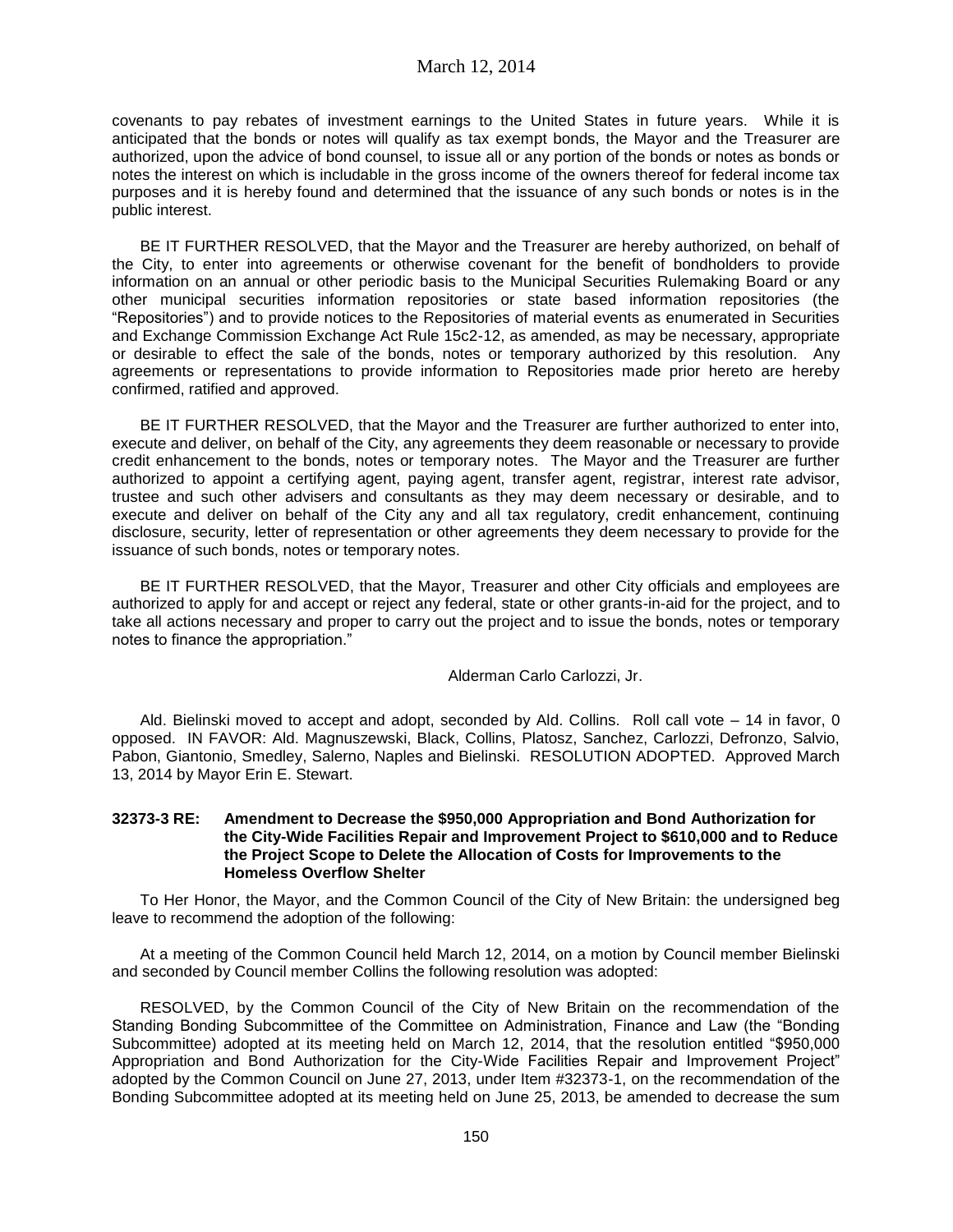appropriated and bonds authorized to \$610,000 and to reduce the Project scope to delete the allocation of costs for improvements to the homeless overflow shelter, and to read as follows:

"RESOLVED, by the Common Council of the City of New Britain (the "City") on the recommendation of the Standing Bonding Subcommittee of the Committee on Administration, Finance and Law adopted at its meetings held on June 25, 2013 and March 12, 2014, that the sum of \$610,000 be appropriated the improvements to various fire stations and the public works yard on Harvard Street (the "Project"). The Project includes planning, design, architectural and engineering services, construction, reconstruction, site work, materials, furniture, equipment and fixtures, temporary and permanent financing costs and other costs related to the Project. To meet said appropriation and in lieu of a tax therefor, bonds, notes or temporary notes of the City be issued pursuant to Article XII of the City Charter and Chapter 109 of the Connecticut General Statutes, as amended, or any other provision of law thereto enabling, in an amount not to exceed \$610,000 or so much thereof as may be necessary after deducting grants or other sources of funds available for the Project.

BE IT FURTHER RESOLVED, that the bonds or notes may be sold in a single issue or may be consolidated with other authorized but unissued bonds or notes of the City. The bonds or notes shall be issued in fully registered form, be executed in the name and on behalf of the City by the facsimile or manual signatures of the Mayor and the Treasurer, bear the City seal or a facsimile thereof, be certified and payable at a bank or trust company designated by the Mayor and the Treasurer which bank or trust company may also be designated as the registrar and transfer agent, and be approved as to their legality by Bond Counsel to the City. The bonds or notes may be issued in one or more series, shall bear such rate or rates of interest, and be issued in book entry form. The bonds or notes shall be general obligations of the City and each of the bonds or notes shall recite that every requirement of law relating to its issue has been duly complied with, that such bonds or notes are within every debt and other limit prescribed by law, and that the full faith and credit of the City are pledged to the payment of the principal thereof and interest thereon. The aggregate principal amount of bonds or notes to be issued, the annual installments of principal, redemption provisions, if any, the date, interest rate or rates, form and manner of sale, time of issuance and sale, designation, price, maturities, and other terms, details and particulars of such bonds or notes shall be determined by the Mayor and the Treasurer.

BE IT FURTHER RESOLVED, that the Mayor and Treasurer are authorized to issue temporary notes in anticipation of the receipt of the proceeds of said bonds or notes and the receipt of any federal, state or other grant-in-aid for the project. The notes shall be executed in the name and on behalf of the City by the facsimile or manual signatures of the Mayor and the Treasurer, bear the City seal or a facsimile thereof, be certified and payable at a bank or trust company designated by the Mayor and the Treasurer which bank or trust company may also be designated as the registrar and transfer agent, and be approved as to their legality by Bond Counsel to the City. The notes shall be issued with maturity dates in accordance with the Connecticut General Statutes, as amended. The notes shall be general obligations of the City and each of the bonds shall recite that every requirement of law relating to its issue has been duly complied with, that such notes are within every debt and other limit prescribed by law, and that the full faith and credit of the City are pledged to the payment of the principal thereof and interest thereon. The net interest cost on such notes, including renewals thereof, and the expense of preparing, issuing, and marketing such notes, to the extent paid from the proceeds from the issuance of bonds or notes, shall be included as a cost of the project.

BE IT FURTHER RESOLVED, that the bonds, notes or temporary notes may be sold by the Mayor and Treasurer in a public sale, sealed proposal or a negotiated underwriting and the Mayor and the Treasurer are authorized to select the underwriter or underwriters and to enter into, execute and deliver on behalf of the City a contract of purchase for such bonds, notes or temporary notes on such terms and conditions as they shall determine.

BE IT FURTHER RESOLVED, that the City hereby declares its official intent under Treasury Regulation Section 1.150-2 of the Internal Revenue Code of 1986, as amended, that project costs may be paid from temporary advances of available funds and that the City reasonably expects to reimburse any such advances from the proceeds of borrowings in an aggregate principal amount not in excess of the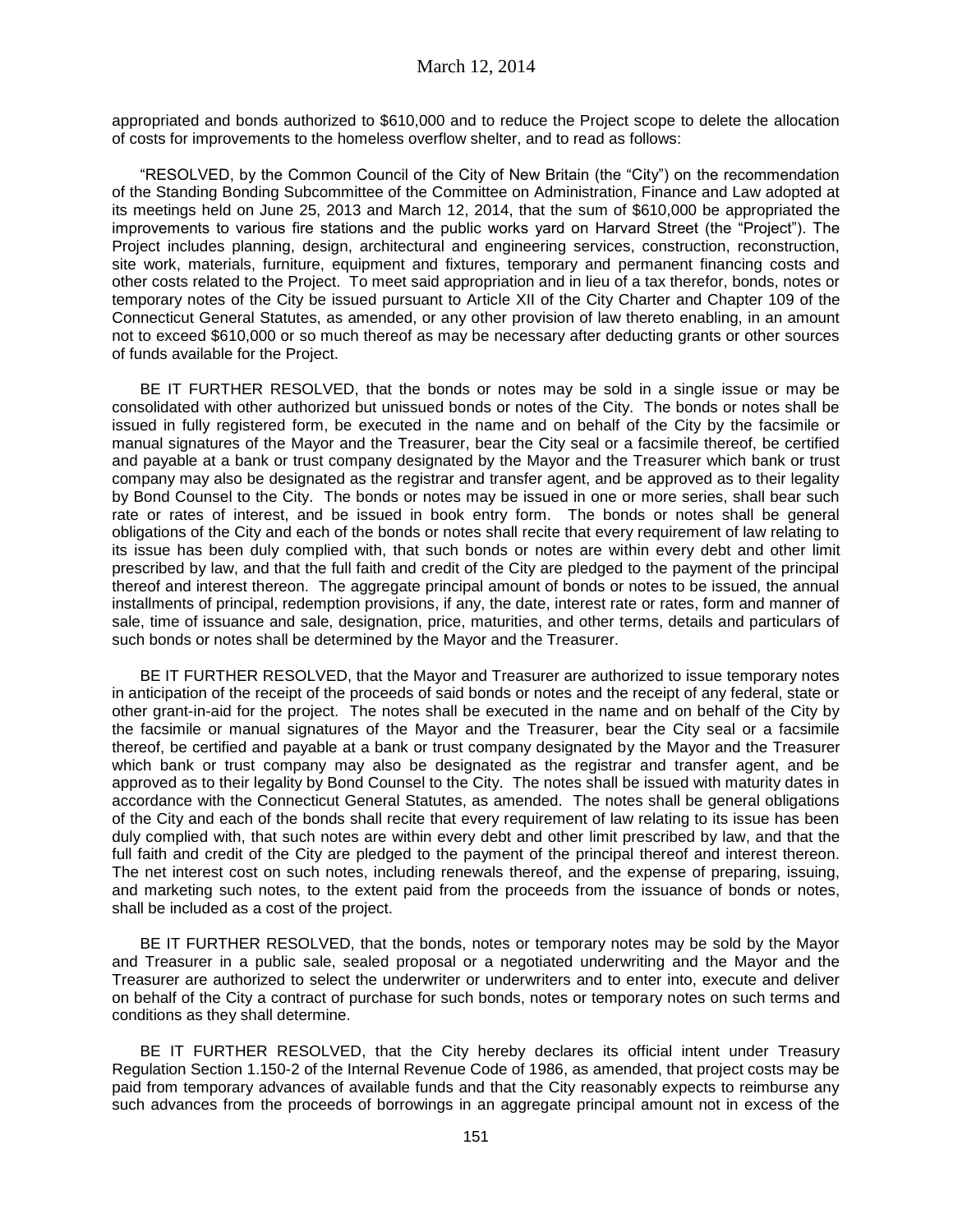amount of borrowing authorized for the project; that the Mayor and Treasurer are authorized to bind the City pursuant to such representations and agreements as they deem necessary or advisable in order to ensure and maintain the continued exemption from Federal income taxation of interest on the bonds, notes or temporary notes authorized by this resolution, if issued on a tax-exempt basis, including covenants to pay rebates of investment earnings to the United States in future years. While it is anticipated that the bonds or notes will qualify as tax exempt bonds, the Mayor and the Treasurer are authorized, upon the advice of bond counsel, to issue all or any portion of the bonds or notes as bonds or notes the interest on which is includable in the gross income of the owners thereof for federal income tax purposes and it is hereby found and determined that the issuance of any such bonds or notes is in the public interest.

BE IT FURTHER RESOLVED, that the Mayor and the Treasurer are hereby authorized, on behalf of the City, to enter into agreements or otherwise covenant for the benefit of bondholders to provide information on an annual or other periodic basis to the Municipal Securities Rulemaking Board or any other municipal securities information repositories or state based information repositories (the "Repositories") and to provide notices to the Repositories of material events as enumerated in Securities and Exchange Commission Exchange Act Rule 15c2-12, as amended, as may be necessary, appropriate or desirable to effect the sale of the bonds, notes or temporary authorized by this resolution. Any agreements or representations to provide information to Repositories made prior hereto are hereby confirmed, ratified and approved.

BE IT FURTHER RESOLVED, that the Mayor and the Treasurer are further authorized to enter into, execute and deliver, on behalf of the City, any agreements they deem reasonable or necessary to provide credit enhancement to the bonds, notes or temporary notes. The Mayor and the Treasurer are further authorized to appoint a certifying agent, paying agent, transfer agent, registrar, interest rate advisor, trustee and such other advisers and consultants as they may deem necessary or desirable, and to execute and deliver on behalf of the City any and all tax regulatory, credit enhancement, continuing disclosure, security, letter of representation or other agreements they deem necessary to provide for the issuance of such bonds, notes or temporary notes.

BE IT FURTHER RESOLVED, that the Mayor, Treasurer and other City officials and employees are authorized to apply for and accept or reject any federal, state or other grants-in-aid for the project, and to take all actions necessary and proper to carry out the project and to issue the bonds, notes or temporary notes to finance the appropriation."

#### Alderman Carlo Carlozzi, Jr.

Ald. Bielinski moved to accept and adopt, seconded by Ald. Collins. Roll call vote – 14 in favor, 0 opposed. IN FAVOR: Ald. Magnuszewski, Black, Collins, Platosz, Sanchez, Carlozzi, Defronzo, Salvio, Pabon, Giantonio, Smedley, Salerno, Naples and Bielinski. RESOLUTION ADOPTED. Approved March 13, 2014 by Mayor Erin E. Stewart.

### **32375-3 RE: Amendment to the \$875,000 Appropriation and Bond Authorization for the City-Wide Park ADA Improvement Project to Decrease the Appropriation and Bond Authorization to \$530,000 and to Revise the Scope of the Project to Include Improvements to Increase ADA Compliance at Various City Parks to Comply with ADA Requirements**

To Her Honor, the Mayor, and the Common Council of the City of New Britain: the undersigned beg leave to recommend the adoption of the following:

At a meeting of the Common Council held on March 12, 2014, on a motion by Council member Carlozzi and seconded by Council member Giantonio the following resolution was adopted:

RESOLVED, by the Common Council of the City of New Britain on the recommendation of the Standing Bonding Subcommittee of the Committee on Administration, Finance and Law (the "Bonding Subcommittee) adopted at its meeting held on March 12, 2014, that the resolution entitled "\$875,000 Appropriation and Bond Authorization for the City-Wide Park ADA Improvement Project" adopted by the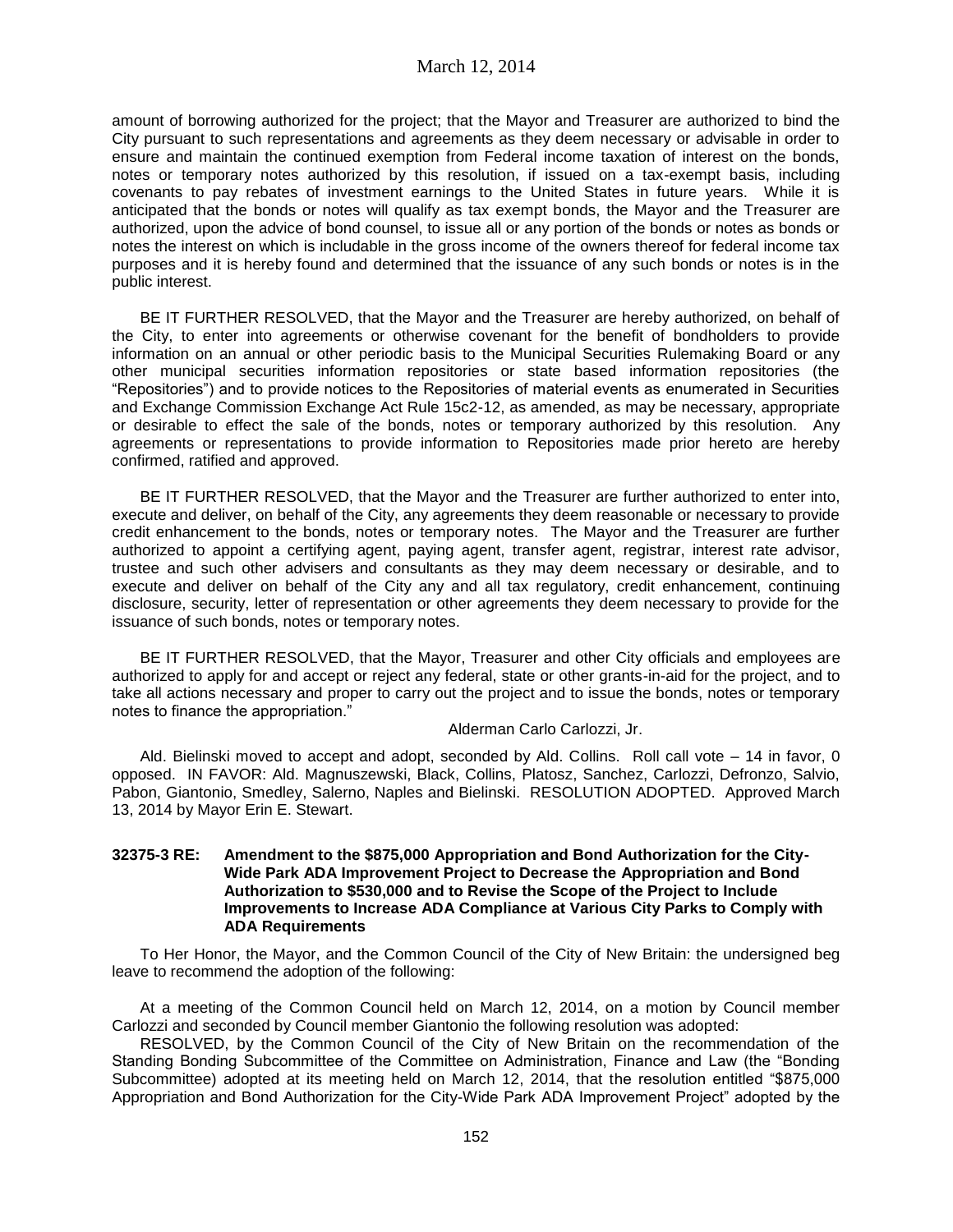Common Council on June 27, 2013, under Item #32375-1, on the recommendation of the Bonding Subcommittee adopted at its meeting held on June 25, 2013, be amended to decrease the sum appropriated and bonds authorized to \$530,000 and to revise the scope of the project to include improvements to various City parks to comply with ADA requirements, and to read as follows:

"RESOLVED, by the Common Council of the City of New Britain (the "City") on the recommendation of the Standing Bonding Subcommittee of the Committee on Administration, Finance and Law adopted at its meetings held on June 25, 2013 and March 12, 2014, that the sum of \$530,000 be appropriated for the improvements to various City parks to comply with ADA requirements (the "Project"). The Project includes planning, design, architectural and engineering services, construction, reconstruction, site work, materials, furniture, equipment and fixtures, temporary and permanent financing costs and other costs related to the Project. To meet said appropriation and in lieu of a tax therefor, bonds, notes or temporary notes of the City be issued pursuant to Article XII of the City Charter and Chapter 109 of the Connecticut General Statutes, as amended, or any other provision of law thereto enabling, in an amount not to exceed \$530,000 or so much thereof as may be necessary after deducting grants or other sources of funds available for the Project.

BE IT FURTHER RESOLVED, that the bonds or notes may be sold in a single issue or may be consolidated with other authorized but unissued bonds or notes of the City. The bonds or notes shall be issued in fully registered form, be executed in the name and on behalf of the City by the facsimile or manual signatures of the Mayor and the Treasurer, bear the City seal or a facsimile thereof, be certified and payable at a bank or trust company designated by the Mayor and the Treasurer which bank or trust company may also be designated as the registrar and transfer agent, and be approved as to their legality by Bond Counsel to the City. The bonds or notes may be issued in one or more series, shall bear such rate or rates of interest, and be issued in book entry form. The bonds or notes shall be general obligations of the City and each of the bonds or notes shall recite that every requirement of law relating to its issue has been duly complied with, that such bonds or notes are within every debt and other limit prescribed by law, and that the full faith and credit of the City are pledged to the payment of the principal thereof and interest thereon. The aggregate principal amount of bonds or notes to be issued, the annual installments of principal, redemption provisions, if any, the date, interest rate or rates, form and manner of sale, time of issuance and sale, designation, price, maturities, and other terms, details and particulars of such bonds or notes shall be determined by the Mayor and the Treasurer.

BE IT FURTHER RESOLVED, that the Mayor and Treasurer are authorized to issue temporary notes in anticipation of the receipt of the proceeds of said bonds or notes and the receipt of any federal, state or other grant-in-aid for the project. The notes shall be executed in the name and on behalf of the City by the facsimile or manual signatures of the Mayor and the Treasurer, bear the City seal or a facsimile thereof, be certified and payable at a bank or trust company designated by the Mayor and the Treasurer which bank or trust company may also be designated as the registrar and transfer agent, and be approved as to their legality by Bond Counsel to the City. The notes shall be issued with maturity dates in accordance with the Connecticut General Statutes, as amended. The notes shall be general obligations of the City and each of the bonds shall recite that every requirement of law relating to its issue has been duly complied with, that such notes are within every debt and other limit prescribed by law, and that the full faith and credit of the City are pledged to the payment of the principal thereof and interest thereon. The net interest cost on such notes, including renewals thereof, and the expense of preparing, issuing, and marketing such notes, to the extent paid from the proceeds from the issuance of bonds or notes, shall be included as a cost of the project.

BE IT FURTHER RESOLVED, that the bonds, notes or temporary notes may be sold by the Mayor and Treasurer in a public sale, sealed proposal or a negotiated underwriting and the Mayor and the Treasurer are authorized to select the underwriter or underwriters and to enter into, execute and deliver on behalf of the City a contract of purchase for such bonds, notes or temporary notes on such terms and conditions as they shall determine.

BE IT FURTHER RESOLVED, that the City hereby declares its official intent under Treasury Regulation Section 1.150-2 of the Internal Revenue Code of 1986, as amended, that project costs may be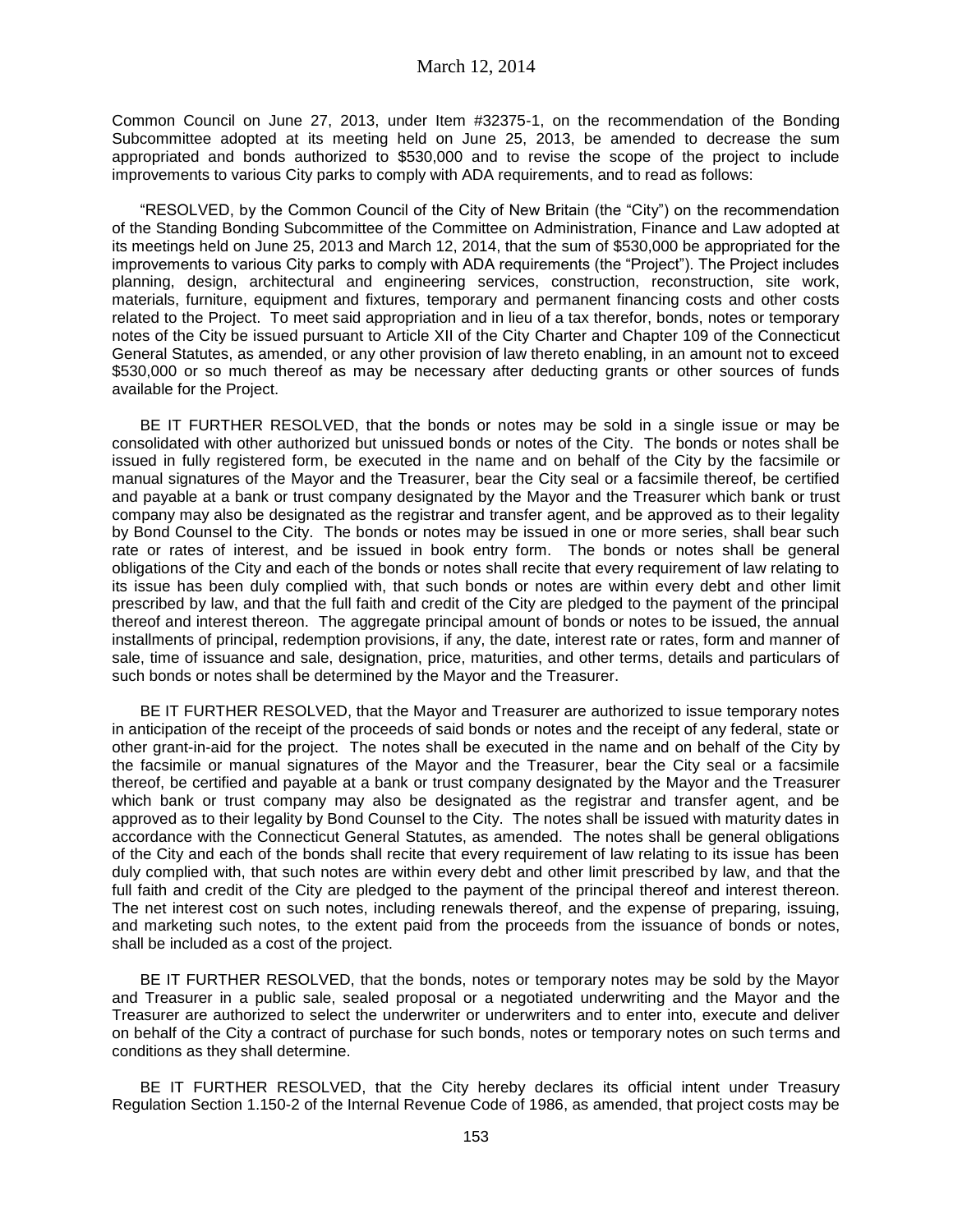paid from temporary advances of available funds and that the City reasonably expects to reimburse any such advances from the proceeds of borrowings in an aggregate principal amount not in excess of the amount of borrowing authorized for the project; that the Mayor and Treasurer are authorized to bind the City pursuant to such representations and agreements as they deem necessary or advisable in order to ensure and maintain the continued exemption from Federal income taxation of interest on the bonds, notes or temporary notes authorized by this resolution, if issued on a tax-exempt basis, including covenants to pay rebates of investment earnings to the United States in future years. While it is anticipated that the bonds or notes will qualify as tax exempt bonds, the Mayor and the Treasurer are authorized, upon the advice of bond counsel, to issue all or any portion of the bonds or notes as bonds or notes the interest on which is includable in the gross income of the owners thereof for federal income tax purposes and it is hereby found and determined that the issuance of any such bonds or notes is in the public interest.

BE IT FURTHER RESOLVED, that the Mayor and the Treasurer are hereby authorized, on behalf of the City, to enter into agreements or otherwise covenant for the benefit of bondholders to provide information on an annual or other periodic basis to the Municipal Securities Rulemaking Board or any other municipal securities information repositories or state based information repositories (the "Repositories") and to provide notices to the Repositories of material events as enumerated in Securities and Exchange Commission Exchange Act Rule 15c2-12, as amended, as may be necessary, appropriate or desirable to effect the sale of the bonds, notes or temporary authorized by this resolution. Any agreements or representations to provide information to Repositories made prior hereto are hereby confirmed, ratified and approved.

BE IT FURTHER RESOLVED, that the Mayor and the Treasurer are further authorized to enter into, execute and deliver, on behalf of the City, any agreements they deem reasonable or necessary to provide credit enhancement to the bonds, notes or temporary notes. The Mayor and the Treasurer are further authorized to appoint a certifying agent, paying agent, transfer agent, registrar, interest rate advisor, trustee and such other advisers and consultants as they may deem necessary or desirable, and to execute and deliver on behalf of the City any and all tax regulatory, credit enhancement, continuing disclosure, security, letter of representation or other agreements they deem necessary to provide for the issuance of such bonds, notes or temporary notes.

BE IT FURTHER RESOLVED, that the Mayor, Treasurer and other City officials and employees are authorized to apply for and accept or reject any federal, state or other grants-in-aid for the project, and to take all actions necessary and proper to carry out the project and to issue the bonds, notes or temporary notes to finance the appropriation."

### Alderman Carlo Carlozzi, Jr.

Ald. Carlozzi moved to accept and adopt, seconded by Ald. Giantonio. Roll call vote – 9 in favor, 5 opposed. IN FAVOR: Ald. Sanchez, Carlozzi, Salvio, Pabon, Giantonio, Smedley, Salerno, Naples and Bielinski. OPPOSED: Ald. Magnuszewski, Black, Collins, Platosz and DeFronzo. RESOLUTION DEFEATED. Approved March 13, 2014 by Mayor Erin E. Stewart.

### **32376-3RE: Amendment to the \$825,000 Appropriation and Bond Authorization for the City-Wide Park Improvement Project to Decrease the Appropriation and Bond Authorization to \$690,000 and to Reduce the Scope of the Project to Include Only New Britain Stadium Improvements and Stanley Quarter Park Improvements**

To Her Honor, the Mayor, and the Common Council of the City of New Britain: the undersigned beg leave to recommend the adoption of the following:

At a meeting of the Common Council held on March 12, 2014, on a motion by Council member Bielinski and seconded by Council member Pabon the following resolution was adopted:

RESOLVED, by the Common Council of the City of New Britain on the recommendation of the Standing Bonding Subcommittee of the Committee on Administration, Finance and Law (the "Bonding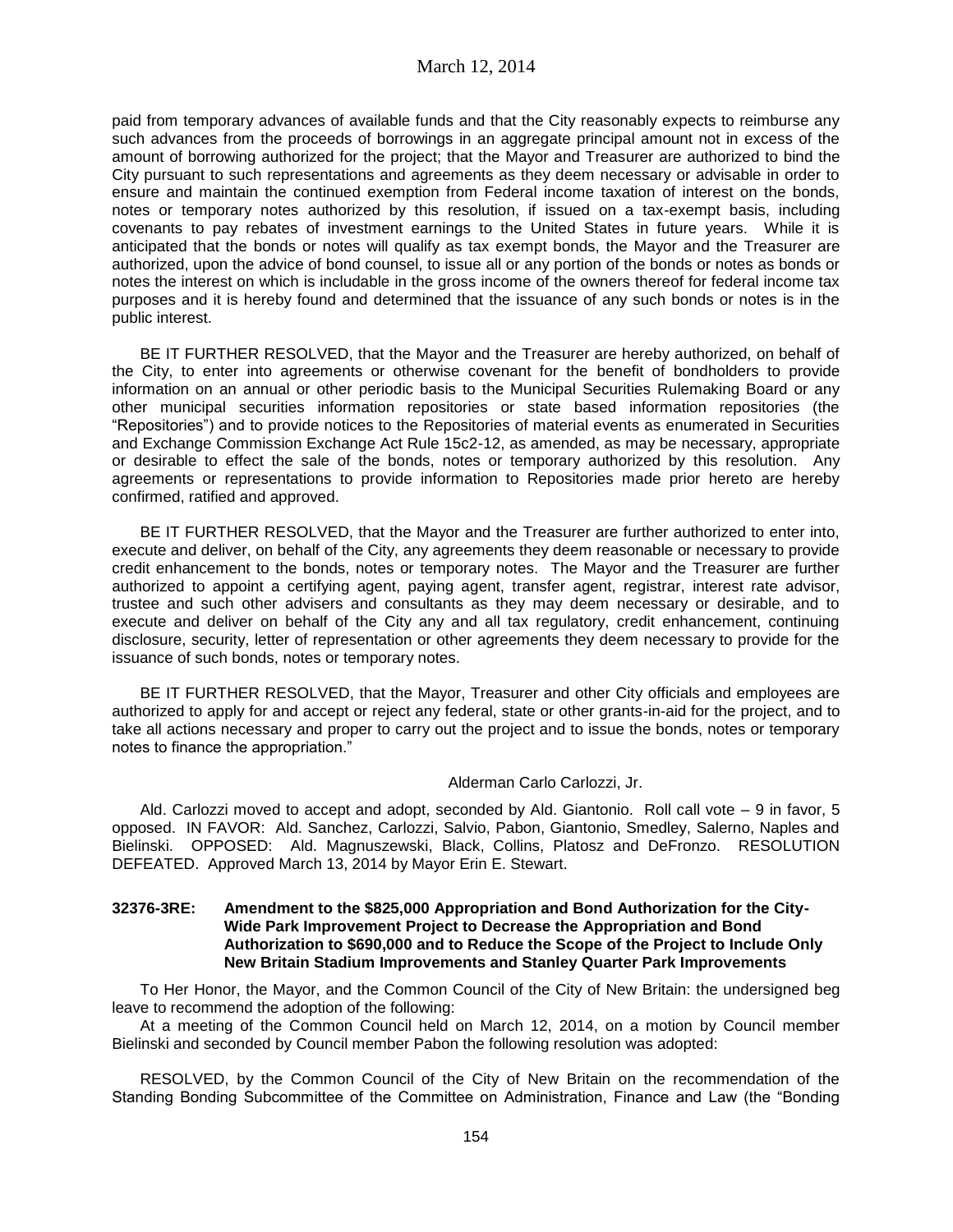Subcommittee) adopted at its meeting held on March 12, 2014, that the resolution entitled "\$825,000 Appropriation and Bond Authorization for the City-Wide Park Improvement Project" adopted by the Common Council on June 27, 2013, under Item #32376-1, on the recommendation of the Bonding Subcommittee adopted at its meeting held on June 25, 2013, be amended to decrease the sum appropriated and bonds authorized to \$690,000 and to reduce the scope of the project, and to read as follows:

"RESOLVED, by the Common Council of the City of New Britain (the "City") on the recommendation of the Standing Bonding Subcommittee of the Committee on Administration, Finance and Law adopted at its meetings held on June 25, 2013 and March 12, 2014, that the sum of \$690,000 be appropriated for the improvements to New Britain Stadium and Stanley Quarter Park (the "Project"). The Project includes planning, design, architectural and engineering services, construction, reconstruction, site work, materials, furniture, equipment and fixtures, temporary and permanent financing costs and other costs related to the Project. To meet said appropriation and in lieu of a tax therefor, bonds, notes or temporary notes of the City be issued pursuant to Article XII of the City Charter and Chapter 109 of the Connecticut General Statutes, as amended, or any other provision of law thereto enabling, in an amount not to exceed \$690,000 or so much thereof as may be necessary after deducting grants or other sources of funds available for the Project.

BE IT FURTHER RESOLVED, that the bonds or notes may be sold in a single issue or may be consolidated with other authorized but unissued bonds or notes of the City. The bonds or notes shall be issued in fully registered form, be executed in the name and on behalf of the City by the facsimile or manual signatures of the Mayor and the Treasurer, bear the City seal or a facsimile thereof, be certified and payable at a bank or trust company designated by the Mayor and the Treasurer which bank or trust company may also be designated as the registrar and transfer agent, and be approved as to their legality by Bond Counsel to the City. The bonds or notes may be issued in one or more series, shall bear such rate or rates of interest, and be issued in book entry form. The bonds or notes shall be general obligations of the City and each of the bonds or notes shall recite that every requirement of law relating to its issue has been duly complied with, that such bonds or notes are within every debt and other limit prescribed by law, and that the full faith and credit of the City are pledged to the payment of the principal thereof and interest thereon. The aggregate principal amount of bonds or notes to be issued, the annual installments of principal, redemption provisions, if any, the date, interest rate or rates, form and manner of sale, time of issuance and sale, designation, price, maturities, and other terms, details and particulars of such bonds or notes shall be determined by the Mayor and the Treasurer.

BE IT FURTHER RESOLVED, that the Mayor and Treasurer are authorized to issue temporary notes in anticipation of the receipt of the proceeds of said bonds or notes and the receipt of any federal, state or other grant-in-aid for the project. The notes shall be executed in the name and on behalf of the City by the facsimile or manual signatures of the Mayor and the Treasurer, bear the City seal or a facsimile thereof, be certified and payable at a bank or trust company designated by the Mayor and the Treasurer which bank or trust company may also be designated as the registrar and transfer agent, and be approved as to their legality by Bond Counsel to the City. The notes shall be issued with maturity dates in accordance with the Connecticut General Statutes, as amended. The notes shall be general obligations of the City and each of the bonds shall recite that every requirement of law relating to its issue has been duly complied with, that such notes are within every debt and other limit prescribed by law, and that the full faith and credit of the City are pledged to the payment of the principal thereof and interest thereon. The net interest cost on such notes, including renewals thereof, and the expense of preparing, issuing, and marketing such notes, to the extent paid from the proceeds from the issuance of bonds or notes, shall be included as a cost of the project.

BE IT FURTHER RESOLVED, that the bonds, notes or temporary notes may be sold by the Mayor and Treasurer in a public sale, sealed proposal or a negotiated underwriting and the Mayor and the Treasurer are authorized to select the underwriter or underwriters and to enter into, execute and deliver on behalf of the City a contract of purchase for such bonds, notes or temporary notes on such terms and conditions as they shall determine.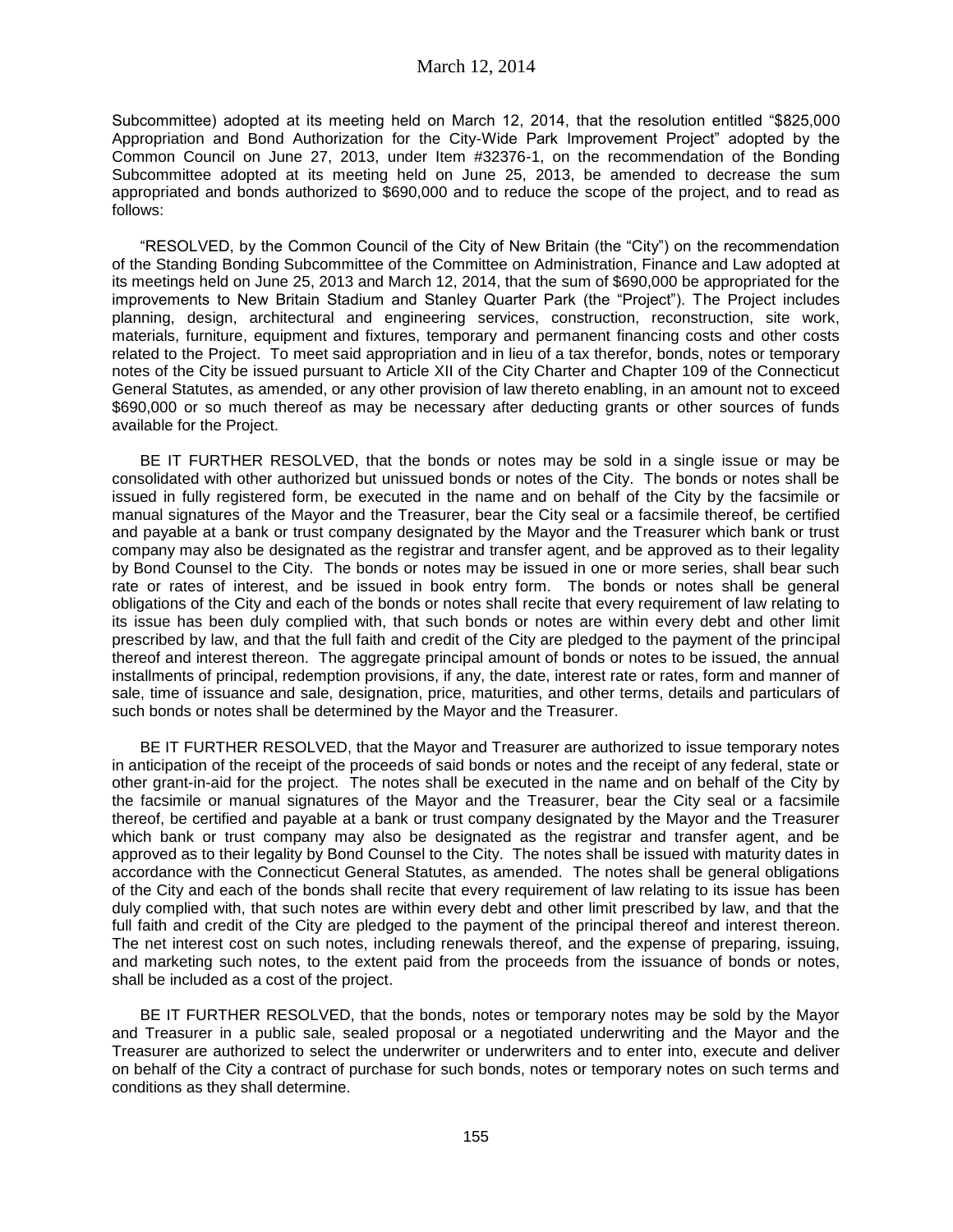BE IT FURTHER RESOLVED, that the City hereby declares its official intent under Treasury Regulation Section 1.150-2 of the Internal Revenue Code of 1986, as amended, that project costs may be paid from temporary advances of available funds and that the City reasonably expects to reimburse any such advances from the proceeds of borrowings in an aggregate principal amount not in excess of the amount of borrowing authorized for the project; that the Mayor and Treasurer are authorized to bind the City pursuant to such representations and agreements as they deem necessary or advisable in order to ensure and maintain the continued exemption from Federal income taxation of interest on the bonds, notes or temporary notes authorized by this resolution, if issued on a tax-exempt basis, including covenants to pay rebates of investment earnings to the United States in future years. While it is anticipated that the bonds or notes will qualify as tax exempt bonds, the Mayor and the Treasurer are authorized, upon the advice of bond counsel, to issue all or any portion of the bonds or notes as bonds or notes the interest on which is includable in the gross income of the owners thereof for federal income tax purposes and it is hereby found and determined that the issuance of any such bonds or notes is in the public interest.

BE IT FURTHER RESOLVED, that the Mayor and the Treasurer are hereby authorized, on behalf of the City, to enter into agreements or otherwise covenant for the benefit of bondholders to provide information on an annual or other periodic basis to the Municipal Securities Rulemaking Board or any other municipal securities information repositories or state based information repositories (the "Repositories") and to provide notices to the Repositories of material events as enumerated in Securities and Exchange Commission Exchange Act Rule 15c2-12, as amended, as may be necessary, appropriate or desirable to effect the sale of the bonds, notes or temporary authorized by this resolution. Any agreements or representations to provide information to Repositories made prior hereto are hereby confirmed, ratified and approved.

BE IT FURTHER RESOLVED, that the Mayor and the Treasurer are further authorized to enter into, execute and deliver, on behalf of the City, any agreements they deem reasonable or necessary to provide credit enhancement to the bonds, notes or temporary notes. The Mayor and the Treasurer are further authorized to appoint a certifying agent, paying agent, transfer agent, registrar, interest rate advisor, trustee and such other advisers and consultants as they may deem necessary or desirable, and to execute and deliver on behalf of the City any and all tax regulatory, credit enhancement, continuing disclosure, security, letter of representation or other agreements they deem necessary to provide for the issuance of such bonds, notes or temporary notes.

BE IT FURTHER RESOLVED, that the Mayor, Treasurer and other City officials and employees are authorized to apply for and accept or reject any federal, state or other grants-in-aid for the project, and to take all actions necessary and proper to carry out the project and to issue the bonds, notes or temporary notes to finance the appropriation."

### Alderman Carlo Carlozzi, Jr.

Ald. Bieinski moved to accept and adopt, seconded by Ald. Pabon. Roll call vote – 14 in favor, 0 opposed. IN FAVOR: Ald. Magnuszewski, Black, Collins, Platosz, Sanchez, Carlozzi, Defronzo, Salvio, Pabon, Giantonio, Smedley, Salerno, Naples and Bielinski. RESOLUTION ADOPTED. Approved March 13, 2014 by Mayor Erin E. Stewart.

### **27491-7 RE: Amendment to the \$6,750,000 Appropriation and Bond Authorization for Environmental Remediation at City Facilities to Increase the Appropriation to \$8,150,000 and the Bond Authorization to \$7,150,000**

To Her Honor, the Mayor, and the Common Council of the City of New Britain:the undersigned beg leave to recommend the adoption of the following:

At a meeting of the Common Council held on March 12, 2014, on a motion by Council member Bielinski and seconded by Council member Collins the following resolution was adopted: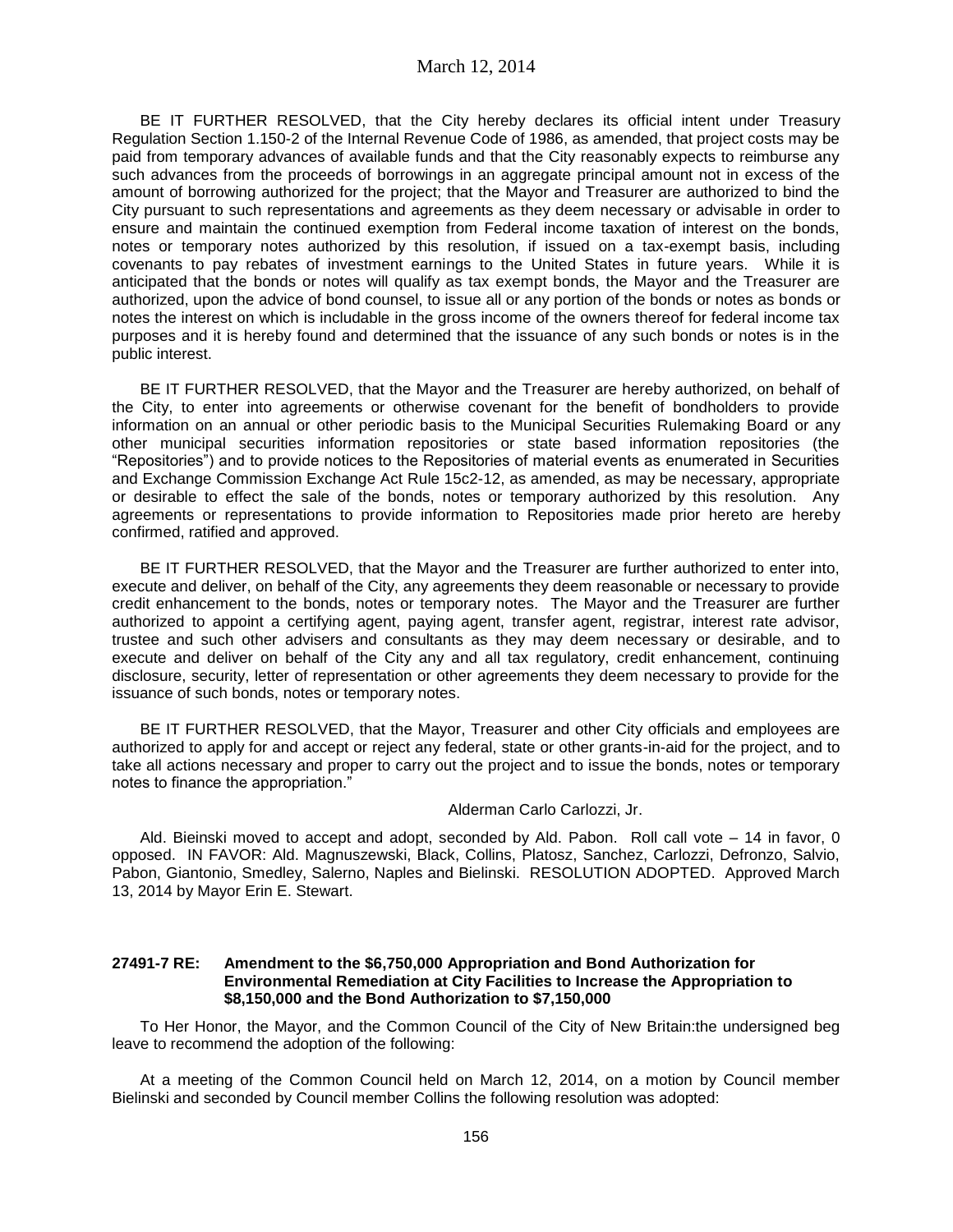RESOLVED, by the Common Council of the City of New Britain on the recommendation of the Standing Bonding Subcommittee of the Committee on Administration, Finance and Law (the "Bonding Subcommittee) adopted at its meeting held on March 12, 2014, that the resolution entitled "\$6,750,000 Appropriation and Bond Authorization for Environmental Remediation at City Facilities" adopted by the Common Council on May 14, 2003, #27491-1, as last amended on June 23, 2010, #27491-5, on the recommendation of the Bonding Subcommittee adopted at its meetings held on April 21, 2003 and June 23, 2010, be amended to increase the sum appropriated to \$8,150,000 and bonds authorized to \$7,150,000, and to read as follows:

"RESOLVED, by the Common Council of the City of New Britain (the "City") on the recommendation of the Standing Bonding Subcommittee of the Committee on Administration, Finance and Law adopted at its meetings held on May 14, 2003 and March 12, 2014, that the sum of \$8,150,000 be appropriated for costs of environmental remediation of various City facilities, including renovation of the City owned transfer station, mandated and other remediation and improvements at the landfill, transfer station, parks, Fairview Cemetery and Stanley Golf Course (the "Project"). The Project includes inspection, planning, design, architectural and engineering services, construction, reconstruction, excavation, site work, materials, furniture, equipment and fixtures, grant applications, temporary and permanent financing costs and other costs related to the Project. To meet said appropriation and in lieu of a tax therefor, bonds, notes or temporary notes of the City be issued pursuant to Article XII of the City Charter and Chapter 109 of the Connecticut General Statutes, as amended, or any other provision of law thereto enabling, in an amount not to exceed \$7,150,000 or so much thereof as may be necessary after deducting grants or other sources of funds available for the Project.

BE IT FURTHER RESOLVED, that the bonds or notes may be sold in a single issue or may be consolidated with other authorized but unissued bonds or notes of the City. The bonds or notes shall be issued in fully registered form, be executed in the name and on behalf of the City by the facsimile or manual signatures of the Mayor and the Treasurer, bear the City seal or a facsimile thereof, be certified and payable at a bank or trust company designated by the Mayor and the Treasurer which bank or trust company may also be designated as the registrar and transfer agent, and be approved as to their legality by Bond Counsel to the City. The bonds or notes may be issued in one or more series, shall bear such rate or rates of interest, and be issued in book entry form. The bonds or notes shall be general obligations of the City and each of the bonds or notes shall recite that every requirement of law relating to its issue has been duly complied with, that such bonds or notes are within every debt and other limit prescribed by law, and that the full faith and credit of the City are pledged to the payment of the principal thereof and interest thereon. The aggregate principal amount of bonds or notes to be issued, the annual installments of principal, redemption provisions, if any, the date, interest rate or rates, form and manner of sale, time of issuance and sale, designation, price, maturities, and other terms, details and particulars of such bonds or notes shall be determined by the Mayor and the Treasurer.

BE IT FURTHER RESOLVED, that the Mayor and Treasurer are authorized to issue temporary notes in anticipation of the receipt of the proceeds of said bonds or notes and the receipt of any federal, state or other grant-in-aid for the project. The notes shall be executed in the name and on behalf of the City by the facsimile or manual signatures of the Mayor and the Treasurer, bear the City seal or a facsimile thereof, be certified and payable at a bank or trust company designated by the Mayor and the Treasurer which bank or trust company may also be designated as the registrar and transfer agent, and be approved as to their legality by Bond Counsel to the City. The notes shall be issued with maturity dates in accordance with the Connecticut General Statutes, as amended. The notes shall be general obligations of the City and each of the bonds shall recite that every requirement of law relating to its issue has been duly complied with, that such notes are within every debt and other limit prescribed by law, and that the full faith and credit of the City are pledged to the payment of the principal thereof and interest thereon. The net interest cost on such notes, including renewals thereof, and the expense of preparing, issuing, and marketing such notes, to the extent paid from the proceeds from the issuance of bonds or notes, shall be included as a cost of the project.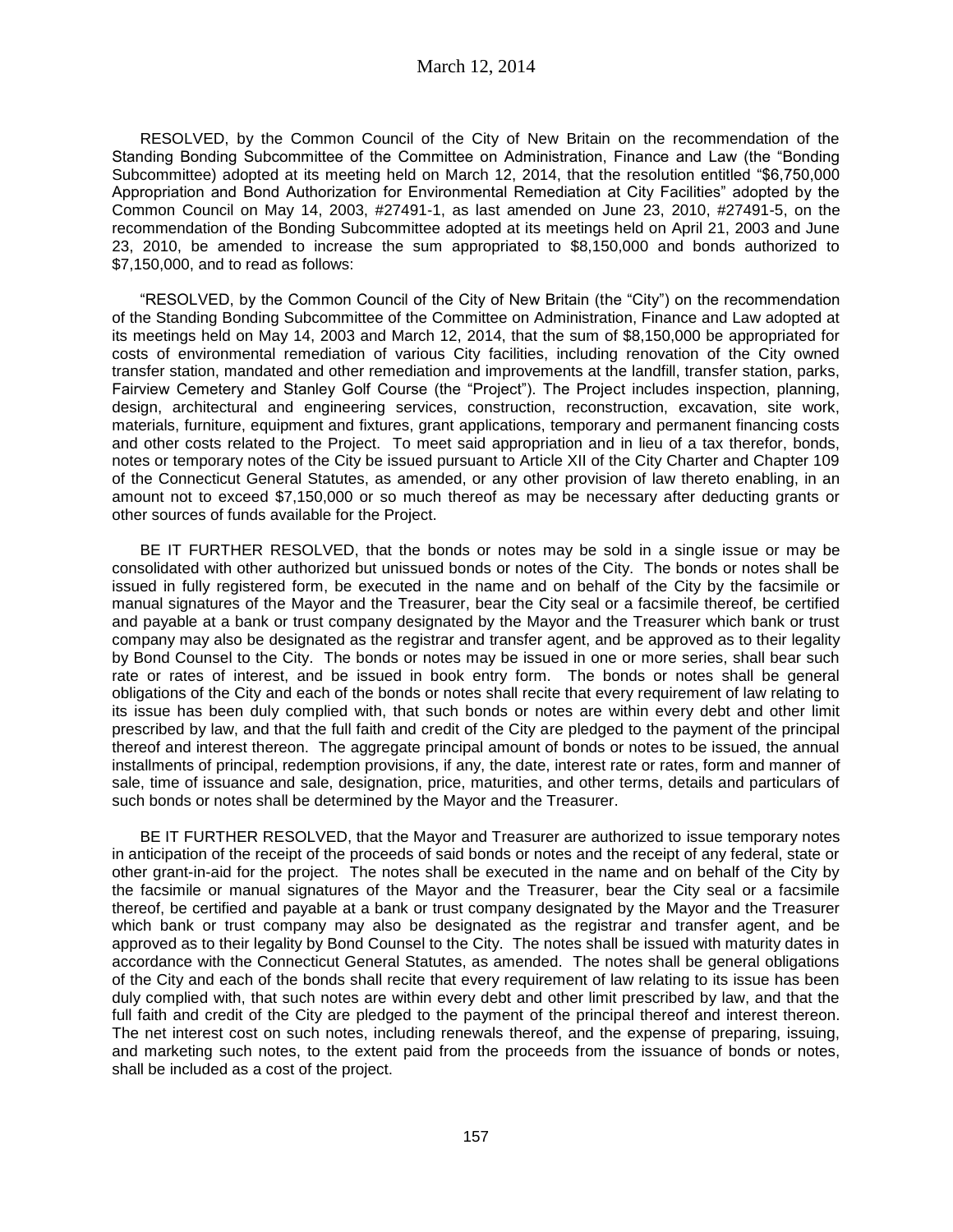BE IT FURTHER RESOLVED, that the bonds, notes or temporary notes may be sold by the Mayor and Treasurer in a public sale, sealed proposal or a negotiated underwriting and the Mayor and the Treasurer are authorized to select the underwriter or underwriters and to enter into, execute and deliver on behalf of the City a contract of purchase for such bonds, notes or temporary notes on such terms and conditions as they shall determine.

BE IT FURTHER RESOLVED, that the City hereby declares its official intent under Treasury Regulation Section 1.150-2 of the Internal Revenue Code of 1986, as amended, that project costs may be paid from temporary advances of available funds and that the City reasonably expects to reimburse any such advances from the proceeds of borrowings in an aggregate principal amount not in excess of the amount of borrowing authorized for the project; that the Mayor and Treasurer are authorized to bind the City pursuant to such representations and agreements as they deem necessary or advisable in order to ensure and maintain the continued exemption from Federal income taxation of interest on the bonds, notes or temporary notes authorized by this resolution, if issued on a tax-exempt basis, including covenants to pay rebates of investment earnings to the United States in future years. While it is anticipated that the bonds or notes will qualify as tax exempt bonds, the Mayor and the Treasurer are authorized, upon the advice of bond counsel, to issue all or any portion of the bonds or notes as bonds or notes the interest on which is includable in the gross income of the owners thereof for federal income tax purposes and it is hereby found and determined that the issuance of any such bonds or notes is in the public interest.

BE IT FURTHER RESOLVED, that the Mayor and the Treasurer are hereby authorized, on behalf of the City, to enter into agreements or otherwise covenant for the benefit of bondholders to provide information on an annual or other periodic basis to the Municipal Securities Rulemaking Board or any other municipal securities information repositories or state based information repositories (the "Repositories") and to provide notices to the Repositories of material events as enumerated in Securities and Exchange Commission Exchange Act Rule 15c2-12, as amended, as may be necessary, appropriate or desirable to effect the sale of the bonds, notes or temporary authorized by this resolution. Any agreements or representations to provide information to Repositories made prior hereto are hereby confirmed, ratified and approved.

BE IT FURTHER RESOLVED, that the Mayor and the Treasurer are further authorized to enter into, execute and deliver, on behalf of the City, any agreements they deem reasonable or necessary to provide credit enhancement to the bonds, notes or temporary notes. The Mayor and the Treasurer are further authorized to appoint a certifying agent, paying agent, transfer agent, registrar, interest rate advisor, trustee and such other advisers and consultants as they may deem necessary or desirable, and to execute and deliver on behalf of the City any and all tax regulatory, credit enhancement, continuing disclosure, security, letter of representation or other agreements they deem necessary to provide for the issuance of such bonds, notes or temporary notes.

BE IT FURTHER RESOLVED, that the Mayor, Treasurer and other City officials and employees are authorized to apply for and accept or reject any federal, state or other grants-in-aid for the project, and to take all actions necessary and proper to carry out the project and to issue the bonds, notes or temporary notes to finance the appropriation."

#### Alderman Carlo Carlozzi, Jr.

Ald. Bielinski moved to accept and adopt, seconded by Ald. Collins. Roll call vote – 14 in favor, 0 opposed. IN FAVOR: Ald. Magnuszewski, Black, Collins, Platosz, Sanchez, Carlozzi, Defronzo, Salvio, Pabon, Giantonio, Smedley, Salerno, Naples and Bielinski. RESOLUTION ADOPTED. Approved March 13, 2014 by Mayor Erin E. Stewart.

Ald. Trueworthy arrived.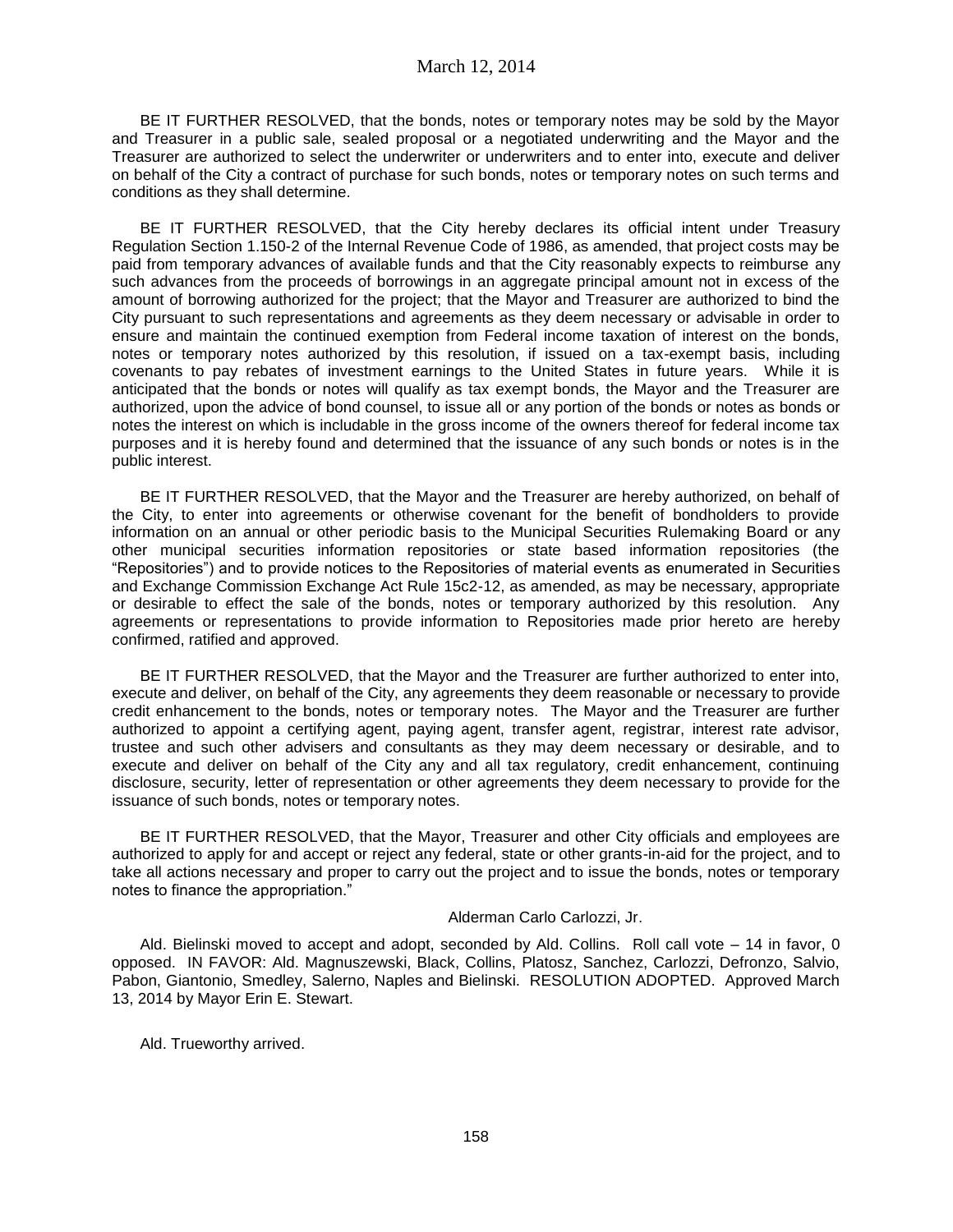### **32381-3 RE: Amendment to the \$2,000,000 Appropriation and Bond Authorization for the Washington Park Pool Project to Decrease the Appropriation and Bond Authorization to \$150,000**

To Her Honor, the Mayor, and the Common Council of the City of New Britain: the undersigned beg leave to recommend the adoption of the following:

At a meeting of the Common Council held on March 12, 2014, on a motion by Council member Giantonio and seconded by Council member Pabon the following resolution was adopted:

RESOLVED, by the Common Council of the City of New Britain on the recommendation of the Standing Bonding Subcommittee of the Committee on Administration, Finance and Law (the "Bonding Subcommittee) adopted at its meeting held on March 12, 2014, that the resolution entitled "\$2,000,000 Appropriation and Bond Authorization for the Washington Park Pool Project" adopted by the Common Council on June 27, 2013, under Item #32381-1, on the recommendation of the Bonding Subcommittee adopted at its meeting held on June 25, 2013, be amended to decrease the sum appropriated and bonds authorized to \$150,000, and to read as follows:

"RESOLVED, by the Common Council of the City of New Britain (the "City") on the recommendation of the Standing Bonding Subcommittee of the Committee on Administration, Finance and Law adopted at its meetings held on June 25, 2013 and March 12, 2014, that the sum of \$150,000 be appropriated for costs related to the replacement of the pool and bath houses to comply with ADA Standards at Washington Park (the "Project"). The Project includes planning, design, architectural and engineering services, construction, reconstruction, site work, materials, furniture, equipment and fixtures, temporary and permanent financing costs and other costs related to the Project. To meet said appropriation and in lieu of a tax therefor, bonds, notes or temporary notes of the City be issued pursuant to Article XII of the City Charter and Chapter 109 of the Connecticut General Statutes, as amended, or any other provision of law thereto enabling, in an amount not to exceed \$150,000 or so much thereof as may be necessary after deducting grants or other sources of funds available for the Project.

BE IT FURTHER RESOLVED, that the bonds or notes may be sold in a single issue or may be consolidated with other authorized but unissued bonds or notes of the City. The bonds or notes shall be issued in fully registered form, be executed in the name and on behalf of the City by the facsimile or manual signatures of the Mayor and the Treasurer, bear the City seal or a facsimile thereof, be certified and payable at a bank or trust company designated by the Mayor and the Treasurer which bank or trust company may also be designated as the registrar and transfer agent, and be approved as to their legality by Bond Counsel to the City. The bonds or notes may be issued in one or more series, shall bear such rate or rates of interest, and be issued in book entry form. The bonds or notes shall be general obligations of the City and each of the bonds or notes shall recite that every requirement of law relating to its issue has been duly complied with, that such bonds or notes are within every debt and other limit prescribed by law, and that the full faith and credit of the City are pledged to the payment of the principal thereof and interest thereon. The aggregate principal amount of bonds or notes to be issued, the annual installments of principal, redemption provisions, if any, the date, interest rate or rates, form and manner of sale, time of issuance and sale, designation, price, maturities, and other terms, details and particulars of such bonds or notes shall be determined by the Mayor and the Treasurer.

BE IT FURTHER RESOLVED, that the Mayor and Treasurer are authorized to issue temporary notes in anticipation of the receipt of the proceeds of said bonds or notes and the receipt of any federal, state or other grant-in-aid for the project. The notes shall be executed in the name and on behalf of the City by the facsimile or manual signatures of the Mayor and the Treasurer, bear the City seal or a facsimile thereof, be certified and payable at a bank or trust company designated by the Mayor and the Treasurer which bank or trust company may also be designated as the registrar and transfer agent, and be approved as to their legality by Bond Counsel to the City. The notes shall be issued with maturity dates in accordance with the Connecticut General Statutes, as amended. The notes shall be general obligations of the City and each of the bonds shall recite that every requirement of law relating to its issue has been duly complied with, that such notes are within every debt and other limit prescribed by law, and that the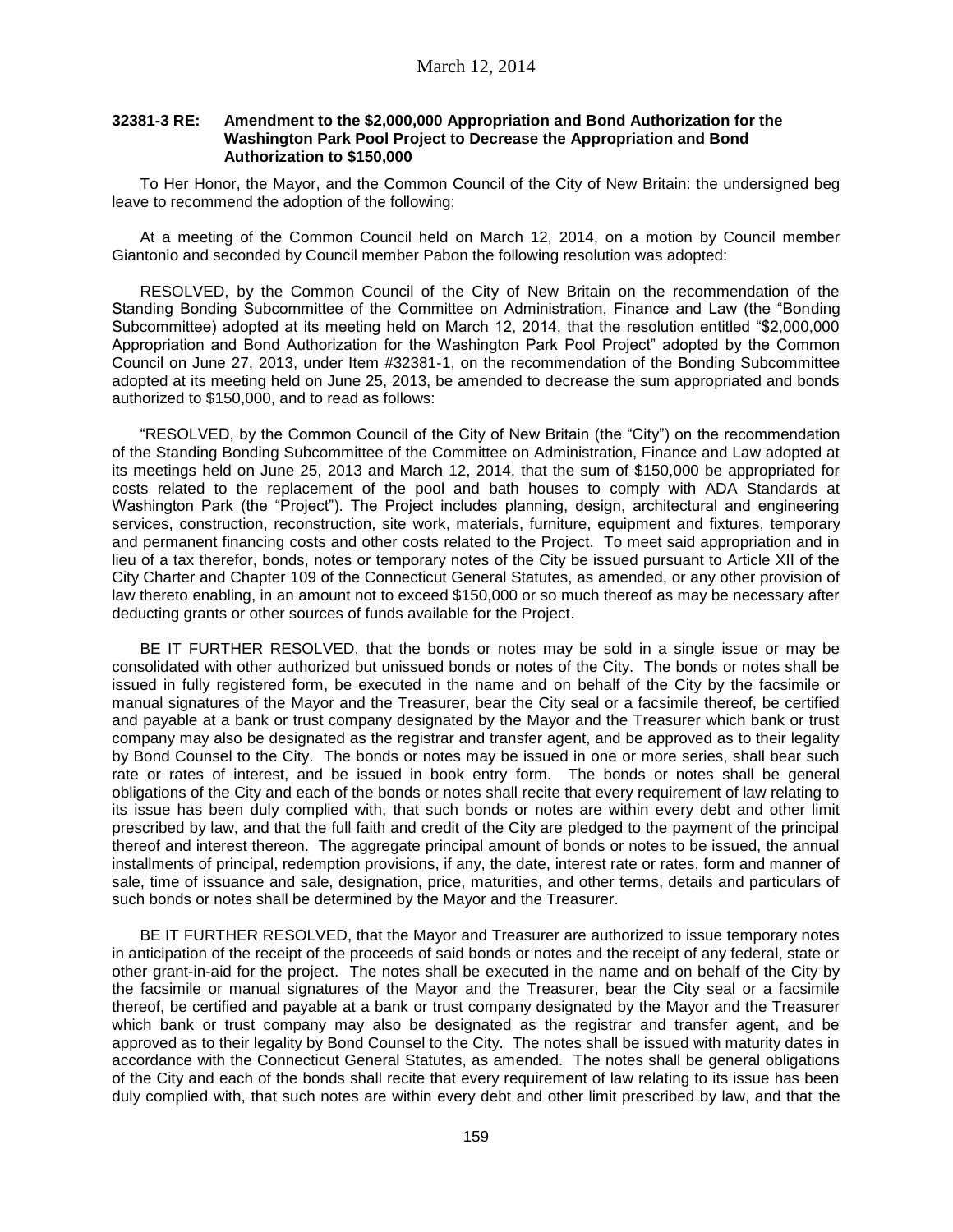full faith and credit of the City are pledged to the payment of the principal thereof and interest thereon. The net interest cost on such notes, including renewals thereof, and the expense of preparing, issuing, and marketing such notes, to the extent paid from the proceeds from the issuance of bonds or notes, shall be included as a cost of the project.

BE IT FURTHER RESOLVED, that the bonds, notes or temporary notes may be sold by the Mayor and Treasurer in a public sale, sealed proposal or a negotiated underwriting and the Mayor and the Treasurer are authorized to select the underwriter or underwriters and to enter into, execute and deliver on behalf of the City a contract of purchase for such bonds, notes or temporary notes on such terms and conditions as they shall determine.

BE IT FURTHER RESOLVED, that the City hereby declares its official intent under Treasury Regulation Section 1.150-2 of the Internal Revenue Code of 1986, as amended, that project costs may be paid from temporary advances of available funds and that the City reasonably expects to reimburse any such advances from the proceeds of borrowings in an aggregate principal amount not in excess of the amount of borrowing authorized for the project; that the Mayor and Treasurer are authorized to bind the City pursuant to such representations and agreements as they deem necessary or advisable in order to ensure and maintain the continued exemption from Federal income taxation of interest on the bonds, notes or temporary notes authorized by this resolution, if issued on a tax-exempt basis, including covenants to pay rebates of investment earnings to the United States in future years. While it is anticipated that the bonds or notes will qualify as tax exempt bonds, the Mayor and the Treasurer are authorized, upon the advice of bond counsel, to issue all or any portion of the bonds or notes as bonds or notes the interest on which is includable in the gross income of the owners thereof for federal income tax purposes and it is hereby found and determined that the issuance of any such bonds or notes is in the public interest.

BE IT FURTHER RESOLVED, that the Mayor and the Treasurer are hereby authorized, on behalf of the City, to enter into agreements or otherwise covenant for the benefit of bondholders to provide information on an annual or other periodic basis to the Municipal Securities Rulemaking Board or any other municipal securities information repositories or state based information repositories (the "Repositories") and to provide notices to the Repositories of material events as enumerated in Securities and Exchange Commission Exchange Act Rule 15c2-12, as amended, as may be necessary, appropriate or desirable to effect the sale of the bonds, notes or temporary authorized by this resolution. Any agreements or representations to provide information to Repositories made prior hereto are hereby confirmed, ratified and approved.

BE IT FURTHER RESOLVED, that the Mayor and the Treasurer are further authorized to enter into, execute and deliver, on behalf of the City, any agreements they deem reasonable or necessary to provide credit enhancement to the bonds, notes or temporary notes. The Mayor and the Treasurer are further authorized to appoint a certifying agent, paying agent, transfer agent, registrar, interest rate advisor, trustee and such other advisers and consultants as they may deem necessary or desirable, and to execute and deliver on behalf of the City any and all tax regulatory, credit enhancement, continuing disclosure, security, letter of representation or other agreements they deem necessary to provide for the issuance of such bonds, notes or temporary notes.

BE IT FURTHER RESOLVED, that the Mayor, Treasurer and other City officials and employees are authorized to apply for and accept or reject any federal, state or other grants-in-aid for the project, and to take all actions necessary and proper to carry out the project and to issue the bonds, notes or temporary notes to finance the appropriation."

### Alderman Carlo Carlozzi, Jr.

Ald. Giantonio moved to accept and adopt, seconded by Ald. Pabon. Roll Call Vote – 8 in favor, 7 opposed. IN FAVOR: Ald. Magnuszewski, Carlozzi, Salvio, Pabon, Giantonio, Smedley, Salerno and Naples. OPPOSED: Ald. Trueworthy, Black, Collins, Platosz, Sanchez, Defronzo and Bielinski. RESOLUTION DEFEATED. Approved March 13, 2014 by Mayor Erin E. Stewart.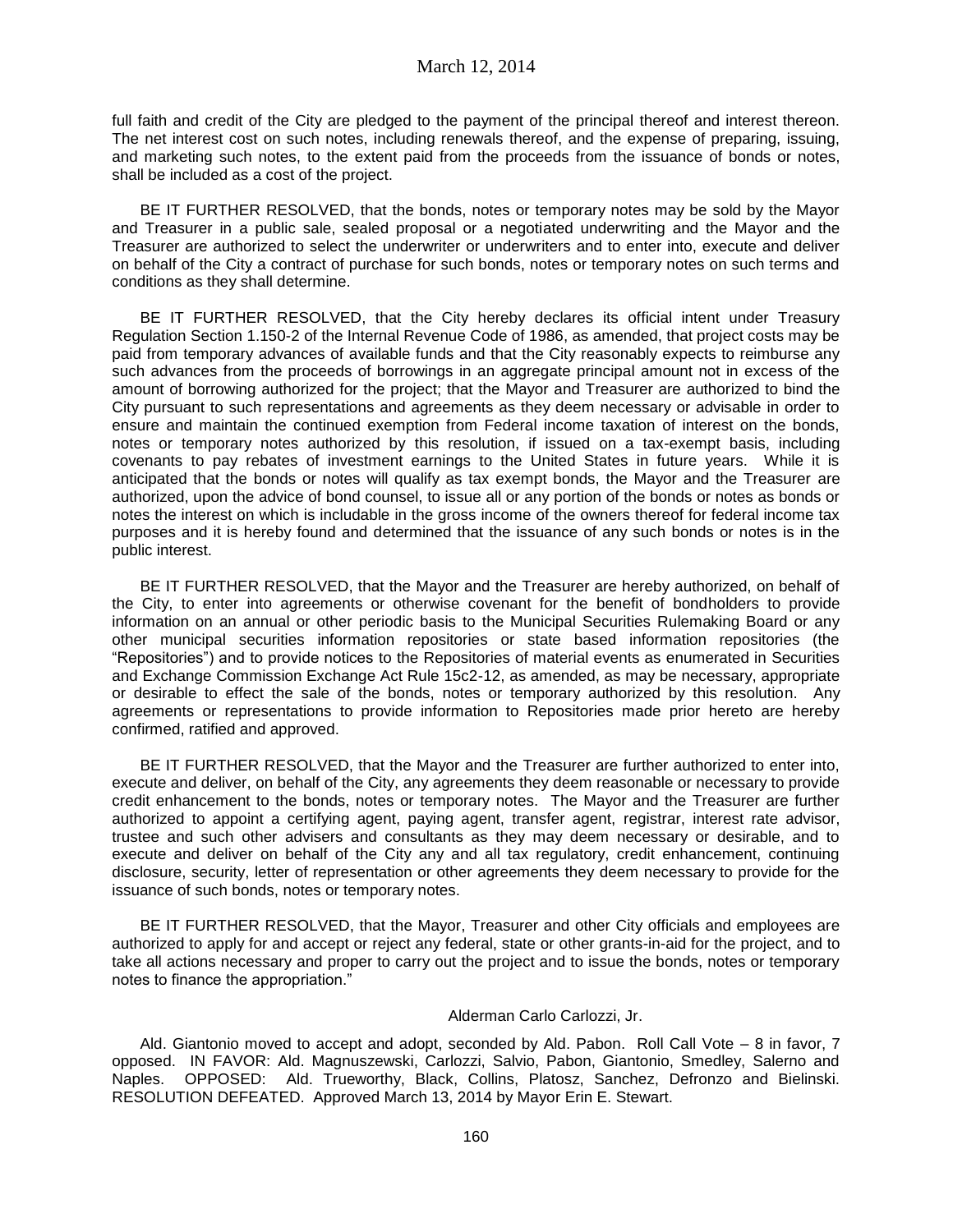# **29504-3 RE: Amendment to the \$6,868,000 Appropriation and Bond Authorization for Renovation of the City-Owned Transfer Station to Decrease the Appropriation and Bond Authorization to \$2,377,912**

To Her Honor, the Mayor, and the Common Council of the City of New Britain: the undersigned beg leave to recommend the adoption of the following:

At a meeting of the Common Council held on March 12, 2014, on a motion by Council member Bielinski and seconded by Council member Trueworthy the following resolution was adopted:

RESOLVED, by the Common Council of the City of New Britain on the recommendation of the Standing Bonding Subcommittee of the Committee on Administration, Finance and Law (the "Bonding Subcommittee) adopted at its meeting held on March 12, 2014, that the resolution entitled "\$6,868,000 Appropriation and Bond Authorization for Renovation of the City-Owned Transfer Station" adopted by the Common Council on February 28, 2007, under Item #29504-1, on the recommendation of the Bonding Subcommittee adopted at its meeting held on February 21, 2007, be amended to decrease the sum appropriated and bonds authorized to \$2,377,912, and to read as follows:

"RESOLVED, by the Common Council of the City of New Britain (the "City") on the recommendation of the Standing Bonding Subcommittee of the Committee on Administration, Finance and Law adopted at its meetings held on February 21, 2007 and March 12, 2014, that the sum of \$2,377,912 be appropriated for costs related to the renovation of the City-owned transfer station (the "Project"). The Project includes inspection, planning, design, professional fees, grant applications, architectural and engineering services, construction, reconstruction, excavation, site work, materials, equipment and fixtures, temporary and permanent financing costs and other costs related to the Project. To meet said appropriation and in lieu of a tax therefor, bonds, notes or temporary notes of the City be issued pursuant to Article XII of the City Charter and Chapter 109 of the Connecticut General Statutes, as amended, or any other provision of law thereto enabling, in an amount not to exceed \$2,377,912 or so much thereof as may be necessary after deducting grants or other sources of funds available for the Project.

BE IT FURTHER RESOLVED, that the bonds or notes may be sold in a single issue or may be consolidated with other authorized but unissued bonds or notes of the City. The bonds or notes shall be issued in fully registered form, be executed in the name and on behalf of the City by the facsimile or manual signatures of the Mayor and the Treasurer, bear the City seal or a facsimile thereof, be certified and payable at a bank or trust company designated by the Mayor and the Treasurer which bank or trust company may also be designated as the registrar and transfer agent, and be approved as to their legality by Bond Counsel to the City. The bonds or notes may be issued in one or more series, shall bear such rate or rates of interest, and be issued in book entry form. The bonds or notes shall be general obligations of the City and each of the bonds or notes shall recite that every requirement of law relating to its issue has been duly complied with, that such bonds or notes are within every debt and other limit prescribed by law, and that the full faith and credit of the City are pledged to the payment of the principal thereof and interest thereon. The aggregate principal amount of bonds or notes to be issued, the annual installments of principal, redemption provisions, if any, the date, interest rate or rates, form and manner of sale, time of issuance and sale, designation, price, maturities, and other terms, details and particulars of such bonds or notes shall be determined by the Mayor and the Treasurer.

BE IT FURTHER RESOLVED, that the Mayor and Treasurer are authorized to issue temporary notes in anticipation of the receipt of the proceeds of said bonds or notes and the receipt of any federal, state or other grant-in-aid for the project. The notes shall be executed in the name and on behalf of the City by the facsimile or manual signatures of the Mayor and the Treasurer, bear the City seal or a facsimile thereof, be certified and payable at a bank or trust company designated by the Mayor and the Treasurer which bank or trust company may also be designated as the registrar and transfer agent, and be approved as to their legality by Bond Counsel to the City. The notes shall be issued with maturity dates in accordance with the Connecticut General Statutes, as amended. The notes shall be general obligations of the City and each of the bonds shall recite that every requirement of law relating to its issue has been duly complied with, that such notes are within every debt and other limit prescribed by law, and that the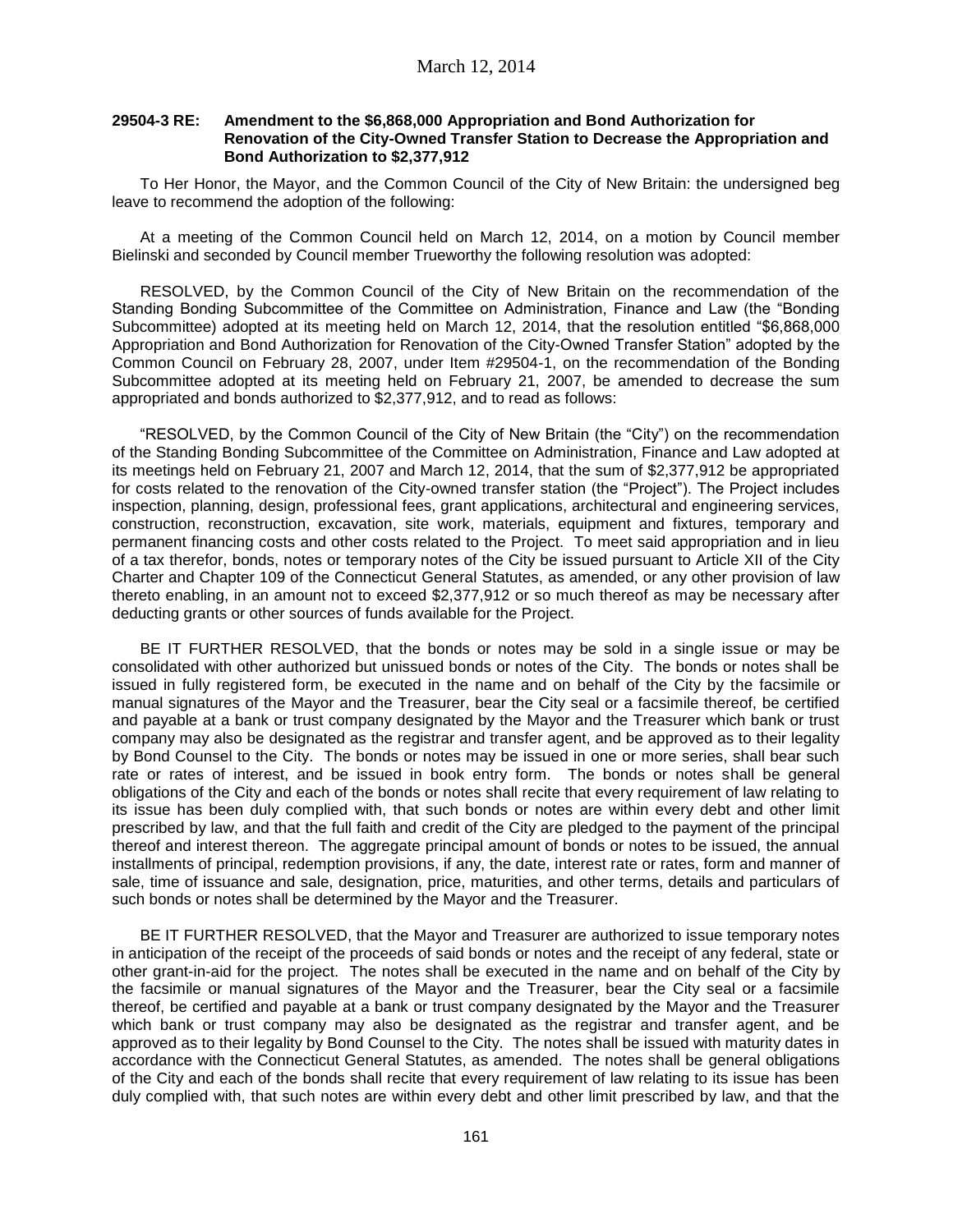full faith and credit of the City are pledged to the payment of the principal thereof and interest thereon. The net interest cost on such notes, including renewals thereof, and the expense of preparing, issuing, and marketing such notes, to the extent paid from the proceeds from the issuance of bonds or notes, shall be included as a cost of the project.

BE IT FURTHER RESOLVED, that the bonds, notes or temporary notes may be sold by the Mayor and Treasurer in a public sale, sealed proposal or a negotiated underwriting and the Mayor and the Treasurer are authorized to select the underwriter or underwriters and to enter into, execute and deliver on behalf of the City a contract of purchase for such bonds, notes or temporary notes on such terms and conditions as they shall determine.

BE IT FURTHER RESOLVED, that the City hereby declares its official intent under Treasury Regulation Section 1.150-2 of the Internal Revenue Code of 1986, as amended, that project costs may be paid from temporary advances of available funds and that the City reasonably expects to reimburse any such advances from the proceeds of borrowings in an aggregate principal amount not in excess of the amount of borrowing authorized for the project; that the Mayor and Treasurer are authorized to bind the City pursuant to such representations and agreements as they deem necessary or advisable in order to ensure and maintain the continued exemption from Federal income taxation of interest on the bonds, notes or temporary notes authorized by this resolution, if issued on a tax-exempt basis, including covenants to pay rebates of investment earnings to the United States in future years. While it is anticipated that the bonds or notes will qualify as tax exempt bonds, the Mayor and the Treasurer are authorized, upon the advice of bond counsel, to issue all or any portion of the bonds or notes as bonds or notes the interest on which is includable in the gross income of the owners thereof for federal income tax purposes and it is hereby found and determined that the issuance of any such bonds or notes is in the public interest.

BE IT FURTHER RESOLVED, that the Mayor and the Treasurer are hereby authorized, on behalf of the City, to enter into agreements or otherwise covenant for the benefit of bondholders to provide information on an annual or other periodic basis to the Municipal Securities Rulemaking Board or any other municipal securities information repositories or state based information repositories (the "Repositories") and to provide notices to the Repositories of material events as enumerated in Securities and Exchange Commission Exchange Act Rule 15c2-12, as amended, as may be necessary, appropriate or desirable to effect the sale of the bonds, notes or temporary authorized by this resolution. Any agreements or representations to provide information to Repositories made prior hereto are hereby confirmed, ratified and approved.

BE IT FURTHER RESOLVED, that the Mayor and the Treasurer are further authorized to enter into, execute and deliver, on behalf of the City, any agreements they deem reasonable or necessary to provide credit enhancement to the bonds, notes or temporary notes. The Mayor and the Treasurer are further authorized to appoint a certifying agent, paying agent, transfer agent, registrar, interest rate advisor, trustee and such other advisers and consultants as they may deem necessary or desirable, and to execute and deliver on behalf of the City any and all tax regulatory, credit enhancement, continuing disclosure, security, letter of representation or other agreements they deem necessary to provide for the issuance of such bonds, notes or temporary notes.

BE IT FURTHER RESOLVED, that the Mayor, Treasurer and other City officials and employees are authorized to apply for and accept or reject any federal, state or other grants-in-aid for the project, and to take all actions necessary and proper to carry out the project and to issue the bonds, notes or temporary notes to finance the appropriation."

### Alderman Carlo Carlozzi, Jr.

Ald. Bielinski moved to accept and adopt, seconded by Ald. Trueworthy. Roll call vote – 15 in favor, 0 opposed. IN FAVOR: Ald. Trueworthy, Magnuszewski, Black, Collins, Platosz, Sanchez, Carlozzi, Defronzo, Salvio, Pabon, Giantonio, Smedley, Salerno, Naples and Bielinski. RESOLUTION ADOPTED. Approved March 13, 2014 by Mayor Erin E. Stewart.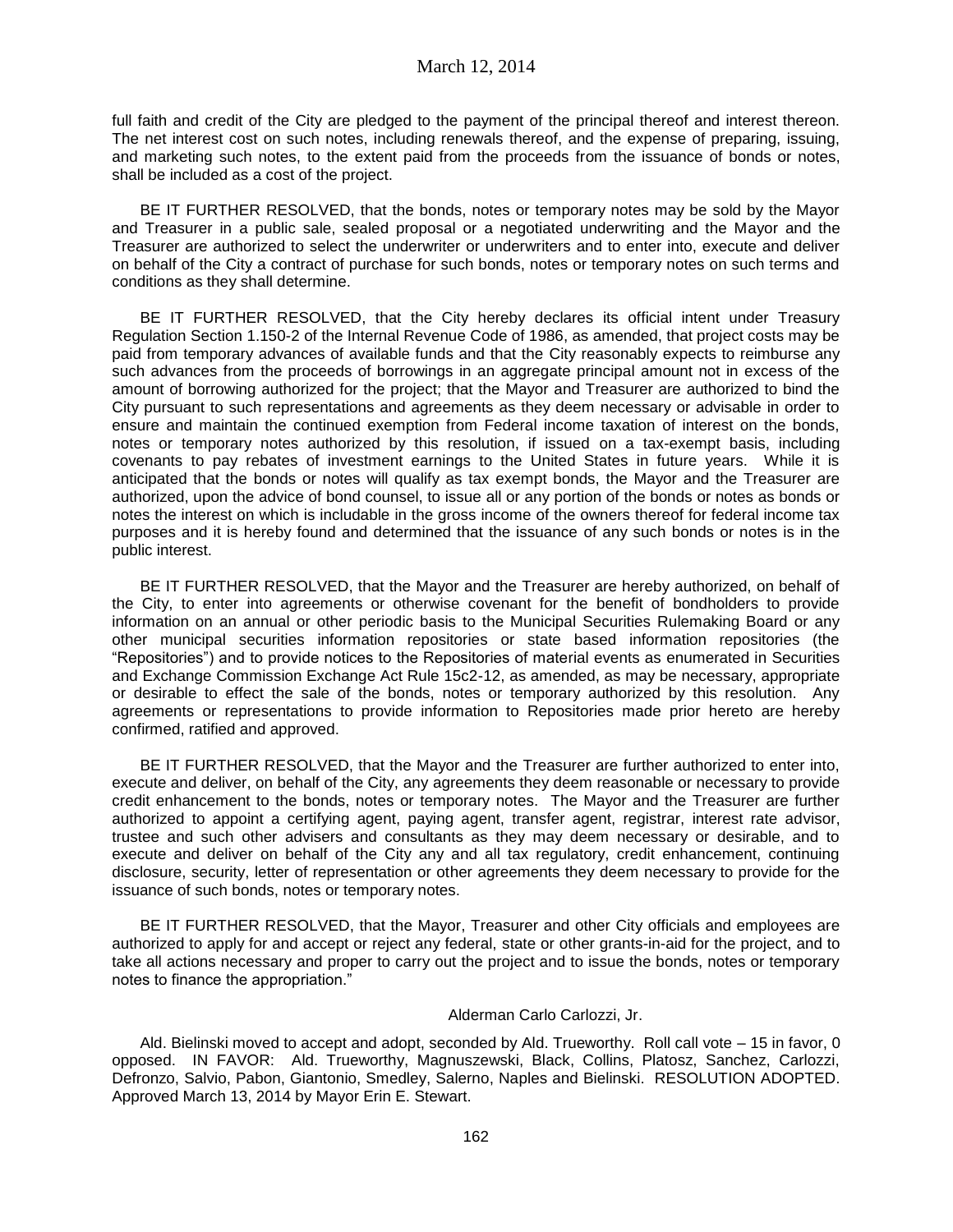#### **28574-5 RE: Amendment to the \$1,360,000 Appropriation and Bond Authorization for Costs Related to Revaluation with Full Physical Inspection of Interiors of Properties to Decrease the Appropriation and Bond Authorization to \$500,000**

To Her Honor, the Mayor, and the Common Council of the City of New Britain: the undersigned beg leave to recommend the adoption of the following:

At a meeting of the Common Council held on March 12, 2014, on a motion by Council member Bielinski and seconded by Council member Trueworthy the following resolution was adopted:

RESOLVED, by the Common Council of the City of New Britain on the recommendation of the Standing Bonding Subcommittee of the Committee on Administration, Finance and Law (the "Bonding Subcommittee) adopted at its meeting held on March 12, 2014, that the resolution entitled "\$1,360,000 Appropriation and Bond Authorization for Costs Related to Revaluation with Full Physical Inspection of Interiors of Properties" adopted by the Common Council on March 9, 2011, #28574-3, on the recommendation of the Bonding Subcommittee adopted at its meetings held on March 2, 2011, be amended to increase the sum appropriated and bonds authorized to \$500,000, and to read as follows:

"RESOLVED, by the Common Council of the City of New Britain (the "City") on the recommendation of the Standing Bonding Subcommittee of the Committee on Administration, Finance and Law adopted at its meetings held on March 9, 2011 and March 12, 2014, that the sum of \$500,000 be appropriated for costs related to revaluation with full physical inspection of interiors of properties (the "Project"). The Project includes inspection, planning, design, architectural and engineering services, construction, reconstruction, excavation, site work, materials, furniture, equipment and fixtures, grant applications, temporary and permanent financing costs and other costs related to the Project. To meet said appropriation and in lieu of a tax therefor, bonds, notes or temporary notes of the City be issued pursuant to Article XII of the City Charter and Chapter 109 of the Connecticut General Statutes, as amended, or any other provision of law thereto enabling, in an amount not to exceed \$500,000 or so much thereof as may be necessary after deducting grants or other sources of funds available for the Project.

BE IT FURTHER RESOLVED, that the bonds or notes may be sold in a single issue or may be consolidated with other authorized but unissued bonds or notes of the City. The bonds or notes shall be issued in fully registered form, be executed in the name and on behalf of the City by the facsimile or manual signatures of the Mayor and the Treasurer, bear the City seal or a facsimile thereof, be certified and payable at a bank or trust company designated by the Mayor and the Treasurer which bank or trust company may also be designated as the registrar and transfer agent, and be approved as to their legality by Bond Counsel to the City. The bonds or notes may be issued in one or more series, shall bear such rate or rates of interest, and be issued in book entry form. The bonds or notes shall be general obligations of the City and each of the bonds or notes shall recite that every requirement of law relating to its issue has been duly complied with, that such bonds or notes are within every debt and other limit prescribed by law, and that the full faith and credit of the City are pledged to the payment of the principal thereof and interest thereon. The aggregate principal amount of bonds or notes to be issued, the annual installments of principal, redemption provisions, if any, the date, interest rate or rates, form and manner of sale, time of issuance and sale, designation, price, maturities, and other terms, details and particulars of such bonds or notes shall be determined by the Mayor and the Treasurer.

BE IT FURTHER RESOLVED, that the Mayor and Treasurer are authorized to issue temporary notes in anticipation of the receipt of the proceeds of said bonds or notes and the receipt of any federal, state or other grant-in-aid for the project. The notes shall be executed in the name and on behalf of the City by the facsimile or manual signatures of the Mayor and the Treasurer, bear the City seal or a facsimile thereof, be certified and payable at a bank or trust company designated by the Mayor and the Treasurer which bank or trust company may also be designated as the registrar and transfer agent, and be approved as to their legality by Bond Counsel to the City. The notes shall be issued with maturity dates in accordance with the Connecticut General Statutes, as amended. The notes shall be general obligations of the City and each of the bonds shall recite that every requirement of law relating to its issue has been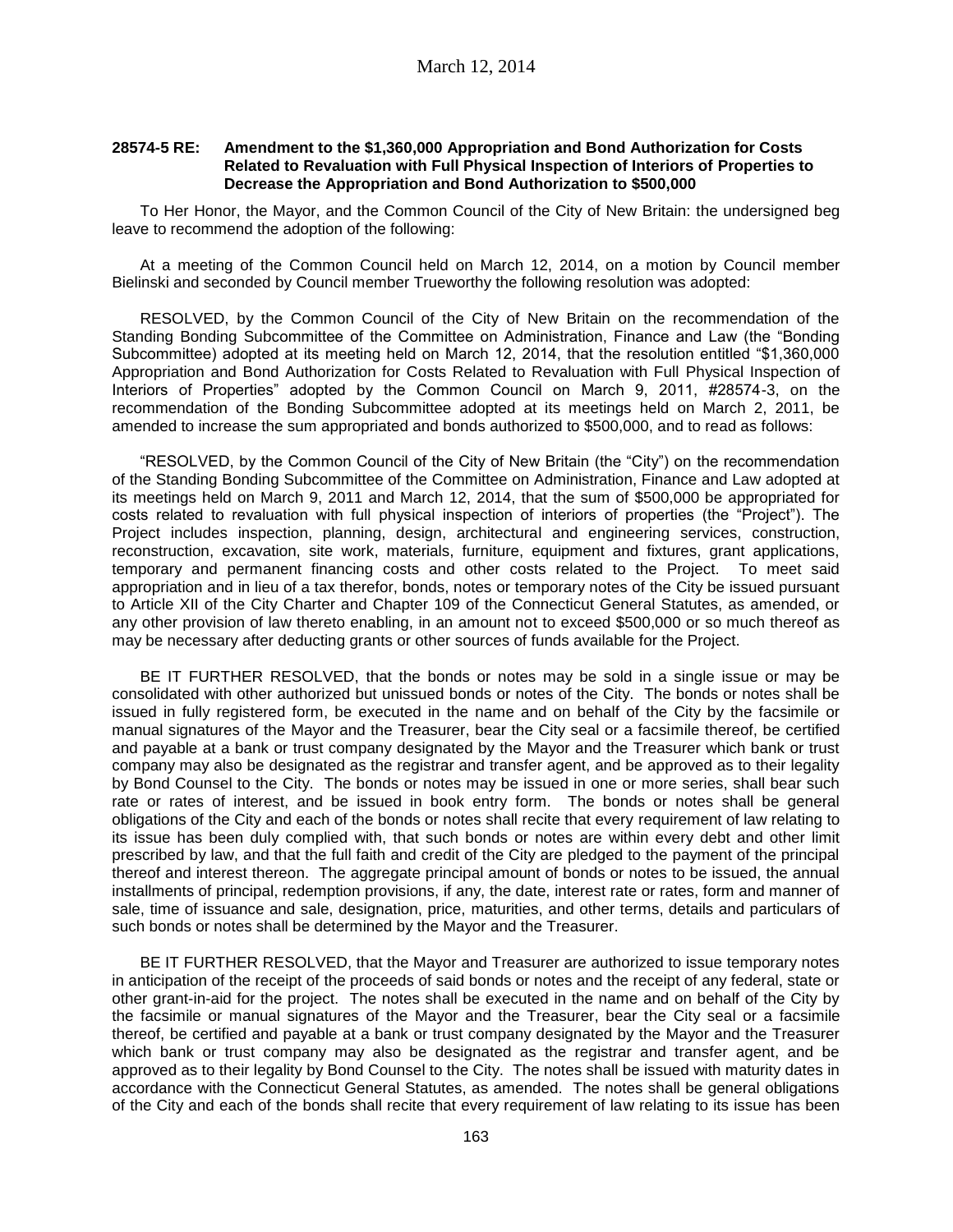duly complied with, that such notes are within every debt and other limit prescribed by law, and that the full faith and credit of the City are pledged to the payment of the principal thereof and interest thereon. The net interest cost on such notes, including renewals thereof, and the expense of preparing, issuing, and marketing such notes, to the extent paid from the proceeds from the issuance of bonds or notes, shall be included as a cost of the project.

BE IT FURTHER RESOLVED, that the bonds, notes or temporary notes may be sold by the Mayor and Treasurer in a public sale, sealed proposal or a negotiated underwriting and the Mayor and the Treasurer are authorized to select the underwriter or underwriters and to enter into, execute and deliver on behalf of the City a contract of purchase for such bonds, notes or temporary notes on such terms and conditions as they shall determine.

BE IT FURTHER RESOLVED, that the City hereby declares its official intent under Treasury Regulation Section 1.150-2 of the Internal Revenue Code of 1986, as amended, that project costs may be paid from temporary advances of available funds and that the City reasonably expects to reimburse any such advances from the proceeds of borrowings in an aggregate principal amount not in excess of the amount of borrowing authorized for the project; that the Mayor and Treasurer are authorized to bind the City pursuant to such representations and agreements as they deem necessary or advisable in order to ensure and maintain the continued exemption from Federal income taxation of interest on the bonds, notes or temporary notes authorized by this resolution, if issued on a tax-exempt basis, including covenants to pay rebates of investment earnings to the United States in future years. While it is anticipated that the bonds or notes will qualify as tax exempt bonds, the Mayor and the Treasurer are authorized, upon the advice of bond counsel, to issue all or any portion of the bonds or notes as bonds or notes the interest on which is includable in the gross income of the owners thereof for federal income tax purposes and it is hereby found and determined that the issuance of any such bonds or notes is in the public interest.

BE IT FURTHER RESOLVED, that the Mayor and the Treasurer are hereby authorized, on behalf of the City, to enter into agreements or otherwise covenant for the benefit of bondholders to provide information on an annual or other periodic basis to the Municipal Securities Rulemaking Board or any other municipal securities information repositories or state based information repositories (the "Repositories") and to provide notices to the Repositories of material events as enumerated in Securities and Exchange Commission Exchange Act Rule 15c2-12, as amended, as may be necessary, appropriate or desirable to effect the sale of the bonds, notes or temporary authorized by this resolution. Any agreements or representations to provide information to Repositories made prior hereto are hereby confirmed, ratified and approved.

BE IT FURTHER RESOLVED, that the Mayor and the Treasurer are further authorized to enter into, execute and deliver, on behalf of the City, any agreements they deem reasonable or necessary to provide credit enhancement to the bonds, notes or temporary notes. The Mayor and the Treasurer are further authorized to appoint a certifying agent, paying agent, transfer agent, registrar, interest rate advisor, trustee and such other advisers and consultants as they may deem necessary or desirable, and to execute and deliver on behalf of the City any and all tax regulatory, credit enhancement, continuing disclosure, security, letter of representation or other agreements they deem necessary to provide for the issuance of such bonds, notes or temporary notes.

BE IT FURTHER RESOLVED, that the Mayor, Treasurer and other City officials and employees are authorized to apply for and accept or reject any federal, state or other grants-in-aid for the project, and to take all actions necessary and proper to carry out the project and to issue the bonds, notes or temporary notes to finance the appropriation."

### Alderman Carlo Carlozzi, Jr.

Ald. Bielinski moved to accept and adopt, seconded by Ald. Trueworthy. Roll call vote – 15 in favor, 0 opposed. IN FAVOR: Ald. Trueworthy, Magnuszewski, Black, Collins, Platosz, Sanchez, Carlozzi,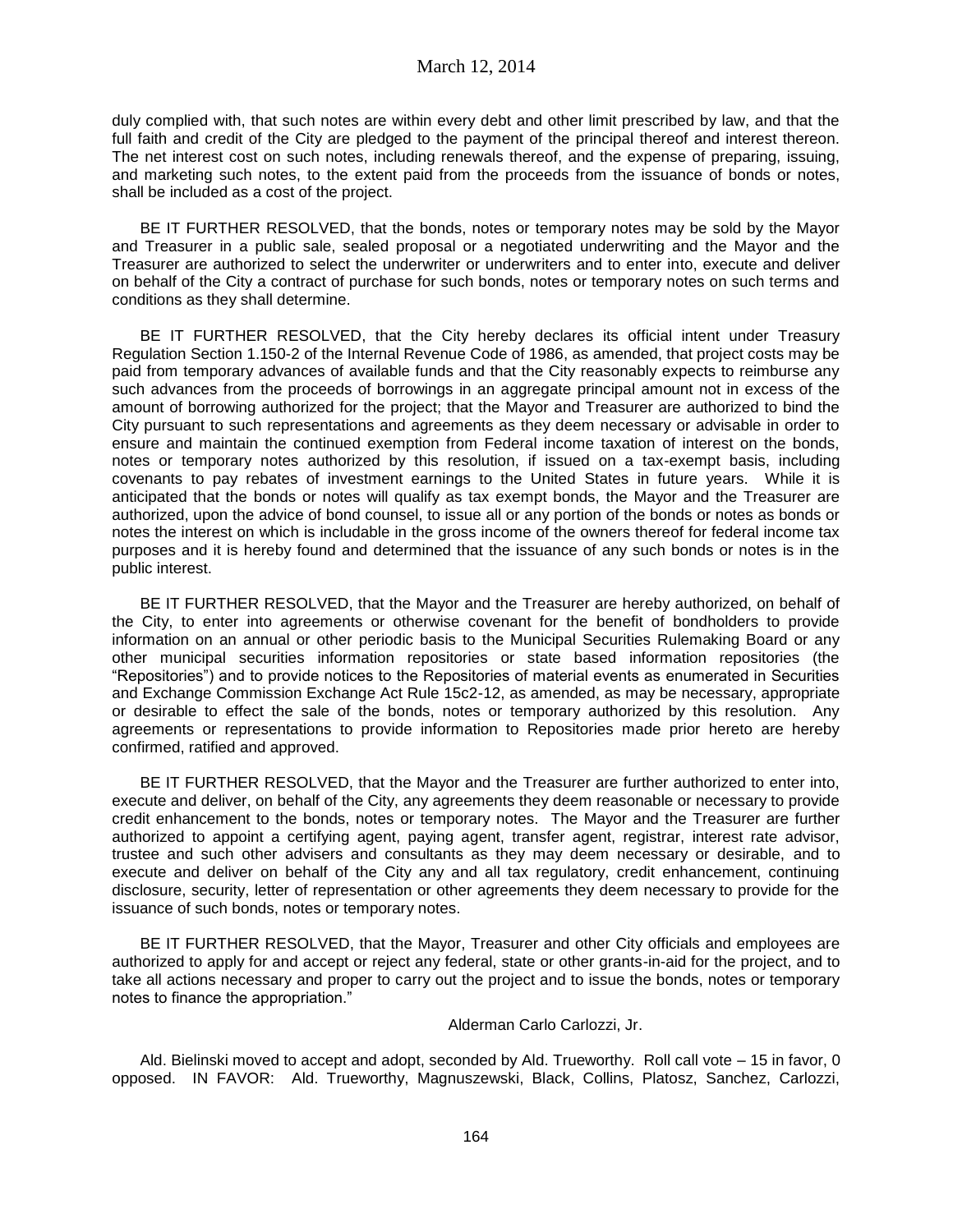Defronzo, Salvio, Pabon, Giantonio, Smedley, Salerno, Naples and Bielinski. RESOLUTION ADOPTED. Approved March 13, 2014 by Mayor Erin E. Stewart.

### **32403-3 RE: Amendment to the \$5,000,000 Appropriation and Bond Authorization for the Broad Street Reconstruction Project to Expand the Scope of the Project to Include Water Main Upgrades and Replacement**

To Her Honor, the Mayor, and the Common Council of the City of New Britain: the undersigned beg leave to recommend the adoption of the following:

At a meeting of the Common Council held on March 12, 2014, on a motion by Council member Bielinski and seconded by Council member Giantonio the following resolution was adopted:

RESOLVED, by the Common Council of the City of New Britain on the recommendation of the Standing Bonding Subcommittee of the Committee on Administration, Finance and Law (the "Bonding Subcommittee) adopted at its meeting held on March 12, 2014, that the resolution entitled "\$5,000,000 Appropriation and Bond Authorization for the Broad Street Reconstruction Project" adopted by the Common Council on July 10, 2013 under Item #32403-1, on the recommendation of the Bonding Subcommittee adopted at its meeting held on June 10, 2013, be amended to expand the scope of the project to include the words "water main upgrades and replacement" and to read as follows:

"RESOLVED, by the Common Council of the City of New Britain (the "City") on the recommendation of the Standing Bonding Subcommittee of the Committee on Administration, Finance and Law adopted at its meetings held on June 10, 2013 and March 12, 2014, that the sum of \$5,000,000 be appropriated for the reconstruction of approximately 2200 feet of Broad Street from Horace Street westerly to and including and its intersection with Burritt Street including, but not limited to, new paving, curbing, sidewalks, pedestrian ramps, storm sewer upgrade and replacement, traffic signal replacement, streetscape improvements, and water main upgrades and replacements (the "Project"). The Project includes inspection, planning, design, architectural and engineering services, construction, reconstruction, excavation, site work, materials, furniture, equipment and fixtures, grant applications, temporary and permanent financing costs and other costs related to the Project. To meet said appropriation and in lieu of a tax therefor, bonds, notes or temporary notes of the City be issued pursuant to Article XII of the City Charter and Chapter 109 of the Connecticut General Statutes, as amended, or any other provision of law thereto enabling, in an amount not to exceed \$5,000,000 or so much thereof as may be necessary after deducting grants or other sources of funds available for the Project.

BE IT FURTHER RESOLVED, that the bonds or notes may be sold in a single issue or may be consolidated with other authorized but unissued bonds or notes of the City. The bonds or notes shall be issued in fully registered form, be executed in the name and on behalf of the City by the facsimile or manual signatures of the Mayor and the Treasurer, bear the City seal or a facsimile thereof, be certified and payable at a bank or trust company designated by the Mayor and the Treasurer which bank or trust company may also be designated as the registrar and transfer agent, and be approved as to their legality by Bond Counsel to the City. The bonds or notes may be issued in one or more series, shall bear such rate or rates of interest, and be issued in book entry form. The bonds or notes shall be general obligations of the City and each of the bonds or notes shall recite that every requirement of law relating to its issue has been duly complied with, that such bonds or notes are within every debt and other limit prescribed by law, and that the full faith and credit of the City are pledged to the payment of the principal thereof and interest thereon. The aggregate principal amount of bonds or notes to be issued, the annual installments of principal, redemption provisions, if any, the date, interest rate or rates, form and manner of sale, time of issuance and sale, designation, price, maturities, and other terms, details and particulars of such bonds or notes shall be determined by the Mayor and the Treasurer.

BE IT FURTHER RESOLVED, that the Mayor and Treasurer are authorized to issue temporary notes in anticipation of the receipt of the proceeds of said bonds or notes and the receipt of any federal, state or other grant-in-aid for the project. The notes shall be executed in the name and on behalf of the City by the facsimile or manual signatures of the Mayor and the Treasurer, bear the City seal or a facsimile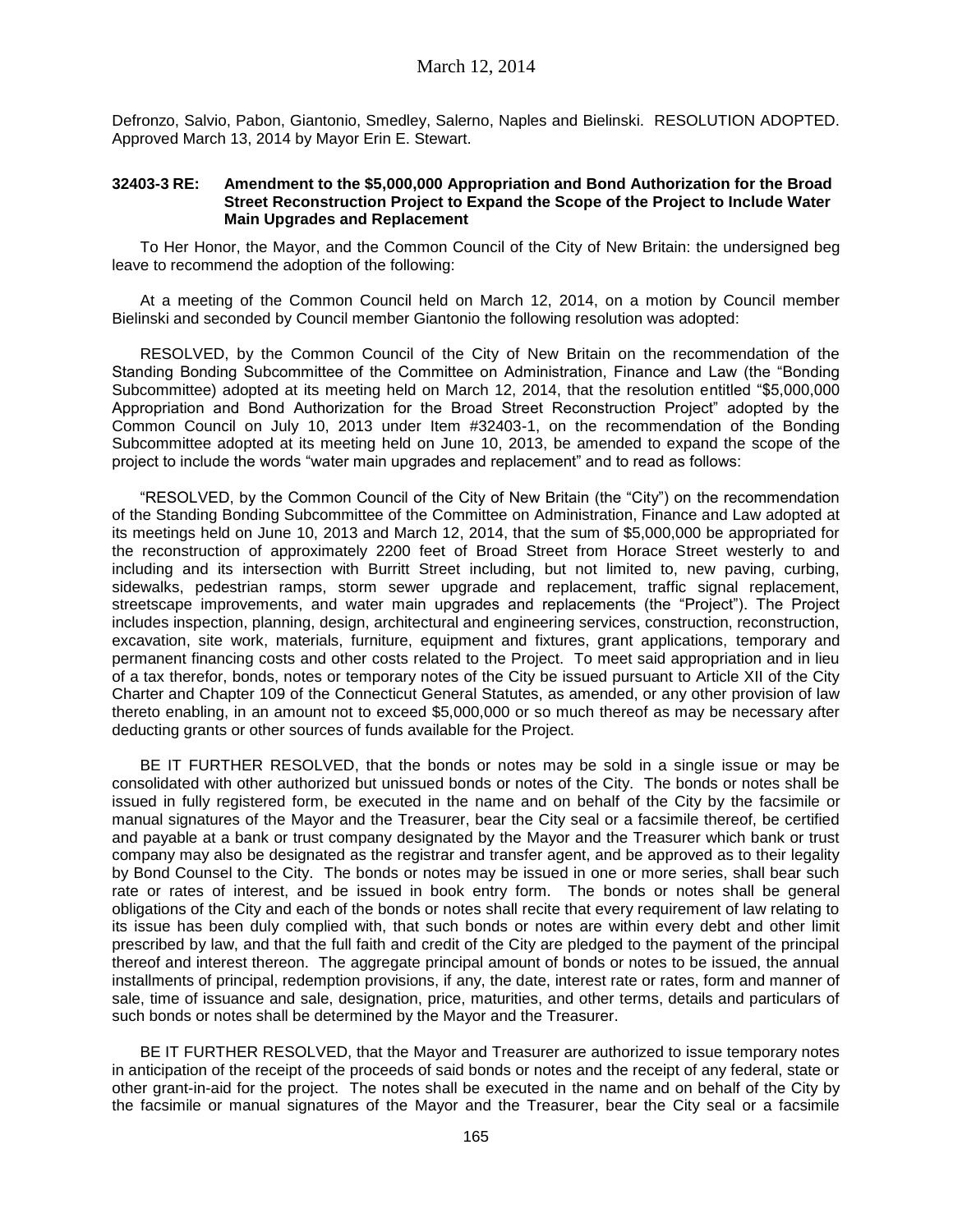thereof, be certified and payable at a bank or trust company designated by the Mayor and the Treasurer which bank or trust company may also be designated as the registrar and transfer agent, and be approved as to their legality by Bond Counsel to the City. The notes shall be issued with maturity dates in accordance with the Connecticut General Statutes, as amended. The notes shall be general obligations of the City and each of the bonds shall recite that every requirement of law relating to its issue has been duly complied with, that such notes are within every debt and other limit prescribed by law, and that the full faith and credit of the City are pledged to the payment of the principal thereof and interest thereon. The net interest cost on such notes, including renewals thereof, and the expense of preparing, issuing, and marketing such notes, to the extent paid from the proceeds from the issuance of bonds or notes, shall be included as a cost of the project.

BE IT FURTHER RESOLVED, that the bonds, notes or temporary notes may be sold by the Mayor and Treasurer in a public sale, sealed proposal or a negotiated underwriting and the Mayor and the Treasurer are authorized to select the underwriter or underwriters and to enter into, execute and deliver on behalf of the City a contract of purchase for such bonds, notes or temporary notes on such terms and conditions as they shall determine.

BE IT FURTHER RESOLVED, that the City hereby declares its official intent under Treasury Regulation Section 1.150-2 of the Internal Revenue Code of 1986, as amended, that project costs may be paid from temporary advances of available funds and that the City reasonably expects to reimburse any such advances from the proceeds of borrowings in an aggregate principal amount not in excess of the amount of borrowing authorized for the project; that the Mayor and Treasurer are authorized to bind the City pursuant to such representations and agreements as they deem necessary or advisable in order to ensure and maintain the continued exemption from Federal income taxation of interest on the bonds, notes or temporary notes authorized by this resolution, if issued on a tax-exempt basis, including covenants to pay rebates of investment earnings to the United States in future years. While it is anticipated that the bonds or notes will qualify as tax exempt bonds, the Mayor and the Treasurer are authorized, upon the advice of bond counsel, to issue all or any portion of the bonds or notes as bonds or notes the interest on which is includable in the gross income of the owners thereof for federal income tax purposes and it is hereby found and determined that the issuance of any such bonds or notes is in the public interest.

BE IT FURTHER RESOLVED, that the Mayor and the Treasurer are hereby authorized, on behalf of the City, to enter into agreements or otherwise covenant for the benefit of bondholders to provide information on an annual or other periodic basis to the Municipal Securities Rulemaking Board or any other municipal securities information repositories or state based information repositories (the "Repositories") and to provide notices to the Repositories of material events as enumerated in Securities and Exchange Commission Exchange Act Rule 15c2-12, as amended, as may be necessary, appropriate or desirable to effect the sale of the bonds, notes or temporary authorized by this resolution. Any agreements or representations to provide information to Repositories made prior hereto are hereby confirmed, ratified and approved.

BE IT FURTHER RESOLVED, that the Mayor and the Treasurer are further authorized to enter into, execute and deliver, on behalf of the City, any agreements they deem reasonable or necessary to provide credit enhancement to the bonds, notes or temporary notes. The Mayor and the Treasurer are further authorized to appoint a certifying agent, paying agent, transfer agent, registrar, interest rate advisor, trustee and such other advisers and consultants as they may deem necessary or desirable, and to execute and deliver on behalf of the City any and all tax regulatory, credit enhancement, continuing disclosure, security, letter of representation or other agreements they deem necessary to provide for the issuance of such bonds, notes or temporary notes.

BE IT FURTHER RESOLVED, that the Mayor, Treasurer and other City officials and employees are authorized to apply for and accept or reject any federal, state or other grants-in-aid for the project, and to take all actions necessary and proper to carry out the project and to issue the bonds, notes or temporary notes to finance the appropriation."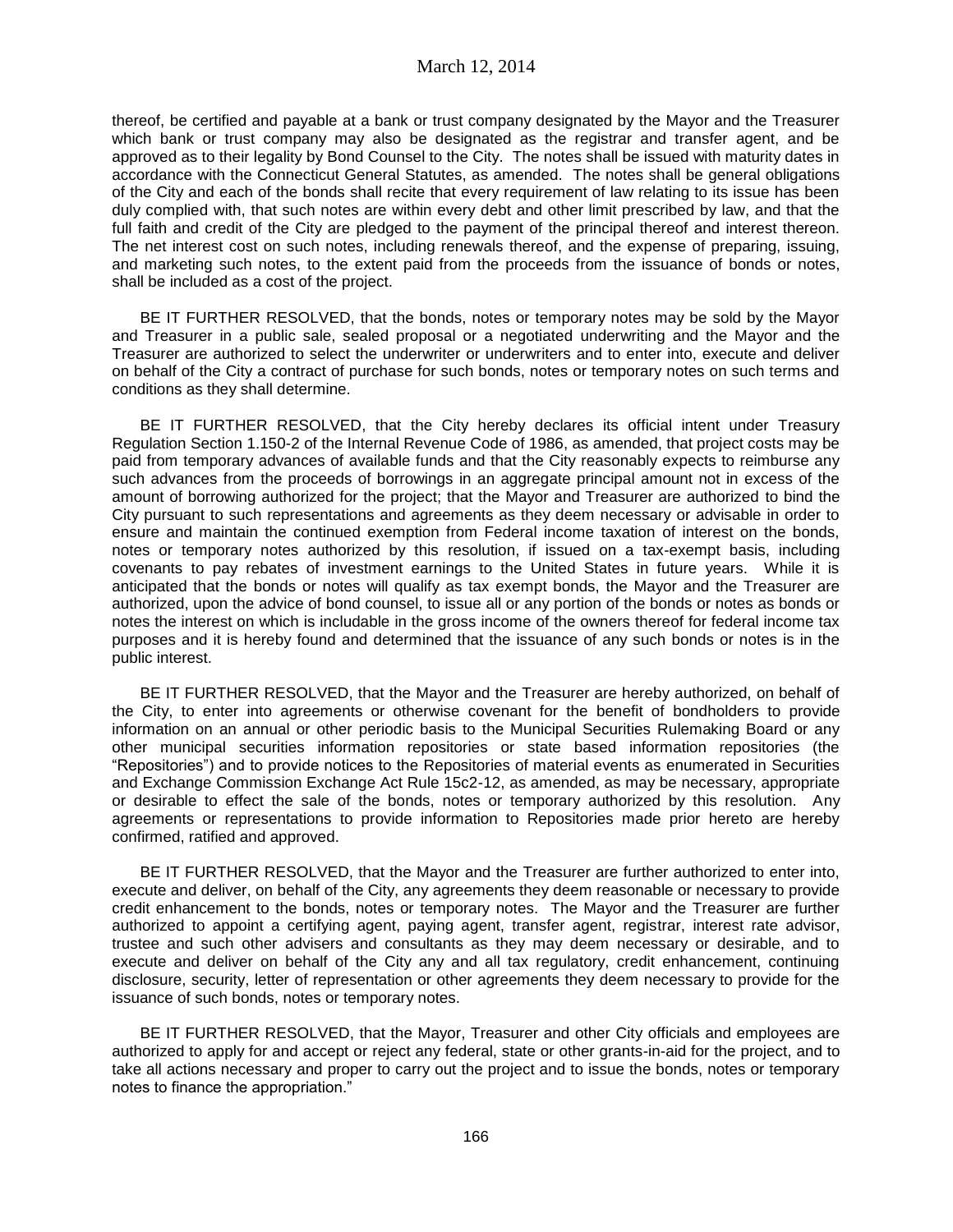# Alderman Carlo Carlozzi, Jr.

Ald. Bielinski moved to accept and adopt, seconded by Ald. Giantonio. Roll call vote – 15 in favor, 0 opposed. IN FAVOR: Ald. Trueworthy, Magnuszewski, Black, Collins, Platosz, Sanchez, Carlozzi, Defronzo, Salvio, Pabon, Giantonio, Smedley, Salerno, Naples and Bielinski. RESOLUTION ADOPTED. Approved March 13, 2014 by Mayor Erin E. Stewart.

### **32385-3 RE: RESCISSION OF \$1,200,000 APPROPRIATION AND BOND AUTHORIZATION FOR THE ARCH STREET IMPROVEMENT PROJECT**

To Her Honor, the Mayor, and the Common Council of the City of New Britain: the undersigned beg leave to recommend the adoption of the following:

At a Special Meeting of the Common Council held on March 12, 2014, on a motion by Council member Giantonio and seconded by Council member Pabon the following resolution was adopted:

RESOLVED, by the Common Council of the City of New Britain on the recommendation of the Standing Subcommittee of the Committee on Administration, Finance and Law adopted at its meeting held on March 12, 2014, that the resolution titled "\$1,200,000 Appropriation and Bond Authorization for the Arch Street Improvement Project" adopted by the Common Council on June 27, 2013 under Item #32385-1, is hereby rescinded in its entirety; and

BE IT FURTHER RESOLVED, that all de minimis (less than \$5,000 in the aggregate) expenditures or encumbrances previously charged to the Project shall be reallocated to other projects or budget line items as determined by the Mayor.

# Alderman Carlo Carlozzi, Jr.

Ald. Giantonio moved to accept and adopt, seconded by Ald. Pabon. Roll Call Vote – 7 in favor, 8 opposed. IN FAVOR: Ald. Carlozzi, Salvio, Pabon, Giantonio, Smedley, Salerno and Naples. OPPOSED: Ald. Trueworthy, Magnuszewski, Black, Collins, Platosz, Sanchez, Defronzo and Bielinski. RESOLUTION DEFEATED. Approved March 13, 2014 by Mayor Erin E. Stewart.

#### **32386-3 RE: Rescission of \$250,000 Appropriation and Bond Authorization for the Stanley Quarter Baseball Diamond Improvement Project**

To Her Honor, the Mayor, and the Common Council of the City of New Britain: the undersigned beg leave to recommend the adoption of the following:

At a Special Meeting of the Common Council held on March 12, 2014, on a motion by Council member Bielinski and seconded by Council member Trueworthy the following resolution was adopted:

RESOLVED, by the Common Council of the City of New Britain on the recommendation of the Standing Subcommittee of the Committee on Administration, Finance and Law adopted at its meeting held on March 12, 2014, that the resolution titled "\$250,000 Appropriation and Bond Authorization for the Stanley Quarter Baseball Diamond Improvement Project" adopted by the Common Council on June 27, 2013 under Item #32386-1, is hereby rescinded in its entirety; and

BE IT FURTHER RESOLVED, that all de minimis (less than \$5,000 in the aggregate) expenditures or encumbrances previously charged to the Project shall be reallocated to other projects or budget line items as determined by the Mayor.

# Alderman Carlo Carlozzi, Jr.

Ald. Bielinski moved to accept and adopt, seconded by Ald. Trueworthy. Roll call vote – 15 in favor, 0 opposed. IN FAVOR: Ald. Trueworthy, Magnuszewski, Black, Collins, Platosz, Sanchez, Carlozzi,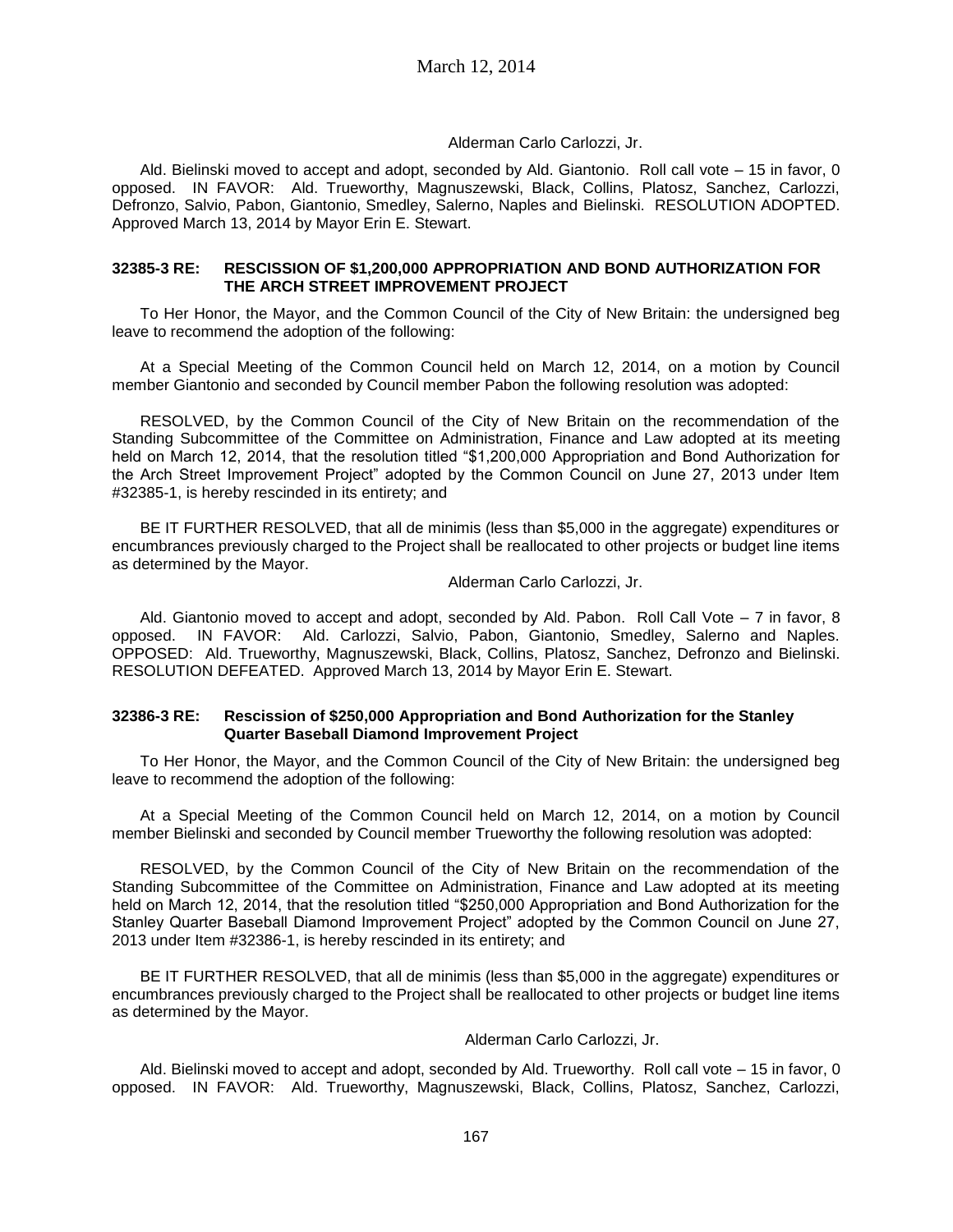Defronzo, Salvio, Pabon, Giantonio, Smedley, Salerno, Naples and Bielinski. RESOLUTION ADOPTED. Approved March 13, 2014 by Mayor Erin E. Stewart.

### **32383-3 RE: Rescission of \$555,000 Appropriation and Bond Authorization for the City-Wide Infrastructure Improvement Project**

To Her Honor, the Mayor, and the Common Council of the City of New Britain: the undersigned beg leave to recommend the adoption of the following:

At a Special Meeting of the Common Council held on March 12, 2014, on a motion by Council member Bielinski and seconded by Council member Collins the following resolution was adopted:

RESOLVED, by the Common Council of the City of New Britain on the recommendation of the Standing Subcommittee of the Committee on Administration, Finance and Law adopted at its meeting held on March 12, 2014, that the resolution titled "\$555,000 Appropriation and Bond Authorization for the City-Wide Infrastructure Improvement Project" adopted by the Common Council on June 27, 2013 under Item #32383-1, is hereby rescinded in its entirety; and

BE IT FURTHER RESOLVED, that all de minimis (less than \$5,000 in the aggregate) expenditures or encumbrances previously charged to the Project shall be reallocated to other projects or budget line items as determined by the Mayor.

#### Alderman Carlo Carlozzi, Jr.

Ald. Bielinski moved to accept and adopt, seconded by Ald. Collins. Roll call vote – 15 in favor, 0 opposed. IN FAVOR: Ald. Trueworthy, Magnuszewski, Black, Collins, Platosz, Sanchez, Carlozzi, Defronzo, Salvio, Pabon, Giantonio, Smedley, Salerno, Naples and Bielinski. RESOLUTION ADOPTED. Approved March 13, 2014 by Mayor Erin E. Stewart.

### **32378-3 RE: Rescission of \$200,000 Appropriation and Bond Authorization for the War Memorial Repair Project**

To Her Honor, the Mayor, and the Common Council of the City of New Britain: the undersigned beg leave to recommend the adoption of the following:

At a Special Meeting of the Common Council held on March 12, 2014, on a motion by Council member Bielinski and seconded by Council member Trueworthy the following resolution was adopted:

RESOLVED, by the Common Council of the City of New Britain on the recommendation of the Standing Subcommittee of the Committee on Administration, Finance and Law adopted at its meeting held on March 12, 2014, that the resolution titled "\$200,000 Appropriation and Bond Authorization for the War Memorial Repair Project" adopted by the Common Council on June 27, 2013 under Item #32378-1, is hereby rescinded in its entirety; and

BE IT FURTHER RESOLVED, that all de minimis (less than \$5,000 in the aggregate) expenditures or encumbrances previously charged to the Project shall be reallocated to other projects or budget line items as determined by the Mayor.

Alderman Carlo Carlozzi, Jr.

Ald. Bielinski moved to accept and adopt, seconded by Ald. Trueworthy. Roll call vote – 15 in favor, 0 opposed. IN FAVOR: Ald. Trueworthy, Magnuszewski, Black, Collins, Platosz, Sanchez, Carlozzi, Defronzo, Salvio, Pabon, Giantonio, Smedley, Salerno, Naples and Bielinski. RESOLUTION ADOPTED. Approved March 13, 2014 by Mayor Erin E. Stewart.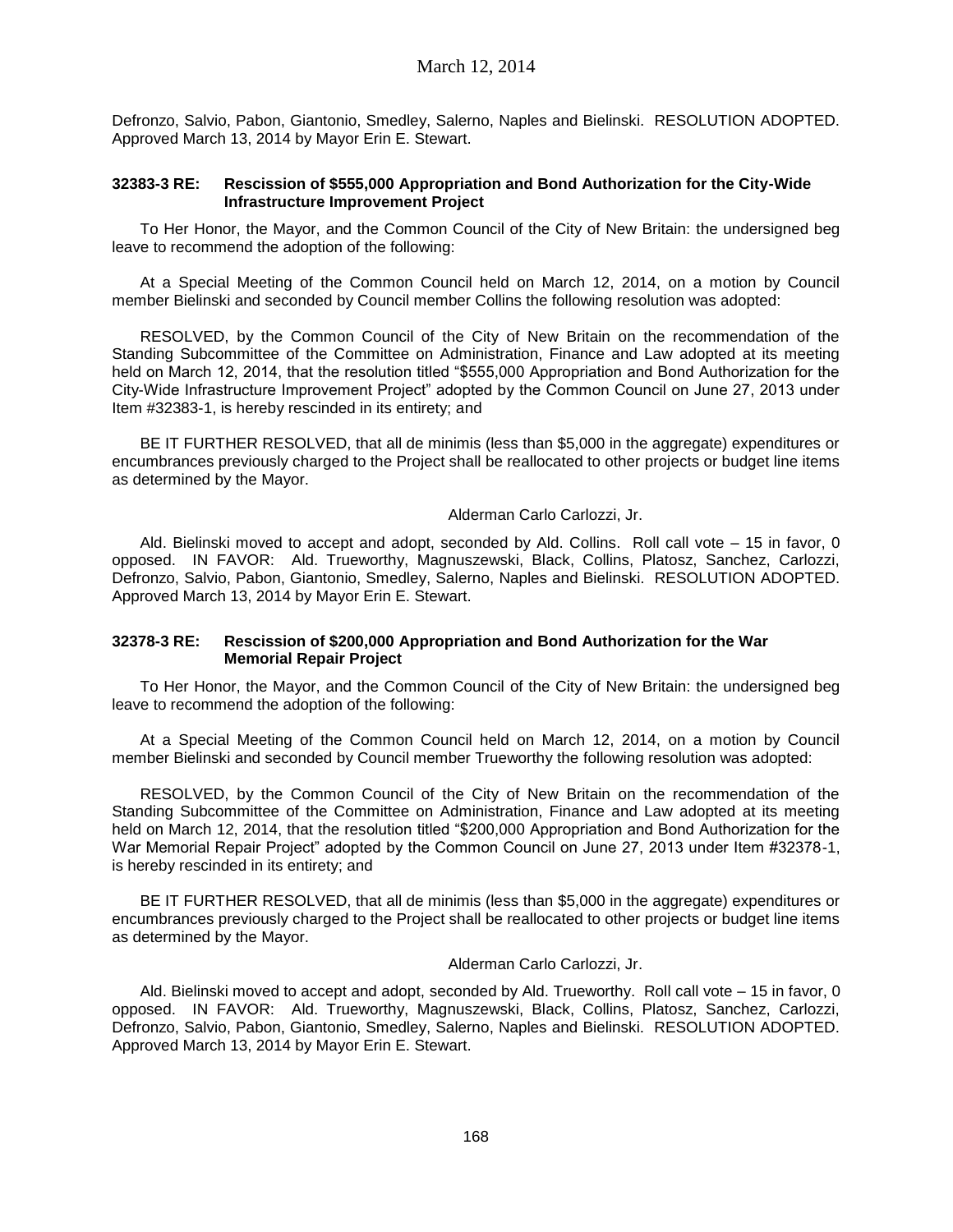### **29278-11 RE: Amendment to Interest Rate Swap Agreement for City Of New Britain, Connecticut Taxable General Obligation Variable Rate Demand Refunding Pension Bonds, Series 2008C Dated May 30, 2008**

To Her Honor, the Mayor, and the Common Council of the City of New Britain: the undersigned beg leave to recommend the adoption of the following:

At a meeting of the Common Council held on March 12, 2014 on a motion by Council member Bielinski and seconded by Council member Giantonio the following resolution was adopted:

WHEREAS, on May 30, 2008, the City issued its \$40,700,000 Taxable General Obligation Variable Rate Demand Refunding Pension Bonds, Series 2008C (the "Bonds"), bearing a variable rate of interest;

WHEREAS, in connection with the issuance of the Bonds, the City entered into an Interest Rate Swap Transaction (the "Swap Agreement") with Deutsche Bank AG (the "Swap Provider") in a Confirmation dated April 29, 2008. Pursuant to the Swap Agreement:

(a) The City is making fixed rate payments to the Swap Provider and the Swap Provider is making variable rate payments to the City, resulting in the City's net interest costs with respect to the Bonds effectively constituting a fixed rate. Notwithstanding the Swap Agreement, the City remains liable to pay interest on the Bonds.

(b) The full faith and credit of the City are pledged to the prompt payment of the amounts due and owing by the City to the Swap Provider in accordance with the terms and conditions of the Swap Agreement.

(c) The City waived any rights it may have to claim immunity on the grounds of sovereignty or other similar grounds with respect to itself or its revenues or assets, as provided in the Swap Agreement.

(d) The Swap Agreement may be terminated by the Mayor and Treasurer upon their determination that such termination is in the best interest of the City.

WHEREAS, the Swap Agreement gives the City the option to amend the Swap Agreement, but such option requires Common Council approval.

RESOLVED, by the Common Council of the City of New Britain on the recommendation of the Standing Bonding Subcommittee of the Committee on Administration, Finance and Law adopted at its meeting held on March 12, 2014, that the Mayor and Treasurer are authorized to amend the Swap Agreement, at any time, to defer one or more of the City's payment dates or for any other purpose, in their discretion, if they determine that amending such Swap Agreement is in the best interests of the City.

BE IT FURTHER RESOLVED, that the Mayor and Treasurer are authorized to execute and deliver an amendment to and all supporting documentation in connection with the amendment of the Swap Agreement on behalf of the City in relation thereto as may be necessary or desirable to accomplish such purposes.

BE IT FURTHER RESOLVED, that all of the other terms and conditions of the Swap Agreement that are not amended pursuant to this resolution shall remain unchanged and in full force and effect.

### Alderman Carlo Carlozzi, Jr.

Ald. Bielinski moved to accept and adopt, seconded by Ald. Giantonio. Roll call vote – 14 in favor, 1 opposed. IN FAVOR: Ald. Magnuszewski, Black, Collins, Platosz, Sanchez, Carlozzi, Defronzo, Salvio, Pabon, Giantonio, Smedley, Salerno, Naples and Bielinski. OPPOSED: Ald. Trueworthy. RESOLUTION ADOPTED. Approved March 13, 2014 by Mayor Erin E. Stewart.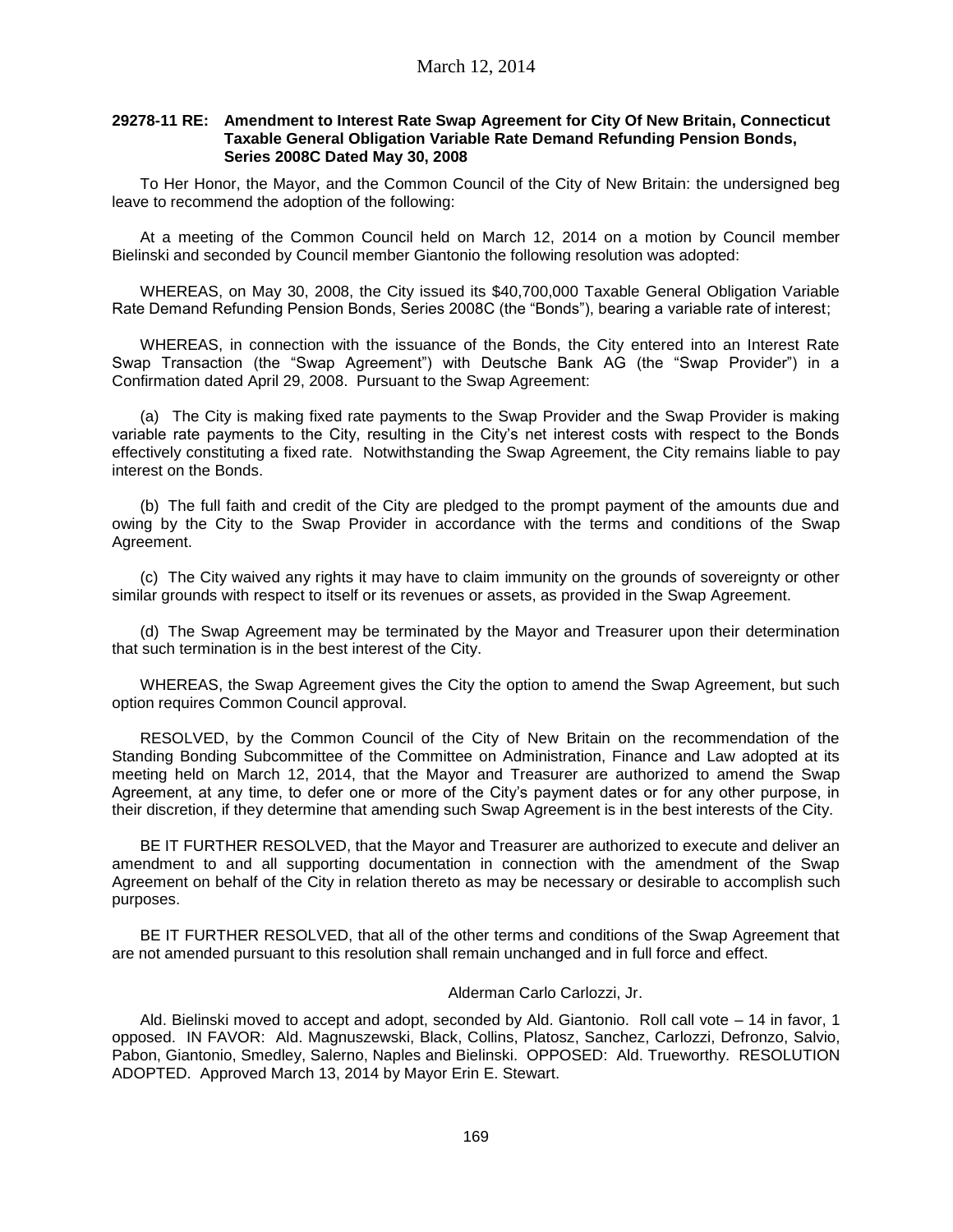## **32640-1 RE: \$12,000,000 Appropriation and Bond Authorization to Refund All or a Portion of the City's Outstanding General Obligation Bonds**

To Her Honor, the Mayor, and the Common Council of the City of New Britain: the undersigned beg leave to recommend the adoption of the following:

At a meeting of the Common Council held on March 12, 2014 on a motion by Council member Bielinski and seconded by Council member Giantonio the following resolution was adopted:

RESOLVED, by the Common Council of the City of New Britain on the recommendation of the Standing Bonding Subcommittee of the Committee on Administration, Finance and Law adopted at its meeting held on March 12, 2014, that the sum of \$12,000,000 be appropriated for the purpose of paying, funding or refunding prior to maturity all or any part of the City's outstanding General Obligation Bonds, the redemption premium, if any, with respect thereto, to pay related costs with respect to the issuance of such bonds, and to fund one or more escrow accounts, if any, for such purposes, and to meet said appropriation and in lieu of a tax therefor, bonds of the City be issued pursuant to Article XII of the City Charter and Chapter 109 of the Connecticut General Statutes, as amended, or any other provision of law thereto enabling, in an amount not to exceed \$12,000,000 or so much thereof as may be necessary after deducting other sources of funds available therefor.

BE IT FURTHER RESOLVED, that the bonds may be sold in a single issue or may be consolidated with other authorized but unissued bonds of the City. The bonds shall be issued in fully registered form, be executed in the name and on behalf of the City by the facsimile or manual signatures of the Mayor and the Treasurer, bear the City seal or a facsimile thereof, be certified and payable at a bank or trust company designated by the Mayor and the Treasurer which bank or trust company may also be designated as the registrar and transfer agent, and be approved as to their legality by Bond Counsel to the City. The bonds may be issued in one or more series, shall bear such rate or rates of interest, and be issued in book entry form. The bonds shall be general obligations of the City and each of the bonds shall recite that every requirement of law relating to its issue has been duly complied with, that such bonds are within every debt and other limit prescribed by law, and that the full faith and credit of the City are pledged to the payment of the principal thereof and interest thereon. The aggregate principal amount of bonds to be issued, the annual installments of principal, redemption provisions, if any, the date, interest rate or rates, form and manner of sale, time of issuance and sale, designation, price, maturities, and other terms, details and particulars of such bonds shall be determined by the Mayor and the Treasurer.

BE IT FURTHER RESOLVED, that the bonds may be sold by the Mayor and Treasurer in a public sale, sealed proposal or a negotiated underwriting and the Mayor and the Treasurer are authorized to select the underwriter or underwriters and to enter into, execute and deliver on behalf of the City a contract of purchase for such bonds on such terms and conditions as they shall determine.

BE IT FURTHER RESOLVED, that the Mayor and the Treasurer are hereby authorized, on behalf of the City, to enter into agreements or otherwise covenant for the benefit of bondholders to provide information on an annual or other periodic basis to nationally recognized municipal securities information repositories or state based information repositories (the "Repositories") and to provide notices to the Repositories of material events as enumerated in Securities and Exchange Commission Rule 15c2-12, as amended, as may be necessary, appropriate or desirable to effect the sale of the bonds authorized by this resolution. Any agreements or representations to provide information to Repositories made prior hereto are hereby confirmed, ratified and approved.

BE IT FURTHER RESOLVED, that the Mayor and the Treasurer are further authorized to enter into, execute and deliver, on behalf of the City, any agreements they deem reasonable or necessary to provide credit enhancement and liquidity to the bonds. The Mayor and the Treasurer are further authorized to appoint a certifying agent, paying agent, transfer agent, registrar, interest rate advisor, escrow agent, verification agent, trustee and such other advisers and consultants as they may deem necessary or desirable, and to execute and deliver on behalf of the City any and all tax regulatory, credit enhancement,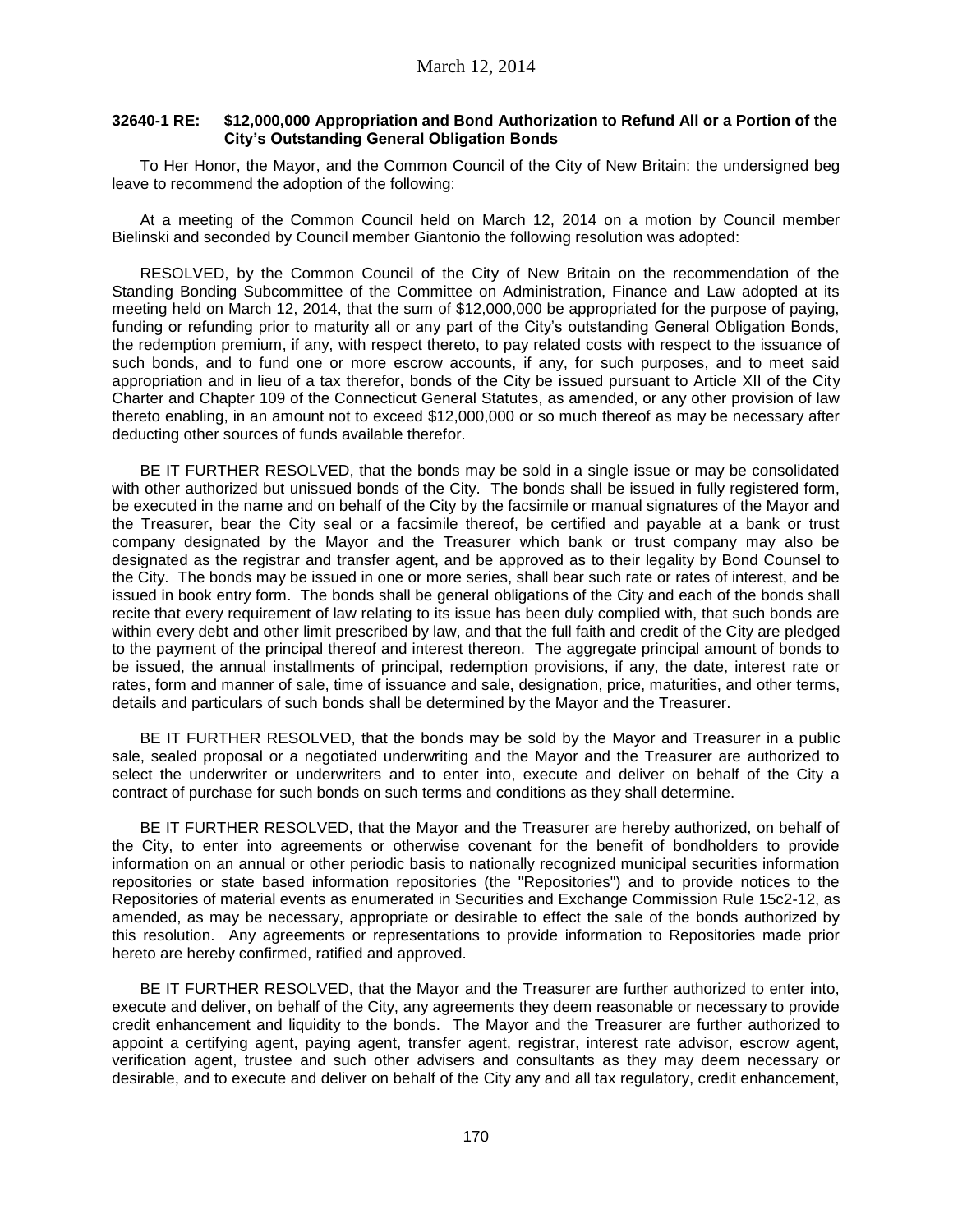continuing disclosure, security, letter of representation or other agreements they deem necessary to provide for the issuance of such bonds.

BE IT FURTHER RESOLVED, that the Mayor and Treasurer are authorized to bind the City pursuant to such representations and agreements as they deem necessary or advisable in order to ensure and maintain the continued exemption from federal income taxation of interest on the bonds authorized by this resolution, if issued on a tax-exempt basis, including covenants to pay rebates of investment earnings to the United States in future years. While it is anticipated that the bonds will qualify as tax exempt bonds, the Mayor and the Treasurer are authorized, upon the advice of bond counsel, to issue all or any portion of the bonds as bonds the interest on which is includable in the gross income of the owners thereof for federal income tax purposes and it is hereby found and determined that the issuance of any such bonds is in the public interest.

Alderman Carlo Carlozzi, Jr.

Ald. Bielinski moved to accept and adopt, seconded by Ald. Trueworthy. Roll call vote – 15 in favor, 0 opposed. IN FAVOR: Ald. Trueworthy, Magnuszewski, Black, Collins, Platosz, Sanchez, Carlozzi, Defronzo, Salvio, Pabon, Giantonio, Smedley, Salerno, Naples and Bielinski. RESOLUTION ADOPTED. Approved March 13, 2014 by Mayor Erin E. Stewart.

Ald. Trueworthy moved to suspend the rules in order to allow Mayor Stewart to address the Council regarding item #32641-1, seconded by Ald. Giantonio. So voted.

Mayor Stewart addressed the Council regarding Tax Anticipation Notes.

Ald. Trueworthy moved to return to regular order of business, seconded by Ald. Bielinski. So voted.

## **32641-1 RE: \$25,000,000 Appropriation and Authorization to Issue Tax Anticipation Notes to Pay Current Expenses and Obligations of the City**

To Her Honor, the Mayor, and the Common Council of the City of New Britain: the undersigned beg leave to recommend the adoption of the following:

At a meeting of the Common Council held on March 12, 2014 on a motion by Council member Giantonio and seconded by Council member Pabon the following resolution was adopted:

RESOLVED, by the Common Council of the City of New Britain on the recommendation of the Standing Bonding Subcommittee of the Committee on Administration, Finance and Law adopted at its meeting held on March 12, 2014, that the sum of \$25,000,000 be appropriated, and tax anticipation notes be authorized, for the purpose of paying current expenses and obligations of the City of New Britain, including financing costs and other costs related thereto, as determined by the Mayor and the Treasurer to be in the best interest of the City. The tax anticipation notes (the "Notes") shall be issued pursuant to Article XII of the City Charter and Section 7-405a of the Connecticut General Statutes, as amended, or any other provision of law thereto enabling, in anticipation of the receipt of tax collections, in an amount not to exceed \$25,000,000 or so much thereof as may be necessary after deducting other sources of funds available therefor.

BE IT FURTHER RESOLVED, that the Notes may be sold in a single issue or may be consolidated with other authorized but unissued bond and note issues of the City. The Notes shall be issued in fully registered form, be executed in the name and on behalf of the City by the facsimile or manual signatures of the Mayor and the Treasurer, bear the City seal or a facsimile thereof, be certified and payable at a bank or trust company designated by the Mayor and the Treasurer which bank or trust company may also be designated as the registrar and transfer agent, and be approved as to their legality by Bond Counsel to the City. The Notes may be issued and renewed in one or more series, shall bear such rate or rates of interest, and be issued in book entry form. The Notes shall be general obligations of the City and each of